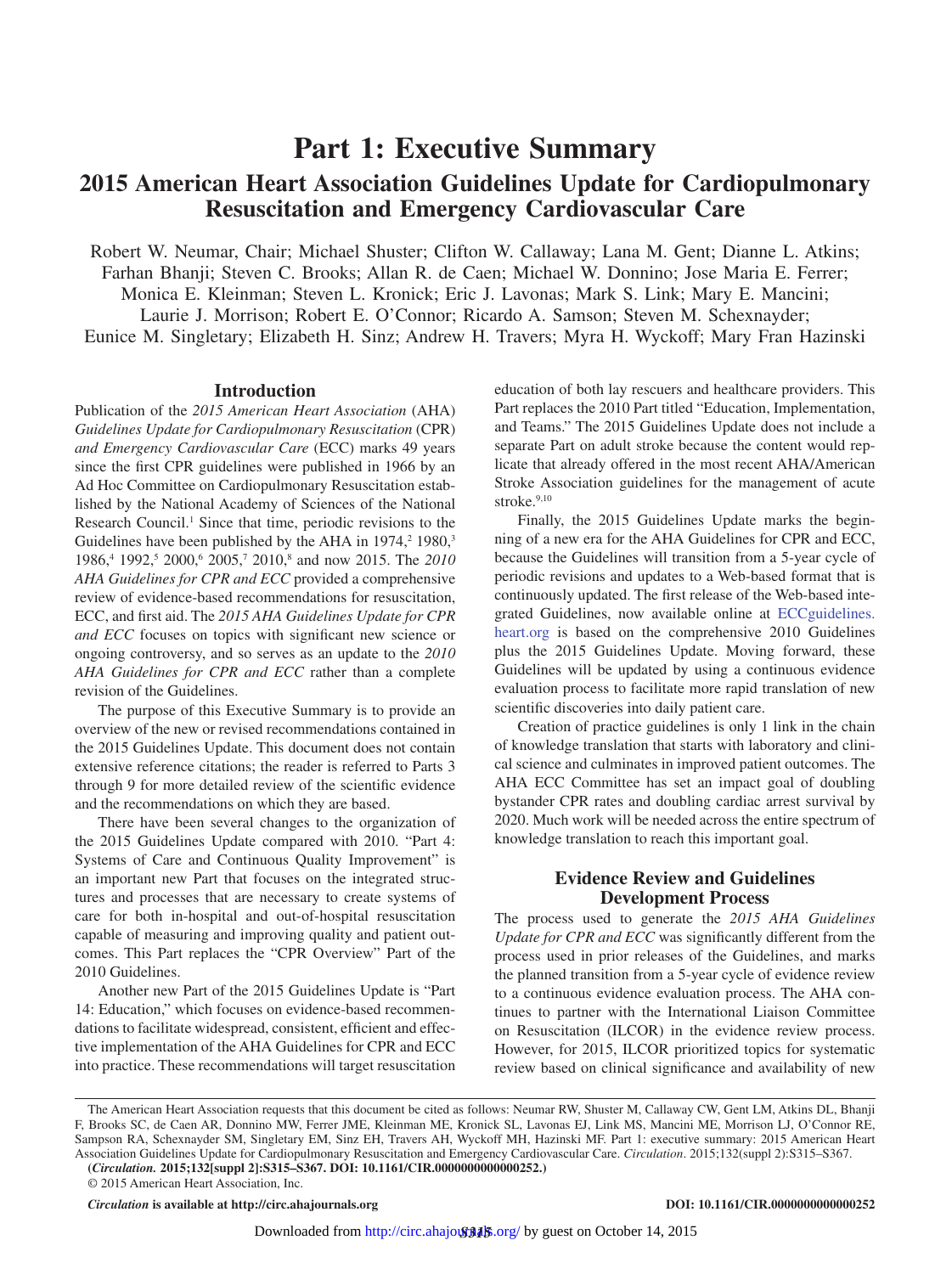evidence. Each priority topic was defined as a question in PICO (population, intervention, comparator, outcome) format. Many of the topics reviewed in 2010 did not have new published evidence or controversial aspects, so they were not rereviewed in 2015. In 2015, 165 PICO questions were addressed by systematic reviews, whereas in 2010, 274 PICO questions were addressed by evidence evaluation. In addition, ILCOR adopted the Grading of Recommendations Assessment, Development, and Evaluation (GRADE) process for evidence evaluation and expanded the opportunity for public comment. The output of the GRADE process was used to generate the *2015 International Consensus on CPR and ECC Science With Treatment Recommendations* (CoSTR).11,12

The recommendations of the ILCOR 2015 CoSTR were used to inform the recommendations in the *2015 AHA Guidelines Update for CPR and ECC*. The wording of these recommendations is based on the AHA classification system for evidentiary review (see "Part 2: Evidence Evaluation and Management of Conflicts of Interest").

The *2015 AHA Guidelines Update for CPR and ECC* contains 315 classified recommendations. There are 78 Class I recommendations (25%), 217 Class II recommendations (68%), and 20 Class III recommendations (7%). Overall, 3 (1%) are based on Level of Evidence (LOE) A, 50 (15%) are based on LOE B-R (randomized studies), 46 (15%) are based on LOE B-NR (nonrandomized studies), 145 (46%) are based on LOE C-LD (limited data), and 73 (23%) are based on LOE C-EO (consensus of expert opinion). These results highlight the persistent knowledge gap in resuscitation science that needs to be addressed through expanded research initiatives and funding opportunities.

As noted above, the transition from a 5-year cycle to a continuous evidence evaluation and Guidelines update process will be initiated by the 2015 online publication of the AHA Integrated Guidelines for CPR and ECC at [ECCguidelines.](http://www.ECCGuidelines.heart.org/) [heart.org.](http://www.ECCGuidelines.heart.org/) The initial content will be a compilation of the 2010 Guidelines and the 2015 Guidelines Update. In the future, the Scientific Evidence Evaluation and Review System (SEERS) Web-based resource will also be periodically updated with results of the ILCOR continuous evidence evaluation process at [www.ilcor.org/seers.](http://www.ilcor.org/seers)

#### **Part 3: Ethical Issues**

As resuscitation practice evolves, ethical considerations must also evolve. Managing the multiple decisions associated with resuscitation is challenging from many perspectives, especially when healthcare providers are dealing with the ethics surrounding decisions to provide or withhold emergency cardiovascular interventions.

Ethical issues surrounding resuscitation are complex and vary across settings (in or out of hospital), providers (basic or advanced), patient population (neonatal, pediatric, or adult), and whether to start or when to terminate CPR. Although the ethical principles involved have not changed dramatically since the 2010 Guidelines were published, the data that inform many ethical discussions have been updated through the evidence review process. The 2015 ILCOR evidence review process and resultant 2015 Guidelines Update include several recommendations that have implications for ethical decision making in these challenging areas.

#### **Significant New and Updated Recommendations That May Inform Ethical Decisions**

- The use of extracorporeal CPR (ECPR) for cardiac arrest
- Intra-arrest prognostic factors for infants, children, and adults
- • Prognostication for newborns, infants, children, and adults after cardiac arrest
- Function of transplanted organs recovered after cardiac arrest

New resuscitation strategies, such as ECPR, have made the decision to discontinue cardiac arrest measures more complicated (see "Part 6: Alternative Techniques and Ancillary Devices for Cardiopulmonary Resuscitation" and "Part 7: Adult Advanced Cardiovascular Life Support"). Understanding the appropriate use, implications, and likely benefits related to such new treatments will have an impact on decision making. There is new information regarding prognostication for newborns, infants, children, and adults with cardiac arrest and/or after cardiac arrest (see "Part 13: Neonatal Resuscitation," "Part 12: Pediatric Advanced Life Support," and "Part 8: Post–Cardiac Arrest Care"). The increased use of targeted temperature management has led to new challenges for predicting neurologic outcomes in comatose post–cardiac arrest patients, and the latest data about the accuracy of particular tests and studies should be used to guide decisions about goals of care and limiting interventions.

With new information about the success rate for transplanted organs obtained from victims of cardiac arrest, there is ongoing discussion about the ethical implications around organ donation in an emergency setting. Some of the different viewpoints on important ethical concerns are summarized in "Part 3: Ethical Issues." There is also an enhanced awareness that although children and adolescents cannot make legally binding decisions, information should be shared with them to the extent possible, using appropriate language and information for their level of development. Finally, the phrase "limitations of care" has been changed to "limitations of interventions," and there is increasing availability of the Physician Orders for Life-Sustaining Treatment (POLST) form, a new method of legally identifying people who wish to have specific limits on interventions at the end of life, both in and out of healthcare facilities.

#### **Part 4: Systems of Care and Continuous Quality Improvement**

Almost all aspects of resuscitation, from recognition of cardiopulmonary compromise, through cardiac arrest and resuscitation and post–cardiac arrest care, to the return to productive life, can be discussed in terms of a system or systems of care. Systems of care consist of multiple working parts that are interdependent, each having an effect on every other aspect of the care within that system. To bring about any improvement, providers must recognize the interdependency of the various parts of the system. There is also increasing recognition that out-of-hospital cardiac arrest (OHCA) and in-hospital cardiac arrest (IHCA) systems of care must function differently. "Part 4: Systems of Care and Continuous Quality Improvement" in this 2015 Guidelines Update makes a clear distinction between the two systems, noting that OHCA frequently is the result of an unexpected event with a reactive element, whereas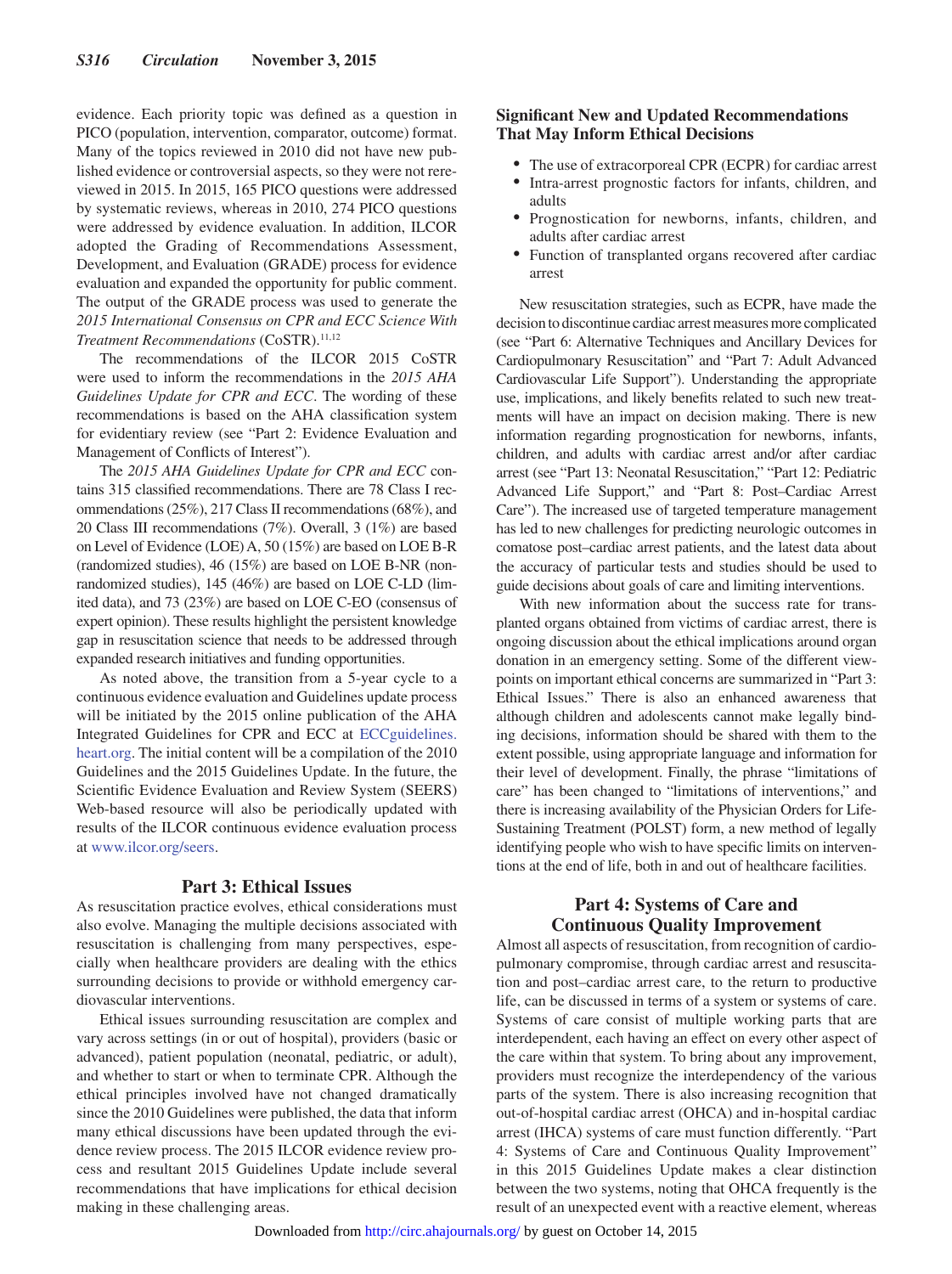the focus on IHCA is shifting from reactive resuscitation to prevention. New Chains of Survival are suggested for inhospital and out-of-hospital systems of care, with relatively recent in-hospital focus on prevention of arrests. Additional emphasis should be on continuous quality improvement by identifying the problem that is limiting survival, and then by setting goals, measuring progress toward those goals, creating accountability, and having a method to effect change in order to improve outcomes.

This new Part of the AHA Guidelines for CPR and ECC summarizes the evidence reviewed in 2015 with a focus on the systems of care for both IHCA and OHCA, and it lays the framework for future efforts to improve these systems of care. A universal taxonomy of systems of care is proposed for stakeholders. There are evidence-based recommendations on how to improve these systems.

#### **Significant New and Updated Recommendations**

In a randomized trial, social media was used by dispatchers to notify nearby potential rescuers of a possible cardiac arrest. Although few patients ultimately received CPR from volunteers dispatched by the notification system, there was a higher rate of bystander-initiated CPR (62% versus 48% in the control group).<sup>13</sup> Given the low risk of harm and the potential benefit of such notifications, municipalities could consider incorporating these technologies into their OHCA system of care. It may be reasonable for communities to incorporate, where available, social media technologies that summon rescuers who are willing and able to perform CPR and are in close proximity to a suspected victim of OHCA (Class IIb, LOE B-R).

Specialized cardiac arrest centers can provide comprehensive care to patients after resuscitation from cardiac arrest. These specialized centers have been proposed, and new evidence suggests that a regionalized approach to OHCA resuscitation may be considered that includes the use of cardiac resuscitation centers.

A variety of early warning scores are available to help identify adult and pediatric patients at risk for deterioration. Medical emergency teams or rapid response teams have been developed to help respond to patients who are deteriorating. Use of scoring systems to identify these patients and creation of teams to respond to those scores or other indicators of deterioration may be considered, particularly on general care wards for adults and for children with high-risk illnesses, and may help reduce the incidence of cardiac arrest.

Evidence regarding the use of public access defibrillation was reviewed, and the use of automated external defibrillators (AEDs) by laypersons continues to improve survival from OHCA. We continue to recommend implementation of public access defibrillation programs for treatment of patients with OHCA in communities who have persons at risk for cardiac arrest.

#### **Knowledge Gaps**

• What is the optimal model for rapid response teams in the prevention of IHCA, and is there evidence that rapid response teams improve outcomes?

- What are the most effective methods for increasing bystander CPR for OHCA?
- What is the best composition for a team that responds to IHCA, and what is the most appropriate training for that team?

#### **Part 5: Adult Basic Life Support and Cardiopulmonary Resuscitation Quality**

#### **New Developments in Basic Life Support Science Since 2010**

The 2010 Guidelines were most notable for the reorientation of the universal sequence from A-B-C (Airway, Breathing, Compressions) to C-A-B (Compressions, Airway, Breathing) to minimize time to initiation of chest compressions. Since 2010, the importance of high-quality chest compressions has been reemphasized, and targets for compression rate and depth have been further refined by relevant evidence. For the untrained lay rescuer, dispatchers play a key role in the recognition of abnormal breathing or agonal gasps as signs of cardiac arrest, with recommendations for chest compression–only CPR.

This section presents the updated recommendations for the 2015 adult basic life support (BLS) guidelines for lay rescuers and healthcare providers. Key changes and continued points of emphasis in this 2015 Guidelines Update include the following: The crucial links in the adult Chain of Survival for OHCA are unchanged from 2010; however, there is increased emphasis on the rapid identification of potential cardiac arrest by dispatchers, with immediate provision of CPR instructions to the caller. These Guidelines take into consideration the ubiquitous presence of mobile phones that can allow the rescuer to activate the emergency response system without leaving the victim's side. For healthcare providers, these recommendations allow flexibility for activation of the emergency response to better match the provider's clinical setting. More data are available indicating that high-quality CPR improves survival from cardiac arrest. Components of high-quality CPR include

- Ensuring chest compressions of adequate rate
- Ensuring chest compressions of adequate depth
- • Allowing full chest recoil between compressions
- Minimizing interruptions in chest compressions
- Avoiding excessive ventilation

Recommendations are made for a simultaneous, choreographed approach to performance of chest compressions, airway management, rescue breathing, rhythm detection, and shock delivery (if indicated) by an integrated team of highly trained rescuers in applicable settings.

#### **Significant New and Updated Recommendations**

Many studies have documented that the most common errors of resuscitation are inadequate compression rate and depth; both errors may reduce survival. New to this 2015 Guidelines Update are upper limits of recommended compression rate based on preliminary data suggesting that excessive rate may be associated with lower rate of return of spontaneous circulation (ROSC). In addition, an upper limit of compression depth is introduced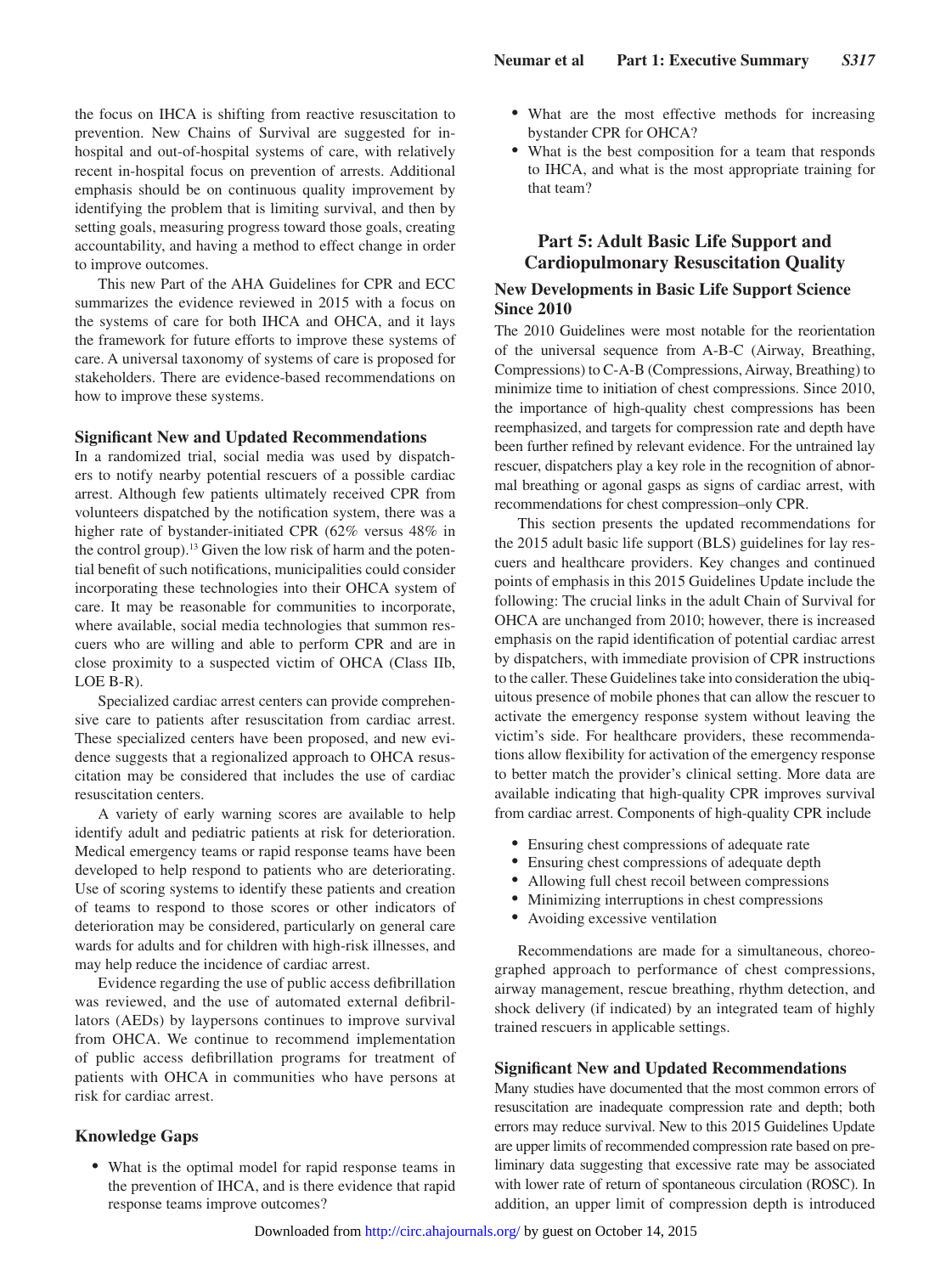based on a report associating increased non–life-threatening injuries with excessive compression depth.

- • In adult victims of cardiac arrest, it is reasonable for rescuers to perform chest compressions at a rate of 100 to 120/min (Class IIa, LOE C-LD). The addition of an upper limit of compression rate is the result of 1 large registry study associating extremely rapid compression rates with inadequate compression depth.
- • During manual CPR, rescuers should perform chest compressions at a depth of at least 2 inches or 5 cm for an average adult, while avoiding excessive chest compression depths (greater than 2.4 inches [6 cm]) (Class I, LOE C-LD). The addition of an upper limit of compression depth followed review of 1 publication suggesting potential harm from excessive chest compression depth (greater than 6 cm, or 2.4 inches). Compression depth may be difficult to judge without use of feedback devices, and identification of upper limits of compression depth may be challenging.
- In adult cardiac arrest, total preshock and postshock pauses in chest compressions should be as short as possible (Class I, LOE C-LD) because shorter pauses can be associated with greater shock success, ROSC, and, in some studies, higher survival to hospital discharge. The need to reduce such pauses has received greater emphasis in this 2015 Guidelines Update.
- In adult cardiac arrest with an unprotected airway, it may be reasonable to perform CPR with the goal of a chest compression fraction as high as possible, with a target of at least 60% (Class IIb, LOE C-LD). The addition of this target compression fraction to the 2015 Guidelines Update is intended to limit interruptions in compressions and to maximize coronary perfusion and blood flow during CPR.
- For patients with known or suspected opioid addiction who have a definite pulse but no normal breathing or only gasping (ie, a respiratory arrest), in addition to providing standard BLS care, it is reasonable for appropriately trained BLS providers to administer intramuscular or intranasal naloxone (Class IIa, LOE C-LD). It is reasonable to provide opioid overdose response education with or without naloxone distribution to persons at risk for opioid overdose in any setting (Class IIa, LOE C-LD). For more information, see "Part 10: Special Circumstances of Resuscitation."
- For witnessed OHCA with a shockable rhythm, it may be reasonable for emergency medical service (EMS) systems with priority-based, multi-tiered response to delay positive-pressure ventilation by using a strategy of up to 3 cycles of 200 continuous compressions with passive oxygen insufflation and airway adjuncts (Class IIb, LOE C-LD).
- We do not recommend the routine use of passive ventilation techniques during conventional CPR for adults, because the usefulness/effectiveness of these techniques is unknown (Class IIb, LOE C-EO). However, in EMS systems that use bundles of care involving continuous chest compressions, the use of passive ventilation techniques may be considered as part of that bundle (Class IIb, LOE C-LD).
- It is recommended that emergency dispatchers determine if a patient is unconscious with abnormal breathing

after acquiring the requisite information to determine the location of the event (Class I, LOE C-LD).

- If the patient is unconscious with abnormal or absent breathing, it is reasonable for the emergency dispatcher to assume that the patient is in cardiac arrest (Class IIa, LOE C-LD).
- Dispatchers should be educated to identify unconsciousness with abnormal and agonal gasps across a range of clinical presentations and descriptions (Class I, LOE C-LD).
- • We recommend that dispatchers should provide chest compression–only CPR instructions to callers for adults with suspected OHCA (Class I, LOE C-LD).
- It is reasonable for healthcare providers to provide chest compressions and ventilation for all adult patients in cardiac arrest, from either a cardiac or a noncardiac cause (Class IIb, LOE C-LD). When the victim has an advanced airway in place during CPR, rescuers no longer deliver cycles of 30 compressions and 2 breaths (ie, they no longer interrupt compressions to deliver 2 breaths). Instead, it may be reasonable for the provider to deliver 1 breath every 6 seconds (10 breaths per minute) while continuous chest compressions are being performed (Class IIb, LOE C-LD). When the victim has an advanced airway in place during CPR, it may be reasonable for the provider to deliver 1 breath every 6 seconds (10 breaths per minute) while continuous chest compressions are being performed (Class IIb, LOE C-LD). This simple rate, rather than a range of breaths per minute, should be easier to learn, remember, and perform.
- There is insufficient evidence to recommend the use of artifact-filtering algorithms for analysis of electrocardiographic (ECG) rhythm during CPR. Their use may be considered as part of a research program or if an EMS system has already incorporated ECG artifact-filtering algorithms in its resuscitation protocols (Class IIb, LOE C-EO).
- It may be reasonable to use audiovisual feedback devices during CPR for real-time optimization of CPR performance (Class IIb, LOE B-R).
- For victims with suspected spinal injury, rescuers should initially use manual spinal motion restriction (eg, placing 1 hand on either side of the patient's head to hold it still) rather than immobilization devices, because use of immobilization devices by lay rescuers may be harmful (Class III: Harm, LOE C-LD).

#### **Knowledge Gaps**

- The optimal method for ensuring adequate depth of chest compressions during manual CPR
- The duration of chest compressions after which ventilation should be incorporated when using Hands-Only CPR
- The optimal chest compression fraction
- • Optimal use of CPR feedback devices to increase patient survival

# **Part 6: Alternative Techniques and Ancillary Devices for Cardiopulmonary Resuscitation**

High-quality conventional CPR (manual chest compressions with rescue breaths) generates about 25% to 33% of normal cardiac output and oxygen delivery. A variety of alternatives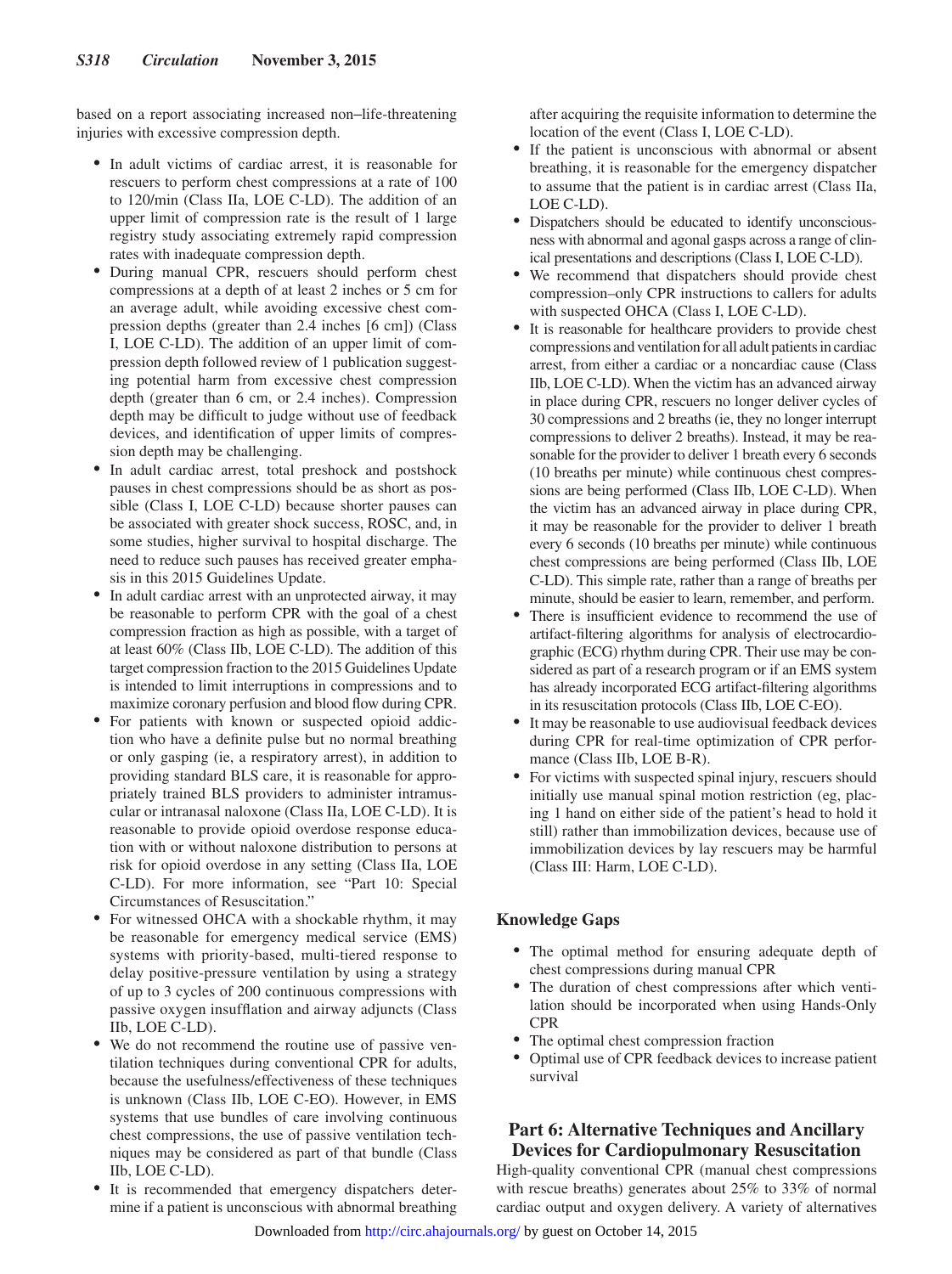and adjuncts to conventional CPR have been developed with the aim of enhancing coronary and cerebral perfusion during resuscitation from cardiac arrest. Since the 2010 Guidelines were published, a number of clinical trials have provided new data regarding the effectiveness of these alternatives. Compared with conventional CPR, many of these techniques and devices require specialized equipment and training. Some have been tested in only highly selected subgroups of cardiac arrest patients; this selection must be noted when rescuers or healthcare systems consider implementation of the devices.

#### **Significant New and Updated Recommendations**

- • The Resuscitation Outcomes Consortium (ROC) Prehospital Resuscitation Impedance Valve and Early Versus Delayed Analysis (PRIMED) study  $(n=8718)^{14}$ failed to demonstrate improved outcomes with the use of an impedance threshold device (ITD) as an adjunct to conventional CPR when compared with use of a sham device. This negative high-quality study prompted a Class III: No Benefit recommendation regarding routine use of the ITD.
- • One large randomized controlled trial evaluated the use of active compression-decompression CPR plus an ITD.15 The writing group found interpretation of the true clinical effect of active compression-decompression CPR plus an ITD challenging because of wide confidence intervals around the effect estimate and also because of methodological concerns. The finding of improved neurologically intact survival in the study, however, supported a recommendation that this combination may be a reasonable alternative with available equipment and properly trained providers.
- Three randomized clinical trials comparing the use of mechanical chest compression devices with conventional CPR have been published since the 2010 Guidelines. None of these studies demonstrated superiority of mechanical chest compressions over conventional CPR. Manual chest compressions remain the standard of care for the treatment of cardiac arrest, but mechanical chest compression devices may be a reasonable alternative for use by properly trained personnel. The use of the mechanical chest compression devices may be considered in specific settings where the delivery of high-quality manual compressions may be challenging or dangerous for the provider (eg, prolonged CPR during hypothermic cardiac arrest, CPR in a moving ambulance, CPR in the angiography suite, CPR during preparation for ECPR), provided that rescuers strictly limit interruptions in CPR during deployment and removal of the device (Class IIb, LOE C-EO).
- Although several observational studies have been published documenting the use of ECPR, no randomized controlled trials have evaluated the effect of this therapy on survival.

#### **Knowledge Gaps**

• Are mechanical chest compression devices superior to manual chest compressions in special situations such as a moving ambulance, prolonged CPR, or procedures such as coronary angiography?

• What is the impact of implementing ECPR as part of the system of care for OHCA?

# **Part 7: Adult Advanced Cardiovascular Life Support**

The major changes in the 2015 advanced cardiovascular life support (ACLS) guidelines include recommendations regarding prognostication during CPR based on end-tidal carbon dioxide measurements, use of vasopressin during resuscitation, timing of epinephrine administration stratified by shockable or nonshockable rhythms, and the possibility of bundling steroids, vasopressin, and epinephrine administration for treatment of IHCA. In addition, vasopressin has been removed from the pulseless arrest algorithm. Recommendations regarding physiologic monitoring of CPR were reviewed, although there is little new evidence.

#### **Significant New and Updated Recommendations**

- Based on new data, the recommendation for use of the maximal feasible inspired oxygen during CPR was strengthened. This recommendation applies only while CPR is ongoing and does not apply to care after ROSC.
- The new 2015 Guidelines Update continues to state that physiologic monitoring during CPR may be useful, but there has yet to be a clinical trial demonstrating that goal-directed CPR based on physiologic parameters improves outcomes.
- Recommendations for ultrasound use during cardiac arrest are largely unchanged, except for the explicit proviso that the use of ultrasound should not interfere with provision of high-quality CPR and conventional ACLS therapy.
- • Continuous waveform capnography remained a Class I recommendation for confirming placement of an endotracheal tube. Ultrasound was added as an additional method for confirmation of endotracheal tube placement.
- The defibrillation strategies addressed by the 2015 ILCOR review resulted in minimal changes in defibrillation recommendations.
- The Class of Recommendation for use of standard dose epinephrine (1 mg every 3 to 5 minutes) was unchanged but reinforced by a single new prospective randomized clinical trial demonstrating improved ROSC and survival to hospital admission that was inadequately powered to measure impact on long-term outcomes.
- • Vasopressin was removed from the ACLS Cardiac Arrest Algorithm as a vasopressor therapy in recognition of equivalence of effect with other available interventions (eg, epinephrine). This modification valued the simplicity of approach toward cardiac arrest when 2 therapies were found to be equivalent.
- The recommendations for timing of epinephrine administration were updated and stratified based on the initial presenting rhythm, recognizing the potential difference in pathophysiologic disease. For those with a nonshockable rhythm, it may be reasonable to administer epinephrine as soon as feasible. For those with a shockable rhythm, there is insufficient evidence to make a recommendation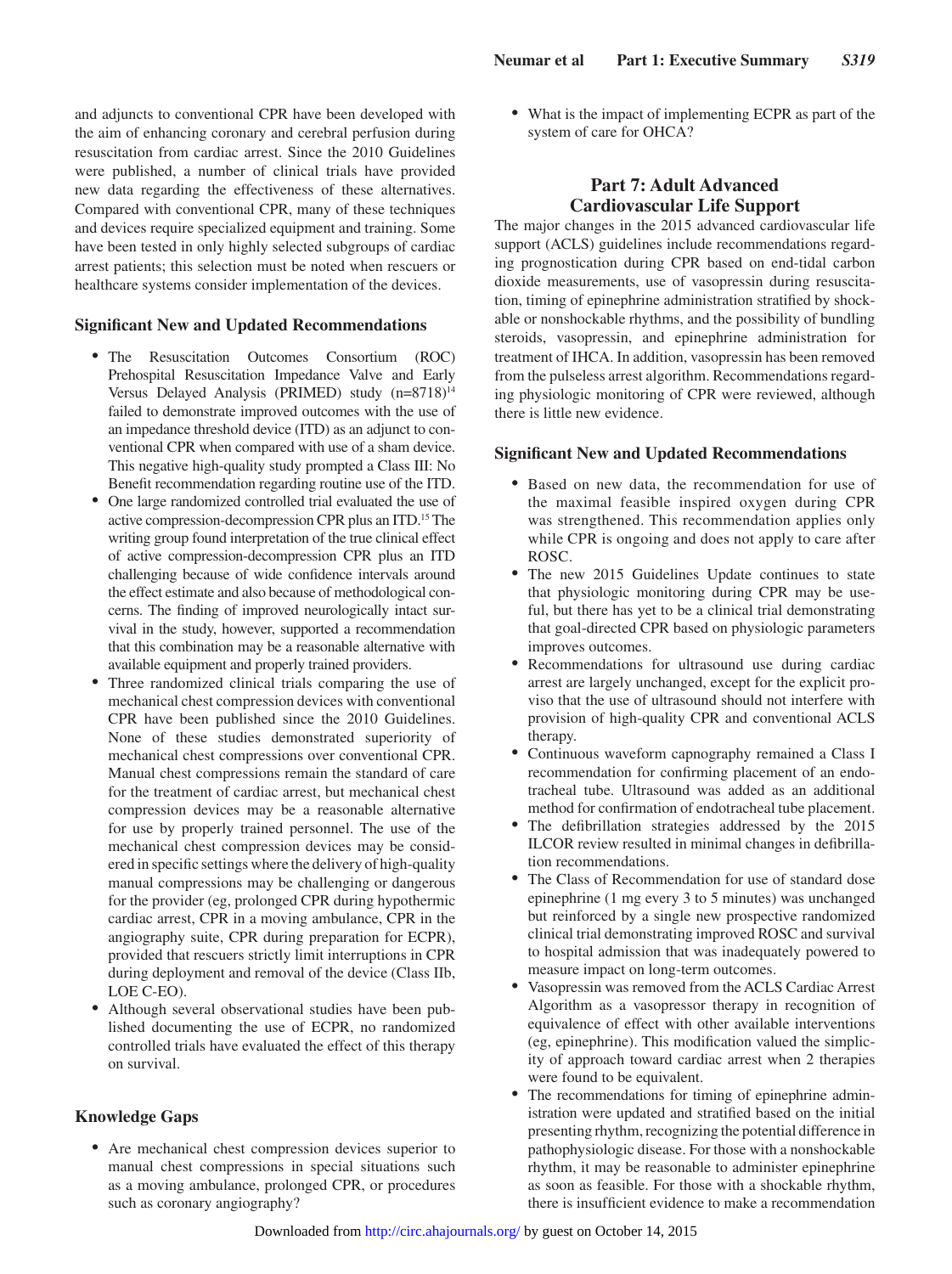about the optimal timing of epinephrine administration, because defibrillation is a major focus of resuscitation.

- The use of steroids in cardiac arrest is controversial. In OHCA, administration of steroids did not improve survival to hospital discharge in 2 studies, and routine use is of uncertain benefit. The data regarding the use of steroids for IHCA were more vexing. In 2 randomized controlled trials led by the same investigators, a pharmacologic bundle that included methylprednisolone, vasopressin, and epinephrine administered during cardiac arrest followed by hydrocortisone given after ROSC improved survival. Whether the improved survival was a result of the bundle or of the steroid therapy alone could not be assessed. As a result of this study, in IHCA, the combination of intra-arrest vasopressin, epinephrine, and methylprednisolone and postarrest hydrocortisone as described by Mentzelopoulos et  $al<sup>16</sup>$  may be considered; however, further studies are needed before the routine use of this therapeutic strategy can be recommended (Class IIb, LOE C-LD).
- Prognostication during CPR was also a very active topic. There were reasonably good data indicating that low partial pressure of end-tidal carbon dioxide  $(Perco<sub>2</sub>)$  in intubated patients after 20 minutes of CPR is strongly associated with failure of resuscitation. Importantly, this parameter should not be used in isolation and should not be used in nonintubated patients.
- ECPR, also known as venoarterial extracorporeal membrane oxygenation, may be considered as an alternative to conventional CPR for select patients with refractory cardiac arrest when the suspected etiology of the cardiac arrest is potentially reversible during a limited period of mechanical cardiorespiratory support.

# **Knowledge Gaps**

- More knowledge is needed about the impact on survival and neurologic outcome when physiologic targets and ultrasound are used to guide resuscitation during cardiac arrest.
- The dose-response curve for defibrillation of shockable rhythms is unknown, and the initial shock energy, subsequent shock energies, and maximum shock energies for each waveform are unknown.
- More information is needed to identify the ideal current delivery to the myocardium that will result in defibrillation, and the optimal way to deliver it. The selected energy is a poor comparator for assessing different waveforms, because impedance compensation and subtleties in waveform shape result in a different transmyocardial current among devices at any given selected energy.
- Is a hands-on defibrillation strategy with ongoing chest compressions superior to current hands-off strategies with pauses for defibrillation?
- What is the dose-response effect of epinephrine during cardiac arrest?
- The efficacy of bundled treatments, such as epinephrine, vasopressin, and steroids, should be evaluated, and further studies are warranted as to whether the bundle with synergistic effects or a single agent is related to any observed treatment effect.
- There are no randomized trials for any antiarrhythmic drug as a second-line agent for refractory ventricular fibrillation/pulseless ventricular tachycardia, and there are no trials evaluating the initiation or continuation of antiarrhythmics in the post–cardiac arrest period.
- Controlled clinical trials are needed to assess the clinical benefits of ECPR versus traditional CPR for patients with refractory cardiac arrest and to determine which populations would most benefit.

When ROSC is not rapidly achieved after cardiac arrest, several options exist to provide prolonged circulatory support. These options include mechanical CPR devices, and use of endovascular ventricular assist devices, intra-aortic balloon counterpulsation, and ECPR have all been described. The role of these modalities, alone or in combination, is not well understood. (For additional information, see "Part 6: Alternative Techniques and Ancillary Devices for Cardiopulmonary Resuscitation.")

#### **Part 8: Post–Cardiac Arrest Care**

Post–cardiac arrest care research has advanced significantly over the past decade. Multiple studies and trials detail the heterogeneity of patients and the spectrum of pathophysiology after cardiac arrest. Post–cardiac arrest care should be titrated based on arrest etiology, comorbid disease, and illness severity. Thus, the 2015 Guidelines Update integrates available data to help experienced clinicians make the complex set of therapeutic decisions required for these patients. The central principles of postarrest care are (1) to identify and treat the underlying etiology of the cardiac arrest, (2) to mitigate ischemia-reperfusion injury and prevent secondary organ injury, and (3) to make accurate estimates of prognosis to guide the clinical team and to inform the family when selecting goals of continued care.

#### **New Developments**

Early coronary angiography and coronary intervention are recommended for patients with ST elevation as well as for patients without ST elevation, when an acute coronary event is suspected. The decision to perform coronary angiography should not include consideration of neurologic status, because of the unreliability of early prognostic signs. Targeted temperature management is still recommended for at least 24 hours in comatose patients after cardiac arrest, but clinicians may choose a target temperature from the wider range of 32°C to 36°C. Estimating the prognosis of patients after cardiac arrest is best accomplished by using multiple modalities of testing: clinical examination, neurophysiological testing, and imaging.

#### **Significant New and Updated Recommendations**

One of the most common causes of cardiac arrest outside of the hospital is acute coronary occlusion. Quickly identifying and treating this cause is associated with better survival and better functional recovery. Therefore, coronary angiography should be performed emergently (rather than later in the hospital stay or not at all) for OHCA patients with suspected cardiac etiology of arrest and ST elevation on ECG. Emergency coronary angiography is reasonable for select (eg, electrically or hemodynamically unstable) adults who are without ST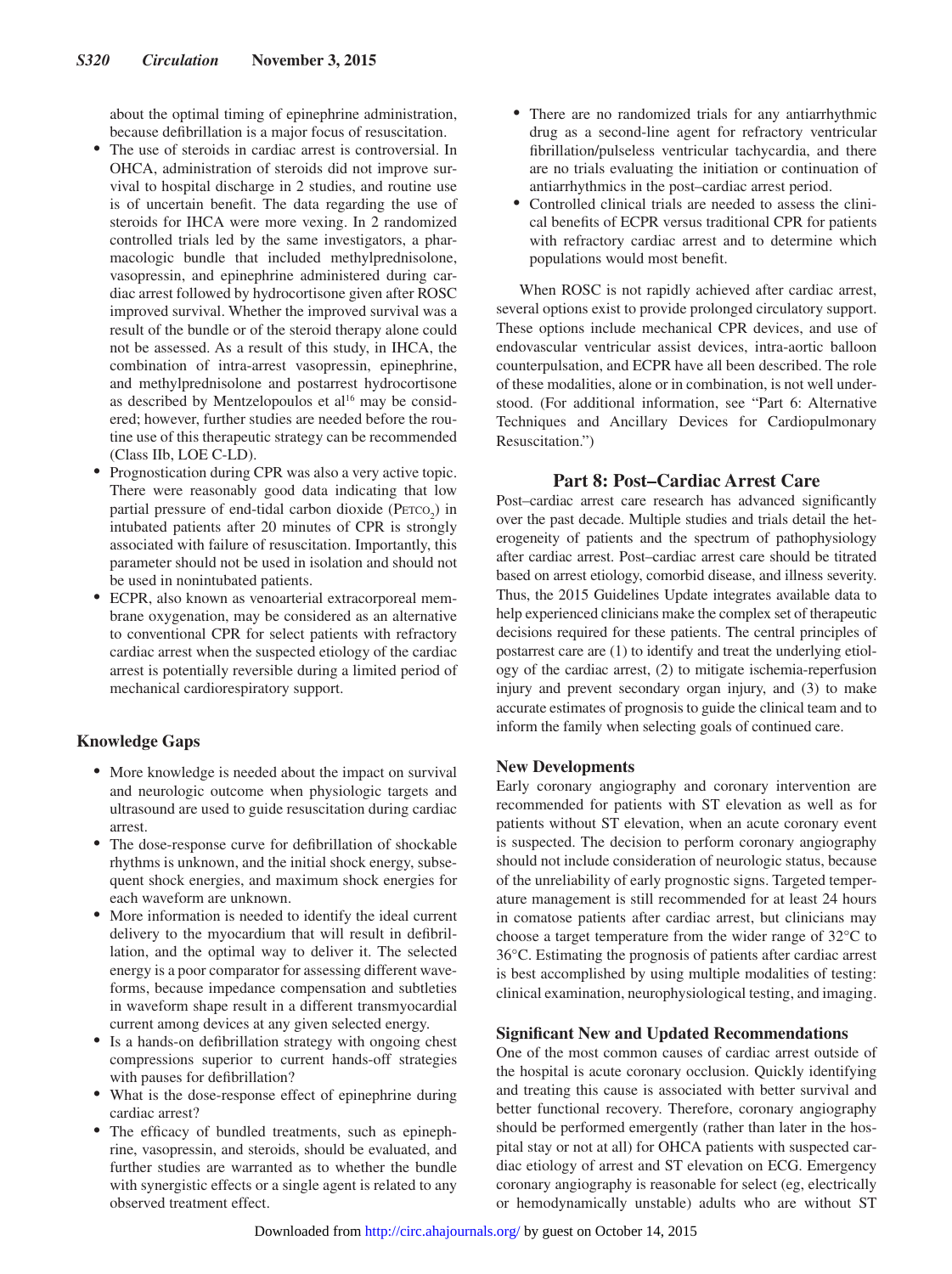elevation on ECG but are comatose after OHCA of suspected cardiac origin. Emergency coronary angiography is also reasonable for post–cardiac arrest patients for whom coronary angiography is indicated, regardless of whether the patient is comatose or awake.

- A high-quality randomized controlled trial did not identify any superiority of targeted temperature management at 36°C compared with management at 33°C. Excellent outcomes are possible when patients are actively managed at either temperature. All comatose (ie, lack of meaningful response to verbal commands) adult patients with ROSC after cardiac arrest should have targeted temperature management, with providers selecting and maintaining a constant temperature between 32°C and 36°C for at least 24 hours after achieving target temperature. It is also reasonable to actively prevent fever in comatose patients after targeted temperature management.
- • Multiple randomized controlled trials tested prehospital infusion of cold intravenous fluids to initiate hypothermia after OHCA. The absence of any benefit and the presence of some complications in these trials led to a recommendation against the routine prehospital cooling of patients after ROSC by using rapid infusion of cold saline. However, this recommendation does not preclude the use of cold intravenous fluids in more controlled or more selected settings and did not address other methods of inducing hypothermia.
- Specific management of patients during postresuscitation intensive care includes avoiding and immediately correcting hypotension and hypoxemia. It is reasonable to use the highest available oxygen concentration until the arterial oxyhemoglobin saturation or the partial pressure of arterial oxygen can be measured. However, the benefits of any specific target ranges for blood pressure, ventilator management, or glucose management are uncertain.
- Multiple studies examined methods to determine prognosis in patients after cardiac arrest, and the use of multiple modalities of testing is recommended. The earliest time to prognosticate a poor neurologic outcome by using clinical examination in patients *not* treated with targeted temperature management is 72 hours after ROSC, but this time can be even longer after cardiac arrest if the residual effect of sedation or paralysis is suspected to confound the clinical examination. In patients treated *with* targeted temperature management, where sedation or paralysis could confound clinical examination, it is reasonable to wait until 72 hours after return to normothermia.
- • Useful clinical findings that are associated with poor neurologic outcome include
	- The absence of pupillary reflex to light at  $\geq 72$  hours after cardiac arrest
	- The presence of status myoclonus during the first 72 hours after cardiac arrest
	- The absence of the N20 somatosensory evoked potential cortical wave 24 to 72 hours after cardiac arrest or after rewarming
	- The presence of a marked reduction of the gray-white ratio on brain computed tomography obtained within 2 hours after cardiac arrest
- Extensive restriction of diffusion on brain magnetic resonance imaging at 2 to 6 days after cardiac arrest
- Persistent absence of electroencephalographic reactivity to external stimuli at 72 hours after cardiac arrest
- Persistent burst suppression or intractable status epilepticus on electroencephalogram after rewarming
- *Note:* Absent motor movements, extensor posturing or myoclonus should not be used alone for predicting outcome.
- • All patients who are resuscitated from cardiac arrest but who subsequently progress to death or brain death should be evaluated as potential organ donors. Patients who do not have ROSC after resuscitation efforts also may be considered candidates as kidney or liver donors in settings where programs exist.

#### **Knowledge Gaps**

- • Which post–cardiac arrest patients without ST elevation are most likely to benefit from early coronary angiography?
- What are the optimal goals for blood pressure, ventilation, and oxygenation in specific groups of post–cardiac arrest patients?
- What are the optimal duration, timing, and methods for targeted temperature management?
- Will particular subgroups of patients benefit from management at specific temperatures?
- What strategies can be used to prevent or treat post– cardiac arrest cerebral edema and malignant electroencephalographic patterns (seizures, status myoclonus)?
- What is the most reliable strategy for prognostication of futility in comatose post–cardiac arrest survivors?

#### **Part 9: Acute Coronary Syndromes**

The 2015 Guidelines Update newly limits recommendations for the evaluation and management of acute coronary syndromes (ACS) to the care rendered during the prehospital and emergency department phases of care only, and specifically does not address management of patients after emergency department disposition. Within this scope, several important components of care can be classified as diagnostic interventions in ACS, therapeutic interventions in ACS, reperfusion decisions in ST-segment elevation myocardial infarction (STEMI), and hospital reperfusion decisions after ROSC. Diagnosis is focused on ECG acquisition and interpretation and the rapid identification of patients with chest pain who are safe for discharge from the emergency department. Therapeutic interventions focus on prehospital adenosine diphosphate receptor antagonists in STEMI, prehospital anticoagulation, and the use of supplementary oxygen. Reperfusion decisions include when and where to use fibrinolysis versus percutaneous coronary intervention (PCI) and when post-ROSC patients may benefit from having access to PCI.

#### **Significant New and Updated Recommendations**

A well-organized approach to STEMI care still requires integration of community, EMS, physician, and hospital resources in a bundled STEMI system of care. Two studies published since the 2010 evidence review confirm the importance of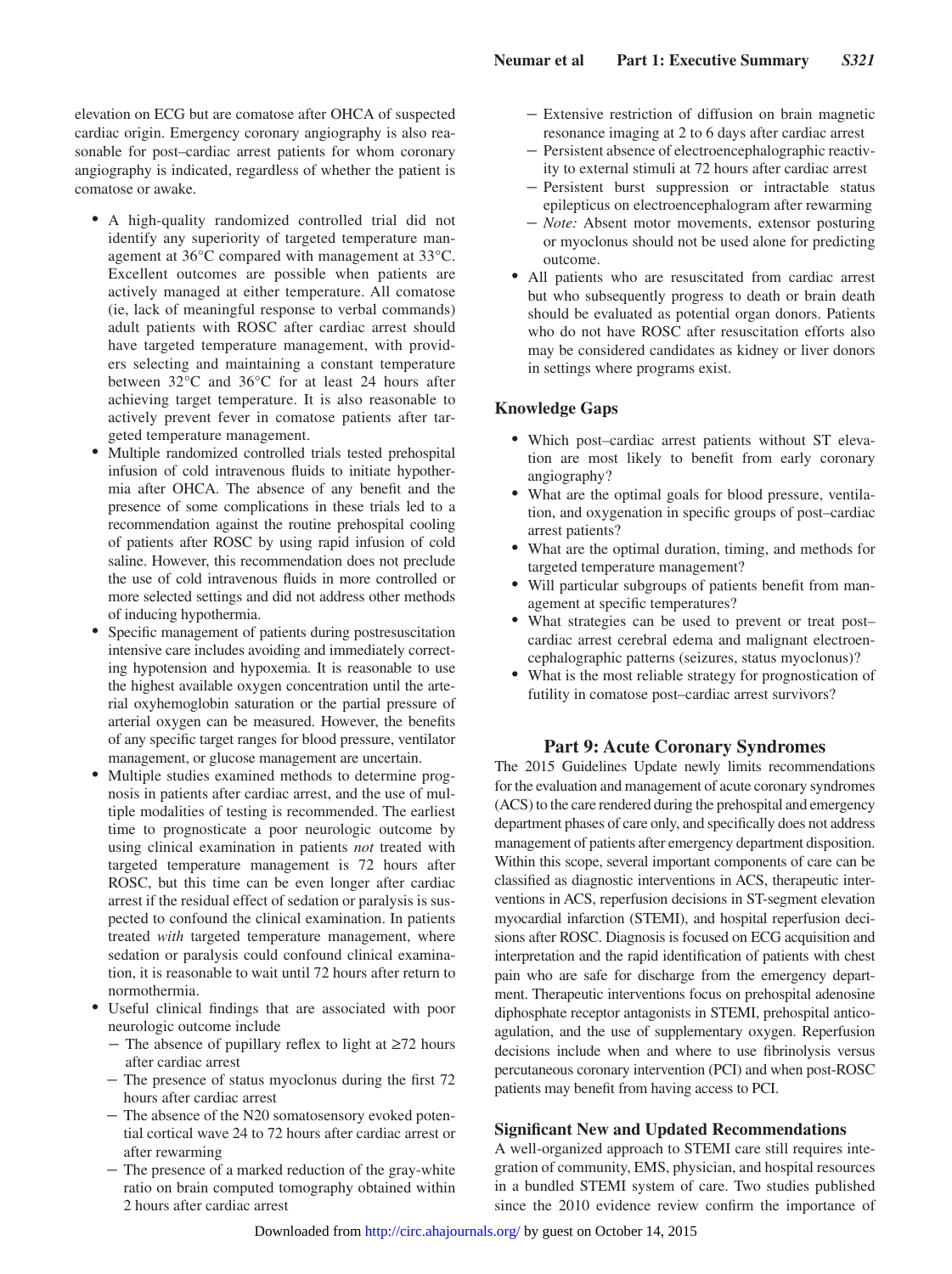acquiring a 12-lead ECG for patients with possible ACS as early as possible in the prehospital setting. These studies reaffirmed previous recommendations that when STEMI is diagnosed in the prehospital setting, prearrival notification of the hospital and/or prehospital activation of the catheterization laboratory should occur without delay. These updated recommendations place new emphasis on obtaining a prehospital ECG and on both the necessity for and the timing of receiving hospital notification.

- A prehospital 12-lead ECG should be acquired early for patients with possible ACS (Class I, LOE B-NR).
- Prehospital notification of the hospital (if fibrinolysis is the likely reperfusion strategy) and/or prehospital activation of the catheterization laboratory should occur for all patients with a recognized STEMI on prehospital ECG (Class I, LOE B-NR).

Because the rate of false-negative results of 12-lead ECGs may be unacceptably high, a computer reading of the ECG should not be a sole means to diagnose STEMI, but may be used in conjunction with physician or trained provider interpretation. New studies examining the accuracy of ECG interpretation by trained nonphysicians have prompted a revision of the recommendation to explicitly permit trained nonphysicians to interpret ECGs for the presence of STEMI.

- • We recommend that computer-assisted ECG interpretation may be used in conjunction with physician or trained provider interpretation to recognize STEMI (Class IIb, LOE C-LD).
- • While transmission of the prehospital ECG to the ED physician may improve the positive predictive value (PPV) and therapeutic decision making regarding adult patients with suspected STEMI, if transmission is not performed, it may be reasonable for trained nonphysician ECG interpretation to be used as the basis for decision making, including activation of the catheterization laboratory, administration of fibrinolysis, and selection of destination hospital. (Class IIa, LOE B-NR).

High-sensitivity cardiac troponin is now widely available. The 2015 CoSTR review examined whether a negative troponin test could reliably exclude a diagnosis of ACS in patients who did not have signs of STEMI on ECG. For emergency department patients with a presenting complaint consistent with ACS, high-sensitivity cardiac troponin T (hs-cTnT) and cardiac troponin I (cTnI) measured at 0 and 2 hours should not be interpreted in isolation (without performing clinical risk stratification) to exclude the diagnosis of ACS. In contrast, high-sensitivity cardiac troponin I (hs-cTnI), cTnI, or cardiac troponin T (cTnT) may be used in conjunction with a number of clinical scoring systems to identify patients at low risk for 30-day major adverse cardiac events (MACE) who may be safely discharged from the emergency department.

• We recommend that hs-cTnI measurements that are less than the 99th percentile, measured at 0 and 2 hours, may be used together with low risk stratification (Thrombolysis in Myocardial Infarction [TIMI] score of 0 or 1) to predict a less-than-1% chance of 30-day MACE (Class IIa, LOE B-NR).

• We recommend that negative cTnI or cTnT measurements at 0 and between 3 and 6 hours may be used together with very low risk stratification (Vancouver score of 0 or North American Chest Pain score of 0 and age less than 50 years) to predict a less-than-1% chance of 30-day MACE (Class IIa, LOE B-NR).

New recommendations have been made regarding several therapeutic interventions in ACS. New data from a casecontrol study that compared heparin and aspirin administered in the prehospital to the hospital setting found blood flow rates to be higher in infarct-related arteries when heparin and aspirin are administered in the prehospital setting. Because of the logistical difficulties in introducing heparin to EMS systems that do not currently use this drug and the limitations in interpreting data from a single study, initiation of adenosine diphosphate (ADP) inhibition may be reasonable in either the prehospital or the hospital setting in patients with suspected STEMI who intend to undergo primary PCI.

- • We recommend that EMS systems that do not currently administer heparin to suspected STEMI patients not add this treatment, whereas those that do administer it may continue their current practice (Class IIb, LOE B-NR).
- In suspected STEMI patients for whom there is a planned primary PCI reperfusion strategy, administration of unfractionated heparin can occur either in the prehospital or the in-hospital setting (Class IIb, LOE B-NR).

Supplementary oxygen has been routinely administered to patients with suspected ACS for years. Despite this tradition, the usefulness of supplementary oxygen therapy has not been established in normoxemic patients.

• The usefulness of supplementary oxygen therapy has not been established in normoxic patients. In the prehospital, emergency department, and hospital settings, the withholding of supplementary oxygen therapy in normoxemic patients with suspected or confirmed ACS may be considered (Class IIb, LOE C-LD).

Timely restoration of blood flow to ischemic myocardium in acute STEMI remains the highest treatment priority. While the Class of Recommendation regarding reperfusion strategies remains unchanged from 2010, the choice between fibrinolysis and PCI has been reexamined to focus on clinical circumstances, system capabilities, and timing, and the recommendations have been updated accordingly. The anticipated time to PCI has been newly examined in 2015, and new time-dependent recommendations regarding the most effective reperfusion strategy are made. In STEMI patients, when long delays to primary PCI are anticipated (more than 120 minutes), a strategy of immediate fibrinolysis followed by routine early angiography (within 3 to 24 hours) and PCI, if indicated, is reasonable. It is acknowledged that fibrinolysis becomes significantly less effective at more than 6 hours after symptom onset, and thus a longer delay to primary PCI is acceptable in patients at more than 6 hours after symptom onset. To facilitate ideal treatment, systems of care must factor information about hospital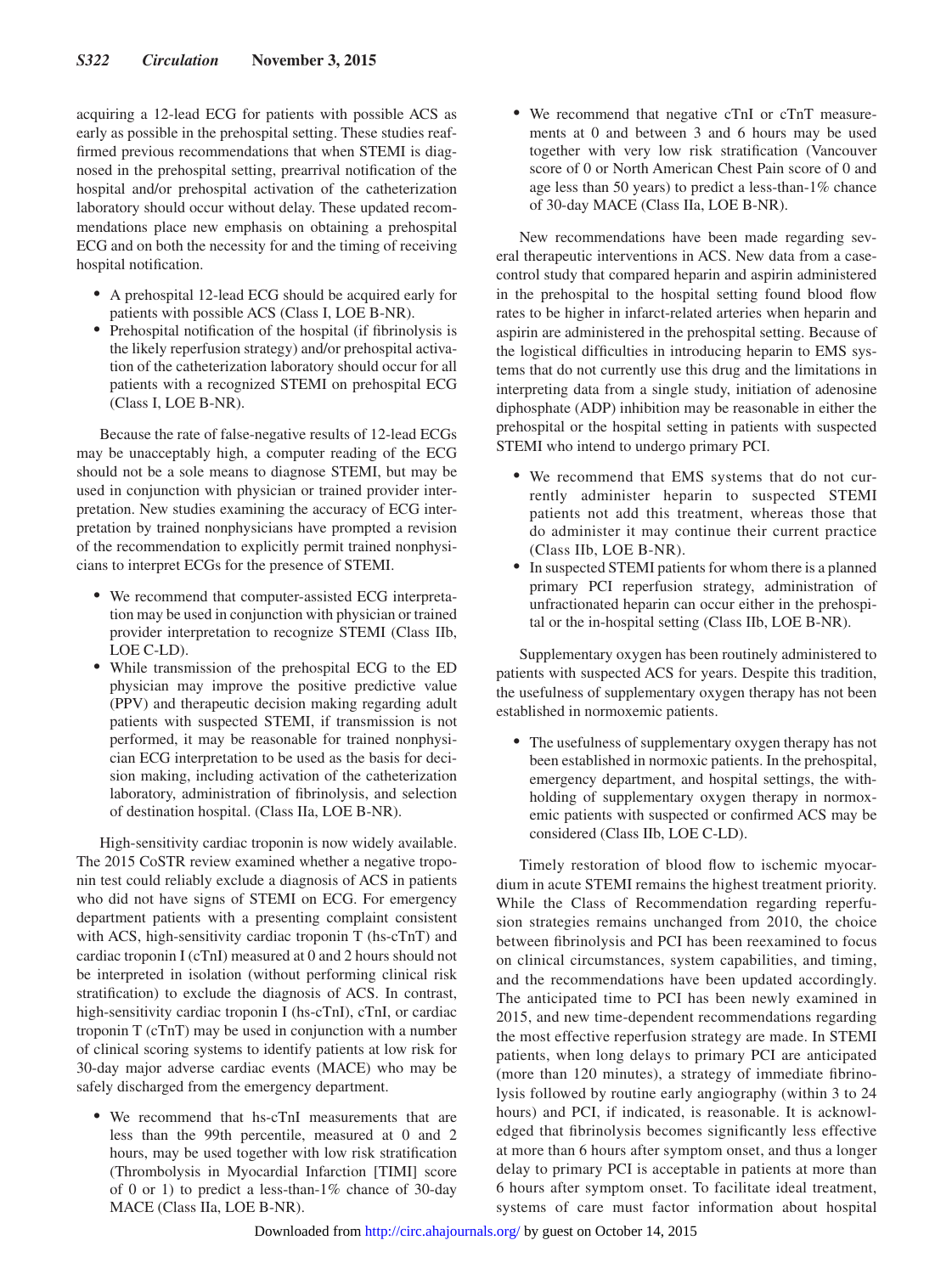capabilities into EMS destination decisions and interfaculty transfers.

- In adult patients presenting with STEMI in the emergency department (ED) of a non–PCI-capable hospital, we recommend immediate transfer without fibrinolysis from the initial facility to a PCI center instead of immediate fibrinolysis at the initial hospital with transfer only for ischemia-driven PCI (Class I, LOE B-R).
- • When STEMI patients cannot be transferred to a PCIcapable hospital in a timely manner, fibrinolytic therapy with routine transfer for angiography may be an acceptable alternative to immediate transfer to primary PCI (Class IIb, LOE C-LD).
- When fibrinolytic therapy is administered to STEMI patients in a non–PCI-capable hospital, it may be reasonable to transport all postfibrinolysis patients for early routine angiography in the first 3 to 6 hours and up to 24 hours rather than transport postfibrinolysis patients only when they require ischemia-guided angiography (Class IIb, LOE B-R).

#### **Knowledge Gaps**

- More knowledge is needed about the optimal diagnostic approach for patients with serial troponin levels lower than the 99th percentile who are identified as being at moderate or high risk based on clinical scoring rules.
- The role of a single troponin measurement in identifying patients who are safe for discharge from the emergency department is currently evolving.
- The time from symptom onset to first medical contact is highly variable. An ideal reperfusion strategy considering the contribution of this variability in time to presentation has yet to be determined.

#### **Part 10: Special Circumstances of Resuscitation**

"Part 10: Special Circumstances of Resuscitation" presents new guidelines for the prevention and management of resuscitation emergencies related to opioid toxicity, and for the role of intravenous lipid emulsion (ILE) therapy for treatment of cardiac arrest due to drug overdose. Updated guidelines for the management of cardiac arrest occurring during the second half of pregnancy, cardiac arrest caused by pulmonary embolism, and cardiac arrest occurring during PCI are included.

#### **Significant New and Updated Recommendations**

• The 2010 Guidelines included a Class I recommendation to perform bag-mask–assisted ventilation and administer naloxone for patients with known or suspected opioid overdose who have respiratory depression but are not in cardiac arrest. Since that time, significant experience has accumulated to show that naloxone can be administered with apparent safety and effectiveness in the first aid and BLS settings. Accordingly, the 2015 Guidelines Update contains new recommendations for naloxone administration by non–healthcare providers, with recommendations

for simplified training. A new algorithm for management of unresponsive victims with suspected opioid overdose is provided.

- Administration of ILE for the treatment of local anesthetic systemic toxicity (LAST), particularly from bupivacaine, is supported by extensive animal research and human case reports. In the 2015 Guidelines Update, this science was reviewed and a weak recommendation supporting use of ILE for treatment of LAST was reaffirmed. Since 2010, animal studies and human case reports have been published that examined the use of ILE for patients with other forms of drug toxicity, with mixed results. The 2015 Guidelines Update contains a new recommendation that ILE may be considered in patients with cardiac arrest due to drug toxicity other than LAST who are failing standard resuscitative measures.
- Relief of aortocaval compression has long been recognized as an essential component of resuscitation for women who develop cardiac arrest in the latter half of pregnancy, and this remains an important area of emphasis in the Guidelines. In the 2010 Guidelines, relief of aortocaval compression with manual left uterine displacement was a Class IIb recommendation. Although no cardiac arrest outcome studies have been published that compared left uterine displacement to other strategies to relieve aortocaval compression during CPR, the critical importance of high-quality CPR has been further supported. Because alternative strategies to relieve aortocaval compression (eg, lateral tilt) do not seem to be compatible with delivery of highquality CPR, the recommendation to perform left uterine displacement during CPR was strengthened. If the fundus height is at or above the level of the umbilicus, manual left uterine displacement can be beneficial in relieving aortocaval compression during chest compressions (Class IIa, LOE C-LD).
- In addition to providing the opportunity for separate resuscitation of a potentially viable fetus, perimortem cesarean delivery (PMCD) provides the ultimate relief of aortocaval compression and may improve maternal resuscitation outcomes. The 2010 Guidelines included a Class IIb recommendation to consider performing PMCD at 4 to 5 minutes after the onset of maternal cardiac arrest without ROSC. The 2015 Guidelines Update expands on these recommendations. In situations such as nonsurvivable maternal trauma or prolonged maternal pulselessness, in which maternal resuscitative efforts are obviously futile, there is no reason to delay performing PMCD (Class I, LOE C-LD). PMCD should be considered at 4 minutes after the onset of maternal cardiac arrest or resuscitative efforts (for the unwitnessed arrest) if there is no ROSC (Class IIa, LOE C-EO). The complexity and need for clinical judgment in this decision making is explicitly acknowledged.

#### **Knowledge Gaps**

• Although the recommendation to consider PMCD after 4 minutes of unsuccessful maternal resuscitation attempts has been promulgated since 1986, it is based on scientific rationale rather than experimental evidence or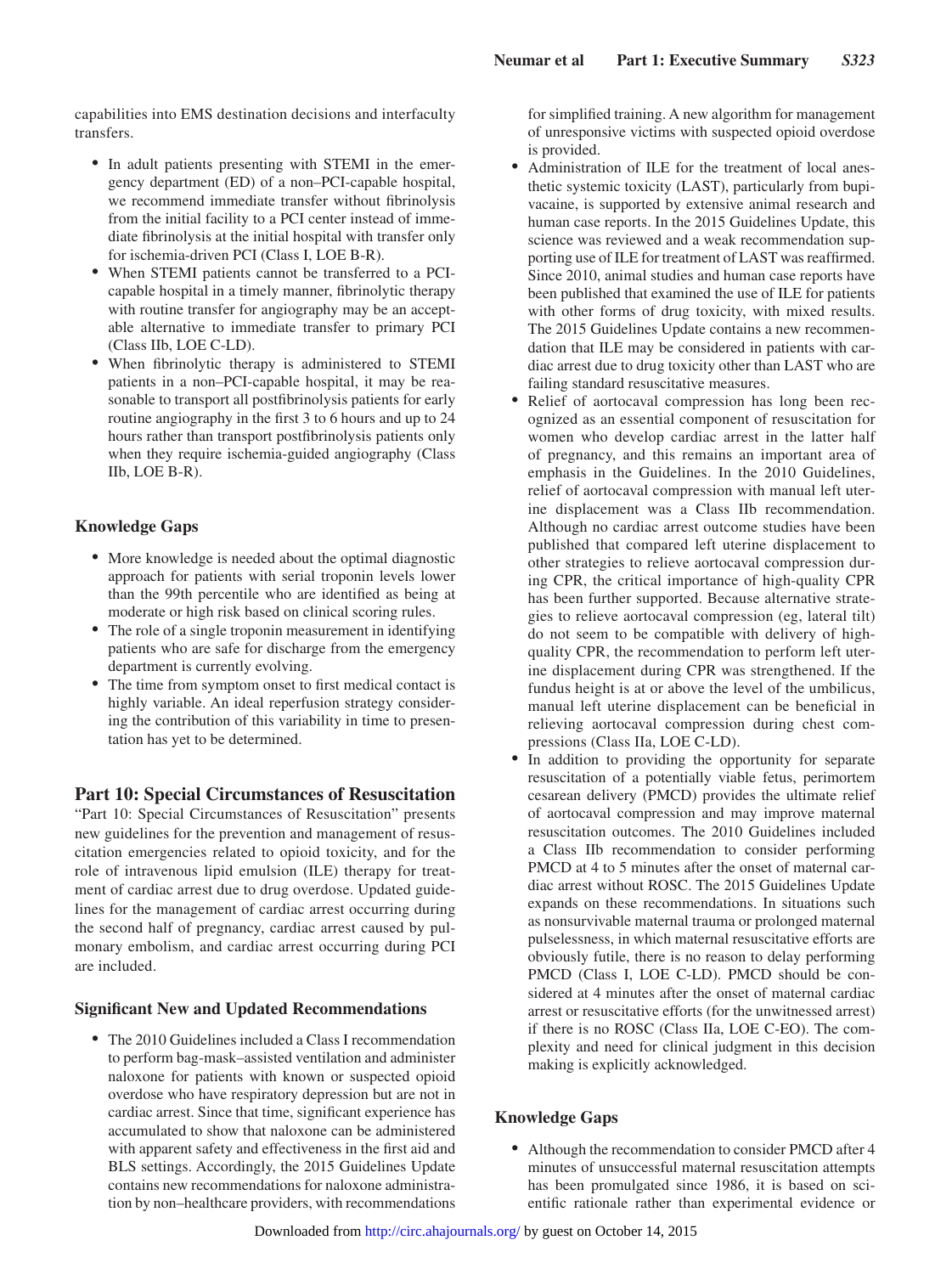critical analysis of prospectively collected data. A recent systematic review found that early time to PMCD (less than 10 minutes) was associated with improved survival of the mother but not of the child, and PMCD within 4 to 5 minutes may not be achievable in most settings. Although clinical trials are not feasible, large registry studies may be able to support evidence-based decision making in timing of PMCD to improve both maternal and neonatal outcomes.

• Since the first animal studies were published in 1998, a large body of literature has developed that describes the use of ILE in resuscitation from poisoning and drug toxicity. Although the experimental studies and human anecdotal reports are consistently positive for treatment of LAST from bupivacaine, more variable results are reported for treatment of LAST from other agents, and results achieved after ILE administration for other toxicants are mixed. Administration of ILE alters the effectiveness of epinephrine and vasopressin in animal resuscitation studies, may increase the absorption of lipophilic medications from the gastrointestinal tract, and sometimes interferes with the operation of venoarterial extracorporeal membrane oxygenation circuits. Further research is needed to determine the role of ILE in the management of cardiac arrest and refractory shock due to poisoning.

# **Part 11: Pediatric Basic Life Support and Cardiopulmonary Resuscitation Quality**

The 2015 Guidelines Update for pediatric BLS concentrated on modifications in the algorithms for lone- and 2-rescuer CPR, initial actions of rescuers, and CPR quality process measures. Algorithms for 1- and 2-person healthcare provider CPR have been separated to better guide rescuers through the initial stages of resuscitation. In an era where handheld cellular telephones with speakers are common, this technology can allow a single rescuer to activate the emergency response system while beginning CPR. Healthcare providers should perform an assessment of breathing and pulse check simultaneously, to minimize delays in starting CPR if the child is unresponsive with no breathing or only gasping.

#### **Significant New and Updated Recommendations**

The 3 major CPR process characteristics that were evaluated included C-A-B (Compressions, Airway, Breathing) versus A-B-C (Airway, Breathing, Compressions), compression-only CPR, and compression depth and rate. No major changes were made for the 2015 Guidelines Update; however, new concepts in CPR delivery were examined for children.

• Because of the limited amount and quality of the data, it may be reasonable to maintain the sequence from the 2010 Guidelines by initiating CPR with C-A-B over A-B-C (Class IIb, LOE C-EO). There are no pediatric human studies to evaluate C-A-B versus A-B-C, but manikin studies do demonstrate a shorter time to first chest compression. This recommendation was made to simplify training, provide consistency for teaching rescuers of adults and children, and hopefully increase the number of victims who receive bystander CPR.

- Compression depth of at least one third of the anteriorposterior diameter, approximately 1.5 inches (4 cm) for infants and approximately 2 inches (5 cm) for children, was affirmed (Updated). The Class of Recommendation was downgraded from Class I to Class IIa, primarily based on the rigor of the evidence evaluation. There are limited clinical data on the effect of compression depth on resuscitation outcomes, but 2 clinical studies suggest that compression depth is also associated with survival.
- Compression rate was not reviewed because of insufficient evidence, and we recommend that rescuers use the adult rate of 100 to 120/min (Updated).
- The asphyxial nature of the majority of pediatric cardiac arrests necessitates ventilation as part of effective CPR, and 2 large database studies documented worse 30-day outcomes with compression-only CPR compared with conventional CPR. For this reason, conventional CPR (chest compressions and rescue breaths) is a Class I recommendation (LOE B-NR) for children. However, because compression-only CPR is effective in patients with a primary cardiac event, if rescuers are unwilling or unable to deliver breaths, we recommend rescuers perform compression-only CPR for infants and children in cardiac arrest (Class I, LOE B-NR). Conventional CPR (chest compressions and rescue breaths) is a Class I recommendation (LOE B-NR).

# **Knowledge Gaps**

- Much of the data supporting pediatric BLS is primarily extrapolated from studies in adults. Multicenter pediatric studies from both in-hospital and out-of-hospital arrest are needed to optimize outcomes for children.
- • More knowledge is needed about the optimal sequence, feedback techniques and devices, and effect of different surfaces on CPR delivery in children.

# **Part 12: Pediatric Advanced Life Support Significant New and Updated Recommendations**

The following are the most important changes and reinforcements to recommendations made in the 2010 Guidelines:

- There is new evidence that when treating pediatric septic shock in specific settings, the use of restricted volume of isotonic crystalloid leads to improved survival, contrasting with the long-standing belief that all patients benefit from aggressive volume resuscitation. New guidelines suggest a cautious approach to fluid resuscitation, with frequent patient reassessment, to better tailor fluid therapy and supportive care to children with febrile illness.
- • New literature suggests limited survival benefit to the routine use of atropine as a premedication for emergency tracheal intubation of non-neonates, and that any benefit in preventing arrhythmias is controversial. Recent literature also provides new evidence suggesting there is no minimum dose required for atropine use.
- Children in cardiac arrest may benefit from the titration of CPR to blood pressure targets, but this strategy is suggested only if they already have invasive blood pressure monitoring in place.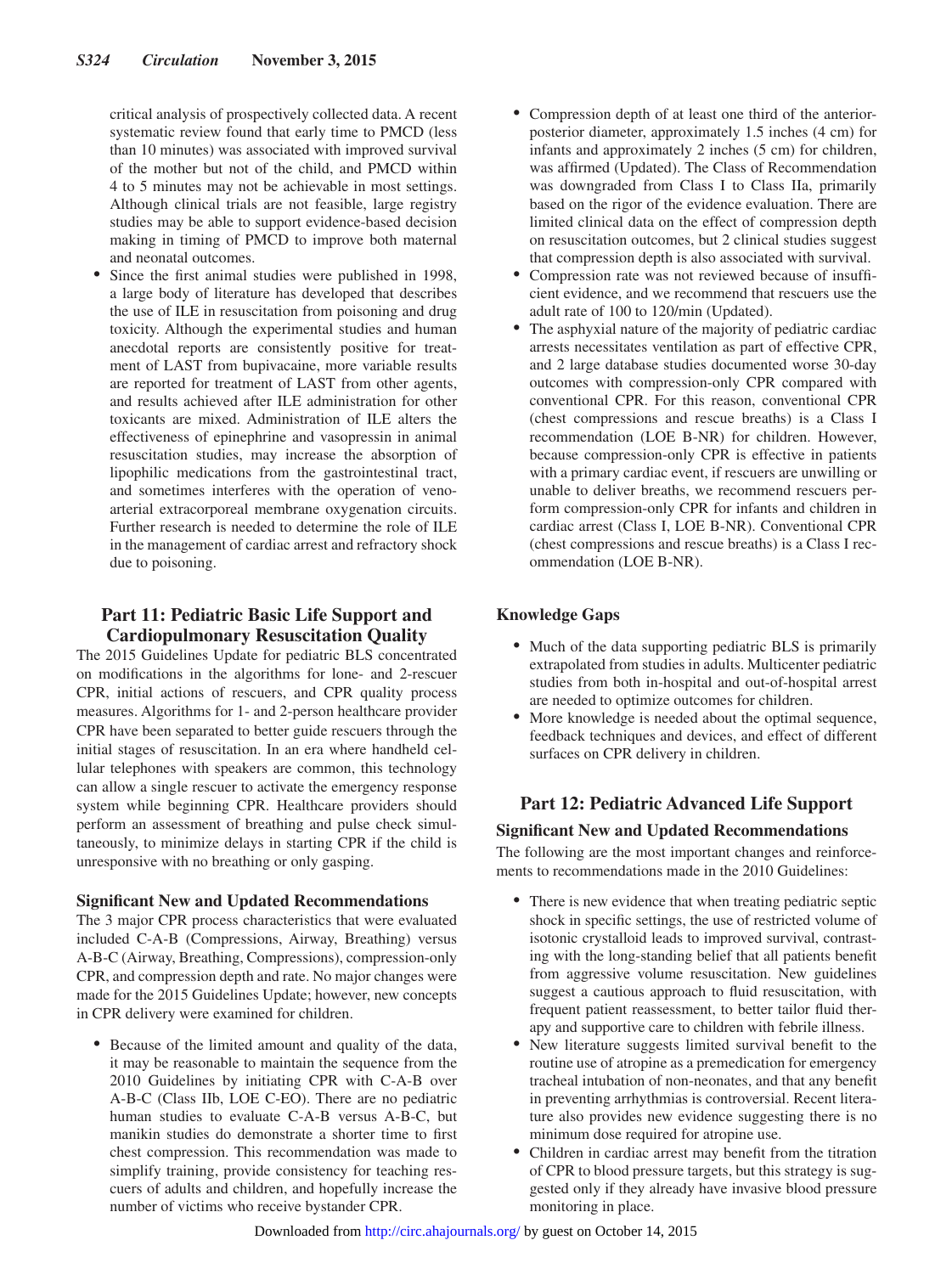- New evidence suggests that either amiodarone *or* lidocaine is acceptable for treatment of shock-refractory pediatric ventricular fibrillation and pulseless ventricular tachycardia.
- Recent literature supports the need to avoid fever when caring for children remaining unconscious after OHCA.
- The writing group reviewed a newly published multicenter clinical trial of targeted temperature management that demonstrated that a period of either 2 days of moderate therapeutic hypothermia (32° to 34° C) or the strict maintenance of normothermia (36° to 37.5° C) were equally beneficial. As a result, the writing group feels either of these approaches is appropriate for infants and children remaining comatose after OHCA.
- • Hemodynamic instability after cardiac arrest should be treated actively with fluids and/or inotropes/vasopressors to maintain systolic blood pressure greater than the fifth percentile for age. Continuous arterial pressure monitoring should be used when the appropriate resources are available.

#### **Knowledge Gaps**

- • What clinical or physiologic parameters reflect highquality pediatric CPR and improve outcome in children? Do devices to monitor these parameters improve survival?
- What is the role of targeted temperature management in the care of children who remain unconscious after *inhospital* cardiac arrest?
- Does a postarrest bundle of care with specific targets for temperature, oxygenation and ventilation, and hemodynamic parameters improve outcomes after pediatric cardiac arrest?
- Does a combination of intra-arrest factors reliably predict successful resuscitation in children with either OHCA or IHCA?

#### **Part 13: Neonatal Resuscitation**

"Part 13: Neonatal Resuscitation" presents new guidelines for resuscitation of primarily newly born infants transitioning from intrauterine to extrauterine life. The recommendations are also applicable to neonates who have completed newborn transition and require resuscitation during the first weeks after birth.

Much of the neonatal resuscitation guidelines remains unchanged from 2010, but there is increasing focus on umbilical cord management, maintaining a normal temperature after birth, accurate determination of heart rate, optimizing oxygen use during resuscitation, and de-emphasis of routine suctioning for meconium in nonvigorous newborns. The etiology of neonatal arrest is almost always asphyxia, and therefore, establishing effective ventilation remains the most critical step.

#### **Significant New and Updated Recommendations**

*Umbilical cord management:* The 2015 Guidelines Update includes for the first time recommendations regarding umbilical cord management. Until recently, it was common practice to clamp the umbilical cord immediately after birth to facilitate rapid transfer of the baby to the pediatric provider for stabilization. A significant issue with the available evidence is that the published studies enrolled very few babies who were considered to need resuscitation.

- There is evidence, primarily in babies who do not require resuscitation, that delayed cord clamping is associated with less intraventricular hemorrhage, higher blood pressure and blood volume, less need for transfusion after birth, and less necrotizing enterocolitis. Delayed cord clamping conferred no benefit on mortality or severe intraventricular hemorrhage. The only negative consequence seems to be a slightly increased level of bilirubin, associated with more need for phototherapy.17,18
- • Delayed cord clamping for longer than 30 seconds is reasonable for both term and preterm infants who do not require resuscitation at birth (Class IIa, LOE C-LD). There is still insufficient evidence to recommend an approach to cord clamping or cord "milking" for babies who require resuscitation at birth.

*Assessment of heart rate:* Immediately after birth, assessment of the newborn's heart rate is used to evaluate the effectiveness of spontaneous respiratory effort and determine the need for subsequent interventions. An increase in the newborn's heart rate is considered the most sensitive indicator of a successful response to resuscitation interventions. Therefore, identifying a rapid, reliable, and accurate method to measure the newborn's heart rate is critically important.

- Available evidence comparing clinical assessment with ECG in the delivery room and simultaneous pulse oximetry and ECG heart rate determination found that clinical assessment was both unreliable and inaccurate.
- ECG (3-lead) displayed a reliable heart rate faster than pulse oximetry. Pulse oximetry tended to underestimate the newborn's heart rate and would have led to potentially unnecessary interventions.<sup>17,18</sup>
- During resuscitation of term and preterm newborns, the use of 3-lead ECG for the rapid and accurate measurement of the newborn's heart rate may be reasonable (Class IIb, LOE C-LD).

*Maintaining normal temperature of the newborn after birth:* It is recommended that the temperature of newly born nonasphyxiated infants be maintained between 36.5°C and 37.5°C after birth through admission and stabilization (Class I, LOE C-LD).<sup>15</sup> There is new evidence supporting a variety of interventions that may be used alone or in combination to reduce hypothermia. Temperature must be monitored to avoid hyperthermia as well.

*Management of the meconium stained infant:* For more than a decade, vigorous infants born through meconium stained amniotic fluid have been treated no differently than if they had been born through clear fluid. However, there remained a long standing practice to intubate and suction infants born through meconium stained amniotic fluid who have poor muscle tone and inadequate breathing efforts at birth.

• Routine intubation for tracheal suction in this setting is not suggested because there is insufficient evidence to continue recommending this practice (Class IIb, LOE C-LD).17,18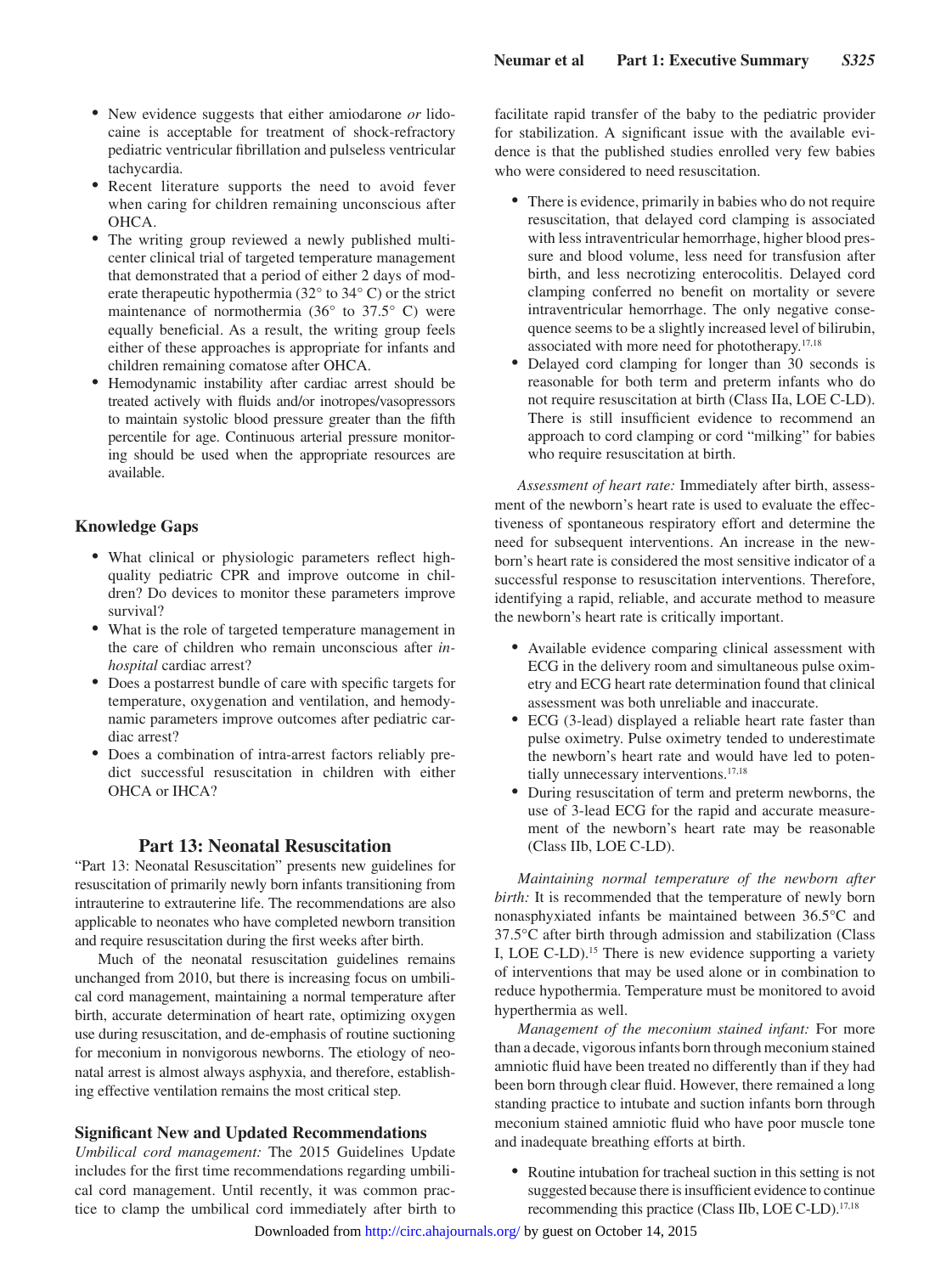• In making this suggested change, greater value has been placed on harm avoidance (delays in providing positivepressure ventilation, potential harm of the procedure) over the unknown benefit of the intervention of routine trachea intubation and suctioning.

*Oxygen use for preterm infants in the delivery room:* Since the release of the 2010 Guidelines, additional randomized trials have been published that examine the use of oxygen during resuscitation and stabilization of preterm newborns. These additional publications have allowed an increase from Class IIb to a Class I recommendation.

- • Meta-analysis of the randomized trials that compared initiating resuscitation of preterm newborns (less than 35 weeks of gestation) with high oxygen (65% or greater) versus low oxygen (21%–30%) showed no improvement in survival or morbidity to hospital discharge with the use of high oxygen. $17,18$
- Resuscitation of preterm newborns of less than 35 weeks of gestation should be initiated with low oxygen (21%– 30%), and the oxygen concentration should be titrated to achieve preductal oxygen saturation approximating the interquartile range measured in healthy term infants after vaginal birth at sea level (Class I, LOE B-R). This recommendation reflects a preference for not exposing preterm newborns to additional oxygen without data demonstrating a proven benefit for important outcomes.

*Oxygen use during neonatal cardiac compressions:* The evidence for optimal oxygen use during neonatal cardiac compressions was not reviewed for the 2010 Guidelines. Unfortunately, there are no clinical studies to inform the neonatal guidelines, but the available animal evidence demonstrated no obvious advantage of 100% oxygen over air. However, by the time resuscitation of a newborn includes cardiac compressions, the steps of trying to improve the heart rate via effective ventilation with low concentrations of oxygen should have already been tried. Thus, the 2015 Guidelines Task Force thought it was reasonable to increase the supplementary oxygen concentration during cardiac compressions and then subsequently wean the oxygen as soon as the heart rate recovers (see "Part 13: Neonatal Resuscitation" in this 2015 Guidelines Update).

*Structure of educational programs to teach neonatal resuscitation:* Currently, neonatal resuscitation training that includes simulation and debriefing is recommended at 2-year intervals.

- Studies that examined how frequently healthcare providers or healthcare students should train showed no differences in patient outcomes, but demonstrated some advantages in psychomotor performance, knowledge, and confidence when focused task training occurred every 6 months or more frequently.17,18
- It is therefore suggested that neonatal resuscitation task training occur more frequently than the current 2-year interval (Class IIb, LOE B-R, LOE C-EO, LOE C-LD).15

cord clamping for newborns who need resuscitation after birth remains unknown because such infants have thus far been excluded from the majority of trials. Concern remains that delay in establishing ventilation may be harmful. Further study is strongly endorsed.

- Some studies have suggested that cord milking might accomplish goals similar to delayed cord clamping.<sup>17,18</sup> Cord milking is rapid and can be accomplished within 15 seconds, before resuscitation might ordinarily be initiated. However, there is insufficient evidence of either the safety or utility of cord milking in babies requiring resuscitation.
- The effect of delayed cord clamping or cord milking on initial heart rate and oxygen saturations is also unknown. New normal ranges may need to be determined.
- The risks and benefits of inflating the lungs to establish breathing before clamping of the umbilical cord needs to be explored.

*Utility of a sustained inflation during the initial breaths after birth:* Several recent animal studies suggested that a longer sustained inflation may be beneficial for establishing functional residual capacity during transition from fluid-filled to air-filled lungs after birth. Some clinicians have suggested applying this technique for transition of human newborns.

• It was the consensus of the 2015 CoSTR and the 2015 Guidelines Task Force that there was inadequate study of the benefits and risks to recommend sustained inflation at this time. Further study using carefully designed protocols was endorsed (see "Part 13: Neonatal Resuscitation" in this 2015 Guidelines Update and Perlman et al<sup>17,18</sup>).

*Determination of heart rate:* Neonatal resuscitation success has classically been determined by detecting an increase in heart rate through auscultation. Heart rate also determines the need for changing interventions and escalating care. However, recent evidence demonstrates that auscultation of heart rate is inaccurate, and pulse oximetry takes several minutes to achieve a signal and also may be inaccurate during the early minutes after birth. Use of ECG in the delivery room has been suggested as a possible alternative.

- Although data suggest that the ECG provides a more accurate heart rate in the first 3 minutes of life, there are no available data to determine how outcomes would change by acting (or not acting) on the information.
- • Some transient bradycardia may be normal and be reflective of timing of cord clamping. More studies are needed.
- The human factors issues associated with introducing ECG leads in the delivery room are unknown.
- In addition, improved technologies for rapid application of ECG are needed.

#### **Part 14: Education**

There remains strikingly low survival rates for both OHCA and IHCA despite scientific advances in the care of cardiac arrest victims. The Formula for Survival suggests that cardiac

# **Knowledge Gaps**

*Umbilical cord management for newborns needing resuscitation:* As noted previously, the risks and benefits of delayed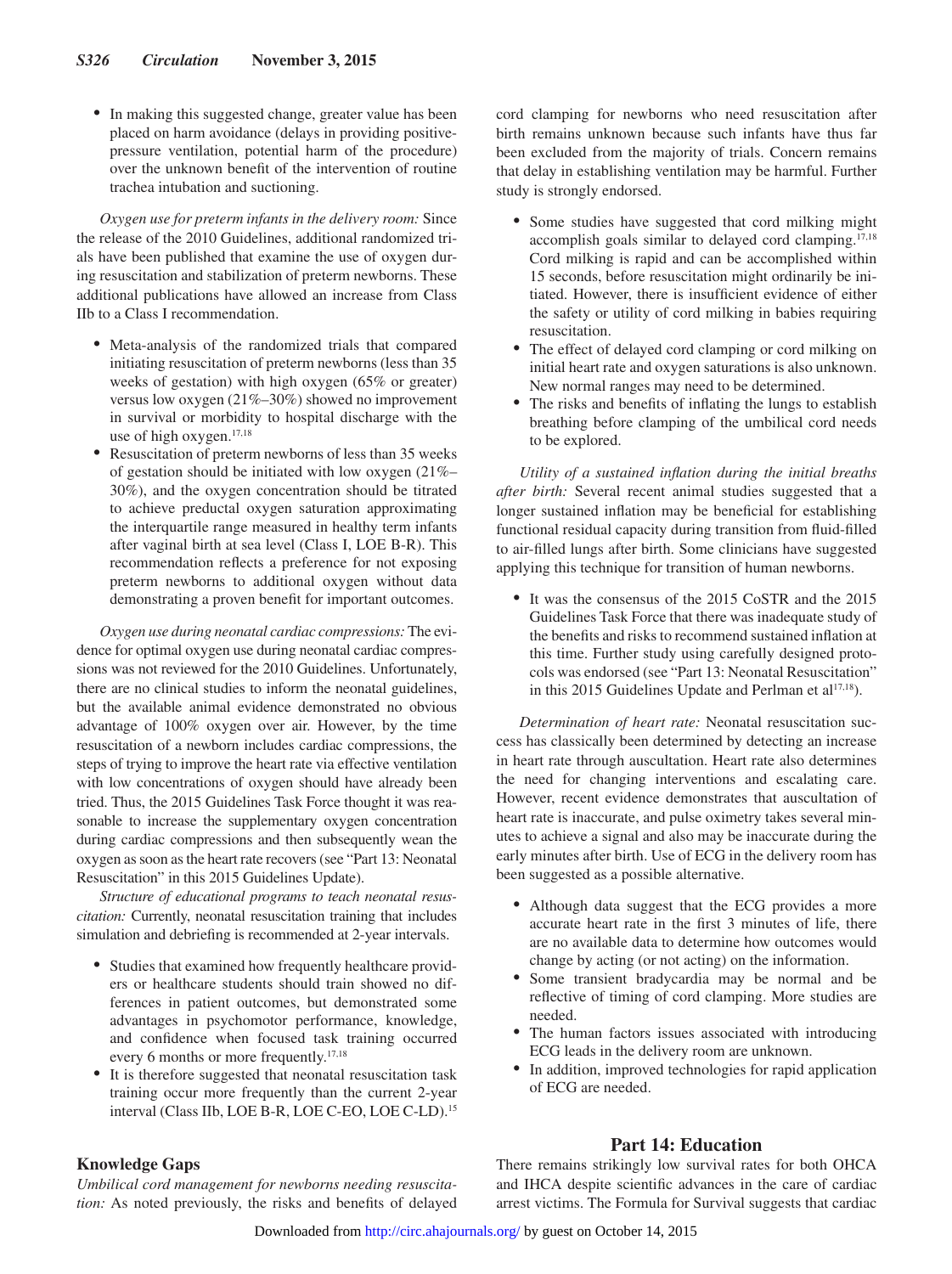arrest survival is influenced by high-quality science, education of lay providers and healthcare professionals, and a wellfunctioning Chain of Survival.<sup>19</sup> Considerable opportunities exist for education to close the gap between actual and desired performance of lay providers and healthcare teams. For lay providers, this includes proficient CPR and AED skills and the self-efficacy to use them, along with immediate support such as dispatch-guided CPR. For healthcare providers, the goals remain to recognize and respond to patients at risk of cardiac arrest, deliver high-quality CPR whenever CPR is required, and improve the entire resuscitation process through improved teamwork. Additionally, there needs to be a feedback loop focused on continuous quality improvement that can help the system improve as well as identify needs for targeted learning/ performance improvement. Optimizing the knowledge translation of what is known from the science of resuscitation to the victim's bedside is a key step to potentially saving many more lives.

Evidence-based instructional design is essential to improve training of providers and ultimately improve resuscitation performance and patient outcomes. The quality of rescuer performance depends on learners integrating, retaining, and applying the cognitive, behavioral, and psychomotor skills required to successfully perform resuscitation. "Part 14: Education" provides an overview of the educational principles that the AHA has implemented to maximize learning from its educational programs. It is important to note that the systematic reviews from which the Guidelines were derived assigned a hierarchy of outcomes for educational studies that considered patient-related outcomes as "critical" and outcomes in educational settings as "important."

#### **Significant New and Updated Recommendations**

The key recommendations based on the systematic reviews include the following:

• The use of high-fidelity manikins for ALS training can be beneficial in programs that have the infrastructure, trained personnel, and resources to maintain the program. Standard manikins continue to be an appropriate choice for organizations that do not have this capacity.

Use of a CPR feedback device is recommended to learn the psychomotor skill of CPR. Devices that provide feedback on performance are preferred to devices that provide only prompts (such as a metronome). Instructors are not accurate at assessment of CPR quality by visual inspection, so an adjunctive tool is necessary to provide accurate guidance to learners developing these critical psychomotor skills. Improved manikins that better reflect patient characteristics may prove important for future training. Use of CPR quality feedback devices during CPR is reviewed in "Part 5: Adult Basic Life Support and CPR Quality."

- Two-year retraining cycles are not optimal. More frequent training of BLS and advanced life support skills may be helpful for providers likely to encounter a victim of cardiac arrest.
- Although prior CPR training is not required for potential rescuers to initiate CPR, training helps people learn the

skills and develop the self-efficacy to provide CPR when necessary. BLS skills seem to be learned as well through self-instruction (video or computer based) with handson practice as with traditional instructor-led courses. The opportunity to train many more individuals to provide CPR while reducing the cost and resources required for training is important when considering the vast population of potential rescuers that should be trained.

- To reduce the time to defibrillation for cardiac arrest victims, the use of an AED should not be limited to trained individuals only (although training is still recommended). A combination of self-instruction and instructor-led teaching with hands-on training can be considered as an alternative to traditional instructor-led courses for lay providers.
- Precourse preparation, including review of appropriate content information, online/precourse testing, and/ or practice of pertinent technical skills, may optimize learning from advanced life support courses.
- Given very small risk for harm and the potential benefit of team and leadership training, the inclusion of team and leadership training as part of ALS training is reasonable.
- • Communities may consider training bystanders in compression-only CPR for adult OHCA as an alternative to training in conventional CPR.

#### **Knowledge Gaps**

- Research on resuscitation education needs higher-quality studies that address important educational questions. Outcomes from educational studies should focus on patient outcomes (where feasible), performance in the clinical environment, or at least long-term retention of psychomotor and behavioral skills in the simulated resuscitation environment. Too much of the current focus of educational research is on the immediate endof-course performance, which may not be representative of participants' performance when they are faced with a resuscitation event months or years later. Assessment tools that have been empirically studied for evidence of validity and reliability are foundational to high-quality research. Standardizing the use of such tools across studies could potentially allow for meaningful comparisons when analyzing evidence in systematic reviews to more precisely determine the impact of certain interventions. Cost-effectiveness research is needed because many of the AHA education guidelines are developed in the absence of this information.
- The ideal methodology (ie, instructional design) and frequency of training required to enhance retention of skills and performance in simulated and actual resuscitations needs to be determined.

#### **Part 15: First Aid**

"Part 15: First Aid" reaffirms the definition of *first aid* as the helping behaviors and initial care provided for an acute illness or injury. The provision of first aid has been expanded to include any person, from layperson to professional healthcare provider, in a setting where first aid is needed. Goals and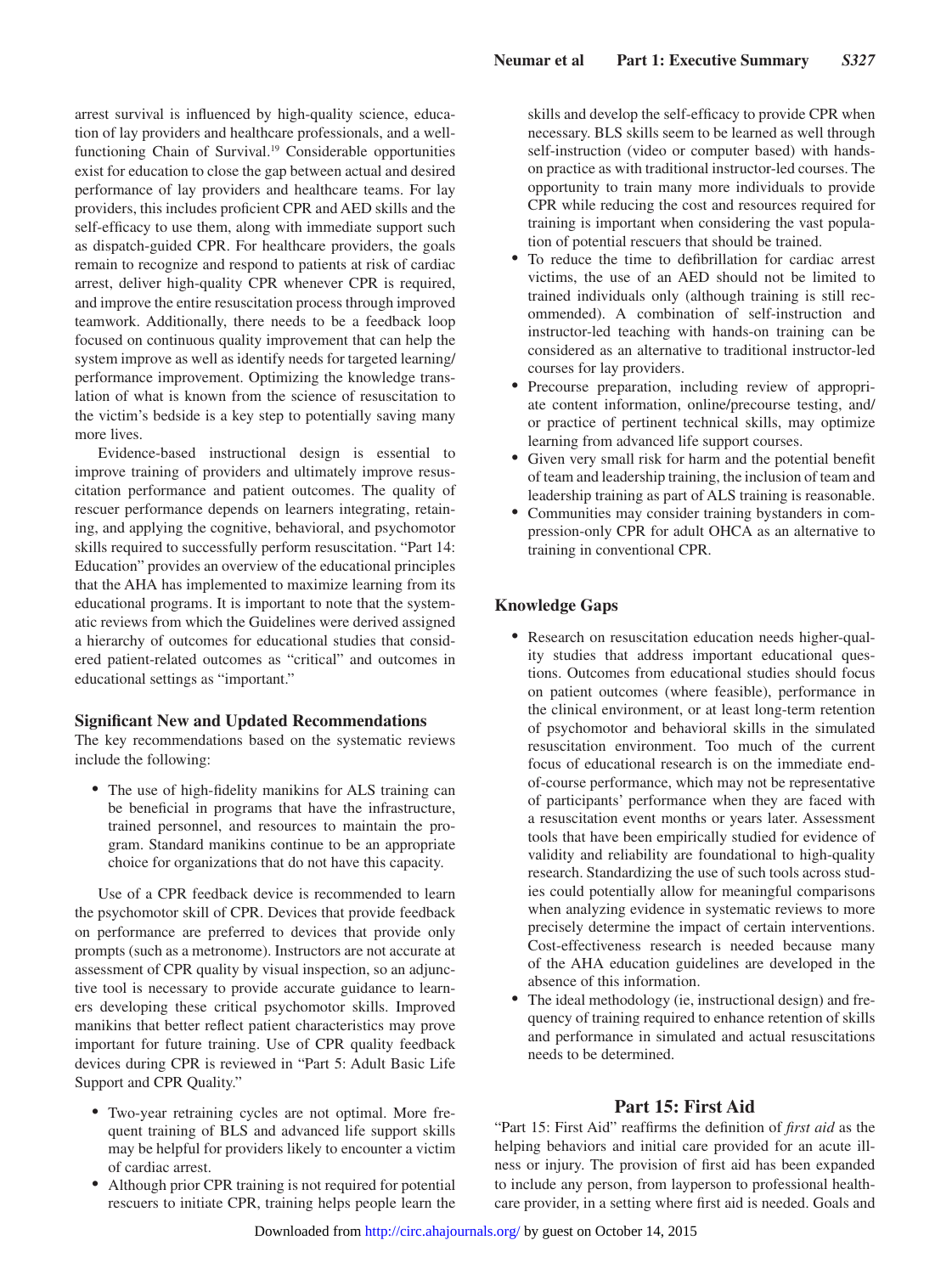competencies are now provided to give guidance and perspective beyond specific skills. While a basic tenet of first aid is the delivery of care using minimal or no equipment, it is increasingly recognized that in some cases first aid providers may have access to various adjuncts, such as commercial tourniquets, glucometers, epinephrine autoinjectors, or oxygen. The use of any such equipment mandates training, practice, and, in some cases, medical or regulatory oversight related to use and maintenance of that equipment.

Although there is a growing body of observational studies performed in the first aid setting, most recommendations set forth in "Part 15: First Aid" continue to be extrapolated from prehospital- and hospital-based studies. One important new development relates to the ability of a first aid provider to recognize the signs and symptoms of acute stroke. "Part 15: First Aid" describes the various stroke assessment systems that are available to first aid providers, and lists their sensitivities and specificities in identifying stroke based on included components. This new recommendation for use of a stroke assessment system complements previous recommendations for early stroke management by improving the recognition of stroke signs and symptoms at the first step of emergency care—first aid—thus potentially reducing the interval from symptom onset to definitive care.

#### **Significant New and Updated Recommendations**

- Evidence shows that the early recognition of stroke by using a stroke assessment system decreases the interval between the time of stroke onset and arrival at a hospital and definitive treatment. More than 94% of lay providers trained in a stroke assessment system are able to recognize signs and symptoms of a stroke, and this ability persists at 3 months after training. The use of a stroke assessment system by first aid providers is recommended (Class I, LOE B-NR). Compared to stroke assessment systems without glucose measurement, assessment systems that include glucose measurement have similar sensitivity but higher specificity for recognition of stroke.
- Hypoglycemia is a condition that is commonly encountered by first aid providers. Severe hypoglycemia, which may present with loss of consciousness or seizures, typically requires management by EMS providers. If a person with diabetes reports low blood sugar or exhibits signs or symptoms of mild hypoglycemia and is able to follow simple commands and swallow, oral glucose should be given to attempt to resolve the hypoglycemia. Glucose tablets, if available, should be used to reverse hypoglycemia in a patient who is able to take these orally (Class I, LOE B-R). If glucose tablets are not available, other specifically evaluated forms of sucroseand fructose-containing foods, liquids, and candy can be effective as an alternative to glucose tablets for reversal of mild symptomatic hypoglycemia.
- The first aid management of an open chest wound was evaluated for the 2015 ILCOR Consensus Conference. The improper use of an occlusive dressing or device with potential subsequent development of unrecognized tension pneumothorax is of great concern. There

are no human studies comparing the application of an occlusive dressing to a nonocclusive dressing, and only a single animal study showed benefit to use of a nonocclusive dressing. As a result of the lack of evidence for use of an occlusive dressing and the risk of unrecognized tension pneumothorax, we recommend against the application of an occlusive dressing or device by first aid providers for an individual with an open chest wound.

- • First aid providers often encounter individuals with a concussion (minor traumatic brain injury). The myriad of signs and symptoms of concussion can make recognition of this injury a challenge. Although a simple validated single-stage concussion scoring system could possibly help first aid providers in the recognition of concussion, there is no evidence to support the use of such a scoring system. There are sport concussion assessment tools for use by healthcare professionals that require a 2-stage assessment, before competition and after concussion, but these are not appropriate as a single assessment tool for first aid providers. Therefore, it is recommended that a healthcare provider evaluate as soon as possible any person with a head injury that has resulted in a change in level of consciousness, who has progressive development of signs or symptoms of a concussion or traumatic brain injury, or who is otherwise a cause for concern to the first aid provider.
- Dental avulsion can result in permanent loss of a tooth. Immediate reimplantation of the avulsed tooth is thought by the dental community to afford the greatest chance of tooth survival. First aid providers may not be able to reimplant an avulsed tooth because of lack of training, skill, or personal protective equipment, or they may be reluctant to perform a painful procedure. The storage of an avulsed tooth in a variety of solutions (compared with saliva or milk) has been shown to prolong viability of dental cells by 30 to 120 minutes. In situations that do not allow for immediate reimplantation, the temporary storage of an avulsed tooth in one of these solutions may afford time until the tooth can be reimplanted.
- Evidence shows that education in first aid can increase survival rates, improve recognition of acute illness, and resolve symptomatology. We recommend that first aid education be universally available (Class I, LOE C-EO).
- Past Guidelines recommended that first aid providers assist the person with symptoms of anaphylaxis to administer that person's epinephrine.<sup>20</sup> Evidence supports the need for a second dose of epinephrine for acute anaphylaxis in persons not responding to a first dose. When a person with anaphylaxis does not respond to the initial dose and arrival of advanced care will exceed 5 to 10 minutes, a repeat dose may be considered (Class IIb, LOE C-LD).
- There is no evidence of any benefit from routine administration of supplementary oxygen by first aid providers. Limited evidence shows benefit from use of oxygen for decompression sickness in the first aid setting. The use of supplementary oxygen by first aid providers with specific training (eg, a diving first aid oxygen course) is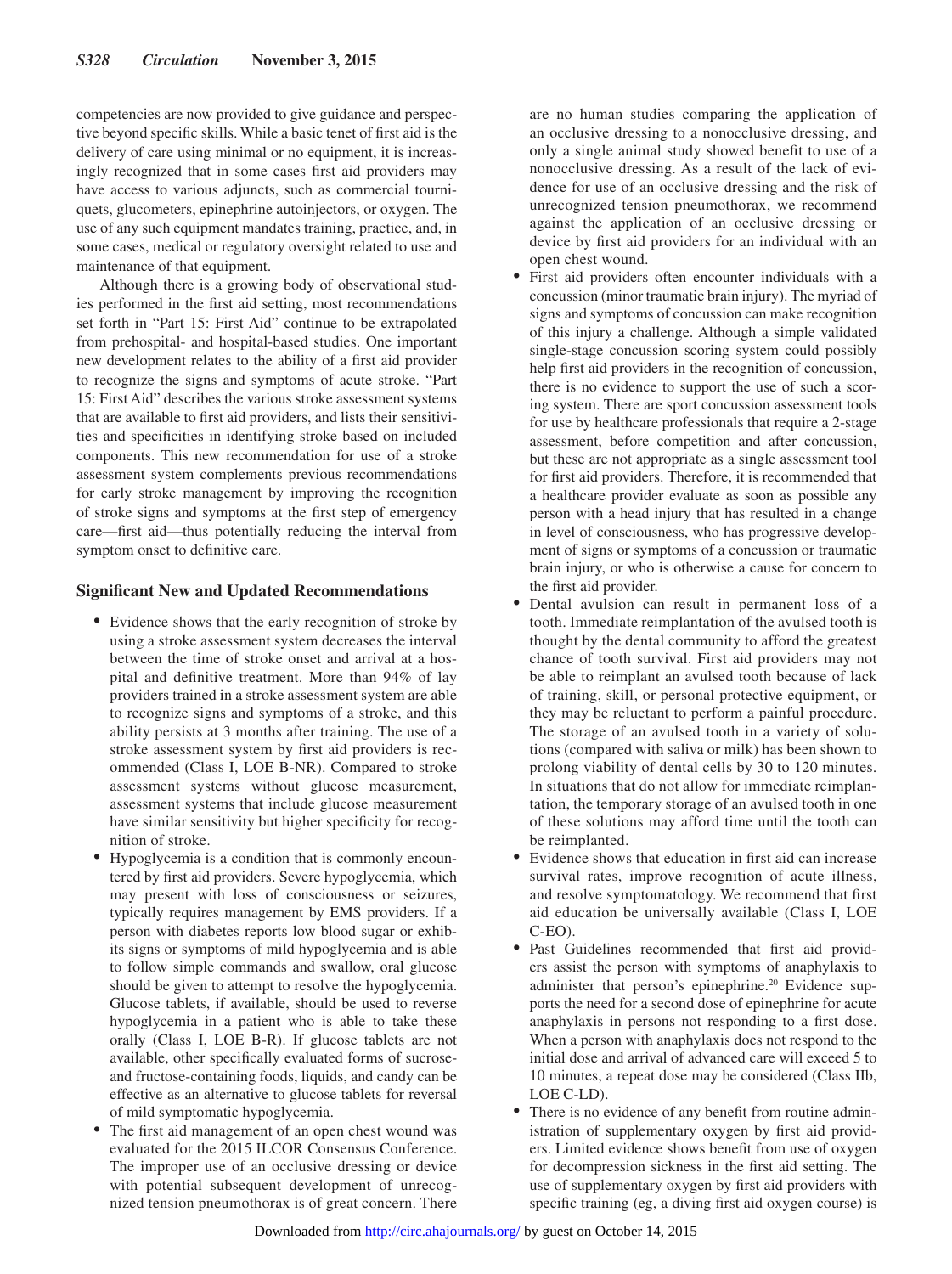reasonable for cases of decompression sickness. Limited evidence suggests that supplementary oxygen may be effective for relief of dyspnea in advanced lung cancer patients with dyspnea and associated hypoxia, but not for similar patients without hypoxia.

- Newer-generation hemostatic agent–impregnated dressings have been shown to cause fewer complications and adverse effects and are effective in providing hemostasis in up to 90% of subjects in case series. First aid providers may consider use of hemostatic dressings when standard bleeding control (with direct pressure) is not effective.
- The use of cervical collars as a component of spinal motion restriction for blunt trauma was reviewed for the 2015 ILCOR consensus. No evidence was identified that showed a decrease in neurologic injury with use of a cervical collar. Evidence demonstrates adverse effects from use of a cervical collar, such as increased intracranial pressure and potential airway compromise. The ILCOR First Aid Task Force also expressed concern that proper technique for application of a cervical collar in high-risk individuals requires significant training and practice to be performed correctly and is not considered a standard first aid skill. Because of these concerns, and with a growing body of evidence demonstrating harmful effects and no good evidence showing clear benefit, we recommend against routine application of cervical collars by first aid providers.

#### **Knowledge Gaps**

- Control of severe bleeding is a topic that has gained public interest and importance with recent domestic terrorist attacks. The ideal order for the technique of bleeding control by first aid providers for severe bleeding of an extremity is not clear—ie, direct pressure  $\rightarrow$ tourniquet  $\rightarrow$  additional (double) tourniquet; direct pressure  $\rightarrow$  hemostatic dressing  $\rightarrow$  tourniquet. It is also unclear how tourniquets compare with hemostatic dressings (or double tourniquet) for control of bleeding in extremity wounds.
- First aid providers may have difficulty recognizing potentially life-threatening conditions. The development and validation of highly sensitive assessment systems or scales (such as for stroke) and other educational techniques may help first aid providers

recognize these entities so that they can provide rapid, appropriate care. Conditions that may benefit from development of such assessment educational systems include anaphylaxis, hypoglycemia, chest pain of cardiac origin, high-risk cervical spine injury, concussion, poisoning or overdose, abnormal versus normal breathing, and shock.

• How should a first aid provider care for a person with a potential spinal injury while awaiting arrival of EMS? Is there a benefit to manual cervical spinal stabilization by a first aid provider, and, if so, which technique is best? If verbal instructions to not move are given to a conscious/ responsive person with trauma and possible spine injury, are they effective or useful?

#### **Summary**

The *2015 AHA Guidelines Update for CPR and ECC* incorporated the evidence from the systematic reviews completed as part of the 2015 International Consensus on CPR and ECC Science With Treatment Recommendations. This 2015 Guidelines Update marks the transition from periodic review and publication of new science-based recommendations to a more continuous process of evidence evaluation and guideline optimization designed to more rapidly translate new science into resuscitation practice that will save more lives. The Appendix to this Part contains a list of all recommendations published in the 2015 Guidelines Update and, in addition, lists the recommendations from the 2010 Guidelines. The 2015 recommendations were made consistent with the new AHA Classification System for describing the risk-benefit ratio for each Class and the Levels of Evidence supporting them. (Please see Figure 1 in "Part 2: Evidence Evaluation and Management of Conflicts of Interest.")

Survival from both IHCA and OHCA has increased over the past decade, but there is still tremendous potential for improvement. It is clear that successful resuscitation depends on coordinated systems of care that start with prompt rescuer actions, require delivery of high-quality CPR, and continue through optimized ACLS and post–cardiac arrest care. Systems that monitor and report qualityof-care metrics and patient-centered outcomes will have the greatest opportunity through quality improvement to save the most lives.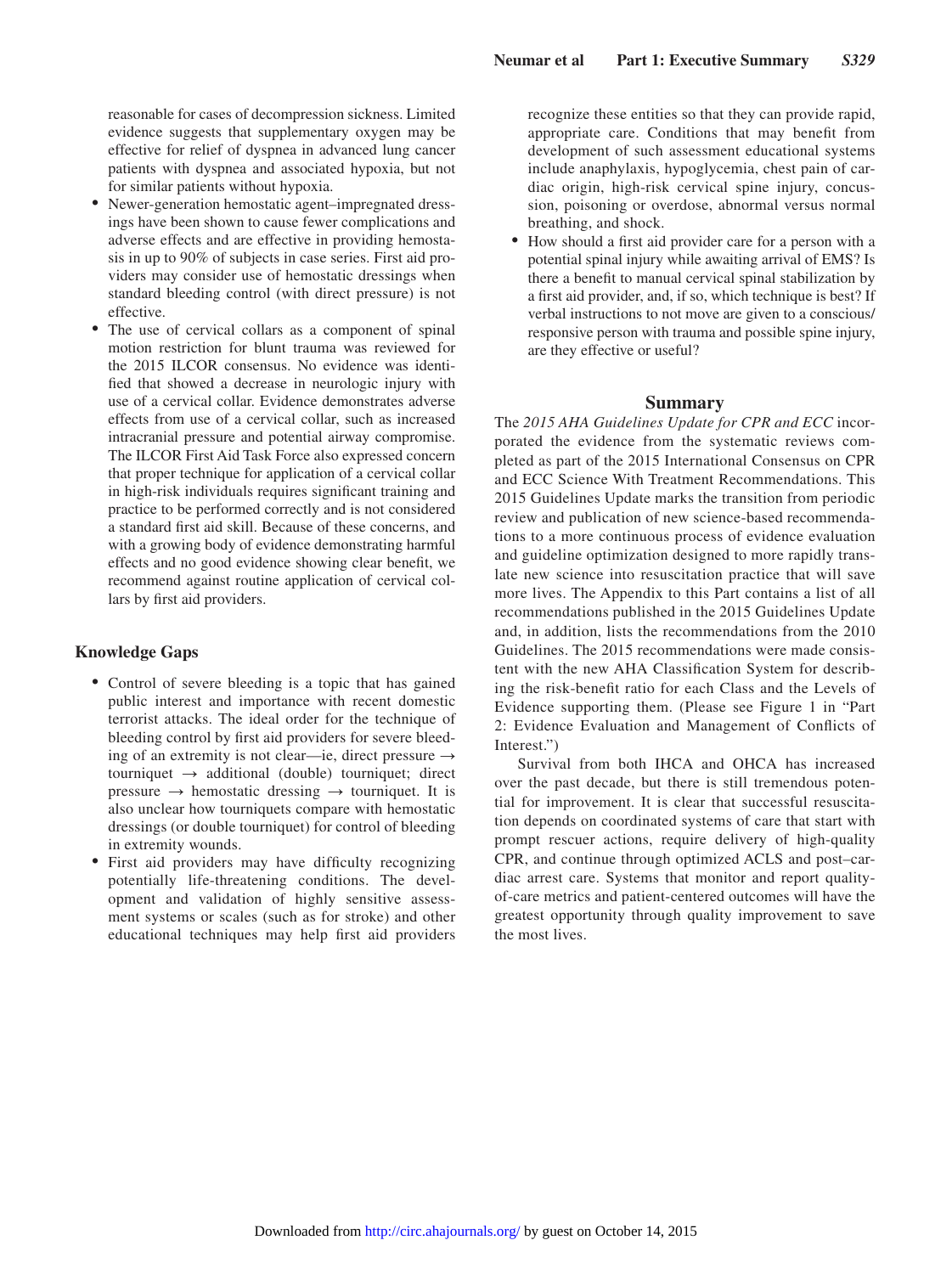# **Disclosures**

# **Part 1: Executive Summary: 2015 Guidelines Update Writing Group Disclosures**

| <b>Writing Group</b>            |                                                                  |                                                                     | <b>Other</b><br>Research | Speakers'<br>Bureau/ | Expert          | Ownership        | Consultant/<br>Advisory                                          |                                                                 |
|---------------------------------|------------------------------------------------------------------|---------------------------------------------------------------------|--------------------------|----------------------|-----------------|------------------|------------------------------------------------------------------|-----------------------------------------------------------------|
| Member<br>Robert W.             | Employment<br>University of Michigan                             | <b>Research Grant</b><br>NIH <sub>†</sub>                           | Support<br>None          | Honoraria<br>None    | Witness<br>None | Interest<br>None | <b>Board</b><br>None                                             | <b>Other</b><br>None                                            |
| Neumar                          |                                                                  |                                                                     |                          |                      |                 |                  |                                                                  |                                                                 |
| Dianne L. Atkins                | University of lowa                                               | None                                                                | None                     | None                 | None            | None             | None                                                             | None                                                            |
| Farhan Bhanji                   | <b>McGill University</b>                                         | None                                                                | None                     | None                 | None            | None             | None                                                             | None                                                            |
| Steven C. Brooks                | Queen's University                                               | <b>Heart and Stroke</b><br>Foundation of<br>Canada†; CIHR†;<br>NIH† | None                     | None                 | None            | None             | None                                                             | South Eastern<br>Ontario<br>Academic<br>Medical<br>Association+ |
| Clifton W.<br>Callaway          | University of<br>Pittsburgh                                      | None                                                                | None                     | None                 | None            | None             | None                                                             | None                                                            |
| Allan R. de Caen                | University of Alberta;<br><b>Stollery Children's</b><br>Hospital | None                                                                | None                     | None                 | None            | None             | None                                                             | None                                                            |
| Monica E.<br>Kleinman           | Children's Hospital Boston                                       | None                                                                | None                     | None                 | None            | None             | None                                                             | None                                                            |
| Steven L. Kronick               | University of Michigan                                           | None                                                                | None                     | None                 | None            | None             | None                                                             | None                                                            |
| Eric J. Lavonas                 | Rocky Mountain<br>Poison & Drug Center                           | None                                                                | None                     | None                 | None            | None             | None                                                             | None                                                            |
| Mark S. Link                    | <b>Tufts Medical Center</b>                                      | None                                                                | None                     | None                 | None            | None             | None                                                             | None                                                            |
| Mary E. Mancini                 | University of Texas at<br>Arlington                              | None                                                                | None                     | None                 | None            | None             | None                                                             | None                                                            |
| Laurie J. Morrison              | University of Toronto                                            | NIH <sub>+</sub> ; CIHR <sub>+</sub> ;<br>HSFC+                     | None                     | None                 | None            | None             | None                                                             | None                                                            |
| Robert E. O'Connor              | University of Virginia                                           | None                                                                | None                     | None                 | None            | None             | None                                                             | None                                                            |
| Eunice M.<br>Singletary         | University of Virginia                                           | None                                                                | None                     | None                 | None            | None             | American<br><b>Red Cross</b><br>Scientific<br>Advisory<br>Board* | None                                                            |
| Myra H. Wyckoff<br><b>Staff</b> | UT Southwestern                                                  | None                                                                | None                     | None                 | None            | None             | None                                                             | None                                                            |
| Jose Maria<br>E. Ferrer         | American Heart<br>Association                                    | None                                                                | None                     | None                 | None            | None             | None                                                             | None                                                            |
| Lana M. Gent                    | American Heart<br>Association                                    | None                                                                | None                     | None                 | None            | None             | None                                                             | None                                                            |
| <b>Consultants</b>              |                                                                  |                                                                     |                          |                      |                 |                  |                                                                  |                                                                 |
| Michael W.<br>Donnino           | <b>Beth Israel Deaconess</b><br><b>Med Center</b>                | None                                                                | None                     | None                 | None            | None             | American<br>Heart<br>Association+                                | None                                                            |
| Mary Fran<br>Hazinski           | <b>Vanderbilt University</b>                                     | None                                                                | None                     | None                 | None            | None             | American<br>Heart<br>Association+                                | None                                                            |
| Ricardo A.<br>Samson            | University of Arizona                                            | None                                                                | None                     | None                 | None            | None             | American<br>Heart<br>Association+                                | None                                                            |
| Steven M.<br>Schexnayder        | University of Arkansas;<br>Arkansas Children's<br>Hospital       | None                                                                | None                     | None                 | None            | None             | American<br>Heart<br>Association+                                | None                                                            |
| <b>Michael Shuster</b>          | <b>Mineral Springs Hospital</b><br><b>Emergency Medicine</b>     | None                                                                | None                     | None                 | None            | None             | American<br>Heart<br>Association+                                | None                                                            |
|                                 |                                                                  |                                                                     |                          |                      |                 |                  |                                                                  | (Continued)                                                     |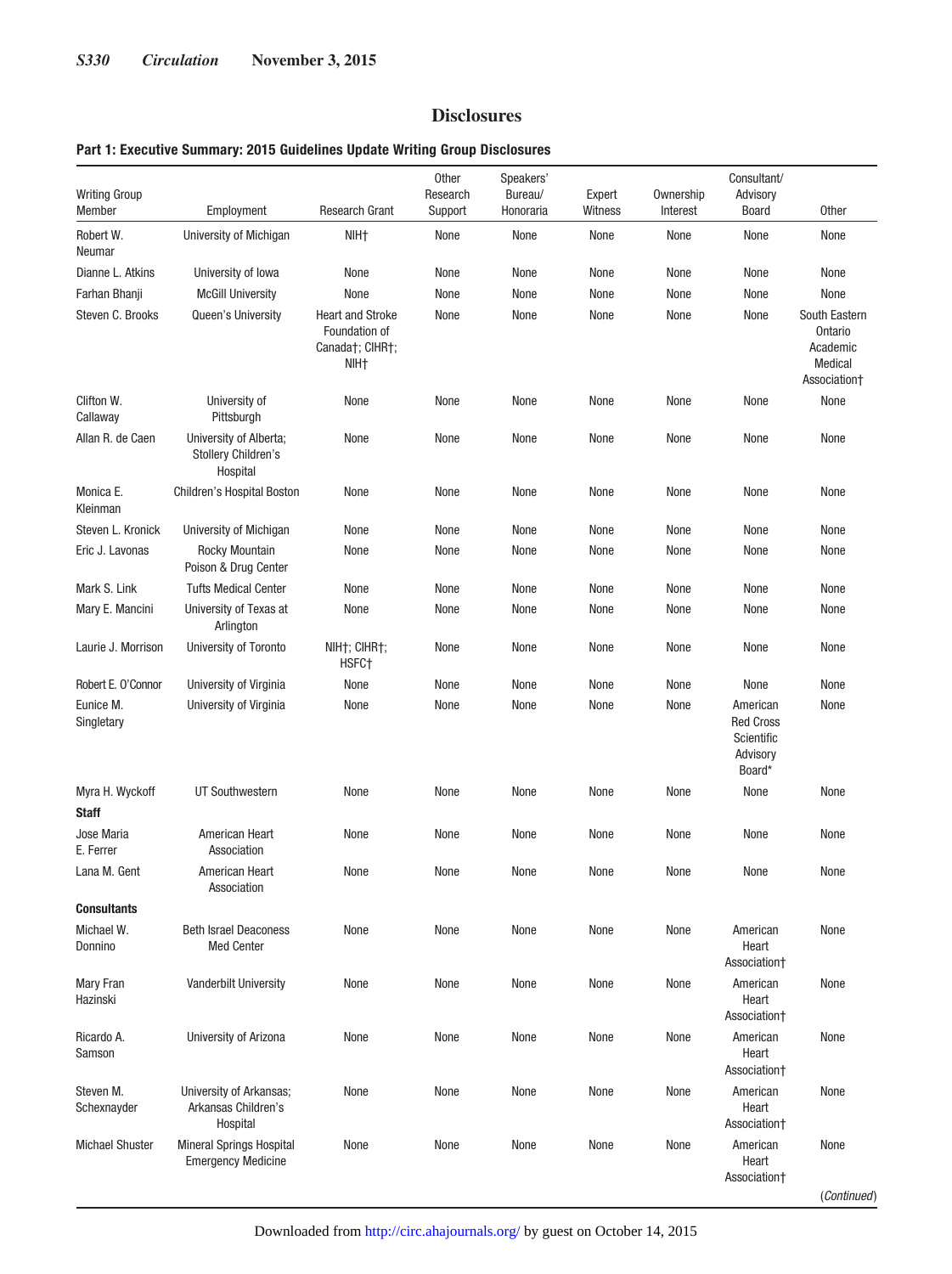#### **Part 1: Executive Summary: 2015 Guidelines Update Writing Group Disclosures,** *Continued*

| <b>Writing Group</b><br>Member | Employment                                              | <b>Research Grant</b> | <b>Other</b><br>Research<br>Support | Speakers'<br>Bureau/<br>Honoraria | Expert<br>Witness | Ownership<br>Interest | Consultant/<br>Advisory<br>Board  | <b>Other</b> |
|--------------------------------|---------------------------------------------------------|-----------------------|-------------------------------------|-----------------------------------|-------------------|-----------------------|-----------------------------------|--------------|
| Elizabeth H. Sinz              | Pennsylvania State<br>University College of<br>Medicine | None                  | None                                | None                              | None              | None                  | American<br>Heart<br>Association+ | None         |
| Andrew H.<br>Travers           | <b>Emergency Health</b><br>Services, Nova Scotia        | None                  | None                                | None                              | None              | None                  | American<br>Heart<br>Association+ | None         |

This table represents the relationships of writing group members that may be perceived as actual or reasonably perceived conflicts of interest as reported on the Disclosure Questionnaire, which all members of the writing group are required to complete and submit. A relationship is considered to be "significant" if (a) the person receives \$10 000 or more during any 12-month period, or 5% or more of the person's gross income; or (b) the person owns 5% or more of the voting stock or share of the entity, or owns \$10 000 or more of the fair market value of the entity. A relationship is considered to be "modest" if it is less than "significant" under the preceding definition.

\*Modest.

†Significant.

# **Appendix**

#### **2015 Guidelines Update: Master List of Recommendations**

| Year Last<br>Reviewed | <b>Topic</b>                                                                     | Recommendation                                                                                                                                                                                                                                                                                                                                                                                                                                                                                                                                                                                                                                                                                                                                                                                                                                                                                                                                                                  | Comments                    |
|-----------------------|----------------------------------------------------------------------------------|---------------------------------------------------------------------------------------------------------------------------------------------------------------------------------------------------------------------------------------------------------------------------------------------------------------------------------------------------------------------------------------------------------------------------------------------------------------------------------------------------------------------------------------------------------------------------------------------------------------------------------------------------------------------------------------------------------------------------------------------------------------------------------------------------------------------------------------------------------------------------------------------------------------------------------------------------------------------------------|-----------------------------|
|                       | <b>Part 3: Ethical Issues</b>                                                    |                                                                                                                                                                                                                                                                                                                                                                                                                                                                                                                                                                                                                                                                                                                                                                                                                                                                                                                                                                                 |                             |
| 2015                  | The Use of Extracorporeal<br>CPR in OHCA                                         | There is insufficient evidence to recommend the routine use of ECPR for patients with cardiac<br>arrest. In settings where it can be rapidly implemented, ECPR may be considered for select<br>patients for whom the suspected etiology of the cardiac arrest is potentially reversible during a<br>limited period of mechanical cardiorespiratory support (Class IIb, LOE C-LD).                                                                                                                                                                                                                                                                                                                                                                                                                                                                                                                                                                                               | new for 2015                |
| 2015                  | Intra-arrest Prognostic<br>Factors for Cardiac Arrest in<br>Infants and Children | Multiple variables should be used when attempting to prognosticate outcomes during cardiac<br>arrest (Class I, LOE C-LD).                                                                                                                                                                                                                                                                                                                                                                                                                                                                                                                                                                                                                                                                                                                                                                                                                                                       | new for 2015                |
| 2015                  | The Use of a Prognostic Score<br>in the Delivery Room for<br>Preterm Infants     | However, in individual cases, when counseling a family and constructing a prognosis for survival<br>at gestations below 25 weeks, it is reasonable to consider variables such as perceived accuracy<br>of gestational age assignment, the presence or absence of chorioamnionitis, and the level of<br>care available for location of delivery. It is also recognized that decisions about appropriateness<br>of resuscitation below 25 weeks of gestation will be influenced by region-specific guidelines.<br>In making this statement, a higher value was placed on the lack of evidence for a generalized<br>prospective approach to changing important outcomes over improved retrospective accuracy<br>and locally validated counseling policies. The most useful data for antenatal counseling provides<br>outcome figures for infants alive at the onset of labor, not only for those born alive or admitted to<br>a neonatal intensive care unit (Class IIb, LOE C-LD) | new for 2015                |
| 2015                  | <b>Terminating Resuscitative</b><br><b>Efforts in Term Infants</b>               | We suggest that, in infants with an Apgar score of 0 after 10 minutes of resuscitation, if the heart<br>rate remains undetectable, it may be reasonable to stop assisted ventilations; however, the decision<br>to continue or discontinue resuscitative efforts must be individualized. Variables to be considered<br>may include whether the resuscitation was considered optimal; availability of advanced neonatal<br>care, such as the rapeutic hypothermia; specific circumstances before delivery (eg, known timing of<br>the insult); and wishes expressed by the family (Class IIb, LOE C-LD)                                                                                                                                                                                                                                                                                                                                                                          | updated for 2015            |
| 2015                  | The Use of ECPR in IHCA                                                          | There is insufficient evidence to recommend the routine use of ECPR for patients with cardiac<br>arrest. In settings where it can be rapidly implemented, ECPR may be considered for select<br>cardiac arrest patients for whom the suspected etiology of the cardiac arrest is potentially<br>reversible during a limited period of mechanical cardiorespiratory support. (Class IIb, LOE C-LD).                                                                                                                                                                                                                                                                                                                                                                                                                                                                                                                                                                               | new for 2015                |
| 2015                  | The Use of ECPR in IHCA                                                          | ECPR may be considered for pediatric patients with cardiac diagnoses who have IHCA in settings<br>with existing ECMO protocols, expertise, and equipment (Class IIb, LOE C-LD).                                                                                                                                                                                                                                                                                                                                                                                                                                                                                                                                                                                                                                                                                                                                                                                                 | new for 2015                |
| 2015                  | <b>Terminating Cardiac Arrest</b><br>Resuscitative Efforts in<br>Pediatric IHCA  | Multiple variables should be used when attempting to prognosticate outcomes during cardiac<br>arrest (Class I, LOE C-LD).                                                                                                                                                                                                                                                                                                                                                                                                                                                                                                                                                                                                                                                                                                                                                                                                                                                       | new for 2015                |
| 2015                  | Prognostication<br>During CPR                                                    | In intubated patients, failure to achieve an ETCO <sub>2</sub> of greater than 10 mm Hg by waveform capnography<br>after 20 minutes of CPR may be considered as one component of a multimodal approach to decide when<br>to end resuscitative efforts but should not be used in isolation (Class IIb, LOE C-LD).                                                                                                                                                                                                                                                                                                                                                                                                                                                                                                                                                                                                                                                                | new for 2015<br>(Continued) |

Downloaded from<http://circ.ahajournals.org/>by guest on October 14, 2015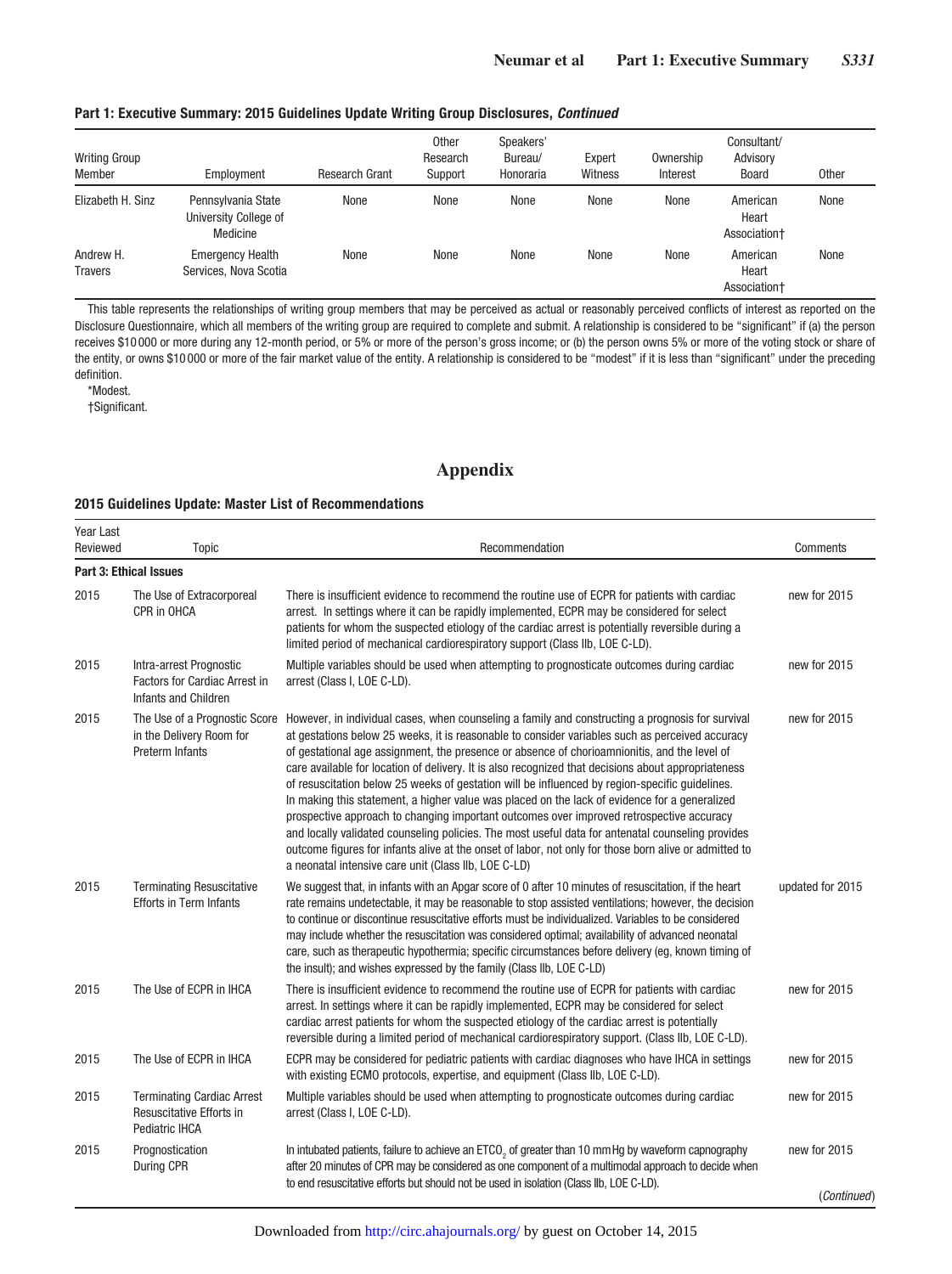| Year Last<br>Reviewed | Topic                                                                                          | Recommendation                                                                                                                                                                                                                                                                                                                            | Comments         |
|-----------------------|------------------------------------------------------------------------------------------------|-------------------------------------------------------------------------------------------------------------------------------------------------------------------------------------------------------------------------------------------------------------------------------------------------------------------------------------------|------------------|
| 2015                  | Prognostication During CPR                                                                     | In nonintubated patients, a specific ETCO, cutoff value at any time during CPR should not be used<br>as an indication to end resuscitative efforts (Class III: Harm, LOE C-EO).                                                                                                                                                           | new for 2015     |
| 2015                  | <b>Predictive Factors After</b><br><b>Cardiac Arrest in Pediatric</b><br>Patients              | EEGs performed within the first 7 days after pediatric cardiac arrest may be considered in<br>prognosticating neurologic outcome at the time of hospital discharge (Class IIb, LOE C-LD) but<br>should not be used as the sole criterion.                                                                                                 | new for 2015     |
| 2015                  | <b>Predictive Factors After</b><br>Cardiac Arrest in Pediatric<br>Patients                     | The reliability of any 1 variable for prognostication in children after cardiac arrest has not been<br>established. Practitioners should consider multiple factors when predicting outcomes in infants<br>and children who achieve ROSC after cardiac arrest (Class I, LOE C-LD).                                                         | new for 2015     |
| 2015                  | Timing of Prognostication in<br>Post-Cardiac Arrest Adults                                     | The earliest time for prognostication in patients treated with TTM using clinical examination<br>where sedation or paralysis could be a confounder may be 72 hours after return to normothermia<br>(Class IIb, LOE C-EO).                                                                                                                 | updated for 2015 |
| 2015                  | Timing of Prognostication in<br>Post-Cardiac Arrest Adults                                     | We recommend the earliest time to prognosticate a poor neurologic outcome in patients not<br>treated with TTM using clinical examination is 72 hours after cardiac arrest (Class I, LOE B-NR).                                                                                                                                            | updated for 2015 |
| 2015                  | Timing of Prognostication in<br>Post-Cardiac Arrest Adults                                     | This time can be even longer after cardiac arrest if the residual effect of sedation or paralysis<br>confounds the clinical examination (Class IIa, LOE C-LD).                                                                                                                                                                            | new for 2015     |
| 2015                  | Prognostic Testing in Adult<br>Patients After Cardiac Arrest:<br><b>Clinical Exam Findings</b> | In comatose patients who are not treated with TTM, the absence of pupillary reflex to light at<br>72 hours or more after cardiac arrest is a reasonable exam finding with which to predict poor<br>neurologic outcome (FPR, 0%; 95% CI, 0%-8%; Class IIa, LOE B-NR).                                                                      | new for 2015     |
| 2015                  | Prognostic Testing in Adult<br>Patients After Cardiac Arrest:<br><b>Clinical Exam Findings</b> | In comatose patients who are treated with TTM, the absence of pupillary reflex to light at 72<br>hours or more after cardiac arrest is useful to predict poor neurologic outcome (FPR, 0%; 95% CI,<br>0%-3%; Class I, LOE B-NR).                                                                                                          | new for 2015     |
| 2015                  | Prognostic Testing in Adult<br>Patients After Cardiac Arrest:<br><b>Clinical Exam Findings</b> | We recommend that, given their high FPRs, the findings of either absent motor movements or<br>extensor posturing should not be used alone for predicting a poor neurologic outcome (FPR, 10%;<br>95% CI, 7%-15% to FPR, 15%; 95% CI, 5%-31%; Class III: Harm, LOE B-NR).                                                                  | new for 2015     |
| 2015                  | Prognostic Testing in Adult<br>Patients After Cardiac Arrest:<br><b>Clinical Exam Findings</b> | The motor examination may be a reasonable means to identify the population who need further<br>prognostic testing to predict poor outcome (Class IIb, LOE B-NR).                                                                                                                                                                          | new for 2015     |
| 2015                  | Prognostic Testing in Adult<br>Patients After Cardiac Arrest:<br><b>Clinical Exam Findings</b> | We recommend that the presence of myoclonus, which is distinct from status myoclonus, should<br>not be used to predict poor neurologic outcomes because of the high FPR (FPR, 5%; 95% CI,<br>3%-8% to FPR, 11%; 95% CI, 3%-26%; Class III: Harm, LOE B-NR).                                                                               | new for 2015     |
| 2015                  | Prognostic Testing in Adult<br>Patients After Cardiac Arrest:<br><b>Clinical Exam Findings</b> | In combination with other diagnostic tests at 72 or more hours after cardiac arrest, the presence<br>of status myoclonus during the first 72 hours after cardiac arrest is a reasonable finding to help<br>predict poor neurologic outcomes (FPR, 0%; 95% CI, 0%-4%; Class IIa, LOE B-NR).                                                | new for 2015     |
| 2015                  | Prognostic Testing in Adult<br>Patients After Cardiac Arrest:<br>EEG                           | In comatose post-cardiac arrest patients who are treated with TTM, it may be reasonable to<br>consider persistent absence of EEG reactivity to external stimuli at 72 hours after cardiac arrest,<br>and persistent burst suppression on EEG after rewarming, to predict a poor outcome (FPR, 0%;<br>95% CI, 0%-3%; Class IIb, LOE B-NR). | updated for 2015 |
| 2015                  | Prognostic Testing in Adult<br>EEG                                                             | Intractable and persistent (more than 72 hours) status epilepticus in the absence of EEG reactivity<br>Patients After Cardiac Arrest: to external stimuli may be reasonable to predict poor outcome (Class IIb, LOE B-NR).                                                                                                                | updated for 2015 |
| 2015                  | Prognostic Testing in Adult<br>Patients After Cardiac Arrest:<br>EEG                           | In comatose post–cardiac arrest patients who are not treated with TTM, it may be reasonable<br>to consider the presence of burst suppression on EEG at 72 hours or more after cardiac arrest,<br>in combination with other predictors, to predict a poor neurologic outcome (FPR, 0%; 95% CI,<br>0%-11%; Class IIb, LOE B-NR).            | updated for 2015 |
| 2015                  | Prognostic Testing in Adult<br>Patients After Cardiac Arrest:<br><b>Evoked Potentials</b>      | In patients who are comatose after resuscitation from cardiac arrest regardless of treatment with TTM, it<br>is reasonable to consider bilateral absence of the N20 SSEP wave 24 to 72 hours after cardiac arrest or<br>after rewarming a predictor of poor outcome (FPR, 1%; 95% CI, 0%-3%; Class IIa, LOE B-NR).                        | updated for 2015 |
| 2015                  | Prognostic Testing in Adult<br>Patients After Cardiac Arrest:<br><b>Imaging Tests</b>          | In patients who are comatose after resuscitation from cardiac arrest and not treated with TTM, it may<br>be reasonable to use the presence of a marked reduction of the grey white ratio (GWR) on brain CT<br>obtained within 2 hours after cardiac arrest to predict poor outcome (Class IIb, LOE B-NR).                                 | new for 2015     |
| 2015                  | Prognostic Testing in Adult<br>Patients After Cardiac Arrest:<br><b>Imaging Tests</b>          | It may be reasonable to consider extensive restriction of diffusion on brain MRI at 2 to 6 days<br>after cardiac arrest in combination with other established predictors to predict a poor neurologic<br>outcome (Class IIb, LOE B-NR).                                                                                                   | new for 2015     |
| 2015                  | Prognostic Testing in Adult<br>Patients After Cardiac Arrest:<br><b>Blood Markers</b>          | Given the possibility of high FPRs, blood levels of NSE and S-100B should not be used alone to<br>predict a poor neurologic outcome (Class III: Harm, LOE C-LD).                                                                                                                                                                          | updated for 2015 |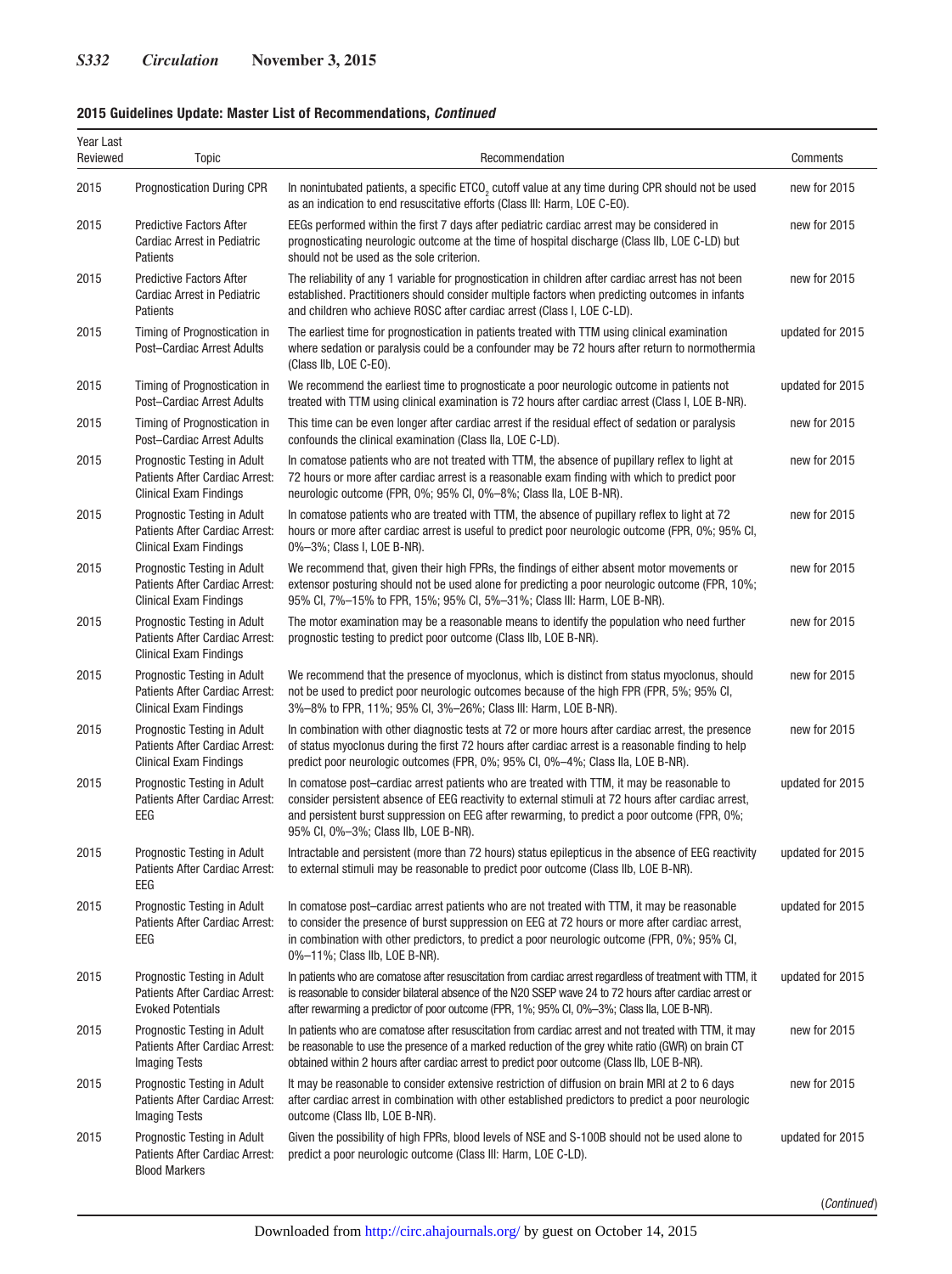| Year Last<br>Reviewed | <b>Topic</b>                                                                                                    | Recommendation                                                                                                                                                                                                                                                                                                                                                                                                                                                                                                                                                                                                                                         | Comments             |
|-----------------------|-----------------------------------------------------------------------------------------------------------------|--------------------------------------------------------------------------------------------------------------------------------------------------------------------------------------------------------------------------------------------------------------------------------------------------------------------------------------------------------------------------------------------------------------------------------------------------------------------------------------------------------------------------------------------------------------------------------------------------------------------------------------------------------|----------------------|
| 2015                  | Prognostic Testing in Adult<br><b>Patients After Cardiac Arrest:</b><br><b>Blood Markers</b>                    | When performed with other prognostic tests at 72 hours or more after cardiac arrest, it may be<br>reasonable to consider high serum values of NSE at 48 to 72 hours after cardiac arrest to support<br>the prognosis of a poor neurologic outcome (Class IIb, LOE B-NR), especially if repeated sampling<br>reveals persistently high values (Class IIb, LOE C-LD).                                                                                                                                                                                                                                                                                    | updated for 2015     |
| 2015                  | Ethics of Organ and Tissue<br>Donation                                                                          | We recommend that all patients who are resuscitated from cardiac arrest but who subsequently<br>progress to death or brain death be evaluated for organ donation (Class I, LOE B-NR).                                                                                                                                                                                                                                                                                                                                                                                                                                                                  | updated for 2015     |
| 2015                  | Ethics of Organ and Tissue<br>Donation                                                                          | Patients who do not have ROSC after resuscitation efforts and who would otherwise have<br>termination of efforts may be considered candidates for kidney or liver donation in settings where<br>programs exist (Class IIb, LOE B-NR).                                                                                                                                                                                                                                                                                                                                                                                                                  | new for 2015         |
|                       |                                                                                                                 | The following recommendations were not reviewed in 2015. For more information, see the 2010 AHA Guidelines for CPR and ECC, "Part 3: Ethics."                                                                                                                                                                                                                                                                                                                                                                                                                                                                                                          |                      |
| 2010                  | <b>Principle of Futility</b>                                                                                    | Conditions such as irreversible brain damage or brain death cannot be reliably assessed or<br>predicted at the time of cardiac arrest. Withholding resuscitation and the discontinuation of life-<br>sustaining treatment during or after resuscitation are ethically equivalent. In situations where the<br>prognosis is uncertain, a trial of treatment may be initiated while further information is gathered<br>to help determine the likelihood of survival, the patient's preferences, and the expected clinical<br>course (Class IIb, LOE C).                                                                                                   | not reviewed in 2015 |
| 2010                  | <b>Terminating Resuscitative</b><br>Efforts in a BLS Out-of-<br><b>Hospital System</b>                          | It is recommended that regional or local EMS authorities use the BLS termination rule to develop<br>protocols for the termination of resuscitative efforts by BLS providers for adult victims of cardiac arrest<br>in areas where advanced life support is not available or may be significantly delayed (Class I, LOE A).                                                                                                                                                                                                                                                                                                                             | not reviewed in 2015 |
| 2010                  | <b>Terminating Resuscitative</b><br>Efforts in a BLS Out-of-<br><b>Hospital System</b>                          | The reliability and validity of this rule is uncertain if modified (Class IIb, LOE A).                                                                                                                                                                                                                                                                                                                                                                                                                                                                                                                                                                 | not reviewed in 2015 |
| 2010                  | <b>Terminating Resuscitative</b><br>Efforts in an ALS Out-of-<br><b>Hospital System</b>                         | An ALS termination of resuscitation rule was derived from a diverse population of rural and<br>urban EMS settings. This rule recommends considering terminating resuscitation when ALL of<br>the following criteria apply before moving to the ambulance for transport: (1) arrest was not<br>witnessed; (2) no bystander CPR was provided; (3) no ROSC after full ALS care in the field; and<br>(4) no AED shocks were delivered. This rule has been retrospectively externally validated for adult<br>patients in several regions in the US, Canada, and Europe, and it is reasonable to employ this rule<br>in all ALS services (Class IIa, LOE B). | not reviewed in 2015 |
| 2010                  | <b>Terminating Resuscitative</b><br><b>Efforts in a Combined BLS</b><br>and ALS Out-of-Hospital<br>System       | In a tiered ALS- and BLS-provider system, the use of a universal rule can avoid confusion at the<br>scene of a cardiac arrest without compromising diagnostic accuracy. The BLS rule is reasonable<br>to use in these services (Class IIa, LOE B).                                                                                                                                                                                                                                                                                                                                                                                                     | not reviewed in 2015 |
| 2010                  | <b>Providing Emotional Support</b><br>to the Family During<br>Resuscitative Efforts in<br><b>Cardiac Arrest</b> | In the absence of data documenting harm and in light of data suggesting that it may be helpful,<br>offering select family members the opportunity to be present during a resuscitation is reasonable<br>and desirable (assuming that the patient, if an adult, has not raised a prior objection) (Class IIa,<br>LOE C for adults and Class I, LOE B for pediatric patients).                                                                                                                                                                                                                                                                           | not reviewed in 2015 |
| 2010                  | <b>Providing Emotional Support</b><br>to the Family During<br>Resuscitative Efforts in<br><b>Cardiac Arrest</b> | In the absence of data documenting harm and in light of data suggesting that it may be helpful,<br>offering select family members the opportunity to be present during a resuscitation is reasonable<br>and desirable (assuming that the patient, if an adult, has not raised a prior objection) (Class IIa,<br>LOE C for adults and Class I, LOE B for pediatric patients).                                                                                                                                                                                                                                                                           | not reviewed in 2015 |
| 2010                  | Ethics of Organ and Tissue<br>Donation                                                                          | It is reasonable to suggest that all communities should optimize retrieval of tissue and organ<br>donations in brain dead post-cardiac arrest patients (in-hospital) and those pronounced dead in<br>the out-of-hospital setting (Class IIa, LOE B).                                                                                                                                                                                                                                                                                                                                                                                                   | not reviewed in 2015 |
| 2010                  | Ethics of Organ and<br><b>Tissue Donation</b>                                                                   | Medical directors of EMS agencies, emergency departments (EDs), and critical care units (CCUs)<br>should develop protocols and implementation plans with the regional organ and tissue donation<br>program to optimize donation following a cardiac arrest death (Class I, LOE C)                                                                                                                                                                                                                                                                                                                                                                      | not reviewed in 2015 |
| 2010                  | Criteria for Not Starting CPR<br>in Newly Born Infant IHCA                                                      | There are prescribed recommendations to guide the initiation of resuscitative efforts in newly born<br>infants. When gestational age, birth weight, or congenital anomalies are associated with almost certain<br>early death and when unacceptably high morbidity is likely among the rare survivors, resuscitation is not<br>indicated. Examples may include extreme prematurity (gestational age <23 weeks or birth weight <400 g,<br>anencephaly, and some major chromosomal abnormalities such as trisomy 13 (Class IIb, LOE C).                                                                                                                  | not reviewed in 2015 |
| 2010                  | Criteria for Not Starting CPR<br>in Newly Born Infant IHCA                                                      | In conditions associated with uncertain prognosis where survival is borderline, the morbidity rate<br>is relatively high, and the anticipated burden to the child is high, parental desires concerning<br>initiation of resuscitation should be supported (Class IIb, LOE C).                                                                                                                                                                                                                                                                                                                                                                          | not reviewed in 2015 |
|                       |                                                                                                                 |                                                                                                                                                                                                                                                                                                                                                                                                                                                                                                                                                                                                                                                        | (Continued)          |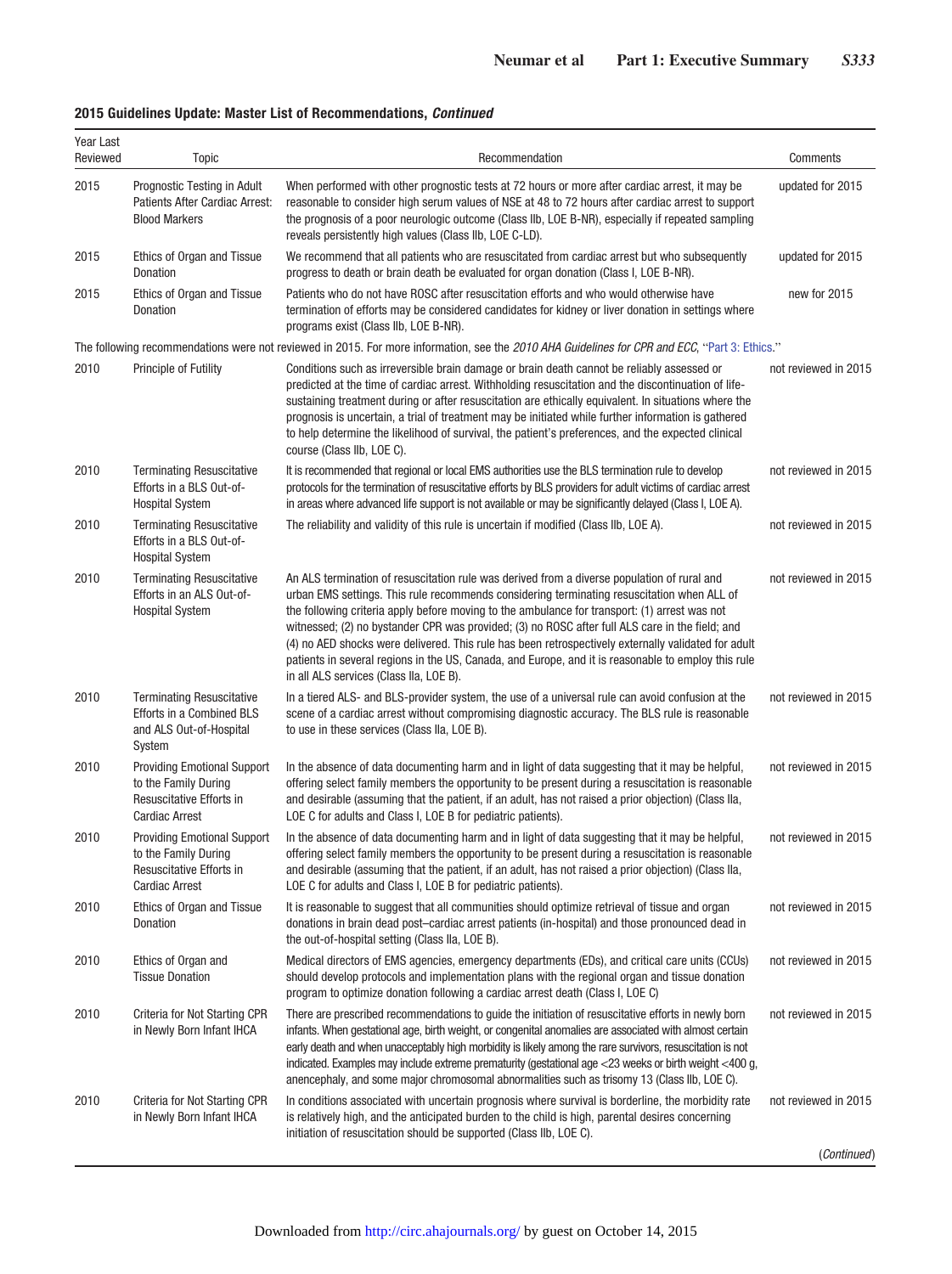| Year Last<br>Reviewed | Topic                                                                                     | Recommendation                                                                                                                                                                                                                                                                                                                   | Comments         |
|-----------------------|-------------------------------------------------------------------------------------------|----------------------------------------------------------------------------------------------------------------------------------------------------------------------------------------------------------------------------------------------------------------------------------------------------------------------------------|------------------|
|                       | Part 4: Systems of Care and Continuous Quality Improvement                                |                                                                                                                                                                                                                                                                                                                                  |                  |
| 2015                  | <b>Prearrest Rapid Response</b><br>Systems                                                | For adult patients, RRT or MET systems can be effective in reducing the incidence of cardiac<br>arrest, particularly in general care wards (Class IIa, LOE C-LD).                                                                                                                                                                | updated for 2015 |
| 2015                  | <b>Prearrest Rapid Response</b><br>Systems                                                | Pediatric MET/RRT systems may be considered in facilities where children with high-risk illnesses<br>are cared for on general in-patient units (Class IIb, LOE C-LD).                                                                                                                                                            | updated for 2015 |
| 2015                  | <b>Prearrest Rapid Response</b><br>Systems                                                | The use of EWSS may be considered for adults and children (Class IIb, LOE C-LD).                                                                                                                                                                                                                                                 | updated for 2015 |
| 2015                  | Debriefing                                                                                | It is reasonable for in-hospital systems of care to implement performance-focused debriefing of<br>rescuers after IHCA in both adults and children (Class IIa, LOE C-LD).                                                                                                                                                        | updated for 2015 |
| 2015                  | <b>Public-Access Defibrillation</b>                                                       | It is recommended that PAD programs for patients with OHCA be implemented in communities at<br>risk for cardiac arrest (Class I, LOE C-LD).                                                                                                                                                                                      | updated for 2015 |
| 2015                  | <b>Dispatcher Recognition</b><br>of Cardiac Arrest                                        | It is recommended that emergency dispatchers determine if a patient is unconscious with<br>abnormal breathing after acquiring the requisite information to determine the location of the event<br>(Class I, LOE C-LD).                                                                                                           | updated for 2015 |
| 2015                  | <b>Dispatcher Recognition</b><br>of Cardiac Arrest                                        | If the patient is unconscious with abnormal or absent breathing, it is reasonable for the<br>emergency dispatcher to assume that the patient is in cardiac arrest (Class IIa, LOE C-LD).                                                                                                                                         | updated for 2015 |
| 2015                  | Dispatcher Recognition of<br><b>Cardiac Arrest</b>                                        | Dispatchers should be educated to identify unconsciousness with abnormal and agonal gasps<br>across a range of clinical presentations and descriptions (Class I, LOE C-LD).                                                                                                                                                      | updated for 2015 |
| 2015                  | Dispatcher Instruction<br>in CPR                                                          | We recommend that dispatchers should provide chest compression–only CPR instructions to<br>callers for adults with suspected OHCA (Class I, LOE C-LD).                                                                                                                                                                           | updated for 2015 |
| 2015                  | Use of Social Media to<br><b>Summon Rescuers</b>                                          | Given the low risk of harm and the potential benefit of such notifications, it may be reasonable for<br>communities to incorporate, where available, social media technologies that summon rescuers<br>who are willing and able to perform CPR and are in close proximity to a suspected victim of OHCA<br>(Class IIb, LOE B-R). | updated for 2015 |
| 2015                  | <b>Transport to Specialized</b><br><b>Cardiac Arrest Centers</b>                          | A regionalized approach to OHCA resuscitation that includes the use of cardiac resuscitation<br>centers may be considered (Class IIb, LOE C-LD).                                                                                                                                                                                 | updated for 2015 |
| 2015                  | Immediate Recognition and<br><b>Activation of the Emergency</b><br><b>Response System</b> | It is recommended that emergency dispatchers determine if a patient is unresponsive with<br>abnormal breathing after acquiring the requisite information to determine the location of the event<br>(Class I, LOE C-LD).                                                                                                          | updated for 2015 |
| 2015                  | Immediate Recognition and<br>Activation of the Emergency<br><b>Response System</b>        | If the patient is unresponsive with abnormal or absent breathing, it is reasonable for the<br>emergency dispatcher to assume that the patient is in cardiac arrest (Class IIa, LOE C-LD).                                                                                                                                        | updated for 2015 |
| 2015                  | Immediate Recognition and<br>Activation of the Emergency<br><b>Response System</b>        | Dispatchers should be educated to identify unresponsiveness with abnormal breathing and agonal<br>gasps across a range of clinical presentations and descriptions (Class I, LOE C-LD).                                                                                                                                           | updated for 2015 |
| 2015                  | Early CPR                                                                                 | Similar to the 2010 Guidelines, it may be reasonable for rescuers to initiate CPR with chest<br>compressions (Class IIb, LOE C-LD).                                                                                                                                                                                              | updated for 2015 |
| 2015                  | <b>Untrained Lay Rescuer</b>                                                              | Untrained lay rescuers should provide compression-only CPR, with or without dispatcher<br>assistance (Class I, LOE C-LD).                                                                                                                                                                                                        | updated for 2015 |
| 2015                  | <b>Untrained Lay Rescuer</b>                                                              | The rescuer should continue compression-only CPR until the arrival of an AED or rescuers with<br>additional training (Class I, LOE C-LD).                                                                                                                                                                                        | updated for 2015 |
| 2015                  | <b>Trained Lay Rescuer</b>                                                                | All lay rescuers should, at a minimum, provide chest compressions for victims of cardiac arrest<br>(Class I, LOE C-LD). In addition, if the trained lay rescuer is able to perform rescue breaths, he or<br>she should add rescue breaths in a ratio of 30 compressions to 2 breaths.                                            | updated for 2015 |
| 2015                  | <b>Trained Lay Rescuer</b>                                                                | The rescuer should continue CPR until an AED arrives and is ready for use or EMS providers take<br>over care of the victim (Class I, LOE C-LD).                                                                                                                                                                                  | updated for 2015 |
| 2015                  | <b>Healthcare Provider</b>                                                                | It is reasonable for healthcare providers to provide chest compressions and ventilation for all adult<br>patients in cardiac arrest, from either a cardiac or noncardiac cause (Class IIa, LOE C-LD).                                                                                                                            | updated for 2015 |
| 2015                  | <b>Delayed Ventilation</b>                                                                | For witnessed OHCA with a shockable rhythm, it may be reasonable for EMS systems with<br>priority-based, multitiered response to delay positive-pressure ventilation by using a strategy<br>of up to 3 cycles of 200 continuous compressions with passive oxygen insufflation and airway<br>adjuncts (Class IIb, LOE C-LD).      | new for 2015     |
| 2015                  | <b>Recognition of Arrest</b>                                                              | Dispatchers should instruct rescuers to provide CPR if the victim is unresponsive with no normal<br>breathing, even when the victim demonstrates occasional gasps (Class I, LOE C-LD).                                                                                                                                           | updated for 2015 |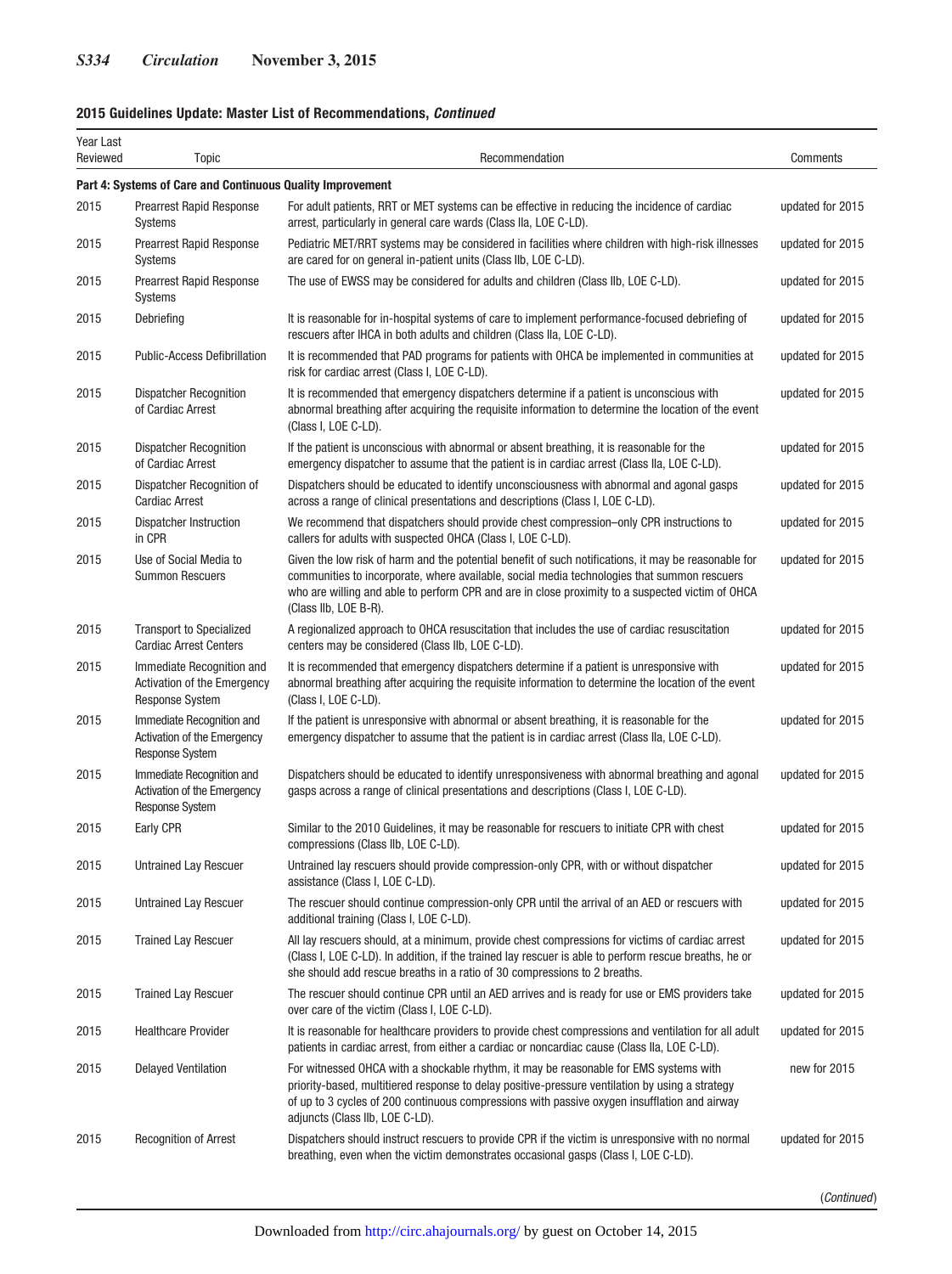|  |  | 2015 Guidelines Update: Master List of Recommendations, <i>Continued</i> |  |
|--|--|--------------------------------------------------------------------------|--|
|--|--|--------------------------------------------------------------------------|--|

| Year Last<br>Reviewed | <b>Topic</b>                                                                | Recommendation                                                                                                                                                                                                                                                                                                                                                                                      | Comments         |
|-----------------------|-----------------------------------------------------------------------------|-----------------------------------------------------------------------------------------------------------------------------------------------------------------------------------------------------------------------------------------------------------------------------------------------------------------------------------------------------------------------------------------------------|------------------|
| 2015                  | <b>Suspected Opioid-Related</b><br>Life-Threatening Emergency               | For a patient with known or suspected opioid overdose who has a definite pulse but no normal<br>breathing or only gasping (ie, a respiratory arrest), in addition to providing standard BLS care, it<br>is reasonable for appropriately trained BLS healthcare providers to administer intramuscular or<br>intranasal naloxone (Class IIa, LOE C-LD).                                               | new for 2015     |
| 2015                  | <b>Suspected Opioid-Related</b><br>Life-Threatening Emergency               | For patients in cardiac arrest, medication administration is ineffective without concomitant chest<br>compressions for drug delivery to the tissues, so naloxone administration may be considered after<br>initiation of CPR if there is high suspicion for opiate overdose (Class IIb, LOE C-EO).                                                                                                  | new for 2015     |
| 2015                  | <b>Suspected Opioid-Related</b><br>Life-Threatening Emergency               | It is reasonable to provide opioid overdose response education with or without naloxone<br>distribution to persons at risk for opioid overdose in any setting (Class IIa, LOE C-LD).                                                                                                                                                                                                                | new for 2015     |
| 2015                  | <b>Hand Position During</b><br>Compressions                                 | Consistent with the 2010 Guidelines, it is reasonable to position hands for chest compressions on<br>the lower half of the sternum in adults with cardiac arrest. (Class IIa, LOE C-LD).                                                                                                                                                                                                            | updated for 2015 |
| 2015                  | <b>Chest Compression Rate</b>                                               | In adult victims of cardiac arrest, it is reasonable for rescuers to perform chest compressions at a<br>rate of 100/min to 120/min (Class IIa, LOE C-LD).                                                                                                                                                                                                                                           | updated for 2015 |
| 2015                  | <b>Chest Compression Depth</b>                                              | During manual CPR, rescuers should perform chest compressions to a depth of at least 2 inches<br>or 5 cm for an average adult, while avoiding excessive chest compression depths (greater than<br>2.4 inches or 6 cm) (Class I, LOE C-LD).                                                                                                                                                          | updated for 2015 |
| 2015                  | <b>Chest Wall Recoil</b>                                                    | It is reasonable for rescuers to avoid leaning on the chest between compressions to allow full<br>chest wall recoil for adults in cardiac arrest (Class IIa, LOE C-LD).                                                                                                                                                                                                                             | updated for 2015 |
| 2015                  | Minimizing Interruptions in<br><b>Chest Compressions</b>                    | In adult cardiac arrest, total preshock and postshock pauses in chest compressions should be as<br>short as possible (Class I, LOE C-LD).                                                                                                                                                                                                                                                           | updated for 2015 |
| 2015                  | Minimizing Interruptions in<br><b>Chest Compressions</b>                    | For adults in cardiac arrest receiving CPR without an advanced airway, it is reasonable to pause<br>compressions for less than 10 seconds to deliver 2 breaths (Class IIa, LOE C-LD).                                                                                                                                                                                                               | updated for 2015 |
| 2015                  | Minimizing Interruptions in<br><b>Chest Compressions</b>                    | In adult cardiac arrest with an unprotected airway, it may be reasonable to perform CPR with the<br>goal of a chest compression fraction as high as possible, with a target of at least 60% (Class IIb,<br>LOE C-LD).                                                                                                                                                                               | new for 2015     |
| 2015                  | Compression-to-Ventilation<br>Ratio                                         | Consistent with the 2010 Guidelines, it is reasonable for rescuers to provide a compression-to-<br>ventilation ratio of 30:2 for adults in cardiac arrest (Class IIa, LOE C-LD).                                                                                                                                                                                                                    | updated for 2015 |
| 2015                  | Layperson-Compression-<br><b>Only CPR Versus Conventional</b><br><b>CPR</b> | Dispatchers should instruct untrained lay rescuers to provide compression-only CPR for adults<br>with sudden cardiac arrest (Class I, LOE B-R).                                                                                                                                                                                                                                                     | updated for 2015 |
| 2015                  | Layperson-Compression-<br><b>Only CPR Versus Conventional</b><br><b>CPR</b> | Compression-only CPR is a reasonable alternative to conventional CPR in the adult cardiac arrest<br>patient (Class IIa, LOE C-LD).                                                                                                                                                                                                                                                                  | updated for 2015 |
| 2015                  | Layperson-Compression-<br><b>Only CPR Versus Conventional</b><br><b>CPR</b> | For trained rescuers, ventilation may be considered in addition to chest compressions for the<br>adult in cardiac arrest (Class IIb, LOE C-LD).                                                                                                                                                                                                                                                     | updated for 2015 |
| 2015                  |                                                                             | Open the Airway: Lay Rescuer For victims with suspected spinal injury, rescuers should initially use manual spinal motion<br>restriction (eq. placing 1 hand on either side of the patient's head to hold it still) rather than<br>immobilization devices, because use of immobilization devices by lay rescuers may be harmful<br>(Class III: Harm, LOE C-LD).                                     | updated for 2015 |
| 2015                  | <b>Bag-Mask Ventilation</b>                                                 | As long as the patient does not have an advanced airway in place, the rescuers should deliver<br>cycles of 30 compressions and 2 breaths during CPR. The rescuer delivers breaths during<br>pauses in compressions and delivers each breath over approximately 1 second (Class IIa, LOE<br>$C-LD$ ).                                                                                                | updated for 2015 |
| 2015                  | Ventilation With an Advanced<br>Airway                                      | When the victim has an advanced airway in place during CPR, rescuers no longer deliver cycles<br>of 30 compressions and 2 breaths (ie, they no longer interrupt compressions to deliver 2 breaths).<br>Instead, it may be reasonable for the provider to deliver 1 breath every 6 seconds (10 breaths per<br>minute) while continuous chest compressions are being performed (Class IIb, LOE C-LD). | updated for 2015 |
| 2015                  | Passive Oxygen Versus<br>Positive-Pressure Oxygen<br>During CPR             | We do not recommend the routine use of passive ventilation techniques during conventional CPR<br>for adults, because the usefulness/effectiveness of these techniques is unknown (Class IIb, LOE<br>$C-EO$ ).                                                                                                                                                                                       | new for 2015     |
| 2015                  | Passive Oxygen Versus<br>Positive-Pressure Oxygen<br>During CPR             | However, in EMS systems that use bundles of care involving continuous chest compressions, the<br>use of passive ventilation techniques may be considered as part of that bundle (Class IIb, LOE<br>$C-LD$ ).                                                                                                                                                                                        | new for 2015     |
| 2015                  | <b>CPR Before Defibrillation</b>                                            | For witnessed adult cardiac arrest when an AED is immediately available, it is reasonable that the<br>defibrillator be used as soon as possible (Class IIa, LOE C-LD).                                                                                                                                                                                                                              | updated for 2015 |
|                       |                                                                             |                                                                                                                                                                                                                                                                                                                                                                                                     | (Continued)      |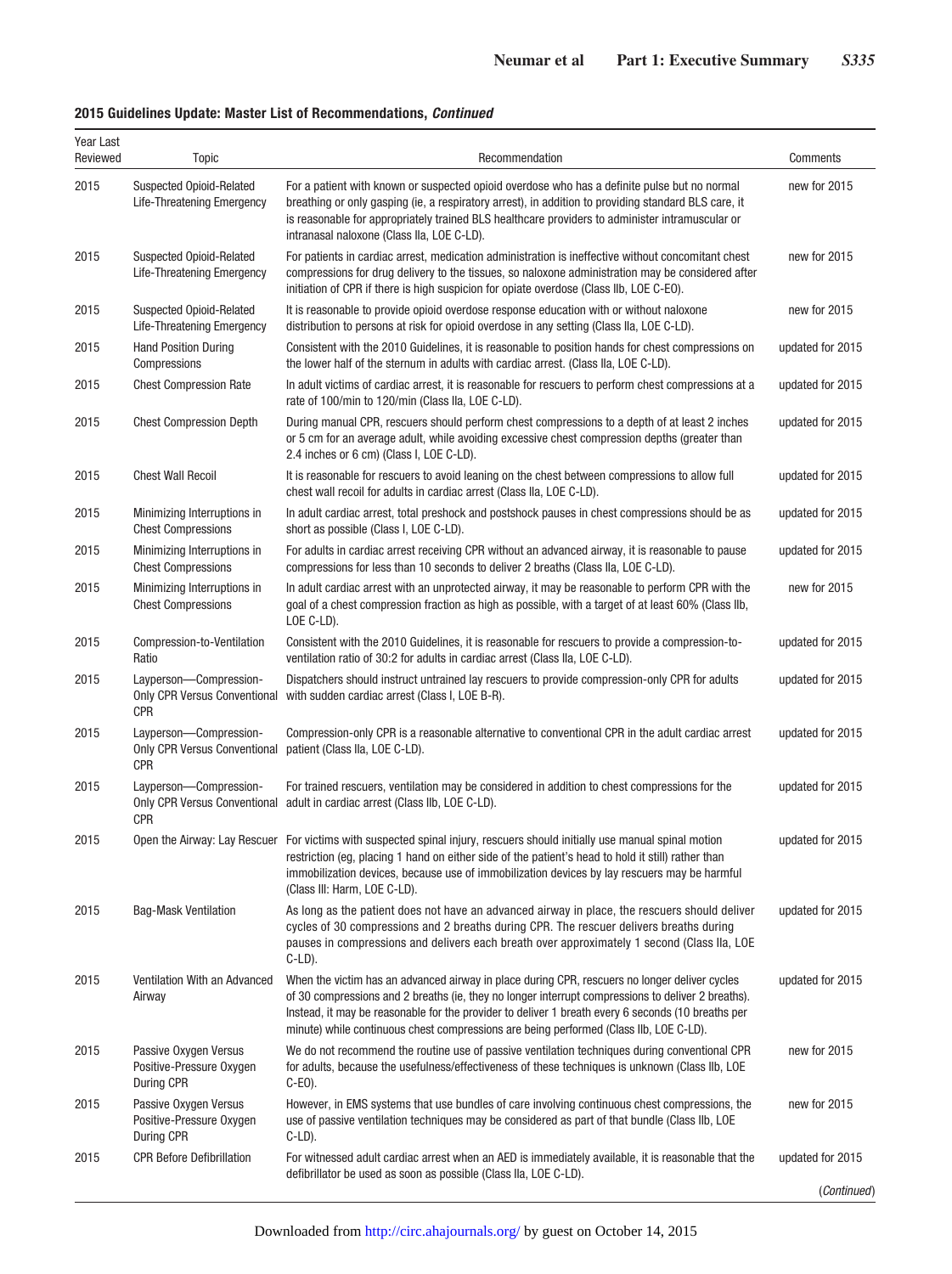| Year Last<br>Reviewed | Topic                                                     | Recommendation                                                                                                                                                                                                                                                                                                                      | Comments             |
|-----------------------|-----------------------------------------------------------|-------------------------------------------------------------------------------------------------------------------------------------------------------------------------------------------------------------------------------------------------------------------------------------------------------------------------------------|----------------------|
| 2015                  | <b>CPR Before Defibrillation</b>                          | For adults with unmonitored cardiac arrest or for whom an AED is not immediately available, it is<br>reasonable that CPR be initiated while the defibrillator equipment is being retrieved and applied and<br>that defibrillation, if indicated, be attempted as soon as the device is ready for use (Class IIa, LOE B-R).          | updated for 2015     |
| 2015                  | Analysis of Rhythm During<br>Compressions                 | There is insufficient evidence to recommend the use of artifact-filtering algorithms for analysis of<br>ECG rhythm during CPR. Their use may be considered as part of a research program or if an EMS<br>system has already incorporated ECG artifact-filtering algorithms in its resuscitation protocols<br>(Class IIb, LOE C-EO). | new for 2015         |
| 2015                  | <b>Timing of Rhythm Check</b>                             | It may be reasonable to immediately resume chest compressions after shock delivery for adults in<br>cardiac arrest in any setting (Class IIb, LOE C-LD).                                                                                                                                                                            | updated for 2015     |
| 2015                  | <b>Chest Compression Feedback</b>                         | It may be reasonable to use audiovisual feedback devices during CPR for real-time optimization of<br>CPR performance (Class IIb, LOE B-R).                                                                                                                                                                                          | updated for 2015     |
|                       |                                                           | The following recommendations were not reviewed in 2015. For more information, see the 2010 AHA Guidelines for CPR and ECC, "Part 5: Adult Basic Life Support"<br>and "Part 6: Electrical Therapies: Automated External Defibrillators, Defibrillation, Cardioversion, and Pacing."                                                 |                      |
| 2010                  | <b>Activating the Emergency</b><br><b>Response System</b> | The EMS system quality improvement process, including review of the quality of dispatcher CPR<br>instructions provided to specific callers, is considered an important component of a high-quality<br>lifesaving program (Class IIa, LOE B).                                                                                        | not reviewed in 2015 |
| 2010                  | <b>Pulse Check</b>                                        | The healthcare provider should take no more than 10 seconds to check for a pulse and, if the<br>rescuer does not definitely feel a pulse within that time period, the rescuer should start chest<br>compressions (Class IIa, LOE C).                                                                                                | not reviewed in 2015 |
| 2010                  | <b>Chest Compressions</b>                                 | Effective chest compressions are essential for providing blood flow during CPR. For this reason all<br>patients in cardiac arrest should receive chest compressions (Class I, LOE B).                                                                                                                                               | not reviewed in 2015 |
| 2010                  | <b>Rescue Breaths</b>                                     | Deliver each rescue breath over 1 second (Class IIa, LOE C).                                                                                                                                                                                                                                                                        | not reviewed in 2015 |
| 2010                  | <b>Rescue Breaths</b>                                     | Give a sufficient tidal volume to produce visible chest rise (Class IIa, LOE C).                                                                                                                                                                                                                                                    | not reviewed in 2015 |
| 2010                  | <b>Early Defibrillation</b><br>With an AED                | When 2 or more rescuers are present, one rescuer should begin chest compressions while<br>a second rescuer activates the emergency response system and gets the AED (or a manual<br>defibrillator in most hospitals) (Class IIa, LOE C).                                                                                            | not reviewed in 2015 |
| 2010                  | <b>Recognition of Arrest</b>                              | The rescuer should treat the victim who has occasional gasps as if he or she is not breathing<br>(Class I, LOE C).                                                                                                                                                                                                                  | not reviewed in 2015 |
| 2010                  | Technique: Chest<br>Compressions                          | The rescuer should place the heel of one hand on the center (middle) of the victim's chest (which<br>is the lower half of the sternum) and the heel of the other hand on top of the first so that the<br>hands are overlapped and parallel (Class IIa, LOE B).                                                                      | not reviewed in 2015 |
| 2010                  | Technique: Chest<br>Compressions                          | Because of the difficulty in providing effective chest compressions while moving the patient during CPR,<br>the resuscitation should generally be conducted where the patient is found (Class IIa, LOE C).                                                                                                                          | not reviewed in 2015 |
| 2010                  |                                                           | Compression-Ventilation Ratio Once an advanced airway is in place, 2 rescuers no longer need to pause chest compressions for<br>ventilations. Instead, the compressing rescuer should give continuous chest compressions at a<br>rate of at least 100 per minute without pauses for ventilation (Class IIa, LOE B).                 | not reviewed in 2015 |
| 2010                  |                                                           | Open the Airway: Lay Rescuer The trained lay rescuer who feels confident that he or she can perform both compressions and<br>ventilations should open the airway using a head tilt-chin lift maneuver (Class IIa, LOE B).                                                                                                           | not reviewed in 2015 |
| 2010                  | Open the Airway: Healthcare<br>Provider                   | Although the head tilt-chin lift technique was developed using unconscious, paralyzed adult<br>volunteers and has not been studied in victims with cardiac arrest, clinical and radiographic<br>evidence and a case series have shown it to be effective (Class IIa, LOE B).                                                        | not reviewed in 2015 |
| 2010                  | Open the Airway: Healthcare<br>Provider                   | If healthcare providers suspect a cervical spine injury, they should open the airway using a jaw<br>thrust without head extension (Class IIb, LOE C).                                                                                                                                                                               | not reviewed in 2015 |
| 2010                  | Open the Airway: Healthcare<br>Provider                   | Because maintaining a patent airway and providing adequate ventilation are priorities in CPR (Class I,<br>LOE C), use the head tilt-chin lift maneuver if the jaw thrust does not adequately open the airway.                                                                                                                       | not reviewed in 2015 |
| 2010                  | <b>Rescue Breathing</b>                                   | Deliver each rescue breath over 1 second (Class IIa, LOE C).                                                                                                                                                                                                                                                                        | not reviewed in 2015 |
| 2010                  | <b>Rescue Breathing</b>                                   | Give a sufficient tidal volume to produce visible chest rise (Class IIa, LOE C).                                                                                                                                                                                                                                                    | not reviewed in 2015 |
| 2010                  | <b>Rescue Breathing</b>                                   | During adult CPR, tidal volumes of approximately 500 to 600 mL (6 to 7 mL/kg) should suffice<br>(Class IIa, LOE B).                                                                                                                                                                                                                 | not reviewed in 2015 |
| 2010                  | <b>Rescue Breathing</b>                                   | Rescuers should avoid excessive ventilation (too many breaths or too large a volume) during CPR<br>(Class III, LOE B).                                                                                                                                                                                                              | not reviewed in 2015 |
| 2010                  | Mouth-to-Mouth Rescue<br><b>Breathing</b>                 | Give 1 breath over 1 second, take a "regular" (not a deep) breath, and give a second rescue<br>breath over 1 second (Class IIb, LOE C).                                                                                                                                                                                             | not reviewed in 2015 |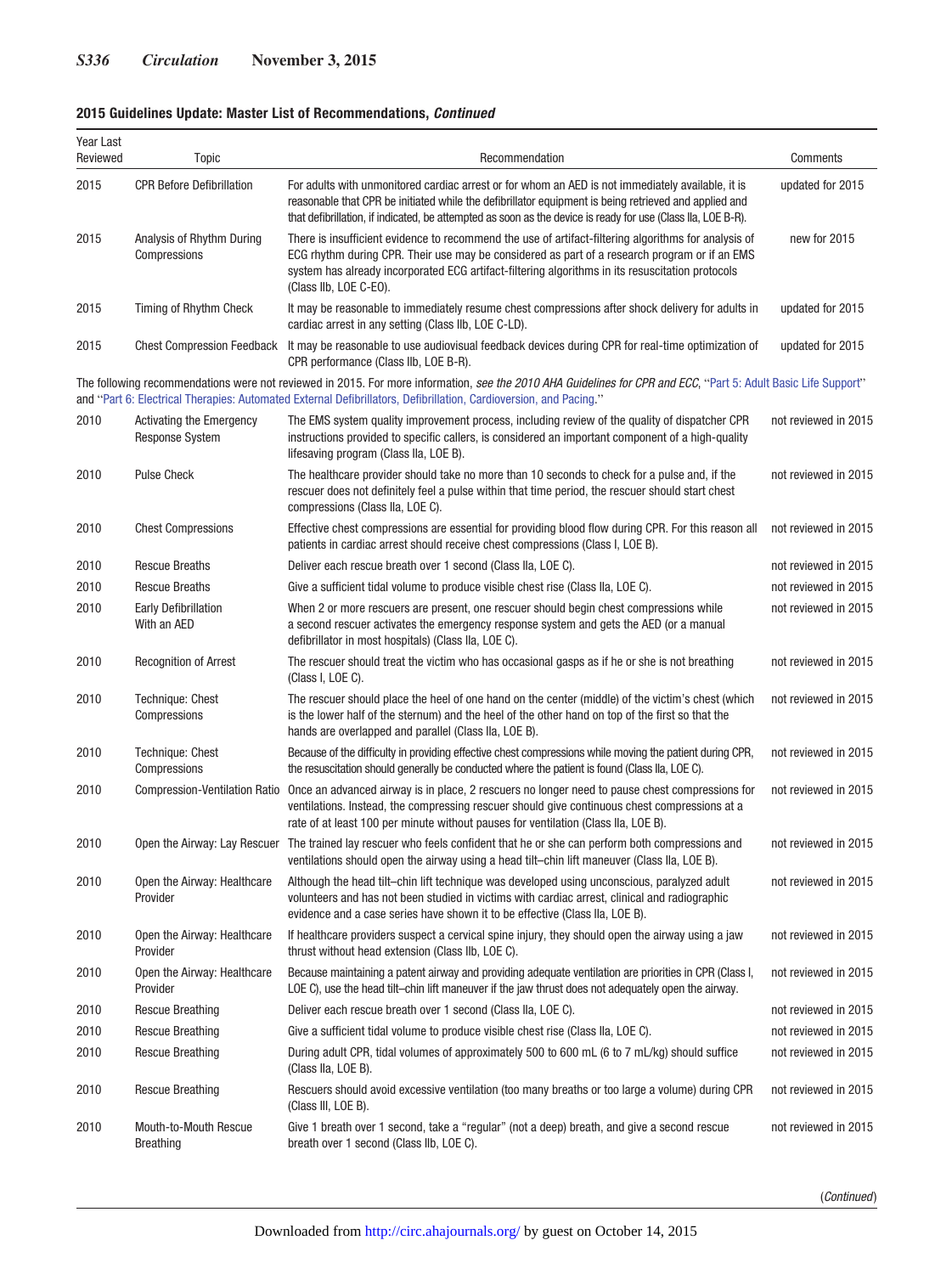|  |  | 2015 Guidelines Update: Master List of Recommendations, <i>Continued</i> |  |
|--|--|--------------------------------------------------------------------------|--|
|--|--|--------------------------------------------------------------------------|--|

| Year Last<br>Reviewed | Topic                                                                                                         | Recommendation                                                                                                                                                                                                                                                                                                                                                                                                                      | Comments             |
|-----------------------|---------------------------------------------------------------------------------------------------------------|-------------------------------------------------------------------------------------------------------------------------------------------------------------------------------------------------------------------------------------------------------------------------------------------------------------------------------------------------------------------------------------------------------------------------------------|----------------------|
| 2010                  | Mouth-to-Mouth Rescue<br><b>Breathing</b>                                                                     | If an adult victim with spontaneous circulation (ie, strong and easily palpable pulses) requires<br>support of ventilation, the healthcare provider should give rescue breaths at a rate of about 1<br>breath every 5 to 6 seconds, or about 10 to 12 breaths per minute (Class IIb, LOE C).                                                                                                                                        | not reviewed in 2015 |
| 2010                  | Mouth-to-Nose and<br>Mouth-to-Stoma Ventilation                                                               | Mouth-to-nose ventilation is recommended if ventilation through the victim's mouth is impossible<br>(eg, the mouth is seriously injured), the mouth cannot be opened, the victim is in water, or a<br>mouth-to-mouth seal is difficult to achieve (Class IIa, LOE C).                                                                                                                                                               | not reviewed in 2015 |
| 2010                  | Mouth-to-Nose and<br>Mouth-to-Stoma Ventilation                                                               | A reasonable alternative is to create a tight seal over the stoma with a round, pediatric face mask<br>(Class IIb, LOE C).                                                                                                                                                                                                                                                                                                          | not reviewed in 2015 |
| 2010                  | <b>Bag-Mask Ventilation</b>                                                                                   | The rescuer should use an adult (1 to 2 L) bag to deliver approximately 600 mL tidal volume<br>for adult victims. This amount is usually sufficient to produce visible chest rise and maintain<br>oxygenation and normocarbia in apneic patients (Class IIa, LOE C).                                                                                                                                                                | not reviewed in 2015 |
| 2010                  | <b>Bag-Mask Ventilation</b>                                                                                   | The rescuer delivers ventilations during pauses in compressions and delivers each breath over 1<br>second (Class IIa, LOE C).                                                                                                                                                                                                                                                                                                       | not reviewed in 2015 |
| 2010                  | Mouth-to-Nose and Mouth-<br>to-Stoma Ventilation                                                              | Ventilation with a bag through these devices provides an acceptable alternative to bag-mask<br>ventilation for well-trained healthcare providers who have sufficient experience to use the devices<br>for airway management during cardiac arrest (Class IIa, LOE B).                                                                                                                                                               | not reviewed in 2015 |
| 2010                  | <b>Cricoid Pressure</b>                                                                                       | The routine use of cricoid pressure in adult cardiac arrest is not recommended (Class III, LOE B).                                                                                                                                                                                                                                                                                                                                  | not reviewed in 2015 |
| 2010                  | <b>AED Defibrillation</b>                                                                                     | Rapid defibrillation is the treatment of choice for VF of short duration, such as for victims of<br>witnessed out-of-hospital cardiac arrest or for hospitalized patients whose heart rhythm is<br>monitored (Class I, LOE A).                                                                                                                                                                                                      | not reviewed in 2015 |
| 2010                  | <b>AED Defibrillation</b>                                                                                     | There is insufficient evidence to recommend for or against delaying defibrillation to provide a period<br>of CPR for patients in VF/pulseless VT out-of-hospital cardiac arrest. In settings with lay rescuer AED<br>programs (AED onsite and available) and for in-hospital environments, or if the EMS rescuer witnesses<br>the collapse, the rescuer should use the defibrillator as soon as it is available (Class IIa, LOE C). | not reviewed in 2015 |
| 2010                  | <b>Recovery Position</b>                                                                                      | The position should be stable, near a true lateral position, with the head dependent and with no<br>pressure on the chest to impair breathing (Class IIa, LOE C).                                                                                                                                                                                                                                                                   | not reviewed in 2015 |
| 2010                  | <b>Acute Coronary Syndromes</b>                                                                               | If the patient has not taken aspirin and has no history of aspirin allergy and no evidence of recent<br>gastrointestinal bleeding, EMS providers should give the patient nonenteric aspirin (160 to 325<br>mg) to chew (Class I, LOE C).                                                                                                                                                                                            | not reviewed in 2015 |
| 2010                  | Acute Coronary Syndromes                                                                                      | Although it is reasonable to consider the early administration of nitroglycerin in select hemodynamically<br>stable patients, insufficient evidence exists to support or refute the routine administration of<br>nitroglycerin in the ED or prehospital setting in patients with a suspected ACS (Class IIb, LOE B).                                                                                                                | not reviewed in 2015 |
| 2010                  | <b>Stroke</b>                                                                                                 | Patients at high risk for stroke, their family members, and BLS providers should learn to recognize<br>the signs and symptoms of stroke and to call EMS as soon as any signs of stroke are present<br>(Class I, LOE C).                                                                                                                                                                                                             | not reviewed in 2015 |
| 2010                  | <b>Stroke</b>                                                                                                 | EMS dispatchers should be trained to suspect stroke and rapidly dispatch emergency responders.<br>EMS personnel should be able to perform an out-of-hospital stroke assessment (Class I, LOE B),<br>establish the time of symptom onset when possible, provide cardiopulmonary support, and notify<br>the receiving hospital that a patient with possible stroke is being transported.                                              | not reviewed in 2015 |
| 2010                  | <b>Stroke</b>                                                                                                 | EMS systems should have protocols that address triaging the patient when possible directly to a<br>stroke center (Class I, LOE B).                                                                                                                                                                                                                                                                                                  | not reviewed in 2015 |
| 2010                  | <b>Stroke</b>                                                                                                 | Both out-of-hospital and in-hospital medical personnel should administer supplementary oxygen<br>to hypoxemic (ie, oxygen saturation <94%) stroke patients (Class I, LOE C) or those with unknown<br>oxygen saturation.                                                                                                                                                                                                             | not reviewed in 2015 |
| 2010                  | <b>Stroke</b>                                                                                                 | Unless the patient is hypotensive (systolic blood pressure <90 mm Hg), prehospital intervention<br>for blood pressure is not recommended (Class III, LOE C).                                                                                                                                                                                                                                                                        | not reviewed in 2015 |
| 2010                  | Drowning                                                                                                      | Mouth-to-mouth ventilation in the water may be helpful when administered by a trained rescuer<br>(Class IIb, LOE C).                                                                                                                                                                                                                                                                                                                | not reviewed in 2015 |
|                       |                                                                                                               | Part 6: Alternative Techniques and Ancillary Devices for Cardiopulmonary Resuscitation                                                                                                                                                                                                                                                                                                                                              |                      |
| 2015                  | Devices to Support<br>Circulation: Impedance<br><b>Threshold Device</b>                                       | The routine use of the ITD as an adjunct during conventional CPR is not recommended (Class III:<br>No Benefit, LOE A).                                                                                                                                                                                                                                                                                                              | new for 2015         |
| 2015                  | Devices to Support Circulation:<br>Active Compression-<br>Decompression CPR and<br>Impedance Threshold Device | The existing evidence, primarily from 1 large RCT of low quality, does not support the routine use<br>of ACD-CPR+ITD as an alternative to conventional CPR. The combination may be a reasonable<br>alternative in settings with available equipment and properly trained personnel (Class IIb, LOE<br>$C-LD$ ).                                                                                                                     | new for 2015         |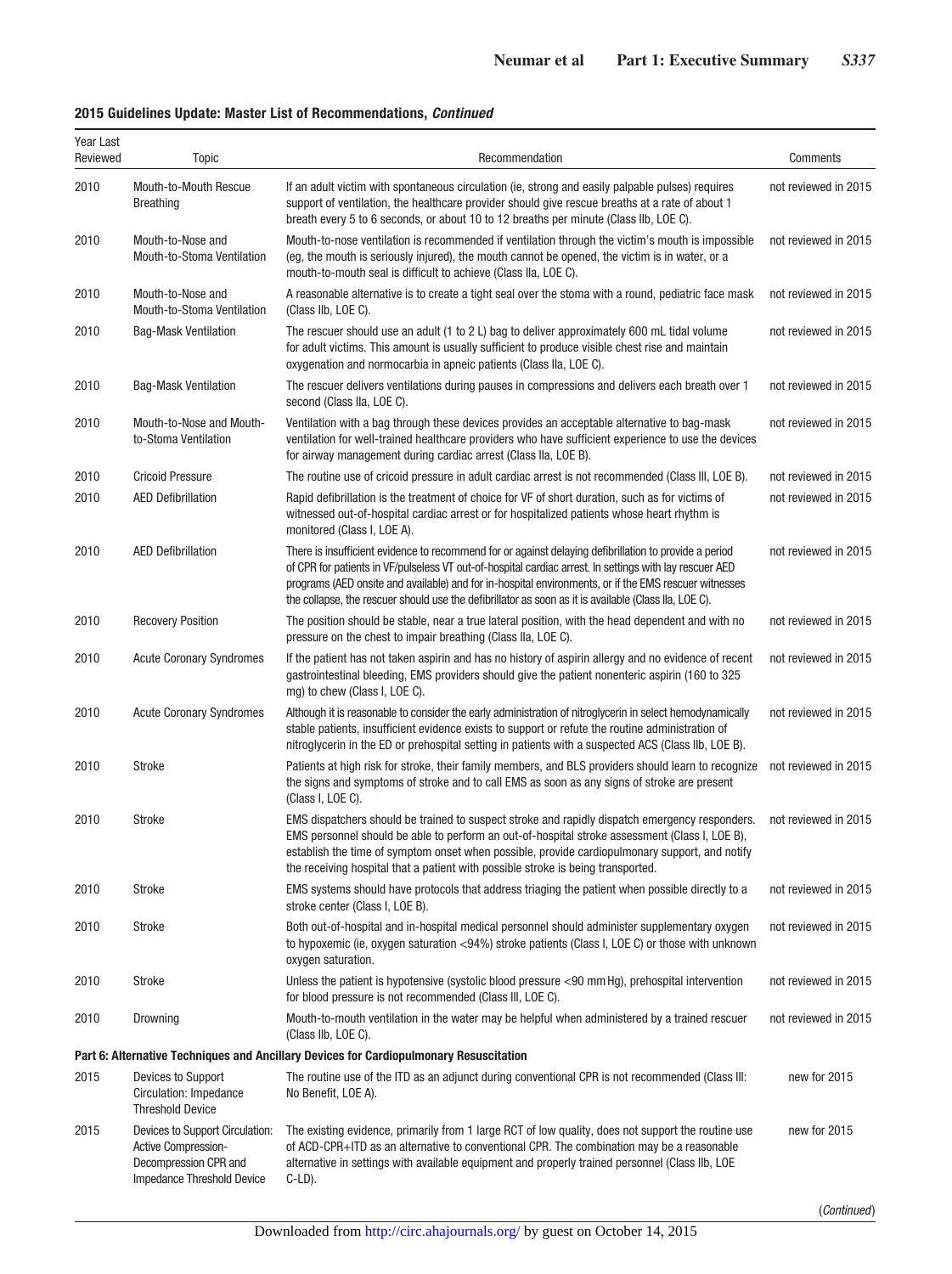| Year Last<br>Reviewed | Topic                                                                                               | Recommendation                                                                                                                                                                                                                                                                                                                                                                                                                                                                                    | Comments             |
|-----------------------|-----------------------------------------------------------------------------------------------------|---------------------------------------------------------------------------------------------------------------------------------------------------------------------------------------------------------------------------------------------------------------------------------------------------------------------------------------------------------------------------------------------------------------------------------------------------------------------------------------------------|----------------------|
| 2015                  | Devices to Support<br>Circulation: Mechanical Chest<br><b>Compression Devices: Piston</b><br>Device | The evidence does not demonstrate a benefit with the use of mechanical piston devices for chest<br>compressions versus manual chest compressions in patients with cardiac arrest. Manual chest<br>compressions remain the standard of care for the treatment of cardiac arrest, but mechanical<br>chest compressions using a piston device may be a reasonable alternative for use by properly<br>trained personnel (Class IIb, LOE B-R).                                                         | new for 2015         |
| 2015                  | Devices to Support<br>Circulation: Mechanical Chest<br><b>Compression Devices: Piston</b><br>Device | The use of piston devices for CPR may be considered in specific settings where the delivery of high-<br>quality manual compressions may be challenging or dangerous for the provider (eg, prolonged CPR<br>during hypothermic cardiac arrest, CPR in a moving ambulance, CPR in the angiography suite, CPR<br>during preparation for extracorporeal CPR [ECPR]), provided that rescuers strictly limit interruptions in<br>CPR during deployment and removal of the device (Class IIb, LOE C-EO). | new for 2015         |
| 2015                  | Devices to Support<br>Circulation: Load-Distributing<br><b>Band Devices</b>                         | The evidence does not demonstrate a benefit with the use of LDB-CPR for chest compressions<br>versus manual chest compressions in patients with cardiac arrest. Manual chest compressions<br>remain the standard of care for the treatment of cardiac arrest, but LDB-CPR may be a reasonable<br>alternative for use by properly trained personnel (Class IIb, LOE B-R).                                                                                                                          | new for 2015         |
| 2015                  | Devices to Support<br>Circulation: Load-Distributing<br><b>Band Devices</b>                         | The use of LDB-CPR may be considered in specific settings where the delivery of high-quality<br>manual compressions may be challenging or dangerous for the provider (eg, prolonged CPR<br>during hypothermic cardiac arrest, CPR in a moving ambulance, CPR in the angiography suite,<br>CPR during preparation for ECPR), provided that rescuers strictly limit interruptions in CPR during<br>deployment and removal of the devices (Class IIb, LOE E).                                        | new for 2015         |
| 2015                  | <b>Extracorporeal Techniques</b><br>and Invasive Perfusion<br>Devices: Extracorporeal CPR           | There is insufficient evidence to recommend the routine use of ECPR for patients with cardiac arrest. It<br>may be considered for select patients for whom the suspected etiology of the cardiac arrest is potentially<br>reversible during a limited period of mechanical cardiorespiratory support (Class IIb, LOE C-LD).                                                                                                                                                                       | new for 2015         |
|                       |                                                                                                     | The following recommendations were not reviewed in 2015. For more information, see the 2010 AHA Guidelines for CPR and ECC, "Part 7: CPR Techniques and Devices."                                                                                                                                                                                                                                                                                                                                 |                      |
| 2010                  | Open-Chest CPR                                                                                      | Open-chest CPR can be useful if cardiac arrest develops during surgery when the chest or abdomen<br>is already open, or in the early postoperative period after cardiothoracic surgery (Class IIa, LOE C).                                                                                                                                                                                                                                                                                        | not reviewed in 2015 |
| 2010                  | Open-Chest CPR                                                                                      | A resuscitative thoracotomy to facilitate open-chest CPR may be considered in very select<br>circumstances of adults and children with out-of-hospital cardiac arrest from penetrating trauma<br>with short transport times to a trauma facility (Class IIb, LOE C).                                                                                                                                                                                                                              | not reviewed in 2015 |
| 2010                  | Interposed Abdominal<br><b>Compression CPR</b>                                                      | IAC-CPR may be considered during in-hospital resuscitation when sufficient personnel trained in<br>its use are available (Class IIb, LOE B).                                                                                                                                                                                                                                                                                                                                                      | not reviewed in 2015 |
| 2010                  | "Cough" CPR                                                                                         | "Cough" CPR may be considered in settings such as the cardiac catheterization laboratory for<br>conscious, supine, and monitored patients if the patient can be instructed and coached to cough<br>forcefully every 1 to 3 seconds during the initial seconds of an arrhythmic cardiac arrest. It should<br>not delay definitive treatment (Class IIb, LOE C).                                                                                                                                    | not reviewed in 2015 |
| 2010                  | Prone CPR                                                                                           | When the patient cannot be placed in the supine position, it may be reasonable for rescuers to<br>provide CPR with the patient in the prone position, particularly in hospitalized patients with an<br>advanced airway in place (Class IIb, LOE C).                                                                                                                                                                                                                                               | not reviewed in 2015 |
| 2010                  | Precordial Thump                                                                                    | The precordial thump should not be used for unwitnessed out-of-hospital cardiac arrest (Class III,<br>LOE C).                                                                                                                                                                                                                                                                                                                                                                                     | not reviewed in 2015 |
| 2010                  | Precordial Thump                                                                                    | The precordial thump may be considered for patients with witnessed, monitored, unstable<br>ventricular tachycardia including pulseless VT if a defibrillator is not immediately ready for use<br>(Class IIb, LOE C), but it should not delay CPR and shock delivery.                                                                                                                                                                                                                              | not reviewed in 2015 |
| 2010                  | <b>Automatic Transport</b><br>Ventilators                                                           | During prolonged resuscitation efforts, the use of an ATV (pneumatically powered and time- or<br>pressure-cycled) may provide ventilation and oxygenation similar to that possible with the use<br>of a manual resuscitation bag, while allowing the Emergency Medical Services (EMS) team to<br>perform other tasks (Class IIb, LOE C).                                                                                                                                                          | not reviewed in 2015 |
| 2010                  | Manually Triggered, Oxygen-<br>Powered, Flow-Limited<br>Resuscitators                               | Manually triggered, oxygen-powered, flow-limited resuscitators may be considered for the<br>management of patients who do not have an advanced airway in place and for whom a mask is<br>being used for ventilation during CPR (Class IIb, LOE C).                                                                                                                                                                                                                                                | not reviewed in 2015 |
| 2010                  | Manually Triggered, Oxygen-<br>Powered, Flow-Limited<br>Resuscitators                               | Rescuers should avoid using the automatic mode of the oxygen-powered, flow-limited resuscitator<br>during CPR because it may generate high positive end-expiratory pressure (PEEP) that may impede<br>venous return during chest compressions and compromise forward blood flow (Class III, LOE C).                                                                                                                                                                                               | not reviewed in 2015 |
| 2010                  | <b>Active Compression-</b><br>Decompression CPR                                                     | There is insufficient evidence to recommend for or against the routine use of ACD-CPR. ACD-CPR<br>may be considered for use when providers are adequately trained and monitored (Class IIb, LOE B).                                                                                                                                                                                                                                                                                               | not reviewed in 2015 |
|                       | Part 8: Adult Advanced Cardiovascular Life Support                                                  |                                                                                                                                                                                                                                                                                                                                                                                                                                                                                                   |                      |
| 2015                  | Adjuncts to CPR                                                                                     | When supplementary oxygen is available, it may be reasonable to use the maximal feasible<br>inspired oxygen concentration during CPR (Class IIb, LOE C-EO).                                                                                                                                                                                                                                                                                                                                       | updated for 2015     |
|                       |                                                                                                     |                                                                                                                                                                                                                                                                                                                                                                                                                                                                                                   | (Continued)          |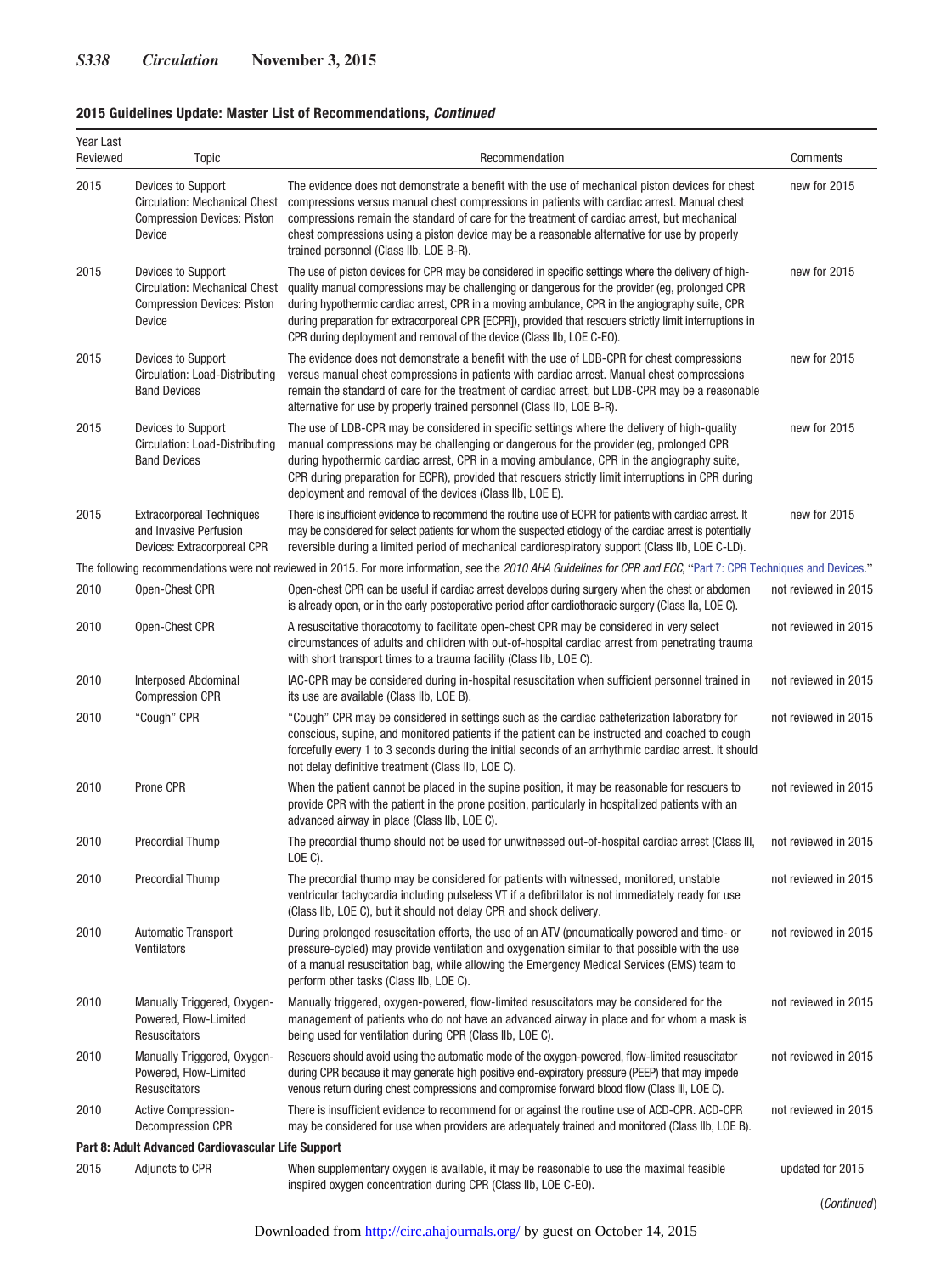| Year Last<br>Reviewed | <b>Topic</b><br>Recommendation                               |                                                                                                                                                                                                                                                                                                                                                                                                                                                                            | Comments         |  |
|-----------------------|--------------------------------------------------------------|----------------------------------------------------------------------------------------------------------------------------------------------------------------------------------------------------------------------------------------------------------------------------------------------------------------------------------------------------------------------------------------------------------------------------------------------------------------------------|------------------|--|
| 2015                  | Adjuncts to CPR                                              | Although no clinical study has examined whether titrating resuscitative efforts to physiologic<br>parameters during CPR improves outcome, it may be reasonable to use physiologic parameters<br>(quantitative waveform capnography, arterial relaxation diastolic pressure, arterial pressure<br>monitoring, and central venous oxygen saturation) when feasible to monitor and optimize CPR<br>quality, guide vasopressor therapy, and detect ROSC (Class IIb, LOE C-EO). | updated for 2015 |  |
| 2015                  | <b>Adjuncts to CPR</b>                                       | Ultrasound (cardiac or noncardiac) may be considered during the management of cardiac arrest,<br>although its usefulness has not been well established (Class IIb, LOE C-EO).                                                                                                                                                                                                                                                                                              | updated for 2015 |  |
| 2015                  | <b>Adjuncts to CPR</b>                                       | If a qualified sonographer is present and use of ultrasound does not interfere with the standard<br>cardiac arrest treatment protocol, then ultrasound may be considered as an adjunct to standard<br>patient evaluation (Class IIb, LOE C-EO).                                                                                                                                                                                                                            | updated for 2015 |  |
| 2015                  | <b>Adjuncts for Airway</b><br><b>Control and Ventilation</b> | Either a bag-mask device or an advanced airway may be used for oxygenation and ventilation<br>during CPR in both the in-hospital and out-of-hospital setting (Class IIb, LOE C-LD).                                                                                                                                                                                                                                                                                        | updated for 2015 |  |
| 2015                  | <b>Adjuncts for Airway</b><br><b>Control and Ventilation</b> | For healthcare providers trained in their use, either an SGA device or an ETT may be used as the<br>initial advanced airway during CPR (Class IIb, LOE C-LD).                                                                                                                                                                                                                                                                                                              | updated for 2015 |  |
| 2015                  | <b>Adjuncts for Airway</b><br><b>Control and Ventilation</b> | Continuous waveform capnography is recommended in addition to clinical assessment as the<br>most reliable method of confirming and monitoring correct placement of an ETT (Class I, LOE<br>$C-LD$ ).                                                                                                                                                                                                                                                                       | updated for 2015 |  |
| 2015                  | <b>Adjuncts for Airway</b><br><b>Control and Ventilation</b> | If continuous waveform capnometry is not available, a nonwaveform CO <sub>2</sub> detector, esophageal<br>detector device, or ultrasound used by an experienced operator is a reasonable alternative (Class<br>Ila, LOE B-NR).                                                                                                                                                                                                                                             | updated for 2015 |  |
| 2015                  | <b>Adjuncts for Airway</b><br><b>Control and Ventilation</b> | After placement of an advanced airway, it may be reasonable for the provider to deliver 1 breath<br>every 6 seconds (10 breaths/min) while continuous chest compressions are being performed<br>(Class IIb, LOE C-LD).                                                                                                                                                                                                                                                     | updated for 2015 |  |
| 2015                  | Management of<br><b>Cardiac Arrest</b>                       | Defibrillators (using BTE, RLB, or monophasic waveforms) are recommended to treat atrial and<br>ventricular arrhythmias (Class I, LOE B-NR).                                                                                                                                                                                                                                                                                                                               | updated for 2015 |  |
| 2015                  | Management of<br><b>Cardiac Arrest</b>                       | Based on their greater success in arrhythmia termination, defibrillators using biphasic waveforms<br>(BTE or RLB) are preferred to monophasic defibrillators for treatment of both atrial and ventricular<br>arrhythmias (Class IIa, LOE B-R).                                                                                                                                                                                                                             | updated for 2015 |  |
| 2015                  | Management of<br><b>Cardiac Arrest</b>                       | In the absence of conclusive evidence that 1 biphasic waveform is superior to another in<br>termination of VF, it is reasonable to use the manufacturer's recommended energy dose for the<br>first shock. If this is not known, defibrillation at the maximal dose may be considered (Class IIb,<br>LOE C-LD).                                                                                                                                                             | updated for 2015 |  |
| 2015                  | Management of<br><b>Cardiac Arrest</b>                       | It is reasonable that selection of fixed versus escalating energy for subsequent shocks be based<br>on the specific manufacturer's instructions (Class IIa, LOE C-LD).                                                                                                                                                                                                                                                                                                     | updated for 2015 |  |
| 2015                  | Management of<br><b>Cardiac Arrest</b>                       | If using a manual defibrillator capable of escalating energies, higher energy for second and<br>subsequent shocks may be considered (Class IIb, LOE C-LD).                                                                                                                                                                                                                                                                                                                 | updated for 2015 |  |
| 2015                  | Management of<br><b>Cardiac Arrest</b>                       | A single-shock strategy (as opposed to stacked shocks) is reasonable for defibrillation (Class IIa,<br>LOE B-NR).                                                                                                                                                                                                                                                                                                                                                          | updated for 2015 |  |
| 2015                  | Management of<br><b>Cardiac Arrest</b>                       | Amiodarone may be considered for VF/pVT that is unresponsive to CPR, defibrillation, and a<br>vasopressor therapy (Class IIb, LOE B-R).                                                                                                                                                                                                                                                                                                                                    | updated for 2015 |  |
| 2015                  | Management of<br><b>Cardiac Arrest</b>                       | Lidocaine may be considered as an alternative to amiodarone for VF/pVT that is unresponsive to<br>CPR, defibrillation, and vasopressor therapy (Class IIb, LOE C-LD).                                                                                                                                                                                                                                                                                                      | updated for 2015 |  |
| 2015                  | Management of<br><b>Cardiac Arrest</b>                       | The routine use of magnesium for VF/pVT is not recommended in adult patients (Class III: No<br>Benefit, LOE B-R).                                                                                                                                                                                                                                                                                                                                                          | updated for 2015 |  |
| 2015                  | Management of<br><b>Cardiac Arrest</b>                       | There is inadequate evidence to support the routine use of lidocaine after cardiac arrest. However,<br>the initiation or continuation of lidocaine may be considered immediately after ROSC from cardiac<br>arrest due to VF/pVT (Class IIb, LOE C-LD).                                                                                                                                                                                                                    | new for 2015     |  |
| 2015                  | Management of<br><b>Cardiac Arrest</b>                       | There is inadequate evidence to support the routine use of a $\beta$ -blocker after cardiac arrest.<br>However, the initiation or continuation of an oral or intravenous $\beta$ -blocker may be considered<br>early after hospitalization from cardiac arrest due to VF/pVT (Class IIb, LOE C-LD).                                                                                                                                                                        | new for 2015     |  |
| 2015                  | Management of<br><b>Cardiac Arrest</b>                       | Standard-dose epinephrine (1 mg every 3 to 5 minutes) may be reasonable for patients in cardiac<br>arrest (Class IIb, LOE B-R).                                                                                                                                                                                                                                                                                                                                            | updated for 2015 |  |
| 2015                  | Management of<br><b>Cardiac Arrest</b>                       | High-dose epinephrine is not recommended for routine use in cardiac arrest (Class III: No Benefit,<br>$LOE B-R$ ).                                                                                                                                                                                                                                                                                                                                                         | new for 2015     |  |
| 2015                  | Management of<br><b>Cardiac Arrest</b>                       | Vasopressin offers no advantage as a substitute for epinephrine in cardiac arrest (Class IIb, LOE B-R).                                                                                                                                                                                                                                                                                                                                                                    | updated for 2015 |  |
|                       |                                                              |                                                                                                                                                                                                                                                                                                                                                                                                                                                                            | (Continued)      |  |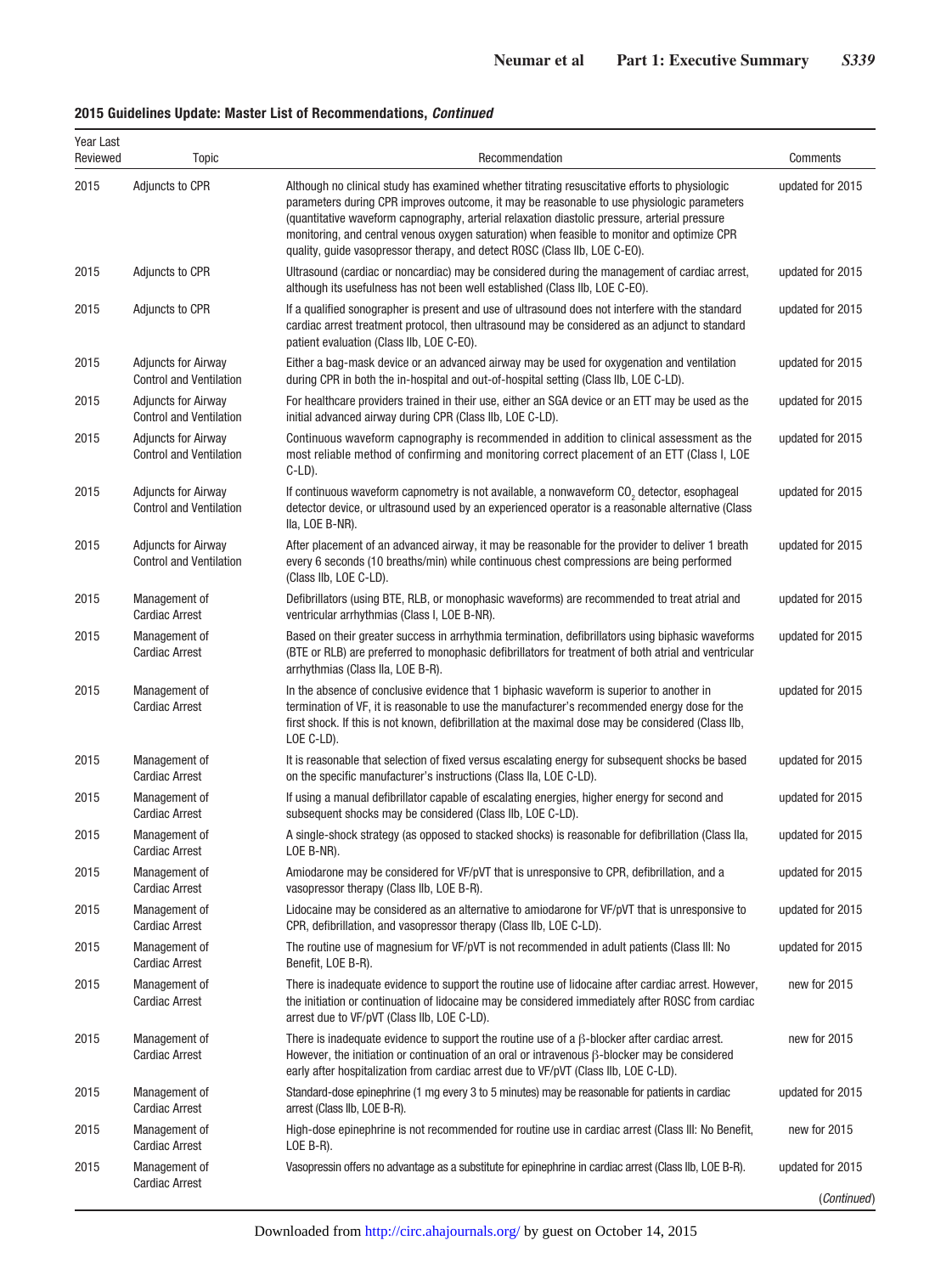| Year Last<br>Reviewed | Topic                                                                           | Recommendation                                                                                                                                                                                                                                                                                                                                                                                               | Comments             |
|-----------------------|---------------------------------------------------------------------------------|--------------------------------------------------------------------------------------------------------------------------------------------------------------------------------------------------------------------------------------------------------------------------------------------------------------------------------------------------------------------------------------------------------------|----------------------|
| 2015                  | Management of<br><b>Cardiac Arrest</b>                                          | Vasopressin in combination with epinephrine offers no advantage as a substitute for<br>standard-dose epinephrine in cardiac arrest (Class IIb, LOE B-R).                                                                                                                                                                                                                                                     | new for 2015         |
| 2015                  | Management of<br><b>Cardiac Arrest</b>                                          | It may be reasonable to administer epinephrine as soon as feasible after the onset of cardiac<br>arrest due to an initial nonshockable rhythm (Class IIb, LOE C-LD).                                                                                                                                                                                                                                         | updated for 2015     |
| 2015                  | Management of<br><b>Cardiac Arrest</b>                                          | In IHCA, the combination of intra-arrest vasopressin, epinephrine, and methylprednisolone and<br>post-arrest hydrocortisone as described by Mentzelopoulos et al may be considered; however,<br>further studies are needed before recommending the routine use of this therapeutic strategy<br>(Class IIb, LOE C-LD).                                                                                        | new for 2015         |
| 2015                  | Management of<br><b>Cardiac Arrest</b>                                          | For patients with OHCA, use of steroids during CPR is of uncertain benefit (Class IIb, LOE C-LD).                                                                                                                                                                                                                                                                                                            | new for 2015         |
| 2015                  | Management of<br><b>Cardiac Arrest</b>                                          | In intubated patients, failure to achieve an ETCO <sub>2</sub> of greater than 10 mm Hg by waveform<br>capnography after 20 minutes of CPR may be considered as one component of a multimodal<br>approach to decide when to end resuscitative efforts but should not be used in isolation (Class IIb,<br>LOE C-LD).                                                                                          | new for 2015         |
| 2015                  | <b>Management of Cardiac</b><br>Arrest                                          | In nonintubated patients, a specific ETCO <sub>2</sub> cutoff value at any time during CPR should not be used<br>as an indication to end resuscitative efforts (Class III: Harm, LOE C-EO).                                                                                                                                                                                                                  | new for 2015         |
| 2015                  | <b>Management of Cardiac</b><br>Arrest                                          | There is insufficient evidence to recommend the routine use of ECPR for patients with cardiac<br>arrest. In settings where it can be rapidly implemented, ECPR may be considered for select<br>cardiac arrest patients for whom the suspected etiology of the cardiac arrest is potentially<br>reversible during a limited period of mechanical cardiorespiratory support. (Class IIb, LOE C-LD).            | new for 2015         |
|                       |                                                                                 | The following recommendations were not reviewed in 2015. For more information, see the 2010 AHA Guidelines for CPR and ECC, "Part 8: Adult Advanced<br>Cardiovascular Life Support" and "Part 6: Electrical Therapies: Automated External Defibrillators, Defibrillation, Cardioversion, and Pacing."                                                                                                        |                      |
| 2010                  | <b>Cricoid Pressure</b>                                                         | The routine use of cricoid pressure in cardiac arrest is not recommended (Class III, LOE C).                                                                                                                                                                                                                                                                                                                 | not reviewed in 2015 |
| 2010                  | Oropharyngeal Airways                                                           | To facilitate delivery of ventilations with a bag-mask device, oropharyngeal airways can be used<br>in unconscious (unresponsive) patients with no cough or gag reflex and should be inserted only by<br>persons trained in their use (Class IIa, LOE C).                                                                                                                                                    | not reviewed in 2015 |
| 2010                  | Nasopharyngeal Airways                                                          | In the presence of known or suspected basal skull fracture or severe coagulopathy, an oral airway<br>is preferred (Class IIa, LOE C).                                                                                                                                                                                                                                                                        | not reviewed in 2015 |
| 2010                  | <b>Postintubation Airway</b><br>Management                                      | The endotracheal tube should be secured with tape or a commercial device (Class I, LOE C).                                                                                                                                                                                                                                                                                                                   | not reviewed in 2015 |
| 2010                  | <b>Postintubation Airway</b><br>Management                                      | One out-of-hospital study and 2 studies in an intensive care setting indicate that backboards,<br>commercial devices for securing the endotracheal tube, and other strategies provide equivalent<br>methods for preventing inadvertent tube displacement when compared with traditional methods of<br>securing the tube (tape). These devices may be considered during patient transport (Class IIb, LOE C). | not reviewed in 2015 |
| 2010                  | Automatic Transport<br><b>Ventilators</b>                                       | In both out-of-hospital and in-hospital settings, automatic transport ventilators (ATVs) can be<br>useful for ventilation of adult patients in noncardiac arrest who have an advanced airway in place<br>(Class IIb, LOE C).                                                                                                                                                                                 | not reviewed in 2015 |
| 2010                  | Automatic Transport<br>Ventilators                                              | During prolonged resuscitative efforts the use of an ATV (pneumatically powered and time- or<br>pressure-cycled) may allow the EMS team to perform other tasks while providing adequate<br>ventilation and oxygenation (Class IIb, LOE C).                                                                                                                                                                   | not reviewed in 2015 |
| 2010                  | <b>Automatic Versus Manual</b><br><b>Modes for Multimodal</b><br>Defibrillators | Current evidence indicates that the benefit of using a multimodal defibrillator in manual instead of<br>automatic mode during cardiac arrest is uncertain (Class IIb, LOE C).                                                                                                                                                                                                                                | not reviewed in 2015 |
| 2010                  | <b>CPR Before Defibrillation</b>                                                | Performing CPR while a defibrillator is readied for use is strongly recommended for all patients in<br>cardiac arrest (Class I, LOE B)                                                                                                                                                                                                                                                                       | not reviewed in 2015 |
| 2010                  | <b>CPR Before Defibrillation</b>                                                | At this time the benefit of delaying defibrillation to perform CPR before defibrillation is unclear<br>(Class IIb, LOE B).                                                                                                                                                                                                                                                                                   | not reviewed in 2015 |
| 2010                  | Drug Therapy for PEA/<br>Asystole                                               | Available evidence suggests that the routine use of atropine during PEA or asystole is unlikely to<br>have a therapeutic benefit (Class IIb, LOE B).                                                                                                                                                                                                                                                         | not reviewed in 2015 |
| 2010                  | <b>Coronary Perfusion Pressure</b><br>and Arterial Relaxation<br>Pressure       | It is reasonable to consider using arterial relaxation "diastolic" pressure to monitor CPR quality,<br>optimize chest compressions, and guide vasopressor therapy. (Class IIb, LOE C).                                                                                                                                                                                                                       | not reviewed in 2015 |
| 2010                  | <b>Coronary Perfusion Pressure</b><br>and Arterial Relaxation                   | If the arterial relaxation "diastolic" pressure is <20 mm Hg, it is reasonable to consider trying to<br>improve quality of CPR by optimizing chest compression parameters or giving a vasopressor or                                                                                                                                                                                                         | not reviewed in 2015 |
|                       | Pressure                                                                        | both (Class IIb, LOE C).                                                                                                                                                                                                                                                                                                                                                                                     | (Continued)          |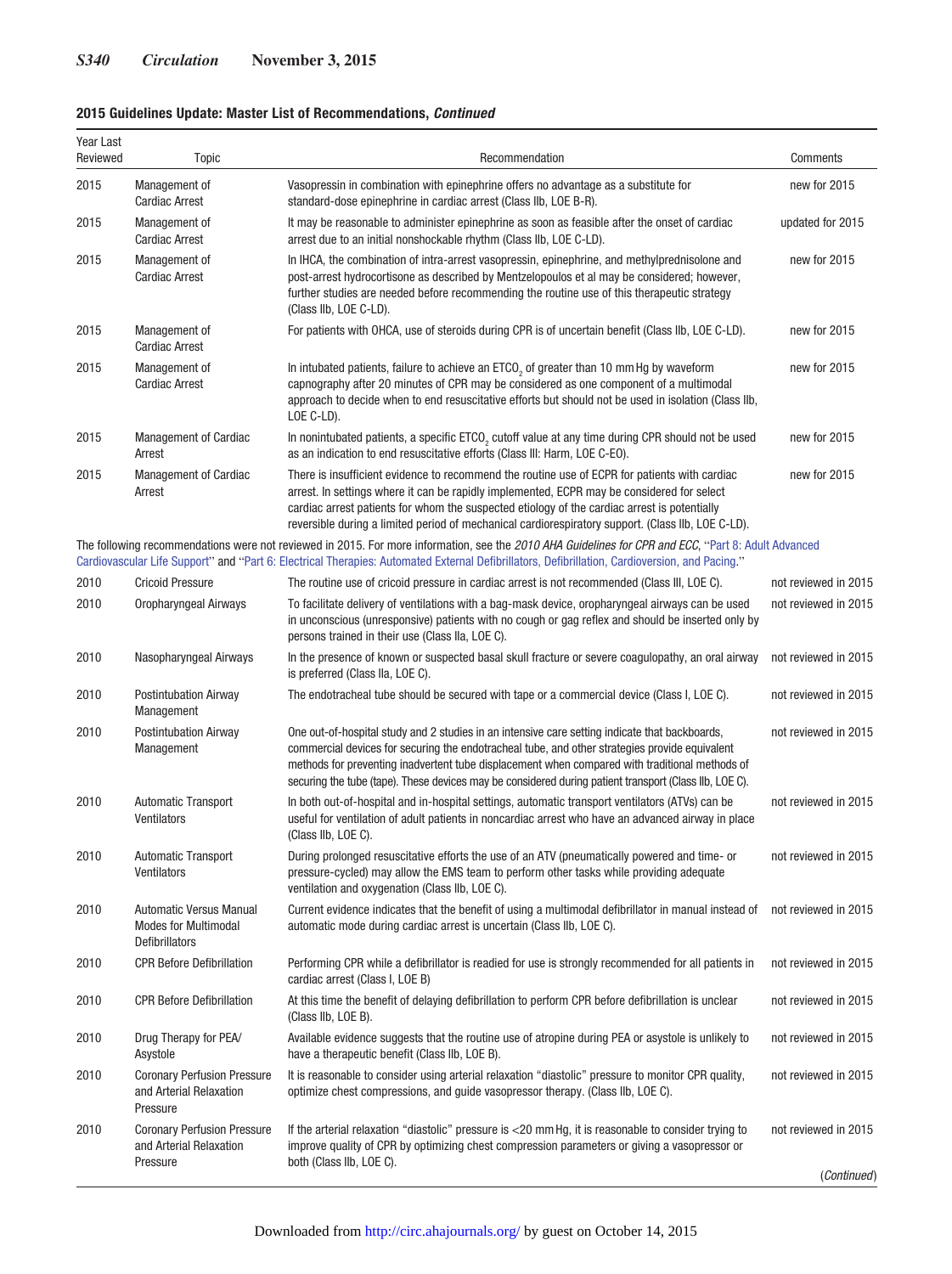|  |  |  | 2015 Guidelines Update: Master List of Recommendations, <i>Continued</i> |  |
|--|--|--|--------------------------------------------------------------------------|--|
|--|--|--|--------------------------------------------------------------------------|--|

| Year Last<br>Reviewed | Topic                                                                     | Recommendation                                                                                                                                                                                                                                                                                                                                         | Comments             |
|-----------------------|---------------------------------------------------------------------------|--------------------------------------------------------------------------------------------------------------------------------------------------------------------------------------------------------------------------------------------------------------------------------------------------------------------------------------------------------|----------------------|
| 2010                  | <b>Coronary Perfusion Pressure</b><br>and Arterial Relaxation<br>Pressure | Arterial pressure monitoring can also be used to detect ROSC during chest compressions or when<br>a rhythm check reveals an organized rhythm (Class IIb, LOE C).                                                                                                                                                                                       | not reviewed in 2015 |
| 2010                  | Central Venous Oxygen<br>Saturation                                       | Therefore, when in place before cardiac arrest, it is reasonable to consider using continuous<br>Scvo <sub>2</sub> measurement to monitor quality of CPR, optimize chest compressions, and detect ROSC<br>during chest compressions or when rhythm check reveals an organized rhythm (Class IIb, LOE<br>$C$ ).                                         | not reviewed in 2015 |
| 2010                  | Central Venous Oxygen<br>Saturation                                       | If Scvo <sub>2</sub> is <30%, it is reasonable to consider trying to improve the quality of CPR by optimizing<br>chest compression parameters (Class IIb, LOE C).                                                                                                                                                                                      | not reviewed in 2015 |
| 2010                  | <b>Arterial Blood Gases</b>                                               | Routine measurement of arterial blood gases during CPR has uncertain value (Class IIb, LOE C).                                                                                                                                                                                                                                                         | not reviewed in 2015 |
| 2010                  | <b>IO Drug Delivery</b>                                                   | It is reasonable for providers to establish IO access if IV access is not readily available (Class<br>IIa, LOE C).                                                                                                                                                                                                                                     | not reviewed in 2015 |
| 2010                  | <b>Central IV Drug Delivery</b>                                           | The appropriately trained provider may consider placement of a central line (internal jugular or<br>subclavian) during cardiac arrest, unless there are contraindications (Class IIb, LOE C).                                                                                                                                                          | not reviewed in 2015 |
| 2010                  | <b>Endotracheal Drug Delivery</b>                                         | If IV or IO access cannot be established, epinephrine, vasopressin, and lidocaine may be<br>administered by the endotracheal route during cardiac arrest (Class IIb, LOE B).                                                                                                                                                                           | not reviewed in 2015 |
| 2010                  | Atropine                                                                  | Available evidence suggests that routine use of atropine during PEA or asystole is unlikely to have<br>a therapeutic benefit (Class IIb, LOE B).                                                                                                                                                                                                       | not reviewed in 2015 |
| 2010                  | Sodium Bicarbonate                                                        | Routine use of sodium bicarbonate is not recommended for patients in cardiac arrest (Class III,<br>$LOE B$ ).                                                                                                                                                                                                                                          | not reviewed in 2015 |
| 2010                  | Calcium                                                                   | Routine administration of calcium for treatment of in-hospital and out-of-hospital cardiac arrest is<br>not recommended (Class III, LOE B).                                                                                                                                                                                                            | not reviewed in 2015 |
| 2010                  | <b>Precordial Thump</b>                                                   | The precordial thump may be considered for termination of witnessed monitored unstable<br>ventricular tachyarrhythmias when a defibrillator is not immediately ready for use (Class IIb, LOE<br>B), but should not delay CPR and shock delivery.                                                                                                       | not reviewed in 2015 |
| 2010                  | <b>Management of Symptomatic</b><br>Bradycardia and Tachycardia           | If bradycardia produces signs and symptoms of instability (eg, acutely altered mental status,<br>ischemic chest discomfort, acute heart failure, hypotension, or other signs of shock that<br>persist despite adequate airway and breathing), the initial treatment is atropine (Class IIa,<br>LOE B).                                                 | not reviewed in 2015 |
| 2010                  | <b>Management of Symptomatic</b><br>Bradycardia and Tachycardia           | If bradycardia is unresponsive to atropine, intravenous (IV) infusion of $\beta$ -adrenergic agonists with<br>rate-accelerating effects (dopamine, epinephrine) or transcutaneous pacing (TCP) can be effective<br>(Class IIa, LOE B) while the patient is prepared for emergent transvenous temporary pacing if<br>required.                          | not reviewed in 2015 |
| 2010                  | <b>Management of Symptomatic</b><br>Bradycardia and Tachycardia           | If the tachycardic patient is unstable with severe signs and symptoms related to a suspected<br>arrhythmia (eg, acute altered mental status, ischemic chest discomfort, acute heart failure,<br>hypotension, or other signs of shock), immediate cardioversion should be performed (with prior<br>sedation in the conscious patient) (Class I, LOE B). | not reviewed in 2015 |
| 2010                  | <b>Management of Symptomatic</b><br>Bradycardia and Tachycardia           | In select cases of regular narrow-complex tachycardia with unstable signs or symptoms, a trial of<br>adenosine before cardioversion is reasonable to consider (Class IIb, LOE C).                                                                                                                                                                      | not reviewed in 2015 |
| 2010                  | Atropine                                                                  | Atropine remains the first-line drug for acute symptomatic bradycardia (Class IIa, LOE B).                                                                                                                                                                                                                                                             | not reviewed in 2015 |
| 2010                  | Pacing                                                                    | It is reasonable for healthcare providers to initiate TCP in unstable patients who do not respond to<br>atropine (Class IIa, LOE B).                                                                                                                                                                                                                   | not reviewed in 2015 |
| 2010                  | Pacing                                                                    | Immediate pacing might be considered in unstable patients with high-degree AV block when IV<br>access is not available (Class IIb, LOE C).                                                                                                                                                                                                             | not reviewed in 2015 |
| 2010                  | Pacing                                                                    | If the patient does not respond to drugs or TCP, transvenous pacing is probably indicated (Class<br>Ila, LOE C)                                                                                                                                                                                                                                        | not reviewed in 2015 |
| 2010                  | Dopamine                                                                  | Dopamine infusion may be used for patients with symptomatic bradycardia, particularly if<br>associated with hypotension, in whom atropine may be inappropriate or after atropine fails (Class<br>IIb, LOE B).                                                                                                                                          | not reviewed in 2015 |
| 2010                  | Wide-Complex<br>Tachycardia - Evaluation                                  | Precordial thump may be considered for patients with witnessed, monitored, unstable ventricular<br>tachycardia if a defibrillator is not immediately ready for use (Class IIb, LOE C).                                                                                                                                                                 | not reviewed in 2015 |
| 2010                  | Therapy for Regular Wide-<br><b>Complex Tachycardias</b>                  | If the etiology of the rhythm cannot be determined, the rate is regular, and the QRS is<br>monomorphic, recent evidence suggests that IV adenosine is relatively safe for both treatment<br>and diagnosis (Class IIb, LOE B).                                                                                                                          | not reviewed in 2015 |
|                       |                                                                           |                                                                                                                                                                                                                                                                                                                                                        | (Continued)          |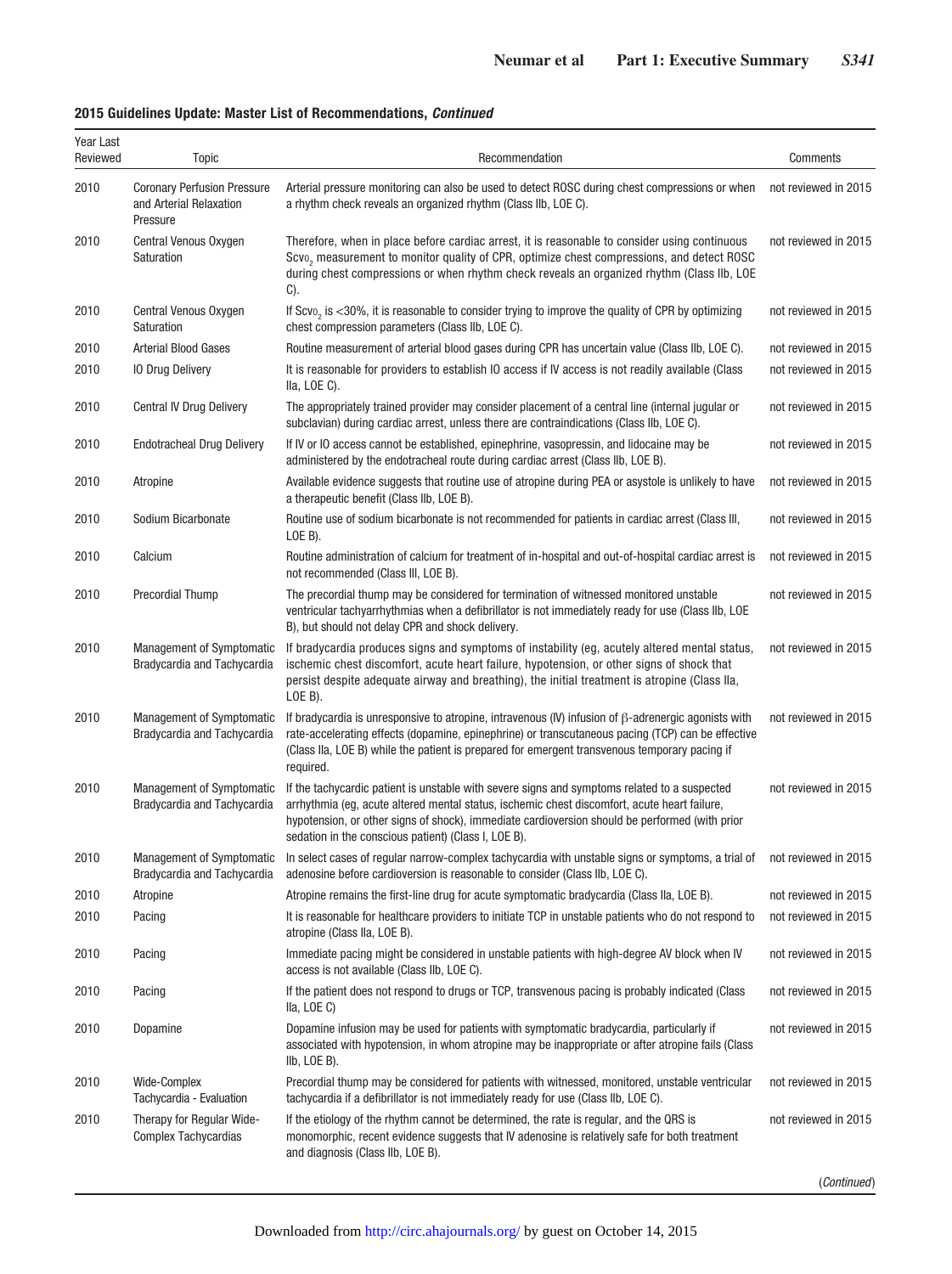| Year Last<br>Reviewed | Topic                                                            | Recommendation                                                                                                                                                                                                                                                                                                                                                                                                | Comments             |
|-----------------------|------------------------------------------------------------------|---------------------------------------------------------------------------------------------------------------------------------------------------------------------------------------------------------------------------------------------------------------------------------------------------------------------------------------------------------------------------------------------------------------|----------------------|
| 2010                  | Therapy for Regular Wide-<br><b>Complex Tachycardias</b>         | Adenosine should not be given for unstable or for irregular or polymorphic wide-complex<br>tachycardias, as it may cause degeneration of the arrhythmia to VF (Class III, LOE C).                                                                                                                                                                                                                             | not reviewed in 2015 |
| 2010                  | Therapy for Regular Wide-<br><b>Complex Tachycardias</b>         | Verapamil is contraindicated for wide-complex tachycardias unless known to be of<br>supraventricular origin (Class III, LOE B).                                                                                                                                                                                                                                                                               | not reviewed in 2015 |
| 2010                  | Therapy for Regular Wide-<br><b>Complex Tachycardias</b>         | If IV antiarrhythmics are administered, procainamide (Class IIa, LOE B), amiodarone (Class IIb, LOE<br>B), or sotalol (Class IIb, LOE B) can be considered.                                                                                                                                                                                                                                                   | not reviewed in 2015 |
| 2010                  | Therapy for Regular Wide-<br><b>Complex Tachycardias</b>         | Procainamide and sotalol should be avoided in patients with prolonged QT. If one of these<br>antiarrhythmic agents is given, a second agent should not be given without expert consultation<br>(Class III, LOE B).                                                                                                                                                                                            | not reviewed in 2015 |
| 2010                  | Therapy for Regular Wide-<br><b>Complex Tachycardias</b>         | If antiarrhythmic therapy is unsuccessful, cardioversion or expert consultation should be<br>considered (Class IIa, LOE C).                                                                                                                                                                                                                                                                                   | not reviewed in 2015 |
| 2010                  | <b>Rate Control</b>                                              | IV $\beta$ -blockers and nondihydropyridine calcium channel blockers such as diltiazem are the drugs<br>of choice for acute rate control in most individuals with atrial fibrillation and rapid ventricular<br>response (Class IIa, LOE A).                                                                                                                                                                   | not reviewed in 2015 |
| 2010                  | Polymorphic (Irregular) VT                                       | Magnesium is unlikely to be effective in preventing polymorphic VT in patients with a normal QT<br>interval (Class IIb, LOE C), but amiodarone may be effective (Class IIb, LOE C).                                                                                                                                                                                                                           | not reviewed in 2015 |
| 2010                  | Polymorphic (Irregular) VT                                       | In the absence of a prolonged QT interval, the most common cause of polymorphic VT is<br>myocardial ischemia. In this situation IV amiodarone and ß-blockers may reduce the frequency of<br>arrhythmia recurrence (Class IIb, LOE C).                                                                                                                                                                         | not reviewed in 2015 |
| 2010                  | Ventilation and Oxygen<br><b>Administration During CPR</b>       | Advanced airway placement in cardiac arrest should not delay initial CPR and defibrillation for VF<br>cardiac arrest (Class I, LOE C).                                                                                                                                                                                                                                                                        | not reviewed in 2015 |
| 2010                  | <b>Advanced Airways</b>                                          | If advanced airway placement will interrupt chest compressions, providers may consider deferring<br>insertion of the airway until the patient fails to respond to initial CPR and defibrillation attempts or<br>demonstrates ROSC (Class IIb, LOE C).                                                                                                                                                         | not reviewed in 2015 |
| 2010                  | Endotracheal Intubation                                          | EMS systems that perform prehospital intubation should provide a program of ongoing quality<br>improvement to minimize complications (Class IIa, LOE B).                                                                                                                                                                                                                                                      | not reviewed in 2015 |
| 2010                  | VF Waveform Analysis to<br><b>Predict Defibrillation Success</b> | The value of VF waveform analysis to guide management of defibrillation in adults with in-hospital<br>and out-of-hospital cardiac arrest is uncertain (Class IIb, LOE C).                                                                                                                                                                                                                                     | not reviewed in 2015 |
| 2010                  | Fibrinolysis                                                     | Fibrinolytic therapy should not be routinely used in cardiac arrest (Class III, LOE B).                                                                                                                                                                                                                                                                                                                       | not reviewed in 2015 |
| 2010                  | Pacing                                                           | Electric pacing is not recommended for routine use in cardiac arrest (Class III, LOE B).                                                                                                                                                                                                                                                                                                                      | not reviewed in 2015 |
| 2010                  | Epinephrine                                                      | Epinephrine infusion may be used for patients with symptomatic bradycardia, particularly if associated<br>with hypotension, for whom atropine may be inappropriate or after atropine fails (Class IIb, LOE B).                                                                                                                                                                                                | not reviewed in 2015 |
| 2010                  | Initial Evaluation<br>and Treatment of<br>Tachyarrhythmias       | If not hypotensive, the patient with a regular narrow-complex SVT (likely due to suspected reentry,<br>paroxysmal supraventricular tachycardia, as described below) may be treated with adenosine<br>while preparations are made for synchronized cardioversion (Class IIb, LOE C).                                                                                                                           | not reviewed in 2015 |
| 2010                  | Therapy                                                          | If PSVT does not respond to vagal maneuvers, give 6 mg of IV adenosine as a rapid IV push<br>through a large (eg, antecubital) vein followed by a 20 mL saline flush (Class I, LOE B).                                                                                                                                                                                                                        | not reviewed in 2015 |
| 2010                  | Therapy                                                          | If adenosine or vagal maneuvers fail to convert PSVT, PSVT recurs after such treatment, or these<br>treatments disclose a different form of SVT (such as atrial fibrillation or flutter), it is reasonable<br>to use longer-acting AV nodal blocking agents, such as the nondihydropyridine calcium channel<br>blockers (verapamil and diltiazem) (Class IIa, LOE B) or $\beta$ -blockers (Class IIa, LOE C). | not reviewed in 2015 |
| 2010                  | Therapy                                                          | Therefore, AV nodal blocking drugs should not be used for pre-excited atrial fibrillation or flutter<br>(Class III, LOE C).                                                                                                                                                                                                                                                                                   | not reviewed in 2015 |
|                       | Part 8: Post-Cardiac Arrest Care                                 |                                                                                                                                                                                                                                                                                                                                                                                                               |                      |
| 2015                  | Cardiovascular Care                                              | Coronary angiography should be performed emergently (rather than later in the hospital stay or<br>not at all) for OHCA patients with suspected cardiac etiology of arrest and ST elevation on ECG<br>(Class I, LOE B-NR).                                                                                                                                                                                     | updated for 2015     |
| 2015                  | Cardiovascular Care                                              | Emergent coronary angiography is reasonable for select (e.g. electrically or hemodynamically<br>unstable) adult patients who are comatose after OHCA of suspected cardiac origin but without ST<br>elevation on ECG (Class IIa, LOE B-NR).                                                                                                                                                                    | updated for 2015     |
| 2015                  | Cardiovascular Care                                              | Coronary angiography is reasonable in post-cardiac arrest patients for whom coronary angiography is<br>indicated regardless of whether the patient is comatose or awake (Class IIa, LOE C-LD).                                                                                                                                                                                                                | updated for 2015     |
| 2015                  | Hemodynamic Goals                                                | Avoiding and immediately correcting hypotension (systolic blood pressure less than 90 mm Hg,<br>MAP less than 65 mm Hg) during postresuscitation care may be reasonable (Class IIb, LOE C-LD).                                                                                                                                                                                                                | new for 2015         |
|                       |                                                                  |                                                                                                                                                                                                                                                                                                                                                                                                               | (Continued)          |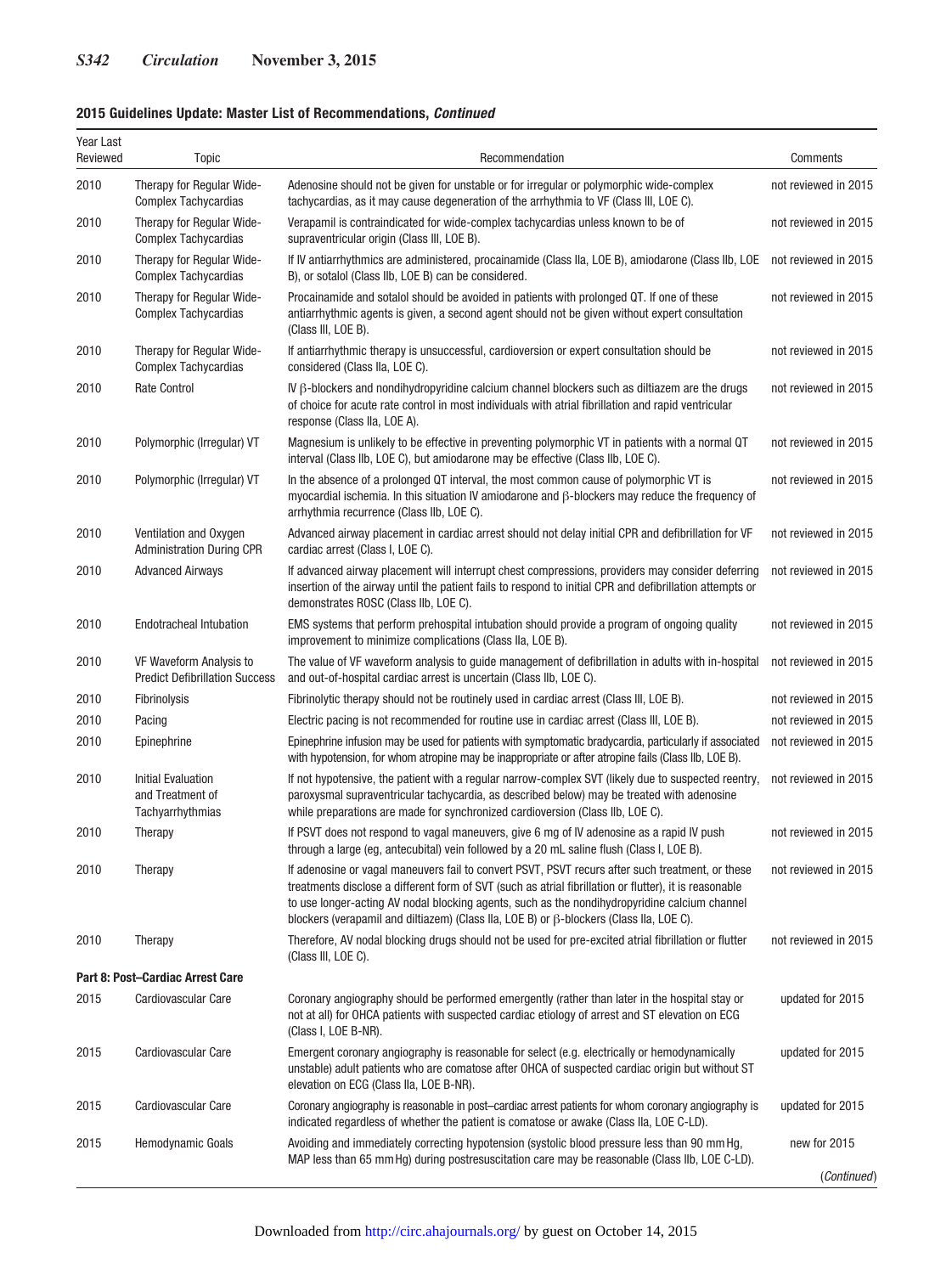| Year Last<br>Reviewed | <b>Topic</b>                                | Recommendation                                                                                                                                                                                                                                                                                                                            | Comments         |
|-----------------------|---------------------------------------------|-------------------------------------------------------------------------------------------------------------------------------------------------------------------------------------------------------------------------------------------------------------------------------------------------------------------------------------------|------------------|
| 2015                  | <b>Targeted Temperature</b><br>Management   | We recommend that comatose (ie, lack of meaningful response to verbal commands) adult<br>patients with ROSC after cardiac arrest have TTM (Class I, LOE B-R for VF/pVT OHCA; Class I, LOE<br>C-EO for non-VF/pVT (ie, "non-shockable") and in-hospital cardiac arrest).                                                                   | updated for 2015 |
| 2015                  | <b>Targeted Temperature</b><br>Management   | We recommend selecting and maintaining a constant temperature between 32°C and 36°C during<br>TTM (Class I, LOE B-R).                                                                                                                                                                                                                     | updated for 2015 |
| 2015                  | <b>Targeted Temperature</b><br>Management   | It is reasonable that TTM be maintained for at least 24 hours after achieving target temperature<br>(Class IIa, LOE C-EO).                                                                                                                                                                                                                | updated for 2015 |
| 2015                  | <b>Targeted Temperature</b><br>Management   | We recommend against the routine prehospital cooling of patients after ROSC with rapid infusion<br>of cold intravenous fluids (Class III: No Benefit, LOE A).                                                                                                                                                                             | new for 2015     |
| 2015                  | <b>Targeted Temperature</b><br>Management   | It may be reasonable to actively prevent fever in comatose patients after TTM (Class IIb, LOE<br>$C-LD$ ).                                                                                                                                                                                                                                | new for 2015     |
| 2015                  | Other Neurologic Care                       | An EEG for the diagnosis of seizure should be promptly performed and interpreted, and then should be<br>monitored frequently or continuously in comatose patients after ROSC (Class I, LOE C-LD).                                                                                                                                         | updated for 2015 |
| 2015                  | Other Neurologic Care                       | The same anticonvulsant regimens for the treatment of status epilepticus caused by other<br>etiologies may be considered after cardiac arrest (Class IIb, LOE C-LD).                                                                                                                                                                      | updated for 2015 |
| 2015                  | <b>Respiratory Care</b>                     | Maintaining the Paco, within a normal physiological range, taking into account any temperature<br>correction, may be reasonable (Class IIb, LOE B-NR).                                                                                                                                                                                    | updated for 2015 |
| 2015                  | <b>Respiratory Care</b>                     | To avoid hypoxia in adults with ROSC after cardiac arrest, it is reasonable to use the highest<br>available oxygen concentration until the arterial oxyhemoglobin saturation or the partial pressure<br>of arterial oxygen can be measured (Class IIa, LOE C-EO).                                                                         | new for 2015     |
| 2015                  | <b>Respiratory Care</b>                     | When resources are available to titrate the F <sub>10</sub> , and to monitor oxyhemoglobin saturation,<br>it is reasonable to decrease the Fio <sub>2</sub> when oxyhemoglobin saturation is 100%, provided the<br>oxyhemoglobin saturation can be maintained at 94% or greater (Class IIa, LOE C-LD).                                    | updated for 2015 |
| 2015                  | <b>Other Critical Care</b><br>Interventions | The benefit of any specific target range of glucose management is uncertain in adults with ROSC<br>after cardiac arrest (Class IIb, LOE B-R).                                                                                                                                                                                             | updated for 2015 |
| 2015                  | Prognostication<br>of Outcome               | The earliest time for prognostication using clinical examination in patients treated with TTM, where<br>sedation or paralysis could be a confounder. May be 72 hours after normothermia (Class IIb, LOE C-EO).                                                                                                                            | updated for 2015 |
| 2015                  | <b>Other Critical Care</b><br>Interventions | We recommend the earliest time to prognosticate a poor neurologic outcome using clinical<br>examination in patients not treated with TTM is 72 hours after cardiac arrest (Class I, LOE B-NR).                                                                                                                                            | new for 2015     |
| 2015                  | <b>Other Critical Care</b><br>Interventions | This time until prognostication can be even longer than 72 hours after cardiac arrest if the<br>residual effect of sedation or paralysis confounds the clinical examination (Class IIa, LOE C-LD).                                                                                                                                        | new for 2015     |
| 2015                  | <b>Other Critical Care</b><br>Interventions | In comatose patients who are not treated with TTM, the absence of pupillary reflex to light at<br>72 hours or more after cardiac arrest is a reasonable exam finding with which to predict poor<br>neurologic outcome (FPR, 0%; 95% CI, 0%-8%; Class IIa, LOE B-NR).                                                                      | new for 2015     |
| 2015                  | <b>Other Critical Care</b><br>Interventions | In comatose patients who are treated with TTM, the absence of pupillary reflex to light at 72<br>hours or more after cardiac arrest is useful to predict poor neurologic outcome (FPR, 1%; 95% CI,<br>0%-3%; Class I, LOE B-NR).                                                                                                          | new for 2015     |
| 2015                  | <b>Other Critical Care</b><br>Interventions | We recommend that, given their unacceptable FPRs, the findings of either absent motor movements<br>or extensor posturing should not be used alone for predicting a poor neurologic outcome (FPR, 10%;<br>95% CI, 7%–15% to FPR, 15%; 95% CI, 5%–31%; Class III: Harm, LOE B-NR).                                                          | new for 2015     |
| 2015                  | <b>Other Critical Care</b><br>Interventions | The motor examination may be a reasonable means to identify the population who need further<br>prognostic testing to predict poor outcome (Class IIb, LOE B-NR).                                                                                                                                                                          | new for 2015     |
| 2015                  | <b>Other Critical Care</b><br>Interventions | We recommend that the presence of myoclonus, which is distinct from status myoclonus, should<br>not be used to predict poor neurologic outcomes because of the high FPR (FPR, 5%; 95% CI,<br>3%-8% to FPR, 11%; 95% Cl, 3%-26%; Class III: Harm, LOE B-NR).                                                                               | updated for 2015 |
| 2015                  | <b>Other Critical Care</b><br>Interventions | In combination with other diagnostic tests at 72 or more hours after cardiac arrest, the presence<br>of status myoclonus during the first 72 hours after cardiac arrest is a reasonable finding to help<br>predict poor neurologic outcomes (FPR, 0%; 95% CI, 0%-4%; Class IIa, LOE B-NR).                                                | new for 2015     |
| 2015                  | <b>Other Critical Care</b><br>Interventions | In comatose post-cardiac arrest patients who are treated with TTM, it may be reasonable to<br>consider persistent absence of EEG reactivity to external stimuli at 72 hours after cardiac arrest,<br>and persistent burst suppression on EEG after rewarming, to predict a poor outcome (FPR, 0%;<br>95% CI, 0%-3%; Class IIb, LOE B-NR). | updated for 2015 |
| 2015                  | <b>Other Critical Care</b><br>Interventions | Intractable and persistent (more than 72 hours) status epilepticus in the absence of EEG reactivity<br>to external stimuli may be reasonable to predict poor outcome (Class IIb, LOE B-NR).                                                                                                                                               | updated for 2015 |
|                       |                                             |                                                                                                                                                                                                                                                                                                                                           | (Continued)      |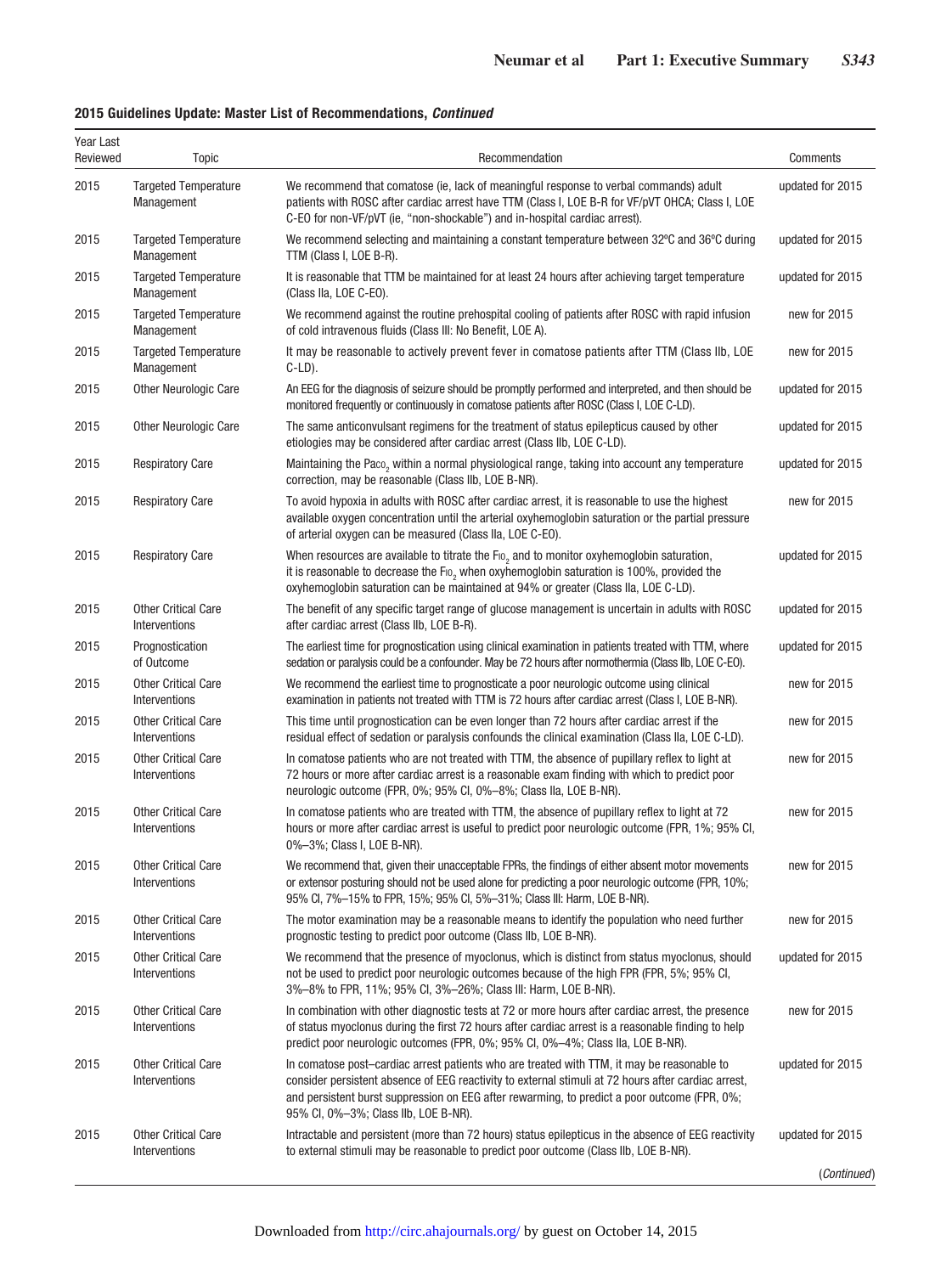| Year Last<br>Reviewed | <b>Topic</b>                                                            | Recommendation                                                                                                                                                                                                                                                                                                                                                                                                                                                                  | Comments             |
|-----------------------|-------------------------------------------------------------------------|---------------------------------------------------------------------------------------------------------------------------------------------------------------------------------------------------------------------------------------------------------------------------------------------------------------------------------------------------------------------------------------------------------------------------------------------------------------------------------|----------------------|
| 2015                  | <b>Other Critical Care</b><br>Interventions                             | In comatose post-cardiac arrest patients who are not treated with TTM, it may be reasonable<br>to consider the presence of burst suppression on EEG at 72 hours or more after cardiac arrest,<br>in combination with other predictors, to predict a poor neurologic outcome (FPR, 1%; 95% CI,<br>0%-11%; Class IIb, LOE B-NR).                                                                                                                                                  | updated for 2015     |
| 2015                  | <b>Other Critical Care</b><br>Interventions                             | In patients who are comatose after resuscitation from cardiac arrest regardless of treatment with TTM, it<br>is reasonable to consider bilateral absence of the N20 SSEP wave 24 to 72 hours after cardiac arrest or<br>after rewarming a predictor of poor outcome (FPR, 1%; 95% CI, 0%-3%; Class IIa, LOE B-NR).                                                                                                                                                              | updated for 2015     |
| 2015                  | <b>Other Critical Care</b><br>Interventions                             | In patients who are comatose after resuscitation from cardiac arrest and not treated with TTM, it<br>may be reasonable to use the presence of a marked reduction of the GWR on brain CT obtained<br>within 2 hours after cardiac arrest to predict poor outcome (Class IIb, LOE B-NR).                                                                                                                                                                                          | new for 2015         |
| 2015                  | <b>Other Critical Care</b><br>Interventions                             | It may be reasonable to consider extensive restriction of diffusion on brain MRI at 2 to 6 days<br>after cardiac arrest in combination with other established predictors to predict a poor neurologic<br>outcome (Class IIb, LOE B-NR).                                                                                                                                                                                                                                         | new for 2015         |
| 2015                  | <b>Other Critical Care</b><br>Interventions                             | Given the possibility of high FPRs, blood levels of NSE and S-100B should not be used alone to<br>predict a poor neurologic outcome (Class III: Harm, LOE C-LD).                                                                                                                                                                                                                                                                                                                | updated for 2015     |
| 2015                  | <b>Other Critical Care</b><br>Interventions                             | When performed with other prognostic tests at 72 hours or more after cardiac arrest, it may be<br>reasonable to consider high serum values of NSE at 48 to 72 hours after cardiac arrest to support<br>the prognosis of a poor neurologic outcome (Class IIb, LOE B-NR), especially if repeated sampling<br>reveals persistently high values (Class IIb, LOE C-LD).                                                                                                             | updated for 2015     |
| 2015                  | <b>Other Critical Care</b><br>Interventions                             | We recommend that all patients who are resuscitated from cardiac arrest but who subsequently<br>progress to death or brain death be evaluated for organ donation (Class I, LOE B-NR).                                                                                                                                                                                                                                                                                           | updated for 2015     |
| 2015                  | <b>Other Critical Care</b><br>Interventions                             | Patients who do not have ROSC after resuscitation efforts and who would otherwise have<br>termination of efforts may be considered candidates for kidney or liver donation in settings where<br>programs exist (Class IIb, LOE B-NR).                                                                                                                                                                                                                                           | new for 2015         |
|                       |                                                                         | The following recommendations were not reviewed in 2015. For more information, see the 2010 AHA Guidelines for CPR and ECC, "Part 9: Post-Cardiac Arrest Care"                                                                                                                                                                                                                                                                                                                  |                      |
| 2010                  | Systems of Care for<br>Improving Post-Cardiac<br><b>Arrest Outcomes</b> | A comprehensive, structured, multidisciplinary system of care should be implemented in a<br>consistent manner for the treatment of post-cardiac arrest patients (Class I, LOE B).                                                                                                                                                                                                                                                                                               | not reviewed in 2015 |
| 2010                  | <b>Treatment of Pulmonary</b><br><b>Embolism After CPR</b>              | In post-cardiac arrest patients with arrest due to presumed or known pulmonary embolism,<br>fibrinolytics may be considered (Class IIb, LOE C).                                                                                                                                                                                                                                                                                                                                 | not reviewed in 2015 |
| 2010                  | <b>Sedation After Cardiac Arrest</b>                                    | It is reasonable to consider the titrated use of sedation and analgesia in critically ill patients who<br>require mechanical ventilation or shivering suppression during induced hypothermia after cardiac<br>arrest (Class IIb, LOE C).                                                                                                                                                                                                                                        | not reviewed in 2015 |
| 2010                  | Cardiovascular System                                                   | A 12-lead ECG should be obtained as soon as possible after ROSC to determine whether acute ST<br>elevation is present (Class I, LOE B).                                                                                                                                                                                                                                                                                                                                         | not reviewed in 2015 |
| 2010                  | <b>Neuroprotective Drugs</b>                                            | The routine use of coenzyme Q10 in patients treated with hypothermia is uncertain (Class IIb, LOE B).                                                                                                                                                                                                                                                                                                                                                                           | not reviewed in 2015 |
| 2010                  | <b>Evoked Potentials</b>                                                | Bilateral absence of the N20 cortical response to median nerve stimulation after 24 hours predicts<br>poor outcome in comatose cardiac arrest survivors not treated with therapeutic hypothermia<br>(Class IIa, LOE A).                                                                                                                                                                                                                                                         | not reviewed in 2015 |
|                       | <b>Part 9: Acute Coronary Syndromes</b>                                 |                                                                                                                                                                                                                                                                                                                                                                                                                                                                                 |                      |
| 2015                  | Diagnostic Interventions in<br>ACS                                      | Prehospital 12-lead ECG should be acquired early for patients with possible ACS (Class I, LOE<br>B-NR).                                                                                                                                                                                                                                                                                                                                                                         | new for 2015         |
| 2015                  | Diagnostic Interventions in<br>ACS                                      | Prehospital notification of the receiving hospital (if fibrinolysis is the likely reperfusion strategy)<br>and/or prehospital activation of the catheterization laboratory should occur for all patients with a<br>recognized STEMI on prehospital ECG (Class I, LOE B-NR).                                                                                                                                                                                                     | updated for 2015     |
| 2015                  | Diagnostic Interventions in<br>ACS                                      | Because of high false-negative rates, we recommend that computer-assisted ECG interpretation<br>not be used as a sole means to diagnose STEMI (Class III: Harm, LOE B-NR).                                                                                                                                                                                                                                                                                                      | new for 2015         |
| 2015                  | Diagnostic Interventions in<br>ACS                                      | We recommend that computer-assisted ECG interpretation may be used in conjunction with<br>physician or trained provider interpretation to recognize STEMI (Class IIb, LOE C-LD).                                                                                                                                                                                                                                                                                                | updated for 2015     |
| 2015                  | Diagnostic Interventions in<br>ACS                                      | While transmission of the prehospital ECG to the ED physician may improve PPV and therapeutic<br>decision-making regarding adult patients with suspected STEMI, if transmission is not performed,<br>it may be reasonable for trained non-physician ECG interpretation to be used as the basis<br>for decision-making, including activation of the catheterization laboratory, administration of<br>fibrinolysis, and selection of destination hospital. (Class IIa, LOE B-NR). | new for 2015         |
| 2015                  | Diagnostic Interventions in<br>ACS                                      | We recommend against using hs-cTnT and cTnI alone measured at 0 and 2 hours (without<br>performing clinical risk stratification) to exclude the diagnosis of ACS (Class III: Harm, LOE B-NR).                                                                                                                                                                                                                                                                                   | new for 2015         |
|                       |                                                                         |                                                                                                                                                                                                                                                                                                                                                                                                                                                                                 | (Continued)          |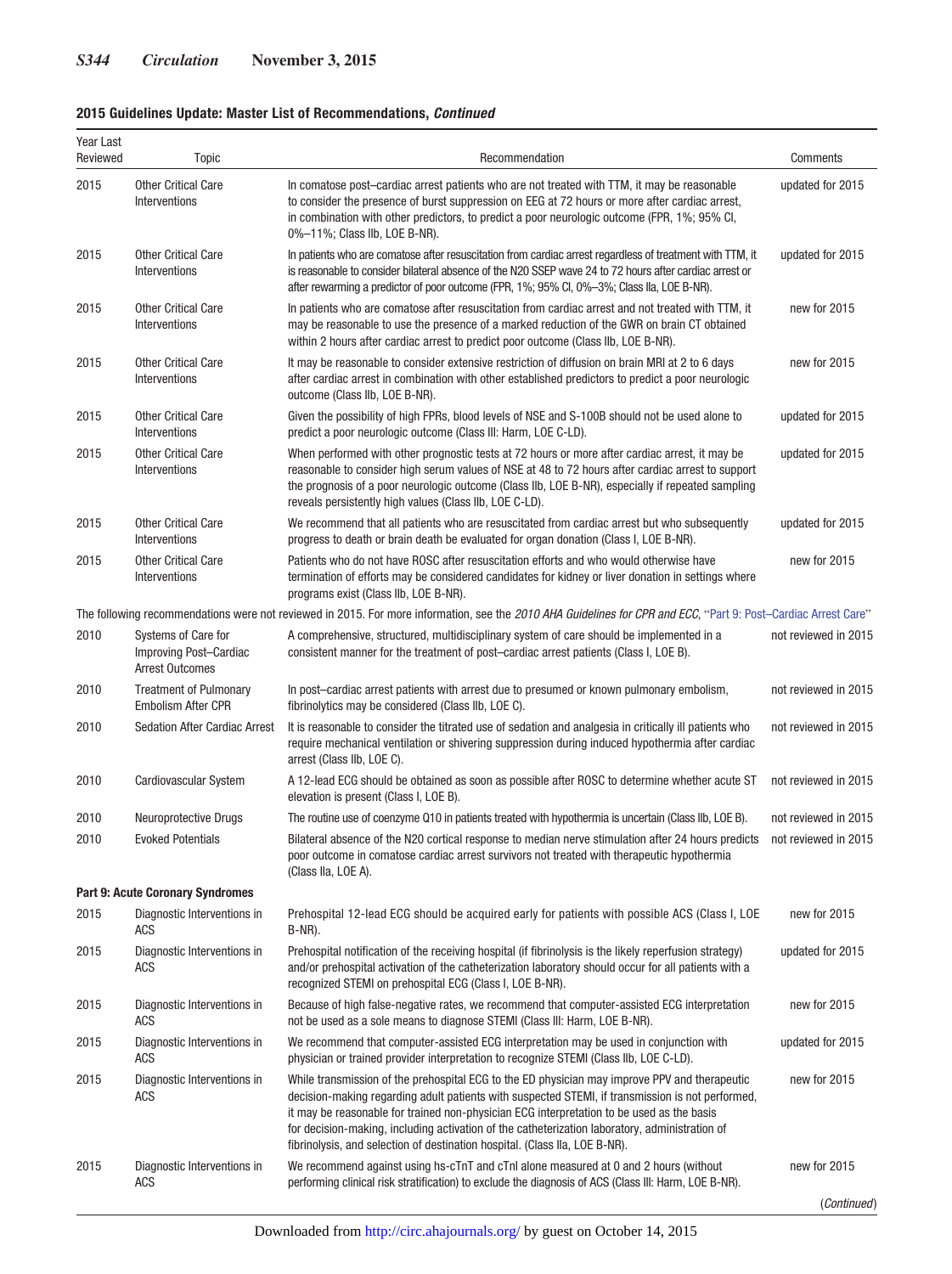| 2015 Guidelines Update: Master List of Recommendations, Continued |  |
|-------------------------------------------------------------------|--|
|-------------------------------------------------------------------|--|

| Year Last<br>Reviewed | Topic                               | Recommendation                                                                                                                                                                                                                                                                                                                                                                          | Comments         |
|-----------------------|-------------------------------------|-----------------------------------------------------------------------------------------------------------------------------------------------------------------------------------------------------------------------------------------------------------------------------------------------------------------------------------------------------------------------------------------|------------------|
| 2015                  | Diagnostic Interventions in<br>ACS  | We recommend that hs-cTnI measurements that are less than the 99th percentile, measured at<br>0 and 2 hours, may be used together with low-risk stratification (TIMI score of 0 or 1) to predict a<br>less than 1% chance of 30-day MACE (Class IIa, LOE B-NR,).                                                                                                                        | new for 2015     |
| 2015                  | Diagnostic Interventions in<br>ACS  | We recommend that negative cTnI or cTnT measurements at 0 and between 3 and 6 hours may be used<br>together with very low-risk stratification (Vancouver score of 0 or North American Chest Pain score of 0<br>and age less than 50 years) to predict a less than 1% chance of 30-day MACE (Class IIa, LOE B-NR).                                                                       | new for 2015     |
| 2015                  | Therapeutic Interventions<br>in ACS | In patients with suspected STEMI intending to undergo primary PCI, initiation of ADP inhibition<br>may be reasonable in either the prehospital or in-hospital setting (Class IIb, LOE C-LD).                                                                                                                                                                                            | new for 2015     |
| 2015                  | Therapeutic Interventions<br>in ACS | We recommend that EMS systems that do not currently administer heparin to suspected STEMI<br>patients do not add this treatment, whereas those that do administer it may continue their current<br>practice (Class IIb, LOE B-NR).                                                                                                                                                      | new for 2015     |
| 2015                  | Therapeutic Interventions<br>in ACS | In suspected STEMI patients for whom there is a planned primary PCI reperfusion strategy,<br>administration of unfractionated heparin (UFH) can occur either in the prehospital or in-hospital<br>setting (Class IIb, LOE B-NR).                                                                                                                                                        | new for 2015     |
| 2015                  | Therapeutic Interventions<br>in ACS | It may be reasonable to consider the prehospital administration of UFH in STEMI patients or the<br>prehospital administration of bivalirudin in STEMI patients who are at increased risk of bleeding<br>(Class IIb, LOE B-R)                                                                                                                                                            | new for 2015     |
| 2015                  | Therapeutic Interventions<br>in ACS | In systems in which UFH is currently administered in the prehospital setting for patients with<br>suspected STEMI who are being transferred for PPCI, it is reasonable to consider prehospital<br>administration of enoxaparin as an alternative to UFH (Class IIa, LOE B-R).                                                                                                           | updated for 2015 |
| 2015                  | Therapeutic Interventions<br>in ACS | The usefulness of supplementary oxygen therapy has not been established in normoxic patients.<br>In the prehospital, ED, and hospital settings, the withholding of supplementary oxygen therapy<br>in normoxic patients with suspected or confirmed acute coronary syndrome may be considered<br>(Class IIb, LOE C-LD).                                                                 | updated for 2015 |
| 2015                  | Therapeutic Interventions<br>in ACS | Where prehospital fibrinolysis is available as part of a STEMI system of care, and in-hospital<br>fibrinolysis is the alternative treatment strategy, it is reasonable to administer prehospital<br>fibrinolysis when transport times are more than 30 minutes (Class IIa, LOE B-R).                                                                                                    | updated for 2015 |
| 2015                  | Therapeutic Interventions<br>in ACS | Where prehospital fibrinolysis is available as part of the STEMI system of care and direct transport<br>to a PCI center is available, prehospital triage and transport directly to a PCI center may be<br>preferred because of the small relative decrease in the incidence of intracranial hemorrhage<br>without evidence of mortality benefit to either therapy (Class IIb, LOE B-R). | new for 2015     |
| 2015                  | Therapeutic Interventions<br>in ACS | In the treatment of patients with suspected STEMI, the combined application of fibrinolytic therapy<br>followed by immediate PCI (as contrasted with immediate PCI alone) is not recommended. (Class<br>III: Harm, LOE B-R).                                                                                                                                                            | new for 2015     |
| 2015                  | Therapeutic Interventions<br>in ACS | If fibrinolytic therapy is provided, immediate transfer to a PCI center for cardiac angiography<br>within 3 to 24 hours may be considered (Class IIb, LOE C-LD).                                                                                                                                                                                                                        | new for 2015     |
| 2015                  | Therapeutic Interventions<br>in ACS | Regardless of whether time of symptom onset is known, the interval between first medical<br>contact and reperfusion should not exceed 120 minutes (Class I, LOE C-EO).                                                                                                                                                                                                                  | new for 2015     |
| 2015                  | Therapeutic Interventions<br>in ACS | In STEMI patients presenting within 2 hours of symptom onset, immediate fibrinolysis rather than PPCI<br>may be considered when the expected delay to PPCI is more than 60 minutes (Class IIb, LOE C-LD).                                                                                                                                                                               | updated for 2015 |
| 2015                  | Therapeutic Interventions<br>in ACS | In STEMI patients presenting within 2 to 3 hours after symptom onset, either immediate fibrinolysis or<br>PPCI involving a possible delay of 60 to 120 minutes might be reasonable (Class IIb, LOE C-LD).                                                                                                                                                                               | updated for 2015 |
| 2015                  | Therapeutic Interventions<br>in ACS | In STEMI patients presenting within 3 to 12 hours after symptom onset, performance of PPCI<br>involving a possible delay of up to 120 minutes may be considered rather than initial fibrinolysis<br>(Class IIb, LOE C-LD).                                                                                                                                                              | updated for 2015 |
| 2015                  | Therapeutic Interventions<br>in ACS | In STEMI patients when long delays to PPCI are anticipated (more than 120 minutes), a strategy<br>of immediate fibrinolysis followed by routine early (within 3 to 24 hours) angiography and PCI if<br>indicated, is reasonable (Class IIb, LOE B-R).                                                                                                                                   | updated for 2015 |
| 2015                  | Therapeutic Interventions<br>in ACS | In adult patients presenting with STEMI in the ED of a non-PCI-capable hospital, we recommend<br>immediate transfer without fibrinolysis from the initial facility to a PCI center instead of immediate<br>fibrinolysis at the initial hospital with transfer only for ischemia-driven PCI (Class I, LOE B-R).                                                                          | new for 2015     |
| 2015                  | Therapeutic Interventions<br>in ACS | When STEMI patients cannot be transferred to a PCI-capable hospital in a timely manner,<br>fibrinolytic therapy with routine transfer for angiography may be an acceptable alternative to<br>immediate transfer to PPCI (Class IIb, LOE C-LD).                                                                                                                                          | new for 2015     |
| 2015                  | Therapeutic Interventions<br>in ACS | When fibrinolytic therapy is administered to a STEMI patient in a non-PCI-capable hospital, it<br>may be reasonable to transport all postfibrinolysis patients for early routine angiography in the<br>first 3 to 6 hours and up to 24 hours rather than transport postfibrinolysis patients only when they<br>require ischemia-guided angiography (Class IIb, LOE B-R).                | new for 2015     |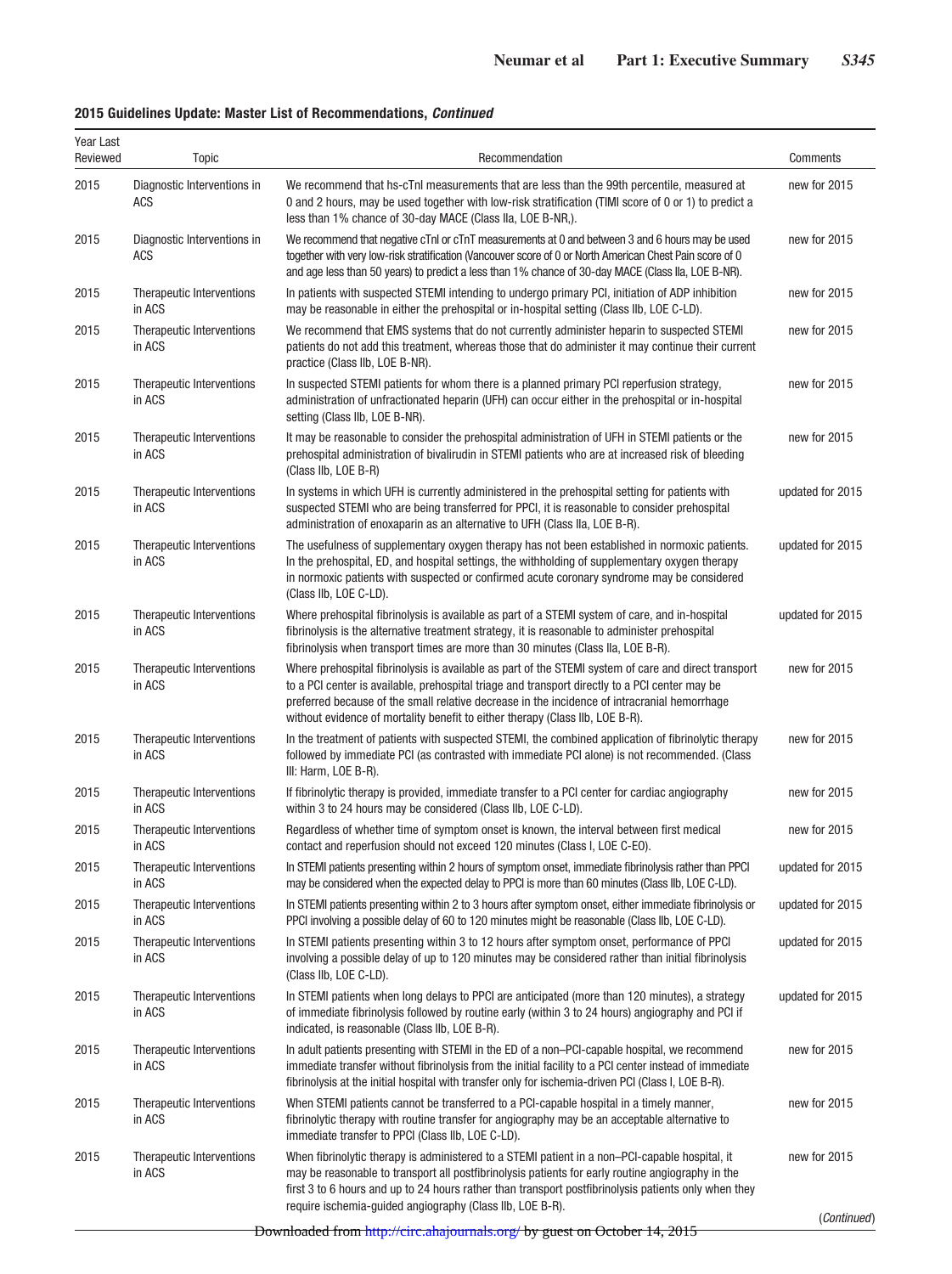| Year Last<br>Reviewed | Topic                                                           | Recommendation                                                                                                                                                                                                                                                                                                                                                                                                                                | Comments             |
|-----------------------|-----------------------------------------------------------------|-----------------------------------------------------------------------------------------------------------------------------------------------------------------------------------------------------------------------------------------------------------------------------------------------------------------------------------------------------------------------------------------------------------------------------------------------|----------------------|
| 2015                  | <b>Hospital Reperfusion</b><br><b>Decisions After ROSC</b>      | Coronary angiography should be performed emergently (rather than later in the hospital stay or<br>not at all) for OHCA patients with suspected cardiac etiology of arrest and ST elevation on ECG<br>(Class I, LOE B-NR).                                                                                                                                                                                                                     | updated for 2015     |
| 2015                  | <b>Hospital Reperfusion</b><br><b>Decisions After ROSC</b>      | Emergency coronary angiography is reasonable for select (e.g. electrically or hemodynamically<br>instable) adult patients who are comatose after OHCA of suspected cardiac origin but without ST<br>elevation on ECG (Class IIa, LOE B-NR).                                                                                                                                                                                                   | updated for 2015     |
| 2015                  | <b>Hospital Reperfusion</b><br><b>Decisions After ROSC</b>      | Coronary angiography is reasonable in post-cardiac arrest patients where coronary angiography<br>is indicated regardless of whether the patient is comatose or awake (Class IIa, LOE C-LD).                                                                                                                                                                                                                                                   | updated for 2015     |
| 2010                  | Prehospital ECGs                                                | If providers are not trained to interpret the 12-lead ECG, field transmission of the ECG or a<br>computer report to the receiving hospital is recommended (Class I, LOE B).                                                                                                                                                                                                                                                                   | not reviewed in 2015 |
|                       |                                                                 | The following recommendations were not reviewed in 2015. For more information, see the 2010 AHA Guidelines for CPR and ECC, "Part 10: Acute Coronary Syndromes."                                                                                                                                                                                                                                                                              |                      |
| 2010                  | <b>Prehospital Fibrinolysis</b>                                 | It is strongly recommended that systems which administer fibrinolytics in the prehospital setting<br>include the following features: protocols using fibrinolytic checklists, 12-lead ECG acquisition and<br>interpretation, experience in advanced life support, communication with the receiving institution,<br>medical director with training and experience in STEMI management, and continuous quality<br>improvement (Class I, LOE C). | not reviewed in 2015 |
| 2010                  | Prehospital Triage and EMS<br><b>Hospital Destination</b>       | If PCI is the chosen method of reperfusion for the prehospital STEMI patient, it is reasonable<br>to transport patients directly to the nearest PCI facility, bypassing closer EDs as necessary, in<br>systems where time intervals between first medical contact and balloon times are <90 minutes<br>and transport times are relatively short (ie, $<$ 30 minutes) (Class IIa, LOE B).                                                      | not reviewed in 2015 |
| 2010                  | <b>Focused Assessment and</b><br><b>ECG Risk Stratification</b> | This initial evaluation must be efficient because if the patient has STEMI, the goals of reperfusion<br>are to administer fibrinolytics within 30 minutes of arrival (30-minute interval "door-to-drug") or to<br>provide PCI within 90 minutes of arrival (90-minute interval "door-to-balloon") (Class I, LOE A).                                                                                                                           | not reviewed in 2015 |
| 2010                  | <b>Cardiac Biomarkers</b>                                       | If biomarkers are initially negative within 6 hours of symptom onset, it is recommended that<br>biomarkers should be remeasured between 6 to 12 hours after symptom onset (Class I, LOE A).                                                                                                                                                                                                                                                   | not reviewed in 2015 |
| 2010                  | <b>STEMI</b>                                                    | If the patient meets the criteria for fibrinolytic therapy, a door-to-needle time (initiation of<br>fibrinolytic agent) <30 minutes is recommended—the earlier the better (Class I, LOE A).                                                                                                                                                                                                                                                   | not reviewed in 2015 |
| 2010                  | <b>STEMI</b>                                                    | Consultation delays therapy and is associated with increased hospital mortality rates<br>(Class III, LOE B).                                                                                                                                                                                                                                                                                                                                  | not reviewed in 2015 |
| 2010                  | Indicators for Early Invasive<br><b>Strategies</b>              | An early invasive PCI strategy is indicated for patients with non–ST-elevation ACS who have no<br>serious comorbidity and who have coronary lesions amenable to PCI and an elevated risk for<br>clinical events (Class I, LOE A).                                                                                                                                                                                                             | not reviewed in 2015 |
| 2010                  | Indicators for Early Invasive<br><b>Strategies</b>              | An early invasive strategy (ie, diagnostic angiography with intent to perform revascularization)<br>is indicated in non–ST-elevation ACS patients who have refractory angina or hemodynamic or<br>electric instability (without serious comorbidities or contraindications to such procedures) (Class<br>$I, LOE B$ ).                                                                                                                        | not reviewed in 2015 |
| 2010                  | Indicators for Early Invasive<br><b>Strategies</b>              | In initially stabilized patients, an initially conservative (ie, a selectively invasive) strategy may<br>be considered as a treatment strategy for non-ST-elevation ACS patients (without serious<br>comorbidities or contraindications to such procedures) who have an elevated risk for clinical<br>events including those with abnormal troponin elevations (Class IIb, LOE B).                                                            | not reviewed in 2015 |
| 2010                  | The Chest Pain Unit Model                                       | In patients with suspicion for ACS, normal initial biomarkers, and nonischemic ECG, chest pain<br>observation protocols may be recommended as a safe and effective strategy for evaluating<br>patients in the ED (Class I, LOE A).                                                                                                                                                                                                            | not reviewed in 2015 |
| 2010                  | Fibrinolytics                                                   | If fibrinolysis is chosen for reperfusion, the ED physician should administer fibrinolytics to eligible<br>patients as early as possible according to a predetermined process of care developed by the ED<br>and cardiology staff (Class I, LOE A).                                                                                                                                                                                           | not reviewed in 2015 |
| 2010                  | Fibrinolytics                                                   | In fact, fibrinolytic therapy is generally not recommended for patients presenting between 12 and<br>24 hours after onset of symptoms based on the results of the LATE and EMERAS trials, unless<br>continuing ischemic pain is present with continuing ST-segment elevation (Class IIb, LOE B).                                                                                                                                              | not reviewed in 2015 |
| 2010                  | Fibrinolytics                                                   | Fibrinolytic therapy should not be administered (Class III, LOE B) to patients who present greater<br>than 24 hours after the onset of symptoms.                                                                                                                                                                                                                                                                                              | not reviewed in 2015 |
| 2010                  | Percutaneous Coronary<br>Intervention (PCI)                     | Coronary angioplasty with or without stent placement is the treatment of choice for the<br>management of STEMI when it can be performed effectively with a door-to-balloon time <90<br>minutes by a skilled provider (performing $>75$ PCIs per year) at a skilled PCI facility (performing<br>>200 PCIs annually, of which at least 36 are primary PCI for STEMI) (Class I, LOE A).                                                          | not reviewed in 2015 |
|                       |                                                                 |                                                                                                                                                                                                                                                                                                                                                                                                                                               | (Continued)          |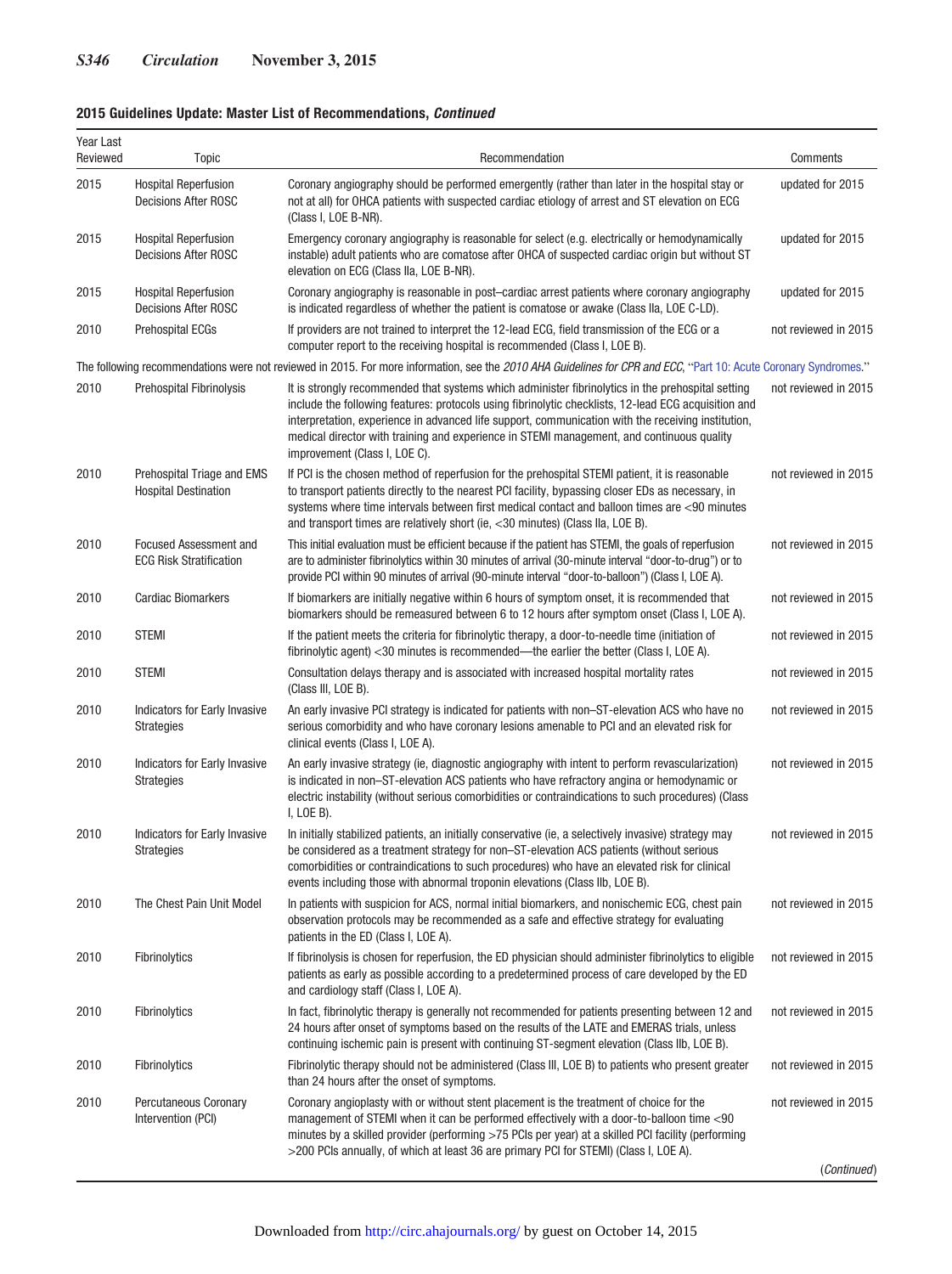|  |  | 2015 Guidelines Update: Master List of Recommendations, <i>Continued</i> |  |
|--|--|--------------------------------------------------------------------------|--|
|--|--|--------------------------------------------------------------------------|--|

| Year Last<br>Reviewed | <b>Topic</b>                                                   | Recommendation                                                                                                                                                                                                                                                                                                                                                                                                                                   | Comments             |
|-----------------------|----------------------------------------------------------------|--------------------------------------------------------------------------------------------------------------------------------------------------------------------------------------------------------------------------------------------------------------------------------------------------------------------------------------------------------------------------------------------------------------------------------------------------|----------------------|
| 2010                  | PCI Following ROSC After<br><b>Cardiac Arrest</b>              | It is reasonable to include cardiac catheterization and coronary angiography in standardized post-<br>cardiac arrest protocols as part of an overall strategy to improve neurologically intact survival in<br>this patient group (Class IIa, LOE B)                                                                                                                                                                                              | not reviewed in 2015 |
| 2010                  | <b>PCI Following ROSC After</b><br><b>Cardiac Arrest</b>       | Angiography and/or PCI need not preclude or delay other therapeutic strategies including<br>therapeutic hypothermia (Class IIa, LOE B).                                                                                                                                                                                                                                                                                                          | not reviewed in 2015 |
| 2010                  | <b>PCI Following ROSC After</b><br><b>Cardiac Arrest</b>       | A 12-lead ECG should be performed as soon as possible after ROSC (Class I, LOE A).                                                                                                                                                                                                                                                                                                                                                               | not reviewed in 2015 |
| 2010                  | PCI Versus Fibrinolytic<br>Therapy                             | In summary, for patients presenting within 12 hours of symptom onset and electrocardiographic<br>findings consistent with STEMI, reperfusion should be initiated as soon as possible – independent<br>of the method chosen (Class I, LOE A).                                                                                                                                                                                                     | not reviewed in 2015 |
| 2010                  | <b>PCI Versus Fibrinolytic</b><br>Therapy                      | Primary PCI performed at a high-volume center within 90 minutes of first medical contact by an<br>experienced operator that maintains an appropriate expert status is reasonable, as it improves<br>morbidity and mortality as compared with immediate fibrinolysis (<30 minutes door-to-needle)<br>(Class I, LOE A).                                                                                                                            | not reviewed in 2015 |
| 2010                  | <b>PCI Versus Fibrinolytic</b><br>Therapy                      | For those patients with a contraindication to fibrinolysis, PCI is recommended despite the delay,<br>rather than foregoing reperfusion therapy (Class I, LOE A).                                                                                                                                                                                                                                                                                 | not reviewed in 2015 |
| 2010                  | Clopidogrel                                                    | On the basis of these findings, providers should administer a loading dose of clopidogrel in<br>addition to standard care (aspirin, anticoagulants, and reperfusion) for patients determined to<br>have moderate- to high-risk non-ST-segment elevation ACS and STEMI (Class I, LOE A).                                                                                                                                                          | not reviewed in 2015 |
| 2010                  | Clopidogrel                                                    | It is reasonable to administer a 300-mg oral dose of clopidogrel to ED patients with suspected<br>ACS (without ECG or cardiac marker changes) who are unable to take aspirin because of<br>hypersensitivity or major gastrointestinal intolerance (Class IIa, LOE B).                                                                                                                                                                            | not reviewed in 2015 |
| 2010                  | Clopidogrel                                                    | Providers should administer a 300-mg oral dose of clopidogrel to ED patients up to 75 years of<br>age with STEMI who receive aspirin, heparin, and fibrinolysis (Class I, LOE B).                                                                                                                                                                                                                                                                | not reviewed in 2015 |
| 2010                  | Prasugrel                                                      | Prasugrel (60 mg oral loading dose) may be substituted for clopidogrel after angiography in<br>patients determined to have non-ST-segment elevation ACS or STEMI who are more than 12<br>hours after symptom onset prior to planned PCI (Class IIa, LOE B).                                                                                                                                                                                      | not reviewed in 2015 |
| 2010                  | Prasugrel                                                      | There is no direct evidence for the use of prasugrel in the ED or prehospital settings. In patients<br>who are not at high risk for bleeding, administration of prasugrel (60-mg oral loading dose) prior<br>to angiography in patients determined to have STEMI $\leq$ 12 hours after the initial symptoms may be<br>substituted for administration of clopidogrel (Class IIa, LOE B).                                                          | not reviewed in 2015 |
| 2010                  | <b>Initial EMS Care</b>                                        | Because aspirin should be administered as soon as possible after symptom onset to patients with<br>suspected ACS, it is reasonable for EMS dispatchers to instruct patients with no history of aspirin<br>allergy and without signs of active or recent gastrointestinal bleeding to chew an aspirin (160 to<br>325 mg) while awaiting the arrival of EMS providers (Class IIa, LOE C).                                                          | not reviewed in 2015 |
| 2010                  | <b>Initial EMS Care</b>                                        | If the patient is dyspneic, hypoxemic, or has obvious signs of heart failure, providers should titrate<br>therapy, based on monitoring of oxyhemoglobin saturation, to 94% (Class I, LOE C).                                                                                                                                                                                                                                                     | not reviewed in 2015 |
| 2010                  | <b>Initial EMS Care</b>                                        | EMS providers should administer nonenteric aspirin (160 [Class I, LOE B] to 325 mg [Class I, LOE C]).                                                                                                                                                                                                                                                                                                                                            | not reviewed in 2015 |
| 2010                  | Initial EMS Care                                               | Morphine is indicated in STEMI when chest discomfort is unresponsive to nitrates (Class I, LOE C);                                                                                                                                                                                                                                                                                                                                               | not reviewed in 2015 |
| 2010                  | <b>Initial EMS Care</b>                                        | Morphine should be used with caution in unstable angina (UA)/NSTEMI due to an association with<br>increased mortality in a large registry (Class IIa, LOE C).                                                                                                                                                                                                                                                                                    | not reviewed in 2015 |
| 2010                  | <b>Interfacility Transfer</b>                                  | These include patients who are ineligible for fibrinolytic therapy or who are in cardiogenic shock<br>(Class I, LOE C).                                                                                                                                                                                                                                                                                                                          | not reviewed in 2015 |
| 2010                  | <b>Interfacility Transfer</b>                                  | Transfer of high-risk patients who have received primary reperfusion with fibrinolytic therapy is<br>reasonable (Class IIa, LOE B).                                                                                                                                                                                                                                                                                                              | not reviewed in 2015 |
| 2010                  | <b>TIMI Risk Score</b>                                         | These findings confirm the value of the TIMI risk score as a guide to therapeutic decisions (Class<br>Ila, LOE B).                                                                                                                                                                                                                                                                                                                               | not reviewed in 2015 |
| 2010                  | Indicators for Early Invasive<br><b>Strategies</b>             | The decision to implement an initial conservative (versus initial invasive) strategy in these patients<br>may be made by considering physician and patient preference (Class IIb, LOE C).                                                                                                                                                                                                                                                        | not reviewed in 2015 |
| 2010                  | <b>Advanced Testing to Detect</b><br>Coronary Ischemia and CAD | For ED/CPU patients who are suspected of having ACS, have nonischemic ECG's and negative<br>biomarkers, a noninvasive test for inducible myocardial ischemia or anatomic evaluation of the<br>coronary arteries (eg, computed tomography [CT] angiography, cardiac magnetic resonance,<br>myocardial perfusion imaging, stress echocardiography) can be useful in identifying patients<br>suitable for discharge from the ED (Class IIa, LOE B). | not reviewed in 2015 |
| 2010                  | <b>Advanced Testing to Detect</b><br>Coronary Ischemia and CAD | MPS can also be used for risk stratification, especially in low- to intermediate likelihood of cardiac<br>events according to traditional cardiac markers (Class IIa, LOE B).                                                                                                                                                                                                                                                                    | not reviewed in 2015 |
|                       |                                                                |                                                                                                                                                                                                                                                                                                                                                                                                                                                  | (Continued)          |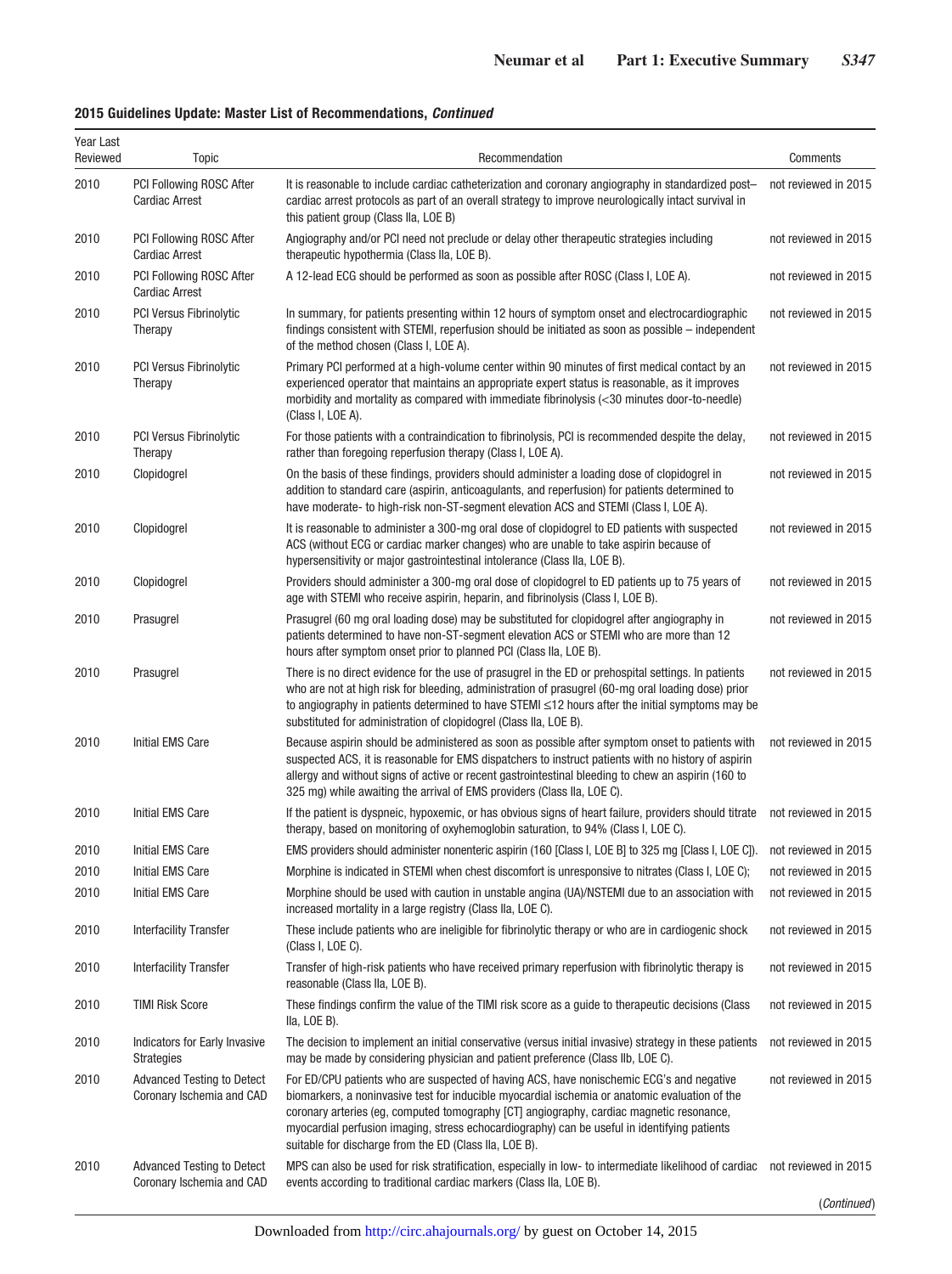| Year Last<br>Reviewed | Topic                                                                                                 | Recommendation                                                                                                                                                                                                                                                                                                     | Comments             |
|-----------------------|-------------------------------------------------------------------------------------------------------|--------------------------------------------------------------------------------------------------------------------------------------------------------------------------------------------------------------------------------------------------------------------------------------------------------------------|----------------------|
| 2010                  | <b>Advanced Testing to Detect</b><br>Coronary Ischemia and CAD                                        | The use of MDCT angiography for selected low-risk patients can be useful to allow for safe early<br>discharge from the ED (Class IIa, LOE B).                                                                                                                                                                      | not reviewed in 2015 |
| 2010                  | Safety of Discharge and Risk<br>of Major Adverse Cardiac<br>Events After Discharge From<br>the ED/CPU | The use of inpatient-derived risk scoring systems are useful for prognosis (Class I, LOE A) but are<br>not recommended to identify patients who may be safely discharged from the ED (Class III, LOE C).                                                                                                           | not reviewed in 2015 |
| 2010                  | <b>Aspirin and Nonsteroidal Anti-</b><br>inflammatory Drugs                                           | Therefore, unless the patient has a known aspirin allergy or active gastrointestinal hemorrhage,<br>nonenteric aspirin should be given as soon as possible to all patients with suspected ACS (Class<br>I, LOE $A$ ).                                                                                              | not reviewed in 2015 |
| 2010                  | Aspirin and Nonsteroidal Anti-<br>inflammatory Drugs                                                  | NSAIDs (except for aspirin), both nonselective as well as COX-2 selective agents, should not<br>be administered during hospitalization for STEMI because of the increased risk of mortality,<br>reinfarction, hypertension, heart failure, and myocardial rupture associated with their use (Class<br>III, LOE C). | not reviewed in 2015 |
| 2010                  | Nitroglycerin (or Glyceryl<br>Trinitrate)                                                             | Patients with ischemic discomfort should receive up to 3 doses of sublingual or aerosol<br>nitroglycerin at 3- to 5-minute intervals until pain is relieved or low blood pressure limits its use<br>(Class I, LOE B).                                                                                              | not reviewed in 2015 |
| 2010                  | Nitroglycerin (or Glyceryl<br>Trinitrate)                                                             | The use of nitrates in patients with hypotension (SBP <90 mm Hg or $\geq$ 30 mm Hg below baseline),<br>extreme bradycardia ( $<$ 50 bpm), or tachycardia in the absence of heart failure ( $>$ 100 bpm) and in<br>patients with right ventricular infarction is contraindicated (Class III, LOE C).                | not reviewed in 2015 |
| 2010                  | Analgesia                                                                                             | Providers should administer analgesics, such as intravenous morphine, for chest discomfort unres-<br>ponsive to nitrates. Morphine is the preferred analgesic for patients with STEMI (Class I, LOE C).                                                                                                            | not reviewed in 2015 |
| 2010                  | <b>B-Adrenergic Receptor</b><br><b>Blockers</b>                                                       | $\mathsf{IV}$ $\beta$ -blocker therapy may be considered as reasonable in specific situations such as severe<br>hypertension or tachyarrhythmias in patients without contraindications (Class IIa, LOE B).                                                                                                         | not reviewed in 2015 |
| 2010                  | β-Adrenergic Receptor<br><b>Blockers</b>                                                              | In the absence of contraindications, PO $\beta$ -blockers should be administered within the first 24<br>hours to patients with suspected ACS (Class I, LOE A).                                                                                                                                                     | not reviewed in 2015 |
| 2010                  | β-Adrenergic Receptor<br><b>Blockers</b>                                                              | It is reasonable to start oral $\beta$ -blockers with low doses after the patient is stabilized prior to<br>discharge (Class IIa, LOE B).                                                                                                                                                                          | not reviewed in 2015 |
| 2010                  | <b>Treatment Recommendations</b><br>for UA/NSTEMI                                                     | For in-hospital patients with NSTEMI managed with a planned initial conservative approach, either<br>fondaparinux (Class IIa, LOE B) or enoxaparin (Class IIa, LOE A) are reasonable alternatives to UFH<br>or placebo.                                                                                            | not reviewed in 2015 |
| 2010                  | <b>Treatment Recommendations</b><br>for UA/NSTEMI                                                     | For in-hospital patients with NSTEMI managed with a planned invasive approach, either<br>enoxaparin or UFH are reasonable choices (Class IIa, LOE A).                                                                                                                                                              | not reviewed in 2015 |
| 2010                  | <b>Treatment Recommendations</b><br>for UA/NSTEMI                                                     | Fondaparinux may be used in the setting of PCI, but requires co-administration of UFH and does<br>not appear to offer an advantage over UFH alone (Class IIb, LOE A).                                                                                                                                              | not reviewed in 2015 |
| 2010                  | <b>Treatment Recommendations</b><br>for UA/NSTEMI                                                     | For in-hospital patients with NSTEMI and renal insufficiency, bivalirudin or UFH may be<br>considered (Class IIb, LOE A).                                                                                                                                                                                          | not reviewed in 2015 |
| 2010                  | <b>Treatment Recommendations</b><br>for UA/NSTEMI                                                     | For in-hospital patients with NSTEMI and increased bleeding risk, where anticoagulant therapy is<br>not contraindicated, fondaparinux (Class IIa, LOE B) or bivalirudin (Class IIa, LOE A) are reasonable<br>and UFH may be considered (Class IIb, LOE C)                                                          | not reviewed in 2015 |
| 2010                  | Enoxaparin                                                                                            | For patients with STEMI managed with fibrinolysis in the hospital, it is reasonable to administer<br>enoxaparin instead of UFH (Class IIa, LOE A).                                                                                                                                                                 | not reviewed in 2015 |
| 2010                  | Enoxaparin                                                                                            | In addition, for prehospital patients with STEMI managed with fibrinolysis, adjunctive enoxaparin<br>instead of UFH may be considered (Class IIb, LOE A).                                                                                                                                                          | not reviewed in 2015 |
| 2010                  | Enoxaparin                                                                                            | Patients initially treated with enoxaparin should not be switched to UFH and vice versa because of<br>increased risk of bleeding (Class III, LOE C).                                                                                                                                                               | not reviewed in 2015 |
| 2010                  | Enoxaparin                                                                                            | In younger patients <75 years the initial dose of enoxaparin is 30 mg IV bolus followed by 1 mg/<br>kg SC every 12 hours (first SC dose shortly after the IV bolus) (Class IIb, LOE A).                                                                                                                            | not reviewed in 2015 |
| 2010                  | Enoxaparin                                                                                            | Patients ≥75 years may be treated with 0.75 mg/kg SC enoxaparin every 12 hours without an<br>initial IV bolus (Class IIb, LOE B).                                                                                                                                                                                  | not reviewed in 2015 |
| 2010                  | Enoxaparin                                                                                            | Patients with impaired renal function (creatinine clearance <30 mL/min) may be given 1 mg/kg<br>enoxaparin SC once daily (Class IIb, LOE B).                                                                                                                                                                       | not reviewed in 2015 |
| 2010                  | Enoxaparin                                                                                            | Patients with known impaired renal function may alternatively be managed with UFH (Class IIb, LOE B).                                                                                                                                                                                                              | not reviewed in 2015 |
| 2010                  | Fondaparinux                                                                                          | Fondaparinux (initially 2.5 mg IV followed by 2.5 mg SC once daily) may be considered in the<br>hospital for patients treated specifically with non-fibrin-specific thrombolytics (ie, streptokinase),<br>provided the creatinine is 3 mg/dL (Class IIb, LOE B).                                                   | not reviewed in 2015 |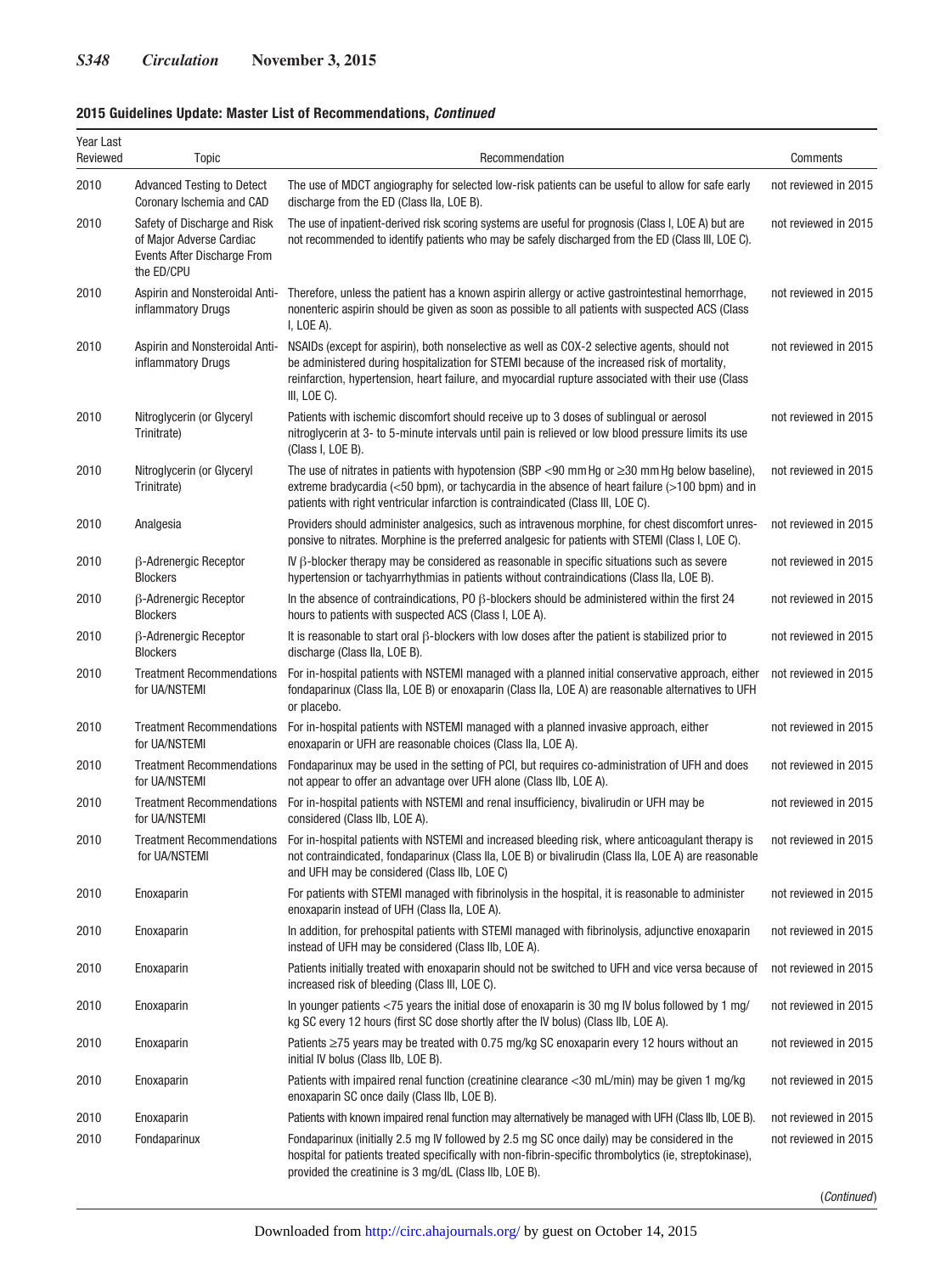|  |  |  | 2015 Guidelines Update: Master List of Recommendations, <i>Continued</i> |  |  |
|--|--|--|--------------------------------------------------------------------------|--|--|
|--|--|--|--------------------------------------------------------------------------|--|--|

| Year Last<br>Reviewed | <b>Topic</b>                                                                        | Recommendation                                                                                                                                                                                                                                                                                                                                                                                                                                 | Comments             |
|-----------------------|-------------------------------------------------------------------------------------|------------------------------------------------------------------------------------------------------------------------------------------------------------------------------------------------------------------------------------------------------------------------------------------------------------------------------------------------------------------------------------------------------------------------------------------------|----------------------|
| 2010                  | <b>Unfractionated Heparin</b><br>Heparin With PPCI in STEMI                         | For patients with STEMI undergoing contemporary PCI (ie, additional broad use of glycoprotein IIb/<br>Versus Low-Molecular-Weight Illa inhibitors and a thienopyridine) enoxaparin may be considered a safe and effective alternative<br>to UFH (Class IIb, LOE B).                                                                                                                                                                            | not reviewed in 2015 |
| 2010                  | Unfractionated Heparin<br>Versus Low-Molecular-Weight<br>Heparin With PPCI in STEMI | Patients initially treated with enoxaparin should not be switched to UFH and vice versa to avoid<br>increased risk of bleeding. Fondaparinux may be considered as an alternative to UFH, however,<br>there is an increased risk of catheter thrombi with fondaparinux alone. Additional UFH (50 to 100<br>U/kg bolus) may help to avoid this complication (Class IIb, LOE B), but using these two agents is<br>not recommended over UFH alone. | not reviewed in 2015 |
| 2010                  | Unfractionated Heparin<br>Versus Low-Molecular-Weight<br>Heparin With PPCI in STEMI | For fondaparinux and enoxaparin it is necessary to adjust the dose in patients with renal<br>impairment. Bivalirudin may be considered as an alternative to UFH and GP IIb/IIIa inhibitors<br>(Class IIb, LOE A).                                                                                                                                                                                                                              | not reviewed in 2015 |
| 2010                  | <b>ACE Inhibitors and ARBs in</b><br>the Hospital                                   | Administration of an oral ACE inhibitor is recommended within the first 24 hours after onset of<br>symptoms in STEMI patients with pulmonary congestion or LV ejection fraction <40%, in the<br>absence of hypotension (SBP <100 mm Hg or $\geq$ 30 mm Hg below baseline) (Class I, LOE A).                                                                                                                                                    | not reviewed in 2015 |
| 2010                  | <b>ACE Inhibitors and ARBs in</b><br>the Hospital                                   | Oral ACE inhibitor therapy can also be useful for all other patients with AMI with or without early<br>reperfusion therapy (Class IIa, LOE B).                                                                                                                                                                                                                                                                                                 | not reviewed in 2015 |
| 2010                  | <b>ACE Inhibitors and ARBs in</b><br>the Hospital                                   | IV administration of ACE inhibitors is contraindicated in the first 24 hours because of risk of<br>hypotension (Class III, LOE C).                                                                                                                                                                                                                                                                                                             | not reviewed in 2015 |
| 2010                  | ACE Inhibitors in the<br><b>Prehospital Setting</b>                                 | In conclusion, although ACE inhibitors and ARBs have been shown to reduce long-term risk of<br>mortality in patients suffering an AMI, there is insufficient evidence to support the routine initiation<br>of ACE inhibitors and ARBs in the prehospital or ED setting (Class IIb, LOE C).                                                                                                                                                     | not reviewed in 2015 |
| 2010                  | <b>HMG Coenzyme</b><br>A Reductase Inhibitors<br>(Statins)                          | There is little data to suggest that this therapy should be initiated within the ED; however, early<br>initiation (within 24 hours of presentation) of statin therapy is recommended in patients with an<br>ACS or AMI (Class I, LOE C).                                                                                                                                                                                                       | not reviewed in 2015 |
| 2010                  | <b>HMG Coenzyme A Reductase</b><br>Inhibitors (Statins)                             | If patients are already on statin therapy, continue the therapy (Class IIb, LOE C).                                                                                                                                                                                                                                                                                                                                                            | not reviewed in 2015 |
| 2010                  | <b>HMG Coenzyme A Reductase</b><br>Inhibitors (Statins)                             | Statins should not be discontinued during the index hospitalization unless contraindicated (Class<br>III, LOE C).                                                                                                                                                                                                                                                                                                                              | not reviewed in 2015 |
| 2010                  | <b>HMG Coenzyme</b><br>A Reductase Inhibitors<br>(Statins)                          | In conclusion, intensive (target LDL values optimally 70 mg/dL) statin treatment should be<br>initiated within the first 24 hours after onset of an ACS event (eg, immediately after hospital<br>admission) in all patients presenting with any form of ACS unless strictly contraindicated (eg, by<br>proven intolerance) (Class I, LOE A).                                                                                                   | not reviewed in 2015 |
| 2010                  | Glucose-Insulin-Potassium                                                           | At this time there is little evidence to suggest that this intervention is helpful (Class IIb, LOE C).                                                                                                                                                                                                                                                                                                                                         | not reviewed in 2015 |
| 2010                  | Ventricular Rhythm<br><b>Disturbances</b>                                           | The practice of prophylactic administration of lidocaine is not recommended (Class III, LOE A).                                                                                                                                                                                                                                                                                                                                                | not reviewed in 2015 |
| 2010                  | Ventricular Rhythm<br><b>Disturbances</b>                                           | Sotalol has not been adequately studied (Class IIb, LOE C).                                                                                                                                                                                                                                                                                                                                                                                    | not reviewed in 2015 |
| 2010                  | Ventricular Rhythm<br><b>Disturbances</b>                                           | Amiodarone in a single RCT did not appear to improve survival in low doses and may increase mortality<br>in high doses when used early in patients with suspected myocardial infarction (Class IIb, LOE C).                                                                                                                                                                                                                                    | not reviewed in 2015 |
| 2010                  | Ventricular Rhythm<br><b>Disturbances</b>                                           | Prophylactic antiarrhythmics are not recommended for patients with suspected ACS or myocardial<br>infarction in the prehospital or ED (Class III, LOE A).                                                                                                                                                                                                                                                                                      | not reviewed in 2015 |
| 2010                  | Ventricular Rhythm<br><b>Disturbances</b>                                           | Routine IV administration of $\beta$ -blockers to patients without hemodynamic or electric<br>contraindications is associated with a reduced incidence of primary VF (Class IIb, LOE C).                                                                                                                                                                                                                                                       | not reviewed in 2015 |
| 2010                  | Ventricular Rhythm<br><b>Disturbances</b>                                           | It is prudent clinical practice to maintain serum potassium $>4$ mEq/L and magnesium $>2$ mEq/L<br>(Class IIB, LOE A).                                                                                                                                                                                                                                                                                                                         | not reviewed in 2015 |
|                       | Part 10: Special Circumstances of Resuscitation                                     |                                                                                                                                                                                                                                                                                                                                                                                                                                                |                      |
| 2015                  | <b>Cardiac Arrest Associated</b><br>With Pregnancy                                  | Priorities for the pregnant woman in cardiac arrest are provision of high-quality CPR and relief of<br>aortocaval compression (Class I, LOE C-LD).                                                                                                                                                                                                                                                                                             | new for 2015         |
| 2015                  | <b>Cardiac Arrest Associated</b><br><b>With Pregnancy</b>                           | If the fundus height is at or above the level of the umbilicus, manual LUD can be beneficial in<br>relieving aortocaval compression during chest compressions (Class IIa, LOE C-LD).                                                                                                                                                                                                                                                           | new for 2015         |
| 2015                  | <b>Cardiac Arrest Associated</b><br><b>With Pregnancy</b>                           | Because immediate ROSC cannot always be achieved, local resources for a PMCD should be<br>summoned as soon as cardiac arrest is recognized in a woman in the second half of pregnancy<br>(Class I, LOE C-LD).                                                                                                                                                                                                                                  | new for 2015         |
| 2015                  | <b>Cardiac Arrest Associated</b><br><b>With Pregnancy</b>                           | Systematic preparation and training are the keys to a successful response to such rare and complex<br>events. Care teams that may be called upon to manage these situations should develop and practice<br>standard institutional responses to allow for smooth delivery of resuscitative care (Class I, LOE C-EO).                                                                                                                            | new for 2015         |
|                       |                                                                                     |                                                                                                                                                                                                                                                                                                                                                                                                                                                | (Continued)          |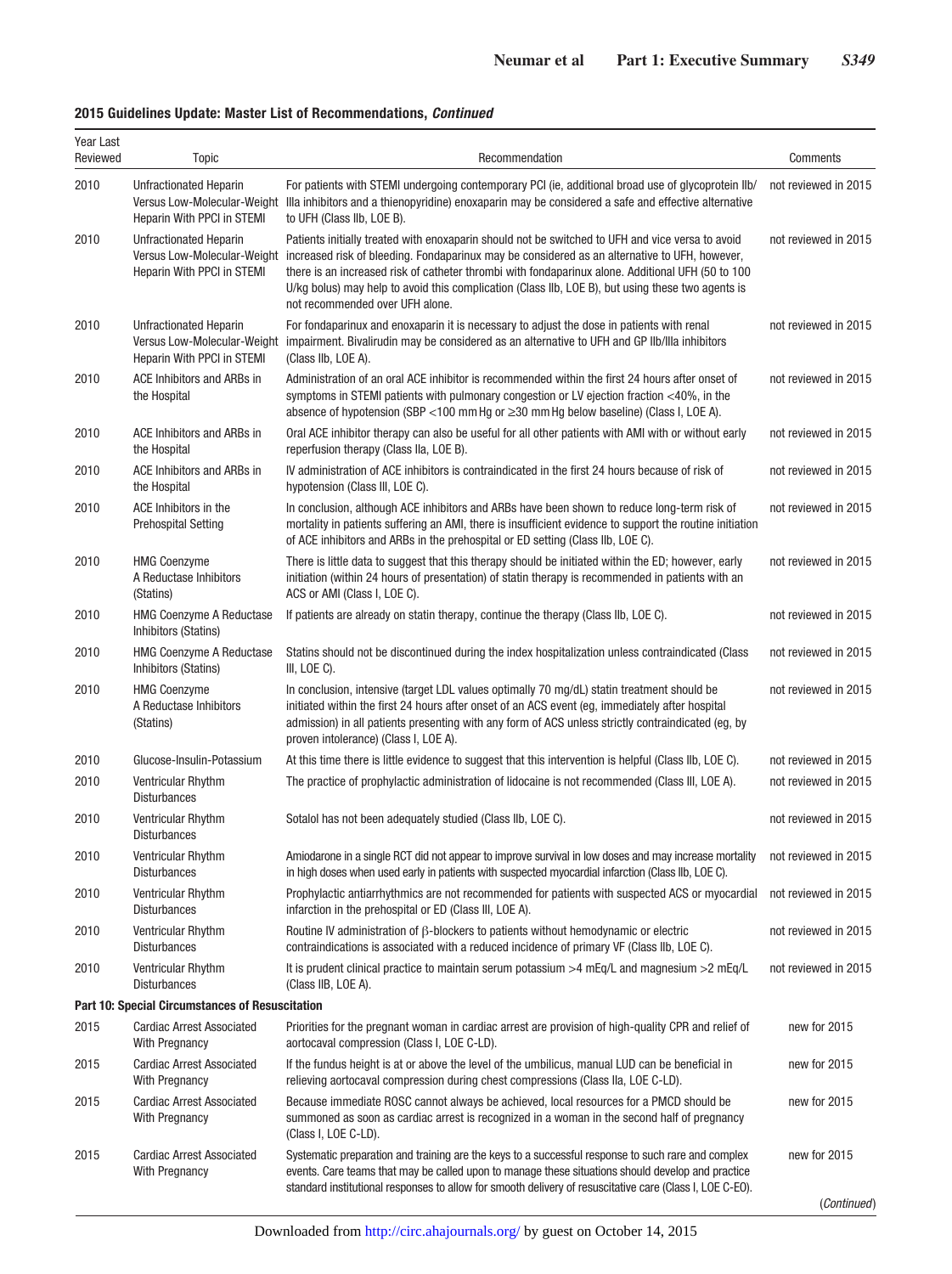| Year Last<br>Reviewed | Topic                                                                             | Recommendation                                                                                                                                                                                                                                                                                                                      | Comments         |
|-----------------------|-----------------------------------------------------------------------------------|-------------------------------------------------------------------------------------------------------------------------------------------------------------------------------------------------------------------------------------------------------------------------------------------------------------------------------------|------------------|
| 2015                  | <b>Cardiac Arrest Associated</b><br>With Pregnancy                                | During cardiac arrest, if the pregnant woman with a fundus height at or above the umbilicus has<br>not achieved ROSC with usual resuscitation measures plus manual LUD, it is advisable to prepare<br>to evacuate the uterus while resuscitation continues (Class I, LOE C-LD).                                                     | new for 2015     |
| 2015                  | <b>Cardiac Arrest Associated</b><br>With Pregnancy                                | In situations such as nonsurvivable maternal trauma or prolonged pulselessness, in which<br>maternal resuscitative efforts are obviously futile, there is no reason to delay performing PMCD<br>(Class I, LOE C-LD).                                                                                                                | new for 2015     |
| 2015                  | <b>Cardiac Arrest Associated</b><br>With Pregnancy                                | PMCD should be considered at 4 minutes after onset of maternal cardiac arrest or resuscitative<br>efforts (for the unwitnessed arrest) if there is no ROSC (Class IIa, LOE C-EO).                                                                                                                                                   | updated for 2015 |
| 2015                  | <b>Cardiac Arrest Associated</b><br>With Pulmonary Embolism                       | In patients with confirmed PE as the precipitant of cardiac arrest, thrombolysis, surgical<br>embolectomy, and mechanical embolectomy are reasonable emergency treatment options (Class<br>Ila, LOE C-LD).                                                                                                                          | new for 2015     |
| 2015                  | <b>Cardiac Arrest Associated</b><br>With Pulmonary Embolism                       | Thrombolysis can be beneficial even when chest compressions have been provided (Class IIa,<br>LOE C-LD).                                                                                                                                                                                                                            | new for 2015     |
| 2015                  | <b>Cardiac Arrest Associated</b><br>With Pulmonary Embolism                       | Thrombolysis may be considered when cardiac arrest is suspected to be caused by PE (Class IIb,<br>LOE C-LD).                                                                                                                                                                                                                        | updated for 2015 |
| 2015                  | <b>Cardiac or Respiratory Arrest</b><br><b>Associated With Opioid</b><br>Overdose | It is reasonable to provide opioid overdose response education, either alone or coupled with<br>naloxone distribution and training, to persons at risk for opioid overdose (Class IIa, LOE C-LD).                                                                                                                                   | new for 2015     |
| 2015                  | <b>Cardiac or Respiratory Arrest</b><br><b>Associated With Opioid</b><br>Overdose | It is reasonable to base this training on first aid and non-healthcare provider BLS<br>recommendations rather than on more advanced practices intended for healthcare providers<br>(Class IIa, LOE C-EO).                                                                                                                           | new for 2015     |
| 2015                  | <b>Cardiac or Respiratory Arrest</b><br><b>Associated With Opioid</b><br>Overdose | Empiric administration of IM or IN naloxone to all unresponsive opioid-associated life-threatening<br>emergency patients may be reasonable as an adjunct to standard first aid and non-healthcare<br>provider BLS protocols (Class IIb, LOE C-EO).                                                                                  | new for 2015     |
| 2015                  | Cardiac or Respiratory Arrest<br>Associated With Opioid<br>Overdose               | Victims who respond to naloxone administration should access advanced healthcare services<br>(Class I, LOE C-EO).                                                                                                                                                                                                                   | new for 2015     |
| 2015                  | <b>Cardiac or Respiratory Arrest</b><br>Associated With Opioid<br>Overdose        | For patients with known or suspected opioid addiction who have a definite pulse but no normal<br>breathing or only gasping (ie, a respiratory arrest), in addition to providing standard BLS care, it<br>is reasonable for appropriately trained BLS healthcare providers to administer IM or IN naloxone<br>(Class IIa, LOE C-LD). | new for 2015     |
| 2015                  | <b>Cardiac or Respiratory Arrest</b><br><b>Associated With Opioid</b><br>Overdose | Standard resuscitative measures should take priority over naloxone administration (Class I, LOE<br>C-EO), with a focus on high-quality CPR (compressions plus ventilation).                                                                                                                                                         | new for 2015     |
| 2015                  | Cardiac or Respiratory Arrest<br><b>Associated With Opioid</b><br>Overdose        | It may be reasonable to administer IM or IN naloxone based on the possibility that the patient is<br>not in cardiac arrest (Class IIb, LOE C-EO).                                                                                                                                                                                   | new for 2015     |
| 2015                  | <b>Cardiac or Respiratory Arrest</b><br>Associated With Opioid<br>Overdose        | Responders should not delay access to more-advanced medical services while awaiting the<br>patient's response to naloxone or other interventions (Class I, LOE C-EO).                                                                                                                                                               | new for 2015     |
| 2015                  | <b>Cardiac or Respiratory Arrest</b><br>Associated With Opioid<br>Overdose        | Unless the patient refuses further care, victims who respond to naloxone administration should<br>access advanced healthcare services (Class I, LOE C-EO).                                                                                                                                                                          | new for 2015     |
| 2015                  | <b>Cardiac or Respiratory Arrest</b><br>Associated With Opioid<br>Overdose        | Bag-mask ventilation should be maintained until spontaneous breathing returns, and standard<br>ACLS measures should continue if return of spontaneous breathing does not occur (Class I, LOE<br>$C-LD$ ).                                                                                                                           | new for 2015     |
| 2015                  | <b>Cardiac or Respiratory Arrest</b><br>Associated With Opioid<br>Overdose        | After ROSC or return of spontaneous breathing, patients should be observed in a healthcare<br>setting until the risk of recurrent opioid toxicity is low and the patient's level of consciousness and<br>vital signs have normalized (Class I, LOE C-LD).                                                                           | new for 2015     |
| 2015                  | <b>Cardiac or Respiratory Arrest</b><br>Associated With Opioid<br>Overdose        | If recurrent opioid toxicity develops, repeated small doses or an infusion of naloxone can be<br>beneficial in healthcare settings (Class IIa, LOE C-LD).                                                                                                                                                                           | new for 2015     |
| 2015                  | <b>Cardiac or Respiratory Arrest</b><br>Associated With Opioid<br>Overdose        | Naloxone administration in post–cardiac arrest care may be considered in order to achieve the<br>specific therapeutic goals of reversing the effects of long-acting opioids (Class IIb, LOE C-EO).                                                                                                                                  | new for 2015     |
|                       |                                                                                   |                                                                                                                                                                                                                                                                                                                                     | (Continued)      |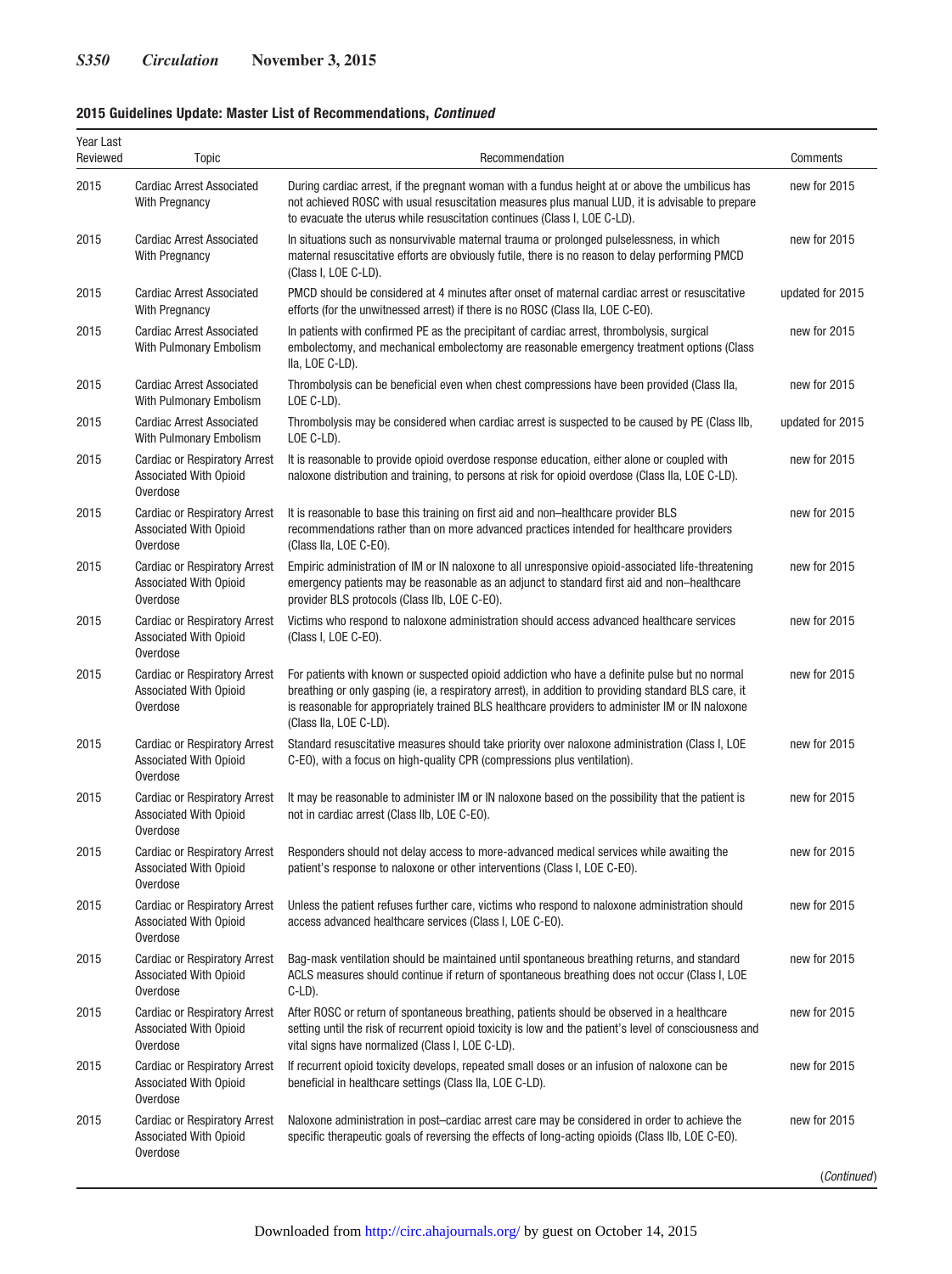|  |  |  | 2015 Guidelines Update: Master List of Recommendations, <i>Continued</i> |  |
|--|--|--|--------------------------------------------------------------------------|--|
|--|--|--|--------------------------------------------------------------------------|--|

| Year Last<br>Reviewed | <b>Topic</b>                                                                                                       | Recommendation                                                                                                                                                                                                                                                                                    | Comments             |
|-----------------------|--------------------------------------------------------------------------------------------------------------------|---------------------------------------------------------------------------------------------------------------------------------------------------------------------------------------------------------------------------------------------------------------------------------------------------|----------------------|
| 2015                  | Role of Intravenous Lipid<br><b>Emulsion Therapy in</b><br><b>Management of Cardiac</b><br>Arrest Due to Poisoning | It may be reasonable to administer ILE, concomitant with standard resuscitative care, to patients<br>with local anesthetic systemic toxicity and particularly to patients who have premonitory<br>neurotoxicity or cardiac arrest due to bupivacaine toxicity (Class IIb, LOE C-EO).              | new for 2015         |
| 2015                  | Role of Intravenous Lipid<br><b>Emulsion Therapy in</b><br><b>Management of Cardiac</b><br>Arrest Due to Poisoning | It may be reasonable to administer ILE to patients with other forms of drug toxicity who are failing<br>standard resuscitative measures (Class IIb, LOE C-EO).                                                                                                                                    | updated for 2015     |
| 2015                  | <b>Cardiac Arrest During</b><br>Percutaneous Coronary<br>Intervention                                              | It may be reasonable to use mechanical CPR devices to provide chest compressions to patients in<br>cardiac arrest during PCI (Class IIb, LOE C-EO).                                                                                                                                               | updated for 2015     |
| 2015                  | <b>Cardiac Arrest During</b><br>Percutaneous Coronary<br>Intervention                                              | It may be reasonable to use ECPR as a rescue treatment when initial therapy is failing for cardiac<br>arrest that occurs during PCI (Class IIb, LOE C-LD).                                                                                                                                        | new for 2015         |
| 2015                  | <b>Cardiac Arrest During</b><br>Percutaneous Coronary<br>Intervention                                              | Institutional guidelines should include the selection of appropriate candidates for use of<br>mechanical support devices to ensure that these devices are used as a bridge to recovery,<br>surgery or transplant, or other device (Class I, LOE C-EO).                                            | new for 2015         |
| Situations."          |                                                                                                                    | The following recommendations were not reviewed in 2015. For more information, see the 2010 AHA Guidelines for CPR and ECC, "Part 12: Cardiac Arrest in Special                                                                                                                                   |                      |
| 2010                  | <b>Cardiac Arrest Associated</b><br>With Asthma                                                                    | Therefore, since the effects of auto-PEEP in an asthmatic patient with cardiac arrest are likely quite<br>severe, a ventilation strategy of low respiratory rate and tidal volume is reasonable (Class IIa, LOE C).                                                                               | not reviewed in 2015 |
| 2010                  | <b>Cardiac Arrest Associated</b><br>With Asthma                                                                    | During arrest a brief disconnection from the bag mask or ventilator may be considered, and<br>compression of the chest wall to relieve air-trapping can be effective (Class IIa, LOE C).                                                                                                          | not reviewed in 2015 |
| 2010                  | <b>Cardiac Arrest Associated</b><br>With Asthma                                                                    | For all asthmatic patients with cardiac arrest, and especially for patients in whom ventilation is<br>difficult, the possible diagnosis of a tension pneumothorax should be considered and treated<br>(Class I, LOE C).                                                                           | not reviewed in 2015 |
| 2010                  | <b>Cardiac Arrest Associated</b><br>With Anaphylaxis                                                               | Given the potential for the rapid development of oropharyngeal or laryngeal edema, immediate<br>referral to a health professional with expertise in advanced airway placement is recommended<br>(Class I, LOE C).                                                                                 | not reviewed in 2015 |
| 2010                  | <b>Cardiac Arrest Associated</b><br>With Anaphylaxis                                                               | Epinephrine should be administered early by IM injection to all patients with signs of a systemic<br>allergic reaction, especially hypotension, airway swelling, or difficulty breathing (Class I, LOE C).                                                                                        | not reviewed in 2015 |
| 2010                  | <b>Cardiac Arrest Associated</b><br>With Anaphylaxis                                                               | The recommended dose is 0.2 to 0.5 mg (1:1000) IM to be repeated every 5 to 15 minutes in the<br>absence of clinical improvement (Class I, LOE C).                                                                                                                                                | not reviewed in 2015 |
| 2010                  | <b>Cardiac Arrest Associated</b><br>With Anaphylaxis                                                               | In both anaphylaxis and cardiac arrest the immediate use of an epinephrine autoinjector is<br>recommended if available (Class I, LOE C).                                                                                                                                                          | not reviewed in 2015 |
| 2010                  | <b>Cardiac Arrest Associated</b><br>With Anaphylaxis                                                               | Planning for advanced airway management, including a surgical airway, is recommended (Class<br>$I, LOE C$ ).                                                                                                                                                                                      | not reviewed in 2015 |
| 2010                  | <b>Cardiac Arrest Associated</b><br>With Anaphylaxis                                                               | Vasogenic shock from anaphylaxis may require aggressive fluid resuscitation (Class IIa, LOE C).                                                                                                                                                                                                   | not reviewed in 2015 |
| 2010                  | <b>Cardiac Arrest Associated</b><br>With Anaphylaxis                                                               | When an IV line is in place, it is reasonable to consider the IV route as an alternative to IM<br>administration of epinephrine in anaphylactic shock (Class IIa, LOE C).                                                                                                                         | not reviewed in 2015 |
| 2010                  | <b>Cardiac Arrest Associated</b><br>With Anaphylaxis                                                               | Because fatal overdose of epinephrine has been reported, close hemodynamic monitoring is<br>recommended (Class I, LOE B).                                                                                                                                                                         | not reviewed in 2015 |
| 2010                  | <b>Cardiac Arrest Associated</b><br>With Anaphylaxis                                                               | IV infusion of epinephrine is a reasonable alternative to IV boluses for treatment of anaphylaxis in<br>patients not in cardiac arrest (Class IIa, LOE C) and may be considered in postarrest management<br>(Class IIb, LOE C).                                                                   | not reviewed in 2015 |
| 2010                  | <b>Cardiac Arrest Associated</b><br>With Anaphylaxis                                                               | Alternative vasoactive drugs (vasopressin, norepinephrine, methoxamine, and metaraminol) may<br>be considered in cardiac arrest secondary to anaphylaxis that does not respond to epinephrine<br>(Class IIb, LOE C).                                                                              | not reviewed in 2015 |
| 2010                  | <b>Cardiac Arrest Associated</b><br>With Anaphylaxis                                                               | Adjuvant use of antihistamines (H1 and H2 antagonist), inhaled $\beta$ -adrenergic agents, and IV<br>corticosteroids has been successful in management of the patient with anaphylaxis and may be<br>considered in cardiac arrest due to anaphylaxis (Class IIb, LOE C).                          | not reviewed in 2015 |
| 2010                  | <b>Cardiac Arrest Associated</b><br>With Anaphylaxis                                                               | Cardiopulmonary bypass has been successful in isolated case reports of anaphylaxis followed by<br>cardiac arrest. Use of these advanced techniques may be considered in clinical situations where<br>the required professional skills and equipment are immediately available (Class IIb, LOE C). | not reviewed in 2015 |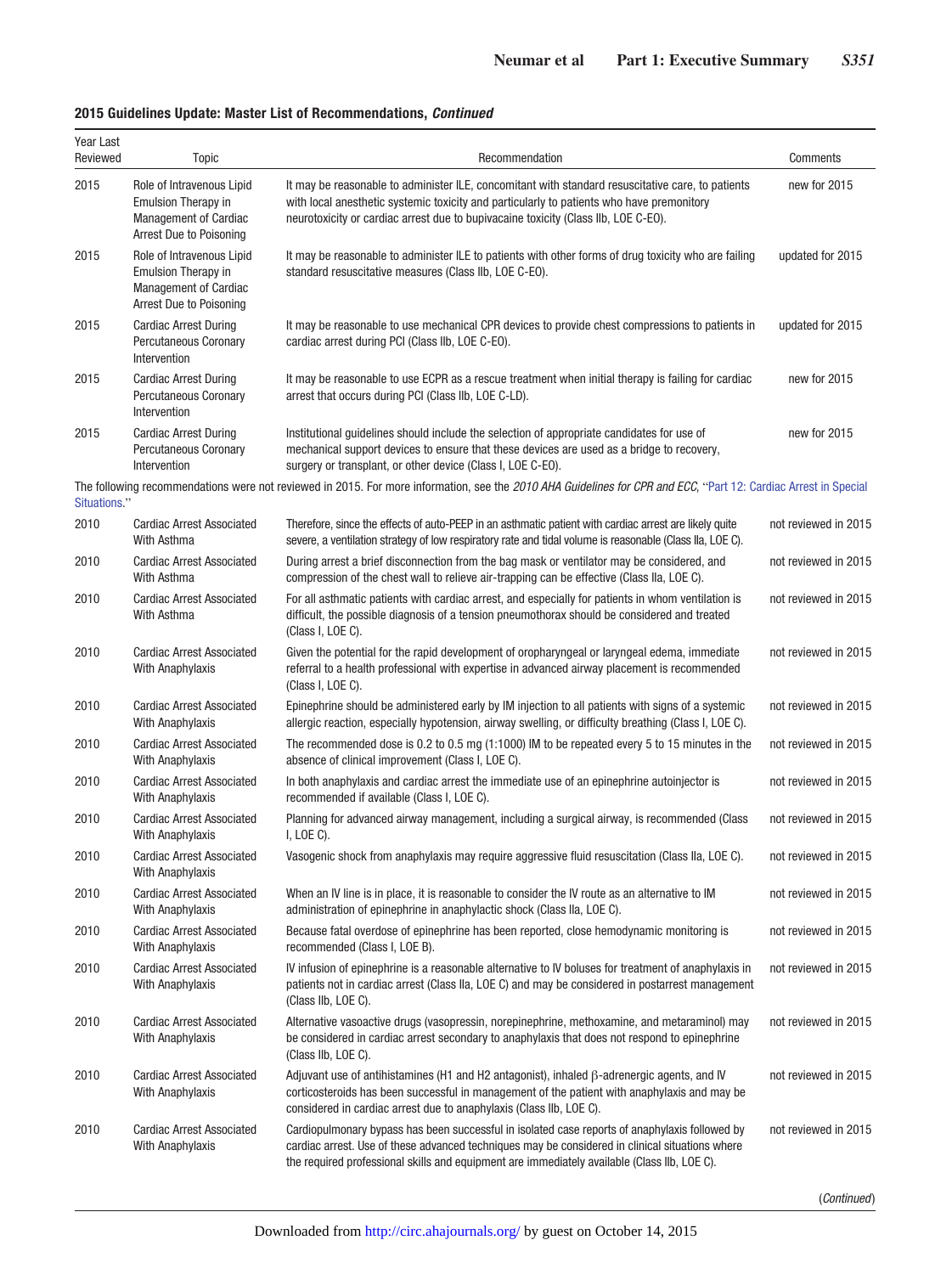| Year Last<br>Reviewed | Topic                                                                                        | Recommendation                                                                                                                                                                                                                                                                                                                                                                                                            | Comments             |
|-----------------------|----------------------------------------------------------------------------------------------|---------------------------------------------------------------------------------------------------------------------------------------------------------------------------------------------------------------------------------------------------------------------------------------------------------------------------------------------------------------------------------------------------------------------------|----------------------|
| 2010                  | <b>Cardiac Arrest Associated</b><br>With Pregnancy                                           | Bag-mask ventilation with 100% oxygen before intubation is especially important in pregnancy<br>(Class IIa, LOE B).                                                                                                                                                                                                                                                                                                       | not reviewed in 2015 |
| 2010                  | <b>Cardiac Arrest Associated</b><br><b>With Pregnancy</b>                                    | If internal or external fetal monitors are attached during cardiac arrest in a pregnant woman, it is<br>reasonable to remove them (Class IIb, LOE C).                                                                                                                                                                                                                                                                     | not reviewed in 2015 |
| 2010                  | Cardiac Arrest Associated<br><b>With Pregnancy</b>                                           | Team planning should be done in collaboration with the obstetric, neonatal, emergency,<br>anesthesiology, intensive care, and cardiac arrest services (Class I, LOE C).                                                                                                                                                                                                                                                   | not reviewed in 2015 |
| 2010                  | <b>Cardiac Arrest Associated</b><br><b>With Pregnancy</b>                                    | During therapeutic hypothermia of the pregnant patient, it is recommended that the fetus be<br>continuously monitored for bradycardia as a potential complication, and obstetric and neonatal<br>consultation should be sought (Class I, LOE C).                                                                                                                                                                          | not reviewed in 2015 |
| 2010                  | <b>Cardiac Arrest Associated</b><br>With Pulmonary Embolism                                  | In patients with cardiac arrest and without known PE, routine fibrinolytic treatment given during<br>CPR shows no benefit and is not recommended (Class III, LOE A).                                                                                                                                                                                                                                                      | not reviewed in 2015 |
| 2010                  | <b>Cardiac Arrest Associated</b><br>With Life-Threatening<br><b>Electrolyte Disturbances</b> | When cardiac arrest occurs secondary to hyperkalemia, it may be reasonable to administer<br>adjuvant IV therapy as outlined above for cardiotoxicity in addition to standard ACLS (Class IIb,<br>LOE C).                                                                                                                                                                                                                  | not reviewed in 2015 |
| 2010                  | <b>Cardiac Arrest Associated</b><br>With Life-Threatening<br><b>Electrolyte Disturbances</b> | The effect of bolus administration of potassium for cardiac arrest suspected to be secondary to<br>hypokalemia is unknown and ill advised (Class III, LOE C).                                                                                                                                                                                                                                                             | not reviewed in 2015 |
| 2010                  | <b>Cardiac Arrest Associated</b><br>With Life-Threatening<br>Electrolyte Disturbances        | Administration of calcium (calcium chloride [10%] 5 to 10 mL or calcium gluconate [10%]<br>15 to 30 mL IV over 2 to 5 minutes) may be considered during cardiac arrest associated with<br>hypermagnesemia (Class IIb, LOE C).                                                                                                                                                                                             | not reviewed in 2015 |
| 2010                  | <b>Cardiac Arrest Associated</b><br>With Life-Threatening<br><b>Electrolyte Disturbances</b> | For cardiotoxicity and cardiac arrest, IV magnesium 1 to 2 g of MgSO4 bolus IV push is<br>recommended (Class I, LOE C).                                                                                                                                                                                                                                                                                                   | not reviewed in 2015 |
| 2010                  | <b>Cardiac Arrest Associated</b><br>With Life-Threatening<br>Electrolyte Disturbances        | Empirical use of calcium (calcium chloride [10%] 5 to 10 mL OR calcium gluconate [10%] 15 to<br>30 mL IV over 2 to 5 minutes) may be considered when hyperkalemia or hypermagnesemia is<br>suspected as the cause of cardiac arrest (Class IIb, LOE C).                                                                                                                                                                   | not reviewed in 2015 |
| 2010                  | <b>Cardiac Arrest Associated</b><br>With Toxic Ingestions                                    | The administration of flumazenil to patients with undifferentiated coma confers risk and is not<br>recommended (Class III, LOE B).                                                                                                                                                                                                                                                                                        | not reviewed in 2015 |
| 2010                  | <b>Cardiac Arrest Associated</b><br>With Toxic Ingestions                                    | The recommended dose of glucagon is a bolus of 3 to 10 mg, administered slowly over 3 to 5<br>minutes, followed by an infusion of 3 to 5 mg/h (0.05 to 0.15 mg/kg followed by an infusion of<br>0.05 to 0.10 mg/kg per hour) (Class IIb, LOE C).                                                                                                                                                                          | not reviewed in 2015 |
| 2010                  | Cardiac Arrest Associated<br><b>With Toxic Ingestions</b>                                    | Administration of high-dose insulin in patients with shock refractory to other measures may be<br>considered (Class IIb, LOE C).                                                                                                                                                                                                                                                                                          | not reviewed in 2015 |
| 2010                  | <b>Cardiac Arrest Associated</b><br>With Toxic Ingestions                                    | Administration of calcium in patients with shock refractory to other measures may be considered<br>(Class IIb, LOE C).                                                                                                                                                                                                                                                                                                    | not reviewed in 2015 |
| 2010                  | <b>Cardiac Arrest Associated</b><br><b>With Toxic Ingestions</b>                             | High-dose insulin, in the doses listed in the $\beta$ -blocker section above, may be effective for<br>restoring hemodynamic stability and improving survival in the setting of severe cardiovascular<br>toxicity associated with toxicity from a calcium channel blocker overdose (Class IIb, LOE B).                                                                                                                     | not reviewed in 2015 |
| 2010                  | <b>Cardiac Arrest Associated</b><br>With Toxic Ingestions                                    | Administration of calcium in patients with shock refractory to other measures may be considered<br>(Class IIb, LOE C).                                                                                                                                                                                                                                                                                                    | not reviewed in 2015 |
| 2010                  | <b>Cardiac Arrest Associated</b><br>With Toxic Ingestions                                    | Antidigoxin Fab antibodies should be administered to patients with severe life-threatening cardiac<br>glycoside toxicity (Class I, LOE B).                                                                                                                                                                                                                                                                                | not reviewed in 2015 |
| 2010                  | <b>Cardiac Arrest Associated</b><br>With Toxic Ingestions                                    | It may be reasonable to try agents that have shown efficacy in the management of acute<br>coronary syndrome in patients with severe cardiovascular toxicity. $\beta$ -Blockers (phentolamine),<br>benzodiazepines (lorazepam, diazepam), calcium channel blockers (verapamil), morphine,<br>and sublingual nitroglycerin may be used as needed to control hypertension, tachycardia, and<br>agitation (Class IIb, LOE B). | not reviewed in 2015 |
| 2010                  | <b>Cardiac Arrest Associated</b><br><b>With Toxic Ingestions</b>                             | The available data do not support the use of 1 agent over another in the treatment of<br>cardiovascular toxicity due to cocaine (Class IIb, LOE B).                                                                                                                                                                                                                                                                       | not reviewed in 2015 |
| 2010                  | <b>Cardiac Arrest Associated</b><br>With Toxic Ingestions                                    | For cocaine-induced hypertension or chest discomfort, benzodiazepines, nitroglycerin, and/or<br>morphine can be beneficial (Class IIa, LOE B).                                                                                                                                                                                                                                                                            | not reviewed in 2015 |
| 2010                  | <b>Cardiac Arrest Associated</b><br>With Toxic Ingestions                                    | Although contradictory evidence exists, current recommendations are that pure $\beta$ -blocker<br>medications in the setting of cocaine are not indicated (Class IIb, LOE C).                                                                                                                                                                                                                                             | not reviewed in 2015 |
| 2010                  | <b>Cardiac Arrest Associated</b><br>With Toxic Ingestions                                    | Administration of sodium bicarbonate for cardiac arrest due to cyclic antidepressant overdose<br>may be considered (Class IIb, LOE C).                                                                                                                                                                                                                                                                                    | not reviewed in 2015 |
|                       |                                                                                              |                                                                                                                                                                                                                                                                                                                                                                                                                           | (Continued)          |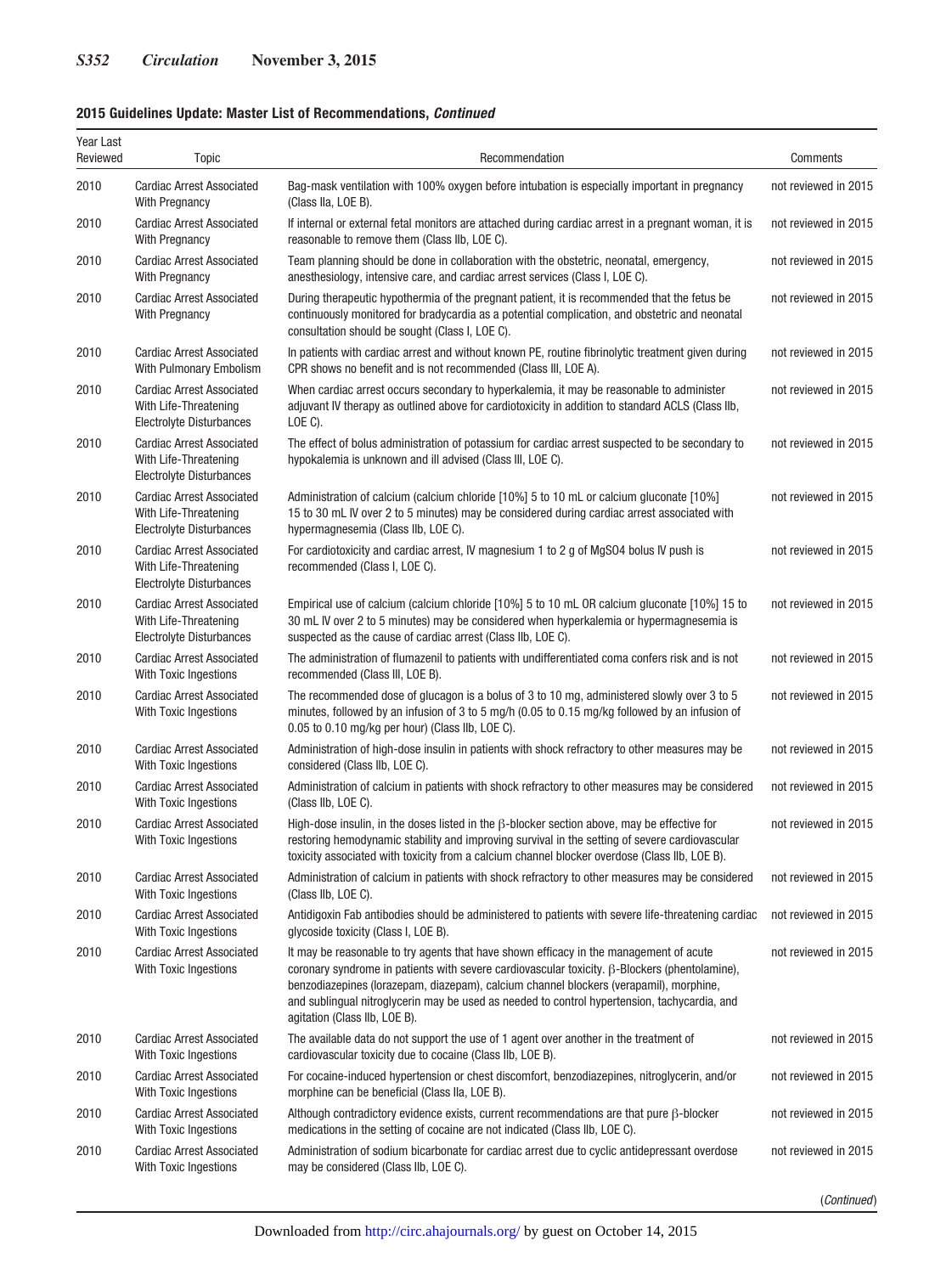| Year Last<br>Reviewed | <b>Topic</b>                                                                         | Recommendation                                                                                                                                                                                                                                                                                                                                                                                                                                                                                  | Comments             |
|-----------------------|--------------------------------------------------------------------------------------|-------------------------------------------------------------------------------------------------------------------------------------------------------------------------------------------------------------------------------------------------------------------------------------------------------------------------------------------------------------------------------------------------------------------------------------------------------------------------------------------------|----------------------|
| 2010                  | <b>Cardiac Arrest Associated</b><br>With Toxic Ingestions                            | Sodium bicarbonate boluses of 1 mL/kg may be administered as needed to achieve hemodynamic<br>stability (adequate mean arterial blood pressure and perfusion) and QRS narrowing (Class IIb, LOE C).                                                                                                                                                                                                                                                                                             | not reviewed in 2015 |
| 2010                  | <b>Cardiac Arrest Associated</b><br>With Toxic Ingestions                            | Because hyperbaric oxygen therapy appears to confer little risk, the available data suggest that<br>hyperbaric oxygen therapy may be helpful in treatment of acute carbon monoxide poisoning in<br>patients with severe toxicity (Class IIb, LOE C).                                                                                                                                                                                                                                            | not reviewed in 2015 |
| 2010                  | <b>Cardiac Arrest Associated</b><br>With Toxic Ingestions                            | Based on the best evidence available, a treatment regimen of 100% oxygen and<br>hydroxocobalamin, with or without sodium thiosulfate, is recommended (Class I, LOE B).                                                                                                                                                                                                                                                                                                                          | not reviewed in 2015 |
| 2010                  | Cardiac Arrest in Accidental<br>Hypothermia                                          | It may be reasonable to perform further defibrillation attempts according to the standard BLS<br>algorithm concurrent with rewarming strategies (Class IIb, LOE C).                                                                                                                                                                                                                                                                                                                             | not reviewed in 2015 |
| 2010                  | Cardiac Arrest in Accidental<br>Hypothermia                                          | It may be reasonable to consider administration of a vasopressor during cardiac arrest according<br>to the standard ACLS algorithm concurrent with rewarming strategies (Class IIb, LOE C).                                                                                                                                                                                                                                                                                                     | not reviewed in 2015 |
| 2010                  | Cardiac Arrest in Avalanche<br>Victims                                               | Full resuscitative measures, including extracorporeal rewarming when available, are<br>recommended for all avalanche victims without the characteristics outlined above that deem them<br>unlikely to survive or with any obvious lethal traumatic injury (Class I, LOE C).                                                                                                                                                                                                                     | not reviewed in 2015 |
| 2010                  | Drowning                                                                             | All victims of drowning who require any form of resuscitation (including rescue breathing alone)<br>should be transported to the hospital for evaluation and monitoring, even if they appear to be alert<br>and demonstrate effective cardiorespiratory function at the scene (Class I, LOE C).                                                                                                                                                                                                 | not reviewed in 2015 |
| 2010                  | Drowning                                                                             | Routine stabilization of the cervical spine in the absence of circumstances that suggest a spinal<br>injury is not recommended (Class III, LOE B).                                                                                                                                                                                                                                                                                                                                              | not reviewed in 2015 |
| 2010                  | Drowning                                                                             | The routine use of abdominal thrusts or the Heimlich maneuver for drowning victims is not<br>recommended (Class III, LOE C).                                                                                                                                                                                                                                                                                                                                                                    | not reviewed in 2015 |
| 2010                  | <b>Cardiac Arrest During</b><br>Percutaneous Coronary<br>Intervention                | It is reasonable to use cough CPR during PCI (Class IIa, LOE C).                                                                                                                                                                                                                                                                                                                                                                                                                                | not reviewed in 2015 |
| 2010                  | Cardiac Arrest Caused by<br>Cardiac Tamponade                                        | In the arrest setting, in the absence of echocardiography, emergency pericardiocentesis without<br>imaging guidance can be beneficial (Class IIa, LOE C).                                                                                                                                                                                                                                                                                                                                       | not reviewed in 2015 |
| 2010                  | Cardiac Arrest Caused by<br>Cardiac Tamponade                                        | Emergency department thoracotomy may improve survival compared with pericardiocentesis in patients<br>with pericardial tamponade secondary to trauma who are in cardiac arrest or who are prearrest,<br>especially if gross blood causes clotting that blocks a pericardiocentesis needle (Class IIb, LOE C).                                                                                                                                                                                   | not reviewed in 2015 |
| 2010                  | <b>Cardiac Arrest Following</b><br><b>Cardiac Surgery</b>                            | For patients with cardiac arrest following cardiac surgery, it is reasonable to perform<br>resternotomy in an appropriately staffed and equipped intensive care unit (Class IIa, LOE B).                                                                                                                                                                                                                                                                                                        | not reviewed in 2015 |
| 2010                  | <b>Cardiac Arrest Following</b><br><b>Cardiac Surgery</b>                            | Despite rare case reports describing damage to the heart possibly due to external chest<br>compressions, chest compressions should not be withheld if emergency resternotomy is not<br>immediately available (Class IIa, LOE C).                                                                                                                                                                                                                                                                | not reviewed in 2015 |
|                       |                                                                                      | Part 11: Pediatric Basic Life Support and Cardiopulmonary Resuscitation Quality                                                                                                                                                                                                                                                                                                                                                                                                                 |                      |
| 2015                  | Sequence of CPR                                                                      | Because of the limited amount and quality of the data, it may be reasonable to maintain the<br>sequence from the 2010 Guidelines by initiating CPR with C-A-B over A-B-C (Class IIb, LOE C-EO).<br>Knowledge gaps exist, and specific research will be required to examine the best approach to<br>initiating CPR in children.                                                                                                                                                                  | updated for 2015     |
| 2015                  | <b>Components of High-Quality</b><br><b>CPR: Chest Compression Rate</b><br>and Depth | To maximize simplicity in CPR training, in the absence of sufficient pediatric evidence, it is<br>reasonable to use the adult chest compression rate of 100/min to 120/min for infants and<br>children (Class IIa, LOE C-EO).                                                                                                                                                                                                                                                                   | updated for 2015     |
| 2015                  | <b>Components of High-Quality</b><br><b>CPR: Chest Compression Rate</b><br>and Depth | Although the effectiveness of CPR feedback devices was not reviewed by this writing group, the<br>consensus of the group is that the use of feedback devices likely helps the rescuer optimize adequate<br>chest compression rate and depth, and we suggest their use when available (Class IIb, LOE C-EO).                                                                                                                                                                                     | updated for 2015     |
| 2015                  | <b>Components of High-Quality</b><br><b>CPR: Chest Compression Rate</b><br>and Depth | It is reasonable that in pediatric patients (less than 1 year) rescuers provide chest compressions<br>that depress the chest at least one third the anterior-posterior diameter of the chest. This equates<br>to approximately 1.5 inches (4 cm) in infants to 2 inches (5 cm) in children. (Class IIa, LOE C-LD).<br>Once children have reached puberty, the recommended adult compression depth of at least 5 cm,<br>but no more than 6 cm, is used for the adolescent of average adult size. | updated for 2015     |
| 2015                  | <b>Components of High-Quality</b><br>CPR: Compression-Only CPR                       | Conventional CPR (rescue breathing and chest compressions) should be provided for pediatric<br>cardiac arrests (Class I, LOE B-NR).                                                                                                                                                                                                                                                                                                                                                             | updated for 2015     |
| 2015                  | <b>Components of High-Quality</b><br>CPR: Compression-Only CPR                       | The asphyxial nature of the majority of pediatric cardiac arrests necessitates ventilation as part<br>of effective CPR. However, because compression-only CPR is effective in patients with a primary<br>cardiac event, if rescuers are unwilling or unable to deliver breaths, we recommend rescuers<br>perform compression-only CPR for infants and children in cardiac arrest (Class I, LOE B-NR).                                                                                           | updated for 2015     |

(Continued)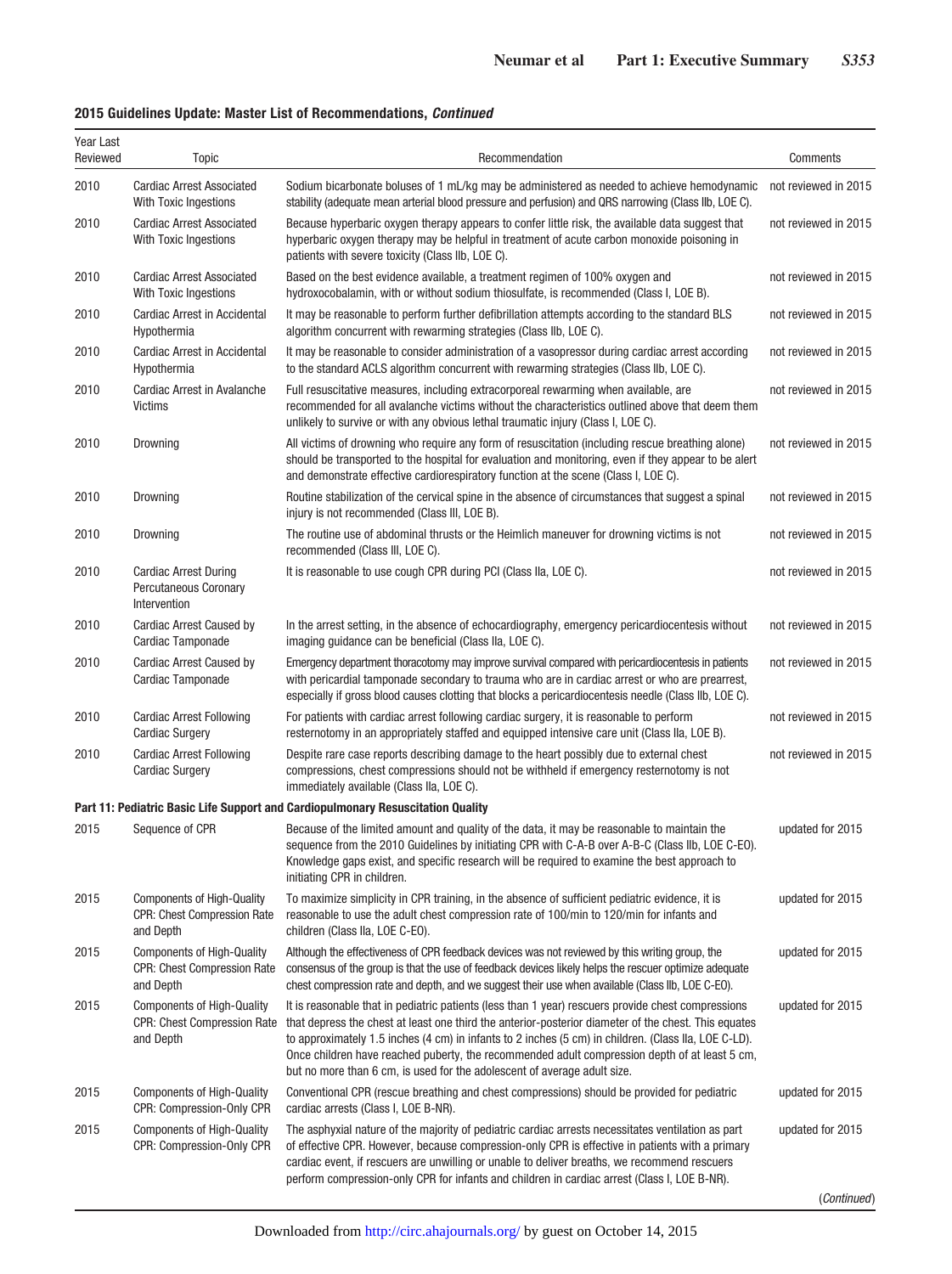| Year Last<br>Reviewed | <b>Topic</b>                                                                                  | Recommendation                                                                                                                                                                                                                                                                                                                                                                                                                                                                                                                                                                                                                                              | Comments             |
|-----------------------|-----------------------------------------------------------------------------------------------|-------------------------------------------------------------------------------------------------------------------------------------------------------------------------------------------------------------------------------------------------------------------------------------------------------------------------------------------------------------------------------------------------------------------------------------------------------------------------------------------------------------------------------------------------------------------------------------------------------------------------------------------------------------|----------------------|
|                       |                                                                                               | The following recommendations were not reviewed in 2015. For more information, see the 2010 AHA Guidelines for CPR and ECC, "Part 13: Pediatric Basic Life Support."                                                                                                                                                                                                                                                                                                                                                                                                                                                                                        |                      |
| 2010                  | <b>Check for Breathing</b>                                                                    | Formal training as well as "just in time" training, such as that provided by an emergency<br>response system dispatcher, should emphasize how to recognize the difference between gasping<br>and normal breathing; rescuers should be instructed to provide CPR even when the unresponsive<br>victim has occasional gasps (Class IIa, LOE C).                                                                                                                                                                                                                                                                                                               | not reviewed in 2015 |
| 2010                  | <b>Start Chest Compressions</b>                                                               | For an infant, lone rescuers (whether lay rescuers or healthcare providers) should compress the<br>sternum with 2 fingers placed just below the intermammary line (Class IIb, LOE C).                                                                                                                                                                                                                                                                                                                                                                                                                                                                       | not reviewed in 2015 |
| 2010                  | <b>Start Chest Compressions</b>                                                               | There are no data to determine if the 1- or 2-hand method produces better compressions and<br>better outcome (Class IIb, LOE C), because children and rescuers come in all sizes, rescuers may<br>use either 1 or 2 hands to compress the child's chest.                                                                                                                                                                                                                                                                                                                                                                                                    | not reviewed in 2015 |
| 2010                  | <b>Start Chest Compressions</b>                                                               | After each compression, allow the chest to recoil completely (Class IIb, LOE B) because complete<br>chest reexpansion improves the flow of blood returning to the heart and thereby blood flow to the<br>body during CPR.                                                                                                                                                                                                                                                                                                                                                                                                                                   | not reviewed in 2015 |
| 2010                  | Open the Airway and Give<br>Ventilations                                                      | Open the airway using a head tilt–chin lift maneuver for both injured and noninjured victims<br>(Class I, LOE B).                                                                                                                                                                                                                                                                                                                                                                                                                                                                                                                                           | not reviewed in 2015 |
| 2010                  | Open the Airway and Give<br>Ventilations                                                      | In an infant, if you have difficulty making an effective seal over the mouth and nose, try either<br>mouth-to-mouth or mouth-to-nose ventilation (Class IIb, LOE C).                                                                                                                                                                                                                                                                                                                                                                                                                                                                                        | not reviewed in 2015 |
| 2010                  | Open the Airway and Give<br>Ventilations                                                      | In either case make sure the chest rises when you give a breath. If you are the only rescuer,<br>provide 2 effective ventilations using as short a pause in chest compressions as possible after<br>each set of 30 compressions (Class IIa, LOE C).                                                                                                                                                                                                                                                                                                                                                                                                         | not reviewed in 2015 |
| 2010                  | <b>BLS Sequence for Healthcare</b><br><b>Providers and Others Trained</b><br>in 2-Rescuer CPR | It is reasonable for healthcare providers to tailor the sequence of rescue actions to the most<br>likely cause of arrest. For example, if the arrest is witnessed and sudden (eg, sudden collapse<br>in an adolescent or a child identified at high risk for arrhythmia or during an athletic event), the<br>healthcare provider may assume that the victim has suffered a sudden VF-cardiac arrest and as<br>soon as the rescuer verifies that the child is unresponsive and not breathing (or only gasping) the<br>rescuer should immediately phone the emergency response system, get the AED and then begin<br>CPR and use the AED. (Class IIa, LOE C). | not reviewed in 2015 |
| 2010                  | <b>Pulse Check</b>                                                                            | If, within 10 seconds, you don't feel a pulse or are not sure if you feel a pulse, begin chest<br>compressions (Class IIa, LOE C).                                                                                                                                                                                                                                                                                                                                                                                                                                                                                                                          | not reviewed in 2015 |
| 2010                  | Inadequate Breathing With<br>Pulse                                                            | Reassess the pulse about every 2 minutes (Class IIa, LOE B) but spend no more than 10 seconds<br>doing so.                                                                                                                                                                                                                                                                                                                                                                                                                                                                                                                                                  | not reviewed in 2015 |
| 2010                  | Ventilations                                                                                  | For healthcare providers and others trained in two person CPR, if there is evidence of trauma<br>that suggests spinal injury, use a jaw thrust without head tilt to open the airway (Class IIb,<br>LOE C).                                                                                                                                                                                                                                                                                                                                                                                                                                                  | not reviewed in 2015 |
| 2010                  | <b>Coordinate Chest</b><br><b>Compressions and</b><br>Ventilations                            | Deliver ventilations with minimal interruptions in chest compressions (Class IIa, LOE C).                                                                                                                                                                                                                                                                                                                                                                                                                                                                                                                                                                   | not reviewed in 2015 |
| 2010                  | Defibrillation                                                                                | For infants a manual defibrillator is preferred when a shockable rhythm is identified by a trained<br>healthcare provider (Class IIb, LOE C).                                                                                                                                                                                                                                                                                                                                                                                                                                                                                                               | not reviewed in 2015 |
| 2010                  | Defibrillation                                                                                | An AED with a pediatric attenuator is also preferred for children <8 year of age. If neither is<br>available, an AED without a dose attenuator may be used (Class IIb, LOE C).                                                                                                                                                                                                                                                                                                                                                                                                                                                                              | not reviewed in 2015 |
| 2010                  | <b>Bag-Mask Ventilation</b><br>(Healthcare Providers)                                         | Avoid excessive ventilation (Class III, LOE C); use only the force and tidal volume necessary to just<br>make the chest rise.                                                                                                                                                                                                                                                                                                                                                                                                                                                                                                                               | not reviewed in 2015 |
|                       | Part 12: Pediatric Advanced Life Support                                                      |                                                                                                                                                                                                                                                                                                                                                                                                                                                                                                                                                                                                                                                             |                      |
| 2015                  | <b>Prearrest Care Updates</b>                                                                 | Pediatric medical emergency team/rapid response team systems may be considered in facilities where<br>children with high-risk illnesses are cared for on general in-patient units (Class IIb, LOE C-LD).                                                                                                                                                                                                                                                                                                                                                                                                                                                    | updated for 2015     |
| 2015                  | <b>Prearrest Care Updates</b>                                                                 | The use of PEWS may be considered, but its effectiveness in the in-hospital setting is not well<br>established (Class IIb, LOE C-LD).                                                                                                                                                                                                                                                                                                                                                                                                                                                                                                                       | new for 2015         |
| 2015                  | <b>Prearrest Care Updates</b>                                                                 | Administration of an initial fluid bolus of 20 mL/kg to infants and children with shock is<br>reasonable, including those with conditions such as severe sepsis (Class IIa, LOE C-LD) malaria<br>and Dengue (Class IIb, LOE B-R).                                                                                                                                                                                                                                                                                                                                                                                                                           | new for 2015         |
| 2015                  | <b>Prearrest Care Updates</b>                                                                 | When caring for children with severe febrile illness (such as those included in the FEAST trial),<br>in settings with limited access to critical care resources (ie, mechanical ventilation and inotropic<br>support), administration of bolus intravenous fluids should be undertaken with extreme caution<br>because it may be harmful (Class IIb, LOE B-R).                                                                                                                                                                                                                                                                                              | new for 2015         |
|                       |                                                                                               |                                                                                                                                                                                                                                                                                                                                                                                                                                                                                                                                                                                                                                                             | (Continued)          |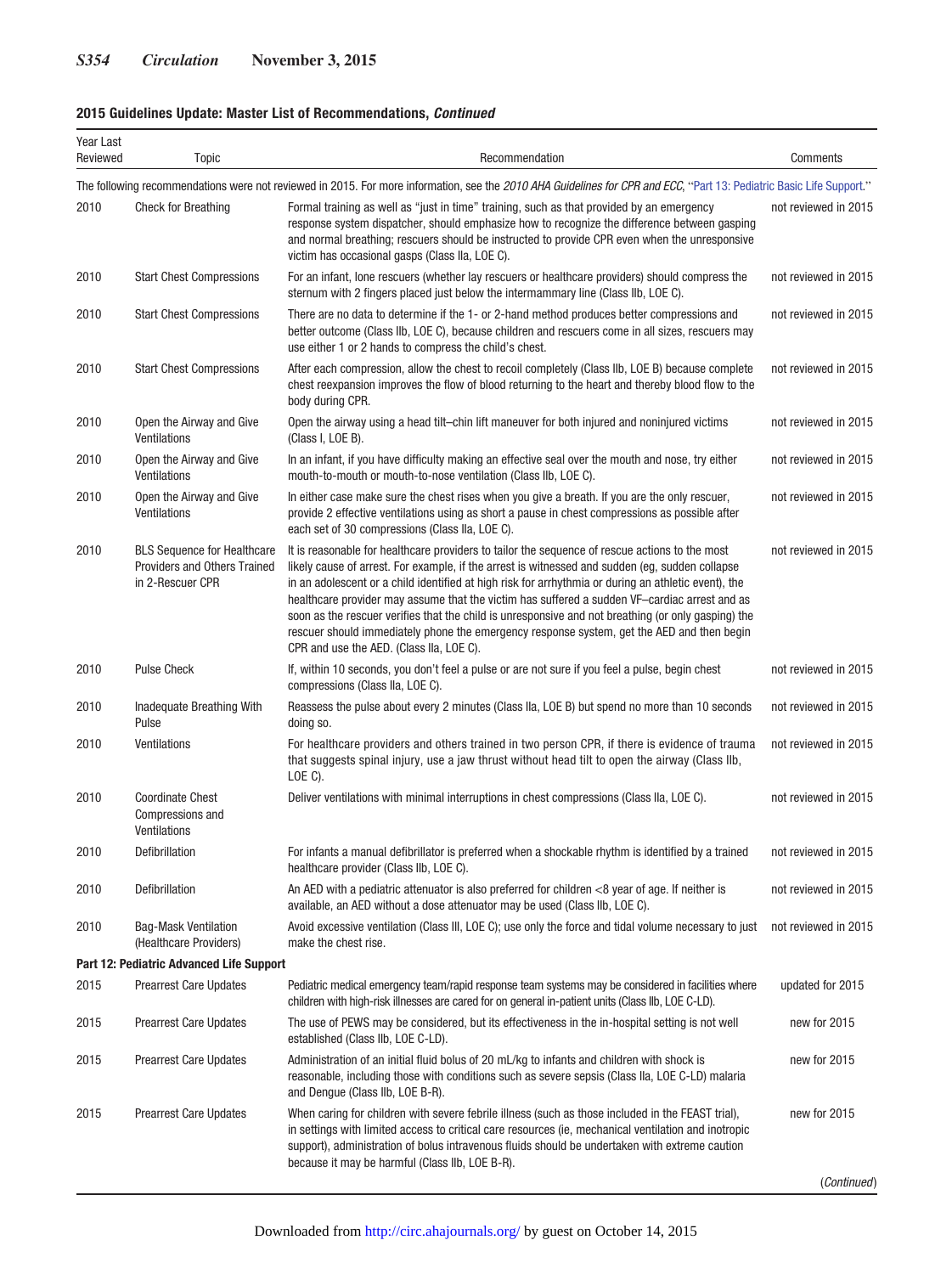|  |  |  | 2015 Guidelines Update: Master List of Recommendations, <i>Continued</i> |  |  |
|--|--|--|--------------------------------------------------------------------------|--|--|
|--|--|--|--------------------------------------------------------------------------|--|--|

| Year Last<br>Reviewed | <b>Topic</b>                                   | Recommendation                                                                                                                                                                                                                                                                                                                                                                                      | Comments             |
|-----------------------|------------------------------------------------|-----------------------------------------------------------------------------------------------------------------------------------------------------------------------------------------------------------------------------------------------------------------------------------------------------------------------------------------------------------------------------------------------------|----------------------|
| 2015                  | <b>Prearrest Care Updates</b>                  | Providers should reassess the patient after every fluid bolus (Class I, LOE C-EO).                                                                                                                                                                                                                                                                                                                  | new for 2015         |
| 2015                  | <b>Prearrest Care Updates</b>                  | Either isotonic crystalloids or colloids can be effective as the initial fluid choice for resuscitation<br>(Class IIa, LOE B-R).                                                                                                                                                                                                                                                                    | new for 2015         |
| 2015                  | <b>Prearrest Care Updates</b>                  | The available evidence does not support the routine use of atropine preintubation of critically ill<br>infants and children. It may be reasonable for practitioners to use atropine as a premedication<br>in specific emergent intubations when there is higher risk of bradycardia (eg, when giving<br>succinylcholine as a neuromuscular blocker to facilitate intubation) (Class IIb, LOE C-LD). | new for 2015         |
| 2015                  | <b>Prearrest Care Updates</b>                  | A dose of 0.02 mg/kg of atropine with no minimum dose may be considered when atropine is<br>used as a premedication for emergency intubation (Class IIb, LOE C-LD).                                                                                                                                                                                                                                 | new for 2015         |
| 2015                  | <b>Prearrest Care Updates</b>                  | Venoarterial ECMO use may be considered in patients with acute fulminant myocarditis who are<br>at high risk of imminent cardiac arrest (Class IIb, LOE C-EO).                                                                                                                                                                                                                                      | new for 2015         |
| 2015                  | Intra-arrest Care Updates                      | ECPR may be considered for pediatric patients with cardiac diagnoses who have IHCA in settings<br>with existing ECMO protocols, expertise, and equipment (Class IIb, LOE C-LD).                                                                                                                                                                                                                     | new for 2015         |
| 2015                  | Intra-arrest Care Updates                      | ETCO <sub>2</sub> monitoring may be considered to evaluate the quality of chest compressions, but specific<br>values to guide therapy have not been established in children (Class IIb, LOE C-LD).                                                                                                                                                                                                  | new for 2015         |
| 2015                  | Intra-arrest Care Updates                      | Multiple variables should be used when attempting to prognosticate outcomes during cardiac<br>arrest (Class I, LOE C-LD).                                                                                                                                                                                                                                                                           | new for 2015         |
| 2015                  | Intra-arrest Care Updates                      | For patients with invasive hemodynamic monitoring in place at the time of cardiac arrest, it may<br>be reasonable for rescuers to use blood pressure to guide CPR quality (Class IIb, LOE C-EO).                                                                                                                                                                                                    | new for 2015         |
| 2015                  | Intra-arrest Care Updates                      | It is reasonable to administer epinephrine in pediatric cardiac arrest (Class IIa, LOE C-LD).                                                                                                                                                                                                                                                                                                       | new for 2015         |
| 2015                  | Intra-arrest Care Updates                      | For shock-refractory VF or pulseless VT, either amiodarone or lidocaine may be used<br>(Class IIb, LOE C-LD).                                                                                                                                                                                                                                                                                       | new for 2015         |
| 2015                  | Intra-arrest Care Updates                      | It is reasonable to use an initial dose of 2 to 4 J/kg of monophasic or biphasic energy for<br>defibrillation (Class IIa, LOE C-LD), but for ease of teaching, an initial dose of 2 J/kg may be<br>considered (Class IIb, LOE C-EO).                                                                                                                                                                | updated for 2015     |
| 2015                  | Intra-arrest Care Updates                      | For refractory VF, it is reasonable to increase the dose to 4 J/kg (Class IIa, LOE C-LD).                                                                                                                                                                                                                                                                                                           | updated for 2015     |
| 2015                  | Intra-arrest Care Updates                      | For subsequent energy levels, a dose of 4 J/kg may be reasonable and higher energy levels may<br>be considered, though not to exceed 10 J/kg or the adult maximum dose (Class IIb, LOE C-LD).                                                                                                                                                                                                       | updated for 2015     |
| 2015                  | <b>Postarrest Care Updates</b>                 | For infants and children remaining comatose after OHCA, it is reasonable either to maintain 5<br>days of continuous normothermia (36° to 37.5°C) or to maintain 2 days of initial continuous<br>hypothermia (32° to 34°C) followed by 3 days of continuous normothermia (Class IIa, LOE B-R).                                                                                                       | new for 2015         |
| 2015                  | <b>Postarrest Care Updates</b>                 | Continuous measurement of temperature during this time period is recommended<br>(Class I, LOE B-NR).                                                                                                                                                                                                                                                                                                | new for 2015         |
| 2015                  | <b>Postarrest Care Updates</b>                 | Fever (temperature 38°C or higher) should be aggressively treated after ROSC<br>(Class I, LOE B-NR).                                                                                                                                                                                                                                                                                                | new for 2015         |
| 2015                  | <b>Postarrest Care Updates</b>                 | It may be reasonable for rescuers to target normoxemia after ROSC (Class IIb, LOE B-NR).                                                                                                                                                                                                                                                                                                            | new for 2015         |
| 2015                  | <b>Postarrest Care Updates</b>                 | It is reasonable for practitioners to target a Paco, after ROSC that is appropriate to the specific<br>patient condition, and limit exposure to severe hypercapnia or hypocapnia (Class IIb, LOE C-LD).                                                                                                                                                                                             | new for 2015         |
| 2015                  | <b>Postarrest Care Updates</b>                 | After ROSC, we recommend that parenteral fluids and/or inotropes or vasoactive drugs be used to<br>maintain a systolic blood pressure greater than fifth percentile for age (Class I, LOE C-LD).                                                                                                                                                                                                    | new for 2015         |
| 2015                  | <b>Postarrest Care Updates</b>                 | When appropriate resources are available, continuous arterial pressure monitoring is<br>recommended to identify and treat hypotension (Class I, LOE C-EO).                                                                                                                                                                                                                                          | new for 2015         |
| 2015                  | <b>Postarrest Care Updates</b>                 | EEGs performed within the first 7 days after pediatric cardiac arrest may be considered in<br>prognosticating neurologic outcome at the time of hospital discharge (Class IIb, LOE C-LD) but<br>should not be used as the sole criterion.                                                                                                                                                           | new for 2015         |
| 2015                  | <b>Postarrest Care Updates</b>                 | The reliability of any one variable for prognostication in children after cardiac arrest has not been<br>established. Practitioners should consider multiple factors when predicting outcomes in infants<br>and children who achieve ROSC after cardiac arrest (Class I, LOE C-LD).                                                                                                                 | new for 2015         |
|                       |                                                | The following recommendations were not reviewed in 2015. For more information, see the 2010 AHA Guidelines for CPR and ECC, "Part 14: Pediatric Advanced Life Support."                                                                                                                                                                                                                             |                      |
| 2010                  | <b>Family Presence During</b><br>Resuscitation | Whenever possible, provide family members with the option of being present during resuscitation<br>of an infant or child (Class I, LOE B).                                                                                                                                                                                                                                                          | not reviewed in 2015 |
| 2010                  | Laryngeal Mask Airway (LMA)                    | When bag-mask ventilation (see "Bag-Mask Ventilation," below) is unsuccessful and when<br>endotracheal intubation is not possible, the LMA is acceptable when used by experienced<br>providers to provide a patent airway and support ventilation (Class IIa, LOE C).                                                                                                                               | not reviewed in 2015 |
|                       |                                                |                                                                                                                                                                                                                                                                                                                                                                                                     | (Continued)          |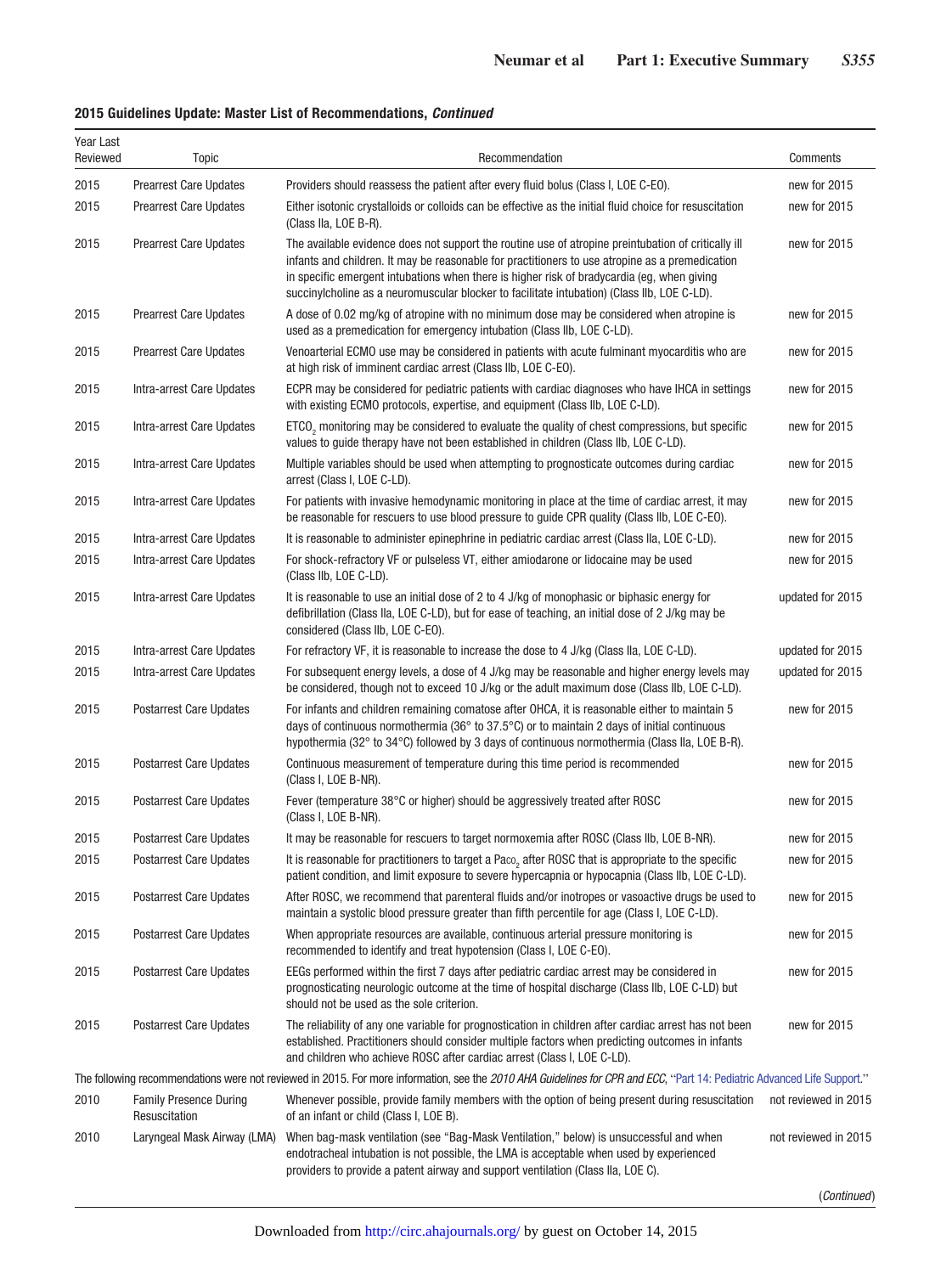| Year Last<br>Reviewed | <b>Topic</b>                                                                   | Recommendation                                                                                                                                                                                                                                                                                                                  | Comments             |
|-----------------------|--------------------------------------------------------------------------------|---------------------------------------------------------------------------------------------------------------------------------------------------------------------------------------------------------------------------------------------------------------------------------------------------------------------------------|----------------------|
| 2010                  | <b>Bag-Mask Ventilation</b>                                                    | In the prehospital setting it is reasonable to ventilate and oxygenate infants and children with a<br>bag-mask device, especially if transport time is short (Class IIa, LOE B).                                                                                                                                                | not reviewed in 2015 |
| 2010                  | Precautions                                                                    | Use only the force and tidal volume needed to just make the chest rise visibly (Class I, LOE C)                                                                                                                                                                                                                                 | not reviewed in 2015 |
| 2010                  | Precautions                                                                    | Avoid delivering excessive ventilation during cardiac arrest (Class III, LOE C).                                                                                                                                                                                                                                                | not reviewed in 2015 |
| 2010                  | Precautions                                                                    | If the infant or child is intubated, ventilate at a rate of about 1 breath every 6 to 8 seconds (8 to 10<br>times per minute) without interrupting chest compressions (Class I, LOE C).                                                                                                                                         | not reviewed in 2015 |
| 2010                  | Precautions                                                                    | It may be reasonable to do the same if an LMA is in place (Class IIb, LOE C).                                                                                                                                                                                                                                                   | not reviewed in 2015 |
| 2010                  | Precautions                                                                    | In the victim with a perfusing rhythm but absent or inadequate respiratory effort, give 1 breath every 3 to<br>5 seconds (12 to 20 breaths per minute), using the higher rate for the younger child (Class I, LOE C).                                                                                                           | not reviewed in 2015 |
| 2010                  | Two-Person Bag-Mask<br>Ventilation                                             | Applying cricoid pressure in an unresponsive victim to reduce air entry into the stomach<br>(Class IIa, LOE B).                                                                                                                                                                                                                 | not reviewed in 2015 |
| 2010                  | Two-Person Bag-Mask<br>Ventilation                                             | Avoid excessive cricoid pressure so as not to obstruct the trachea (Class III, LOE B).                                                                                                                                                                                                                                          | not reviewed in 2015 |
| 2010                  | <b>Cricoid Pressure During</b><br>Intubation                                   | Do not continue cricoid pressure if it interferes with ventilation or the speed or ease of intubation<br>(Class III, LOE C).                                                                                                                                                                                                    | not reviewed in 2015 |
| 2010                  | <b>Cuffed Versus Uncuffed</b><br><b>Endotracheal Tubes</b>                     | Both cuffed and uncuffed endotracheal tubes are acceptable for intubating infants and children<br>(Class IIa, LOE C).                                                                                                                                                                                                           | not reviewed in 2015 |
| 2010                  | <b>Cuffed Versus Uncuffed</b><br><b>Endotracheal Tubes</b>                     | In certain circumstances (eq. poor lung compliance, high airway resistance, or a large glottic air<br>leak) a cuffed endotracheal tube may be preferable to an uncuffed tube, provided that attention is<br>paid to endotracheal tube size, position, and cuff inflation pressure (Class IIa, LOE B).                           | not reviewed in 2015 |
| 2010                  | <b>Endotracheal Tube Size</b>                                                  | For children between 1 and 2 years of age, it is reasonable to use a cuffed endotracheal tube with<br>an internal diameter of 3.5 mm (Class IIa, LOE B).                                                                                                                                                                        | not reviewed in 2015 |
| 2010                  | <b>Endotracheal Tube Size</b>                                                  | After age 2 it is reasonable to estimate tube size with the following formula (Class IIa, LOE B):<br>Cuffed endotracheal tube ID (mm) 3.5+ (age/4).                                                                                                                                                                             | not reviewed in 2015 |
| 2010                  | <b>Esophageal Detector Device</b><br>(EDD)                                     | If capnography is not available, an esophageal detector device (EDD) may be considered to<br>confirm endotracheal tube placement in children weighing >20 kg with a perfusing rhythm (Class<br>IIb, LOE B), but the data are insufficient to make a recommendation for or against its use in<br>children during cardiac arrest. | not reviewed in 2015 |
| 2010                  | <b>Transtracheal Catheter</b><br>Oxygenation and Ventilation                   | Attempt this procedure only after proper training and with appropriate equipment<br>(Class IIb, LOE C).                                                                                                                                                                                                                         | not reviewed in 2015 |
| 2010                  | <b>CPR Guidelines for Newborns</b><br>With Cardiac Arrest of Cardiac<br>Origin | It is reasonable to resuscitate newborns with a primary cardiac etiology of arrest, regardless of<br>location, according to infant guidelines, with emphasis on chest compressions (Class IIa, LOE C).                                                                                                                          | not reviewed in 2015 |
| 2010                  | Echocardiography                                                               | When appropriately trained personnel are available, echocardiography may be considered to<br>identify patients with potentially treatable causes of the arrest, particularly pericardial tamponade<br>and inadequate ventricular filling (Class IIb, LOE C).                                                                    | not reviewed in 2015 |
| 2010                  | Intraosseous (IO) Access                                                       | 10 access is a rapid, safe, effective, and acceptable route for vascular access in children, and it is<br>useful as the initial vascular access in cases of cardiac arrest (Class I, LOE C).                                                                                                                                    | not reviewed in 2015 |
| 2010                  | <b>Medication Dose Calculation</b>                                             | If the child's weight is unknown, it is reasonable to use a body length tape with precalculated<br>doses (Class IIa, LOE C).                                                                                                                                                                                                    | not reviewed in 2015 |
| 2010                  | <b>Medication Dose Calculation</b>                                             | Regardless of the patient's habitus, use the actual body weight for calculating initial resuscitation<br>drug doses or use a body length tape with precalculated doses (Class IIb, LOE C).                                                                                                                                      | not reviewed in 2015 |
| 2010                  | Calcium                                                                        | Calcium administration is not recommended for pediatric cardiopulmonary arrest in the absence<br>of documented hypocalcemia, calcium channel blocker overdose, hypermagnesemia, or<br>hyperkalemia (Class III, LOE B).                                                                                                          | not reviewed in 2015 |
| 2010                  | Glucose                                                                        | Check blood glucose concentration during the resuscitation and treat hypoglycemia promptly<br>(Class I, LOE C).                                                                                                                                                                                                                 | not reviewed in 2015 |
| 2010                  | Sodium Bicarbonate                                                             | Routine administration of sodium bicarbonate is not recommended in cardiac arrest<br>(Class III, LOE B).                                                                                                                                                                                                                        | not reviewed in 2015 |
| 2010                  | AEDs                                                                           | If an AED with an attenuator is not available, use an AED with standard electrodes<br>(Class IIa, LOE C).                                                                                                                                                                                                                       | not reviewed in 2015 |
| 2010                  | AEDs                                                                           | An AED without a dose attenuator may be used if neither a manual defibrillator nor one with a<br>dose attenuator is available (Class IIb, LOE C).                                                                                                                                                                               | not reviewed in 2015 |
| 2010                  | Bradycardia                                                                    | Continue to support airway, ventilation, oxygenation, and chest compressions (Class I, LOE B).                                                                                                                                                                                                                                  | not reviewed in 2015 |
|                       |                                                                                |                                                                                                                                                                                                                                                                                                                                 | (Continued)          |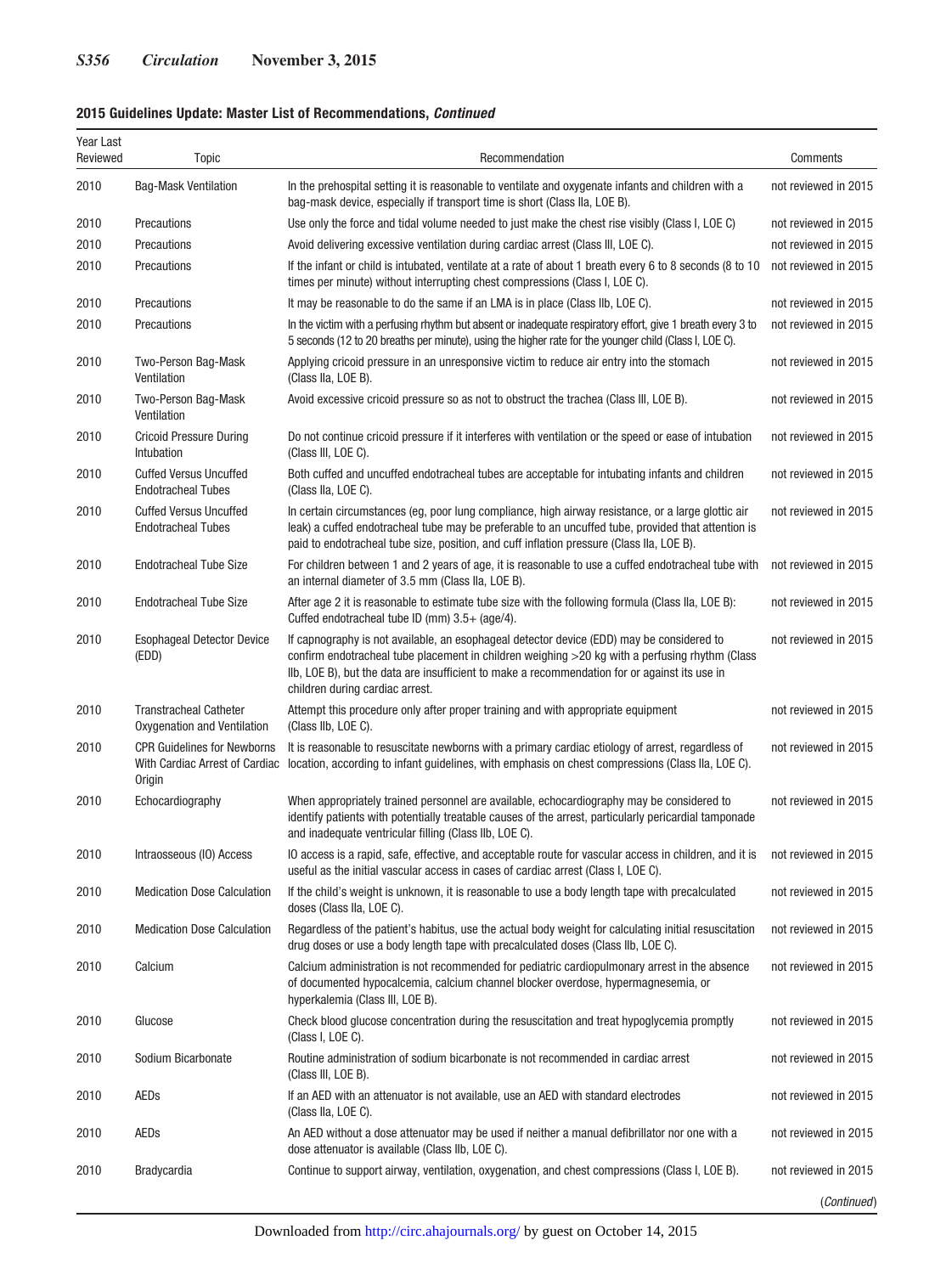| Year Last<br>Reviewed | <b>Topic</b>                                 | Recommendation                                                                                                                                                                                                                                                                                                                                                                                      | Comments             |
|-----------------------|----------------------------------------------|-----------------------------------------------------------------------------------------------------------------------------------------------------------------------------------------------------------------------------------------------------------------------------------------------------------------------------------------------------------------------------------------------------|----------------------|
| 2010                  | <b>Bradycardia</b>                           | Emergency transcutaneous pacing may be lifesaving if the bradycardia is due to complete heart<br>block or sinus node dysfunction unresponsive to ventilation, oxygenation, chest compressions,<br>and medications, especially if it is associated with congenital or acquired heart disease (Class IIb,<br>LOE C).                                                                                  | not reviewed in 2015 |
| 2010                  | Supraventricular Tachycardia                 | Attempt vagal stimulation first, unless the patient is hemodynamically unstable or the procedure<br>will unduly delay chemical or electric cardioversion (Class IIa, LOE C).                                                                                                                                                                                                                        | not reviewed in 2015 |
| 2010                  | Supraventricular Tachycardia                 | An IV/IO dose of verapamil, 0.1 to 0.3 mg/kg is also effective in terminating SVT in older children,<br>but it should not be used in infants without expert consultation (Class III, LOE C) because it may<br>cause potential myocardial depression, hypotension, and cardiac arrest.                                                                                                               | not reviewed in 2015 |
| 2010                  | Supraventricular Tachycardia                 | Use sedation, if possible. Start with a dose of 0.5 to 1 J/kg. If unsuccessful, increase the dose to<br>2 J/kg (Class IIb, LOE C).                                                                                                                                                                                                                                                                  | not reviewed in 2015 |
| 2010                  | Supraventricular Tachycardia                 | Consider amiodarone 5 mg/kg IO/IV or procainamide 15 mg/kg IO/IV236 for a patient with<br>SVT unresponsive to vagal maneuvers and adenosine and/or electric cardioversion; for<br>hemodynamically stable patients, expert consultation is strongly recommended prior to<br>administration (Class IIb, LOE C).                                                                                       | not reviewed in 2015 |
| 2010                  | Wide-Complex $(>0.09$<br>Second) Tachycardia | Consider electric cardioversion after sedation using a starting energy dose of 0.5 to 1 J/kg. If that<br>fails, increase the dose to 2 J/kg (Class IIb, LOE C).                                                                                                                                                                                                                                     | not reviewed in 2015 |
| 2010                  | Wide-Complex $(>0.09$<br>Second) Tachycardia | Electric cardioversion is recommended using a starting energy dose of 0.5 to 1 J/kg. If that fails,<br>increase the dose to 2 J/kg (Class I, LOE C).                                                                                                                                                                                                                                                | not reviewed in 2015 |
| 2010                  | Septic Shock                                 | Early assisted ventilation may be considered as part of a protocol-driven strategy for septic shock<br>(Class IIb, LOE C).                                                                                                                                                                                                                                                                          | not reviewed in 2015 |
| 2010                  | Septic Shock                                 | Etomidate has been shown to facilitate endotracheal intubation in infants and children with<br>minimal hemodynamic effect, but do not use it routinely in pediatric patients with evidence of<br>septic shock (Class III, LOE B).                                                                                                                                                                   | not reviewed in 2015 |
| 2010                  | Trauma                                       | Do not routinely hyperventilate even in case of head injury (Class III, LOE C).                                                                                                                                                                                                                                                                                                                     | not reviewed in 2015 |
| 2010                  | Trauma                                       | If the patient has maxillofacial trauma or if you suspect a basilar skull fracture, insert an<br>orogastric rather than a nasogastric tube (Class IIa, LOE C).                                                                                                                                                                                                                                      | not reviewed in 2015 |
| 2010                  | Trauma                                       | In the very select circumstances of children with cardiac arrest from penetrating trauma with<br>short transport times, consider performing resuscitative thoracotomy (Class IIb, LOE C).                                                                                                                                                                                                           | not reviewed in 2015 |
| 2010                  | <b>Single Ventricle</b>                      | Neonates in a prearrest state due to elevated pulmonary-to-systemic flow ratio prior to Stage I<br>repair might benefit from a Paco <sub>2</sub> of 50 to 60 mm Hg, which can be achieved during mechanical<br>ventilation by reducing minute ventilation, increasing the inspired fraction of CO <sub>2</sub> ,<br>or administering opioids with or without chemical paralysis (Class IIb, LOE B). | not reviewed in 2015 |
| 2010                  | Single Ventricle                             | Neonates in a low cardiac output state following stage I repair may benefit from systemic<br>vasodilators such as $\alpha$ -adrenergic antagonists (eq. phenoxybenzamine) to treat or ameliorate<br>increased systemic vascular resistance, improve systemic oxygen delivery, and reduce the<br>likelihood of cardiac arrest (Class IIa, LOE B).                                                    | not reviewed in 2015 |
| 2010                  | <b>Single Ventricle</b>                      | Other drugs that reduce systemic vascular resistance (eg, milrinone or nipride) may also be<br>considered for patients with excessive Qp:Qs (Class IIa, LOE B).                                                                                                                                                                                                                                     | not reviewed in 2015 |
| 2010                  | Single Ventricle                             | During cardiopulmonary arrest, it is reasonable to consider extracorporeal membrane oxygenation<br>(ECMO) for patients with single ventricle anatomy who have undergone Stage I procedure (Class<br>Ila, LOE B).                                                                                                                                                                                    | not reviewed in 2015 |
| 2010                  | Single Ventricle                             | Hypoventilation may improve oxygen delivery in patients in a prearrest state with Fontan or hemi-<br>Fontan/bidirectional Glenn (BDG) physiology (Class IIa, LOE B).                                                                                                                                                                                                                                | not reviewed in 2015 |
| 2010                  | <b>Single Ventricle</b>                      | Negative pressure ventilation may improve cardiac output (Class IIa, LOE C).                                                                                                                                                                                                                                                                                                                        | not reviewed in 2015 |
| 2010                  | Single Ventricle                             | During cardiopulmonary arrest, it is reasonable to consider extracorporeal membrane oxygenation<br>(ECMO) for patients with Fontan physiology (Class IIa, LOE C).                                                                                                                                                                                                                                   | not reviewed in 2015 |
| 2010                  | Pulmonary Hypertension                       | If intravenous or inhaled therapy to decrease pulmonary hypertension has been interrupted,<br>reinstitute it (Class IIa, LOE C).                                                                                                                                                                                                                                                                    | not reviewed in 2015 |
| 2010                  | <b>Pulmonary Hypertension</b>                | Consider administering inhaled nitric oxide (iNO) or aerosolized prostacyclin or analogue to reduce<br>pulmonary vascular resistance (Class IIa, LOE C).                                                                                                                                                                                                                                            | not reviewed in 2015 |
| 2010                  | <b>Pulmonary Hypertension</b>                | If iNO is not available, consider giving an intravenous bolus of prostacyclin (Class IIa, LOE C).                                                                                                                                                                                                                                                                                                   | not reviewed in 2015 |
| 2010                  | <b>Pulmonary Hypertension</b>                | ECMO may be beneficial if instituted early in the resuscitation (Class IIa, LOE C).                                                                                                                                                                                                                                                                                                                 | not reviewed in 2015 |
| 2010                  | Cocaine                                      | For coronary vasospasm consider nitroglycerin (Class IIa, LOE C), a benzodiazepine, and<br>phentolamine (an $\alpha$ -adrenergic antagonist) (Class IIb, LOE C).                                                                                                                                                                                                                                    | not reviewed in 2015 |
|                       |                                              |                                                                                                                                                                                                                                                                                                                                                                                                     | (Continued)          |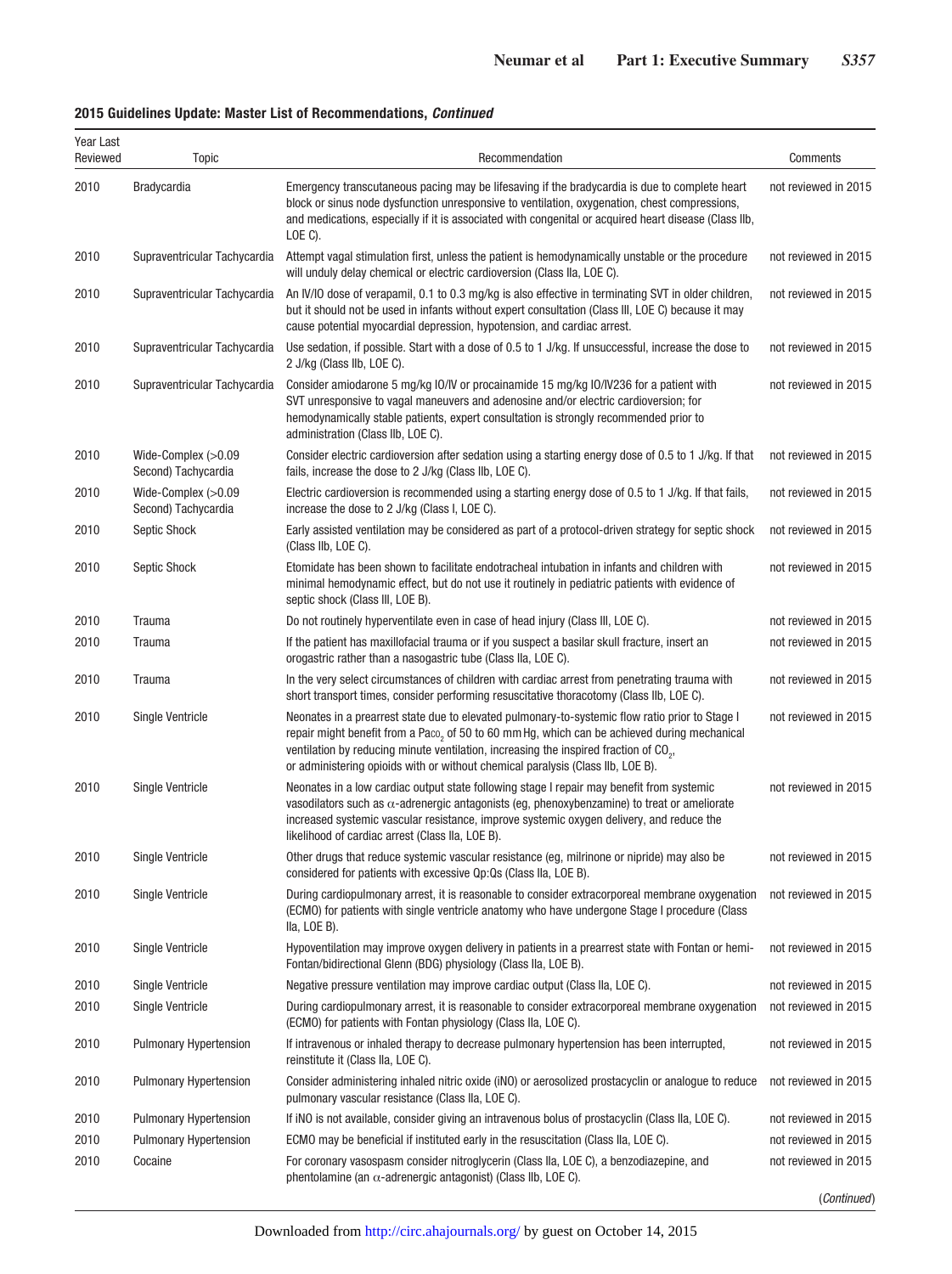| Year Last<br>Reviewed | Topic                                                                           | Recommendation                                                                                                                                                                                                                                                                                                                                                                                                                                                                                                                                                                                                                                                                                                                 | Comments             |
|-----------------------|---------------------------------------------------------------------------------|--------------------------------------------------------------------------------------------------------------------------------------------------------------------------------------------------------------------------------------------------------------------------------------------------------------------------------------------------------------------------------------------------------------------------------------------------------------------------------------------------------------------------------------------------------------------------------------------------------------------------------------------------------------------------------------------------------------------------------|----------------------|
| 2010                  | Cocaine                                                                         | Do not give $\alpha$ -adrenergic blockers (Class III, LOE C).                                                                                                                                                                                                                                                                                                                                                                                                                                                                                                                                                                                                                                                                  | not reviewed in 2015 |
| 2010                  | Cocaine                                                                         | For ventricular arrhythmia, consider sodium bicarbonate (1 to 2 mEq/kg) administration<br>(Class IIb, LOE C) in addition to standard treatment.                                                                                                                                                                                                                                                                                                                                                                                                                                                                                                                                                                                | not reviewed in 2015 |
| 2010                  | Cocaine                                                                         | To prevent arrhythmias secondary to myocardial infarction, consider a lidocaine bolus followed by<br>a lidocaine infusion (Class IIb, LOE C).                                                                                                                                                                                                                                                                                                                                                                                                                                                                                                                                                                                  | not reviewed in 2015 |
| 2010                  | <b>Tricyclic Antidepressants</b><br>and Other Sodium Channel<br><b>Blockers</b> | Do not administer Class IA (quinidine, procainamide), Class IC (flecainide, propafenone),<br>or Class III (amiodarone and sotalol) antiarrhythmics, which may exacerbate cardiac toxicity<br>(Class III, LOE C).                                                                                                                                                                                                                                                                                                                                                                                                                                                                                                               | not reviewed in 2015 |
| 2010                  | <b>Calcium Channel Blockers</b>                                                 | The effectiveness of calcium administration is variable (Class IIb, LOE C).                                                                                                                                                                                                                                                                                                                                                                                                                                                                                                                                                                                                                                                    | not reviewed in 2015 |
| 2010                  | <b>Calcium Channel Blockers</b>                                                 | For bradycardia and hypotension, consider vasopressors and inotropes such as norepinephrine or<br>epinephrine (Class IIb, LOE C)                                                                                                                                                                                                                                                                                                                                                                                                                                                                                                                                                                                               | not reviewed in 2015 |
| 2010                  | Beta-Adrenergic Blockers                                                        | High-dose epinephrine infusion may be effective (Class IIb, LOE C).                                                                                                                                                                                                                                                                                                                                                                                                                                                                                                                                                                                                                                                            | not reviewed in 2015 |
| 2010                  | <b>Beta-Adrenergic Blockers</b>                                                 | Consider glucagon (Class IIb, LOE C).                                                                                                                                                                                                                                                                                                                                                                                                                                                                                                                                                                                                                                                                                          | not reviewed in 2015 |
| 2010                  | <b>Beta-Adrenergic Blockers</b>                                                 | Consider an infusion of glucose and insulin (Class IIb, LOE C).                                                                                                                                                                                                                                                                                                                                                                                                                                                                                                                                                                                                                                                                | not reviewed in 2015 |
| 2010                  | <b>Beta-Adrenergic Blockers</b>                                                 | There are insufficient data to make a recommendation for or against using calcium<br>(Class IIb, LOE C).                                                                                                                                                                                                                                                                                                                                                                                                                                                                                                                                                                                                                       | not reviewed in 2015 |
| 2010                  | <b>Beta-Adrenergic Blockers</b>                                                 | Calcium may be considered if glucagon and catecholamines are ineffective<br>(Class IIb, LOE C).                                                                                                                                                                                                                                                                                                                                                                                                                                                                                                                                                                                                                                | not reviewed in 2015 |
| 2010                  | Opioids                                                                         | Support of oxygenation and ventilation is the initial treatment for severe respiratory depression<br>from any cause (Class I).                                                                                                                                                                                                                                                                                                                                                                                                                                                                                                                                                                                                 | not reviewed in 2015 |
| 2010                  | Opioids                                                                         | Naloxone reverses the respiratory depression of narcotic overdose (Class I, LOE B).                                                                                                                                                                                                                                                                                                                                                                                                                                                                                                                                                                                                                                            | not reviewed in 2015 |
| 2010                  | <b>Respiratory System</b>                                                       | Monitor exhaled CO <sub>2</sub> (PETCO <sub>2</sub> ), especially during transport and diagnostic procedures<br>(Class IIa, LOE B).                                                                                                                                                                                                                                                                                                                                                                                                                                                                                                                                                                                            | not reviewed in 2015 |
| 2010                  | Dopamine                                                                        | Titrate dopamine to treat shock that is unresponsive to fluids and when systemic vascular<br>resistance is low (Class IIb, LOE C).                                                                                                                                                                                                                                                                                                                                                                                                                                                                                                                                                                                             | not reviewed in 2015 |
| 2010                  | Inodilators                                                                     | It is reasonable to use an inodilator in a highly monitored setting for treatment of myocardial<br>dysfunction with increased systemic or pulmonary vascular resistance (Class IIa, LOE B).                                                                                                                                                                                                                                                                                                                                                                                                                                                                                                                                    | not reviewed in 2015 |
| 2010                  | Neurologic System                                                               | It is reasonable for adolescents resuscitated from sudden, witnessed, out-of-hospital VF cardiac<br>arrest (Class IIa, LOE C).                                                                                                                                                                                                                                                                                                                                                                                                                                                                                                                                                                                                 | not reviewed in 2015 |
| 2010                  | Neurologic System                                                               | Monitor temperature continuously, if possible, and treat fever (>38°C) aggressively with<br>antipyretics and cooling devices because fever adversely influences recovery from ischemic brain<br>injury (Class IIa, LOE C).                                                                                                                                                                                                                                                                                                                                                                                                                                                                                                     | not reviewed in 2015 |
| 2010                  | Interhospital Transport                                                         | Monitor exhaled CO <sub>2</sub> (qualitative colorimetric detector or capnography) during interhospital or<br>intrahospital transport of intubated patients (Class IIa, LOE B).                                                                                                                                                                                                                                                                                                                                                                                                                                                                                                                                                | not reviewed in 2015 |
| 2010                  | <b>Family Presence During</b><br>Resuscitation                                  | Whenever possible, provide family members with the option of being present during resuscitation<br>of an infant or child (Class I, LOE B).                                                                                                                                                                                                                                                                                                                                                                                                                                                                                                                                                                                     | not reviewed in 2015 |
| 2010                  | <b>Family Presence During</b><br>Resuscitation                                  | If the presence of family members creates undue staff stress or is considered detrimental<br>to the resuscitation, then family members should be respectfully asked to leave<br>(Class IIa, LOE C).                                                                                                                                                                                                                                                                                                                                                                                                                                                                                                                            | not reviewed in 2015 |
| 2010                  | <b>Sudden Unexplained Deaths</b>                                                | Refer families of patients that do not have a cause of death found on autopsy to a healthcare<br>provider or center with expertise in arrhythmias (Class I, LOE C).                                                                                                                                                                                                                                                                                                                                                                                                                                                                                                                                                            | not reviewed in 2015 |
|                       | <b>Part 13: Neonatal Resuscitation</b>                                          |                                                                                                                                                                                                                                                                                                                                                                                                                                                                                                                                                                                                                                                                                                                                |                      |
| 2015                  | <b>Umbilical Cord Management</b>                                                | In summary, from the evidence reviewed in the 2010 CoSTR and subsequent review of DCC and<br>cord milking in preterm newborns in the 2015 ILCOR systematic review, DCC for longer than 30<br>seconds is reasonable for both term and preterm infants who do not require resuscitation at birth<br>(Class IIa, LOE C-LD).                                                                                                                                                                                                                                                                                                                                                                                                       | new for 2015         |
| 2015                  | <b>Umbilical Cord Management</b>                                                | There is insufficient evidence to recommend an approach to cord clamping for infants who<br>require resuscitation at birth and more randomized trials involving such infants are encouraged.<br>In light of the limited information regarding the safety of rapid changes in blood volume for<br>extremely preterm infants, we suggest against the routine use of cord milking for infants born<br>at less than 29 weeks of gestation outside of a research setting. Further study is warranted<br>because cord milking may improve initial mean blood pressure, hematologic indices, and reduce<br>intracranial hemorrhage, but thus far there is no evidence for improvement in long-term outcomes<br>(Class IIb, LOE C-LD). | new for 2015         |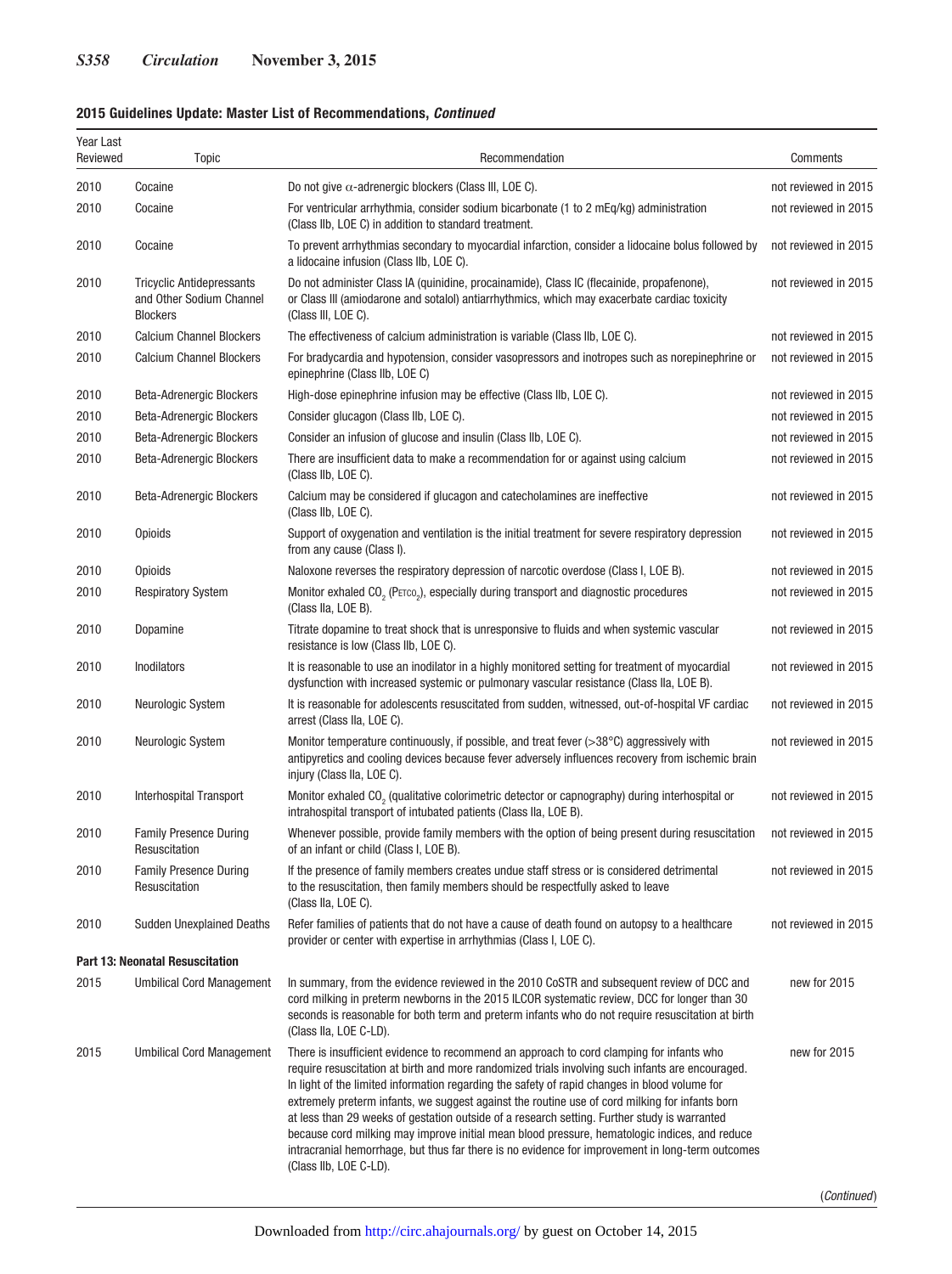|  |  | 2015 Guidelines Update: Master List of Recommendations, <i>Continued</i> |  |
|--|--|--------------------------------------------------------------------------|--|
|--|--|--------------------------------------------------------------------------|--|

| Year Last<br>Reviewed | <b>Topic</b>                                                                           | Recommendation                                                                                                                                                                                                                                                                                                                                                                                                                                                                                                                                                              | Comments         |
|-----------------------|----------------------------------------------------------------------------------------|-----------------------------------------------------------------------------------------------------------------------------------------------------------------------------------------------------------------------------------------------------------------------------------------------------------------------------------------------------------------------------------------------------------------------------------------------------------------------------------------------------------------------------------------------------------------------------|------------------|
| 2015                  | <b>Importance of Maintaining</b><br>Normal Temperature in the<br>Delivery Room         | Preterm infants are especially vulnerable. Hypothermia is also associated with serious<br>morbidities, such as increased respiratory issues, hypoglycemia, and late-onset sepsis. Because<br>of this, admission temperature should be recorded as a predictor of outcomes as well as a quality<br>indicator (Class I, LOE B-NR).                                                                                                                                                                                                                                            | new for 2015     |
| 2015                  | Importance of Maintaining<br>Normal Temperature in the<br><b>Delivery Room</b>         | It is recommended that the temperature of newly born nonasphyxiated infants be maintained<br>between 36.5°C and 37.5°C after birth through admission and stabilization (Class I, LOE C-LD).                                                                                                                                                                                                                                                                                                                                                                                 | new for 2015     |
| 2015                  | <b>Interventions to Maintain</b><br>Newborn Temperature in the<br><b>Delivery Room</b> | The use of radiant warmers and plastic wrap with a cap has improved but not eliminated the risk<br>of hypothermia in preterms in the delivery room. Other strategies have been introduced, which<br>include increased room temperature, thermal mattresses, and the use of warmed humidified<br>resuscitation gases. Various combinations of these strategies may be reasonable to prevent<br>hypothermia in infants born at less than 32 weeks of gestation (Class IIb, LOE B-R, B-NR, C-LD).                                                                              | updated for 2015 |
| 2015                  | <b>Interventions to Maintain</b><br>Newborn Temperature in the<br><b>Delivery Room</b> | Compared with plastic wrap and radiant warmer, the addition of a thermal mattress, warmed<br>humidified gases and increased room temperature plus cap plus thermal mattress were all<br>effective in reducing hypothermia. For all the studies, hyperthermia was a concern, but harm was<br>not shown. Hyperthermia (greater than $38.0^{\circ}$ C) should be avoided due to the potential associated<br>risks (Class III: Harm, LOE C-EO).                                                                                                                                 | updated for 2015 |
| 2015                  | <b>Warming Hypothermic</b><br><b>Newborns to Restore Normal</b><br>Temperature         | The traditional recommendation for the method of rewarming neonates who are hypothermic<br>after resuscitation has been that slower is preferable to faster rewarming to avoid complications<br>such as apnea and arrhythmias. However, there is insufficient current evidence to recommend<br>a preference for either rapid (0.5°C/h or greater) or slow rewarming (less than 0.5°C/h) of<br>unintentionally hypothermic newborns ( $T^{\circ}$ less than 36 $^{\circ}$ C) at hospital admission. Either approach<br>to rewarming may be reasonable (Class IIb, LOE C-LD). | new for 2015     |
| 2015                  | Maintaining Normothermia in<br><b>Resource-Limited Settings</b>                        | In resource-limited settings, to maintain body temperature or prevent hypothermia during<br>transition (birth until 1 to 2 hours of life) in well newborn infants, it may be reasonable to put them<br>in a clean food-grade plastic bag up to the level of the neck and swaddle them after drying (Class<br>IIb, LOE C-LD).                                                                                                                                                                                                                                                | new for 2015     |
| 2015                  | Maintaining Normothermia in<br><b>Resource-Limited Settings</b>                        | Another option that may be reasonable is to nurse such newborns with skin-to-skin contact or<br>kangaroo mother care (Class IIb, LOE C-LD).                                                                                                                                                                                                                                                                                                                                                                                                                                 | new for 2015     |
| 2015                  | Clearing the Airway When<br><b>Meconium Is Present</b>                                 | However, if the infant born through meconium-stained amniotic fluid presents with poor muscle<br>tone and inadequate breathing efforts, the initial steps of resuscitation should be completed under<br>the radiant warmer. PPV should be initiated if the infant is not breathing or the heart rate is less<br>than 100/min after the initial steps are completed. Routine intubation for tracheal suction in this<br>setting is not suggested, because there is insufficient evidence to continue recommending this<br>practice (Class IIb, LOE C-LD).                    | updated for 2015 |
| 2015                  | <b>Assessment of Heart Rate</b>                                                        | During resuscitation of term and preterm newborns, the use of 3-lead ECG for the rapid and<br>accurate measurement of the newborn's heart rate may be reasonable (Class IIb, LOE C-LD).                                                                                                                                                                                                                                                                                                                                                                                     | new for 2015     |
| 2015                  | Administration of Oxygen in<br>Preterm Infants                                         | In all studies, irrespective of whether air or high oxygen (including 100%) was used to initiate<br>resuscitation, most infants were in approximately 30% oxygen by the time of stabilization.<br>Resuscitation of preterm newborns of less than 35 weeks of gestation should be initiated with<br>low oxygen (21% to 30%), and the oxygen concentration should be titrated to achieve preductal<br>oxygen saturation approximating the interquartile range measured in healthy term infants after<br>vaginal birth at sea level (Class I, LOE B-R).                        | new for 2015     |
| 2015                  | Administration of Oxygen                                                               | Initiating resuscitation of preterm newborns with high oxygen (65% or greater) is not<br>recommended (Class III: No Benefit, LOE B-R).                                                                                                                                                                                                                                                                                                                                                                                                                                      | new for 2015     |
| 2015                  | <b>Positive Pressure Ventilation</b><br>(PPV)                                          | There is insufficient data regarding short and long-term safety and the most appropriate duration<br>and pressure of inflation to support routine application of sustained inflation of greater than 5<br>seconds' duration to the transitioning newborn (Class IIb, LOE B-R).                                                                                                                                                                                                                                                                                              | new for 2015     |
| 2015                  | <b>Positive Pressure Ventilation</b><br>(PPV)                                          | In 2015, the Neonatal Resuscitation ILCOR and Guidelines Task Forces repeated their 2010<br>recommendation that, when PPV is administered to preterm newborns, approximately 5 cm H <sub>2</sub> O<br>PEEP is suggested (Class IIb, LOE B-R).                                                                                                                                                                                                                                                                                                                               | updated for 2015 |
| 2015                  | <b>Positive Pressure Ventilation</b><br>(PPV)                                          | PPV can be delivered effectively with a flow-inflating bag, self-inflating bag, or T-piece<br>resuscitator (Class IIa, LOE B-R).                                                                                                                                                                                                                                                                                                                                                                                                                                            | updated for 2015 |
| 2015                  | <b>Positive Pressure Ventilation</b><br>(PPV)                                          | Use of respiratory mechanics monitors have been reported to prevent excessive pressures and<br>tidal volumes and exhaled $CO2$ monitors may help assess that actual gas exchange is occurring<br>during face-mask PPV attempts. Although use of such devices is feasible, thus far their effectiveness,<br>particularly in changing important outcomes, has not been established (Class IIb, LOE C-LD).                                                                                                                                                                     | new for 2015     |
|                       |                                                                                        |                                                                                                                                                                                                                                                                                                                                                                                                                                                                                                                                                                             | (Continued)      |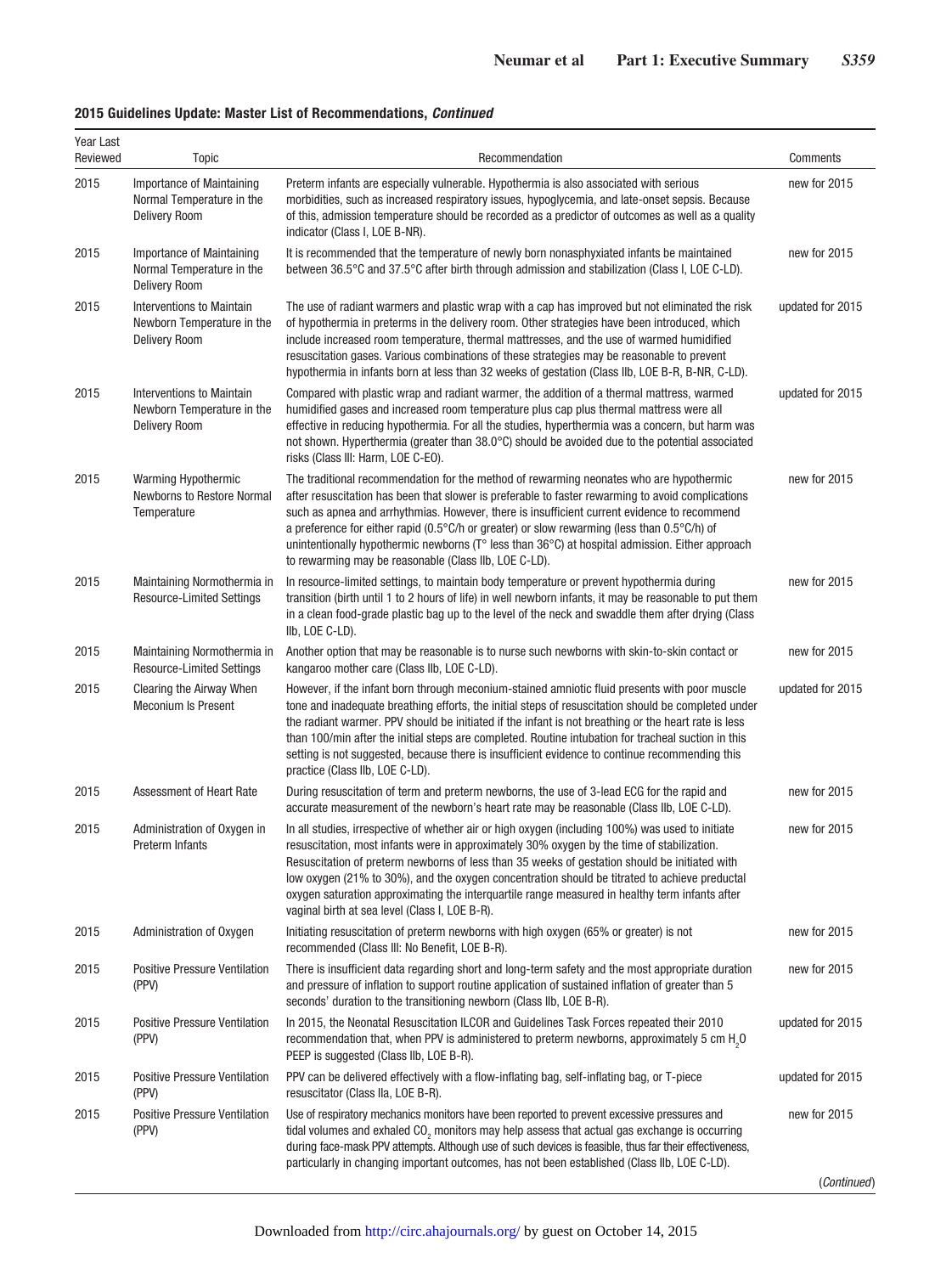| Year Last<br>Reviewed | <b>Topic</b>                                                  | Recommendation                                                                                                                                                                                                                                                                                                                                                                                                                                                                                                                                                                                                                                                                                                                                                                                                                                                                                                                                                                   | Comments         |
|-----------------------|---------------------------------------------------------------|----------------------------------------------------------------------------------------------------------------------------------------------------------------------------------------------------------------------------------------------------------------------------------------------------------------------------------------------------------------------------------------------------------------------------------------------------------------------------------------------------------------------------------------------------------------------------------------------------------------------------------------------------------------------------------------------------------------------------------------------------------------------------------------------------------------------------------------------------------------------------------------------------------------------------------------------------------------------------------|------------------|
| 2015                  | <b>Positive Pressure Ventilation</b><br>(PPV)                 | Laryngeal masks, which fit over the laryngeal inlet, can achieve effective ventilation in term and<br>preterm newborns at 34 weeks or more of gestation. Data are limited for their use in preterm<br>infants delivered at less than 34 weeks of gestation or who weigh less than 2000 g. A laryngeal<br>mask may be considered as an alternative to tracheal intubation if face-mask ventilation is<br>unsuccessful in achieving effective ventilation (Class IIb, LOE B-R).                                                                                                                                                                                                                                                                                                                                                                                                                                                                                                    | updated for 2015 |
| 2015                  | <b>Positive Pressure Ventilation</b><br>(PPV)                 | A laryngeal mask is recommended during resuscitation of term and preterm newborns<br>at 34 weeks or more of gestation when tracheal intubation is unsuccessful or is not feasible<br>(Class I, LOE C-EO).                                                                                                                                                                                                                                                                                                                                                                                                                                                                                                                                                                                                                                                                                                                                                                        | updated for 2015 |
| 2015                  | <b>CPAP</b>                                                   | Based on this evidence, spontaneously breathing preterm infants with respiratory distress<br>may be supported with CPAP initially rather than routine intubation for administering PPV (Class<br>IIb, LOE B-R).                                                                                                                                                                                                                                                                                                                                                                                                                                                                                                                                                                                                                                                                                                                                                                  | updated for 2015 |
| 2015                  | <b>Chest Compressions</b>                                     | Compressions are delivered on the lower third of the sternum to a depth of approximately one<br>third of the anterior-posterior diameter of the chest (Class IIb, LOE C-LD).                                                                                                                                                                                                                                                                                                                                                                                                                                                                                                                                                                                                                                                                                                                                                                                                     | updated for 2015 |
| 2015                  | <b>Chest Compressions</b>                                     | Because the 2-thumb technique generates higher blood pressures and coronary perfusion<br>pressure with less rescuer fatigue, the 2 thumb–encircling hands technique is suggested as the<br>preferred method (Class IIb, LOE C-LD).                                                                                                                                                                                                                                                                                                                                                                                                                                                                                                                                                                                                                                                                                                                                               | updated for 2015 |
| 2015                  | <b>Chest Compressions</b>                                     | It is still suggested that compressions and ventilations be coordinated to avoid simultaneous<br>delivery. The chest should be allowed to re-expand fully during relaxation, but the rescuer's<br>thumbs should not leave the chest. The Neonatal Resuscitation ILCOR and Guidelines Task Forces<br>continue to support use of a 3:1 ratio of compressions to ventilation, with 90 compressions<br>and 30 breaths to achieve approximately 120 events per minute to maximize ventilation at an<br>achievable rate (Class IIa, LOE C-LD).                                                                                                                                                                                                                                                                                                                                                                                                                                         | updated for 2015 |
| 2015                  | <b>Chest Compressions</b>                                     | A 3:1 compression-to-ventilation ratio is used for neonatal resuscitation where compromise of<br>gas exchange is nearly always the primary cause of cardiovascular collapse, but rescuers may<br>consider using higher ratios (eg. 15:2) if the arrest is believed to be of cardiac origin (Class IIb,<br>LOE C-EO).                                                                                                                                                                                                                                                                                                                                                                                                                                                                                                                                                                                                                                                             | updated for 2015 |
| 2015                  | <b>Chest Compressions</b>                                     | The Neonatal Guidelines Writing Group endorses increasing the oxygen concentration to 100%<br>whenever chest compressions are provided (Class IIa, LOE C-EO).                                                                                                                                                                                                                                                                                                                                                                                                                                                                                                                                                                                                                                                                                                                                                                                                                    | new for 2015     |
| 2015                  | <b>Chest Compressions</b>                                     | To reduce the risks of complications associated with hyperoxia the supplementary oxygen<br>concentration should be weaned as soon as the heart rate recovers (Class I, LOE C-LD).                                                                                                                                                                                                                                                                                                                                                                                                                                                                                                                                                                                                                                                                                                                                                                                                | new for 2015     |
| 2015                  | <b>Chest Compressions</b>                                     | The current measure for determining successful progress in neonatal resuscitation is to assess<br>the heart rate response. Other devices, such as end-tidal $CO2$ monitoring and pulse oximetry,<br>may be useful techniques to determine when return of spontaneous circulation occurs. However,<br>in asystolic/bradycardic neonates, we suggest against the routine use of any single feedback<br>device such as ETCO <sub>2</sub> monitors or pulse oximeters for detection of return of spontaneous<br>circulation as their usefulness for this purpose in neonates has not been well established<br>(Class IIb, LOE C-LD).                                                                                                                                                                                                                                                                                                                                                 | new for 2015     |
| 2015                  | Induced Therapeutic<br>Hypothermia Resource-<br>Limited Areas | Evidence suggests that use of therapeutic hypothermia in resource-limited settings (ie, lack of<br>qualified staff, inadequate equipment, etc) may be considered and offered under clearly defined<br>protocols similar to those used in published clinical trials and in facilities with the capabilities for<br>multidisciplinary care and longitudinal follow-up (Class IIb, LOE-B-R).                                                                                                                                                                                                                                                                                                                                                                                                                                                                                                                                                                                        | new for 2015     |
| 2015                  | Guidelines for Withholding<br>and Discontinuing               | However, in individual cases, when counseling a family and constructing a prognosis for survival<br>at gestations below 25 weeks, it is reasonable to consider variables such as perceived accuracy<br>of gestational age assignment, the presence or absence of chorioamnionitis, and the level of<br>care available for location of delivery. It is also recognized that decisions about appropriateness<br>of resuscitation below 25 weeks of gestation will be influenced by region-specific guidelines.<br>In making this statement, a higher value was placed on the lack of evidence for a generalized<br>prospective approach to changing important outcomes over improved retrospective accuracy<br>and locally validated counseling policies. The most useful data for antenatal counseling provides<br>outcome figures for infants alive at the onset of labor, not only for those born alive or admitted to<br>a neonatal intensive care unit (Class IIb, LOE C-LD). | new for 2015     |
| 2015                  | Guidelines for Withholding<br>and Discontinuing               | We suggest that, in infants with an Apgar score of 0 after 10 minutes of resuscitation, if the<br>heart rate remains undetectable, it may be reasonable to stop assisted ventilations; however,<br>the decision to continue or discontinue resuscitative efforts must be individualized. Variables<br>to be considered may include whether the resuscitation was considered optimal; availability<br>of advanced neonatal care, such as therapeutic hypothermia; specific circumstances<br>before delivery (eg, known timing of the insult); and wishes expressed by the family                                                                                                                                                                                                                                                                                                                                                                                                  | updated for 2015 |
|                       |                                                               | (Class IIb, LOE C-LD).                                                                                                                                                                                                                                                                                                                                                                                                                                                                                                                                                                                                                                                                                                                                                                                                                                                                                                                                                           | (Continued)      |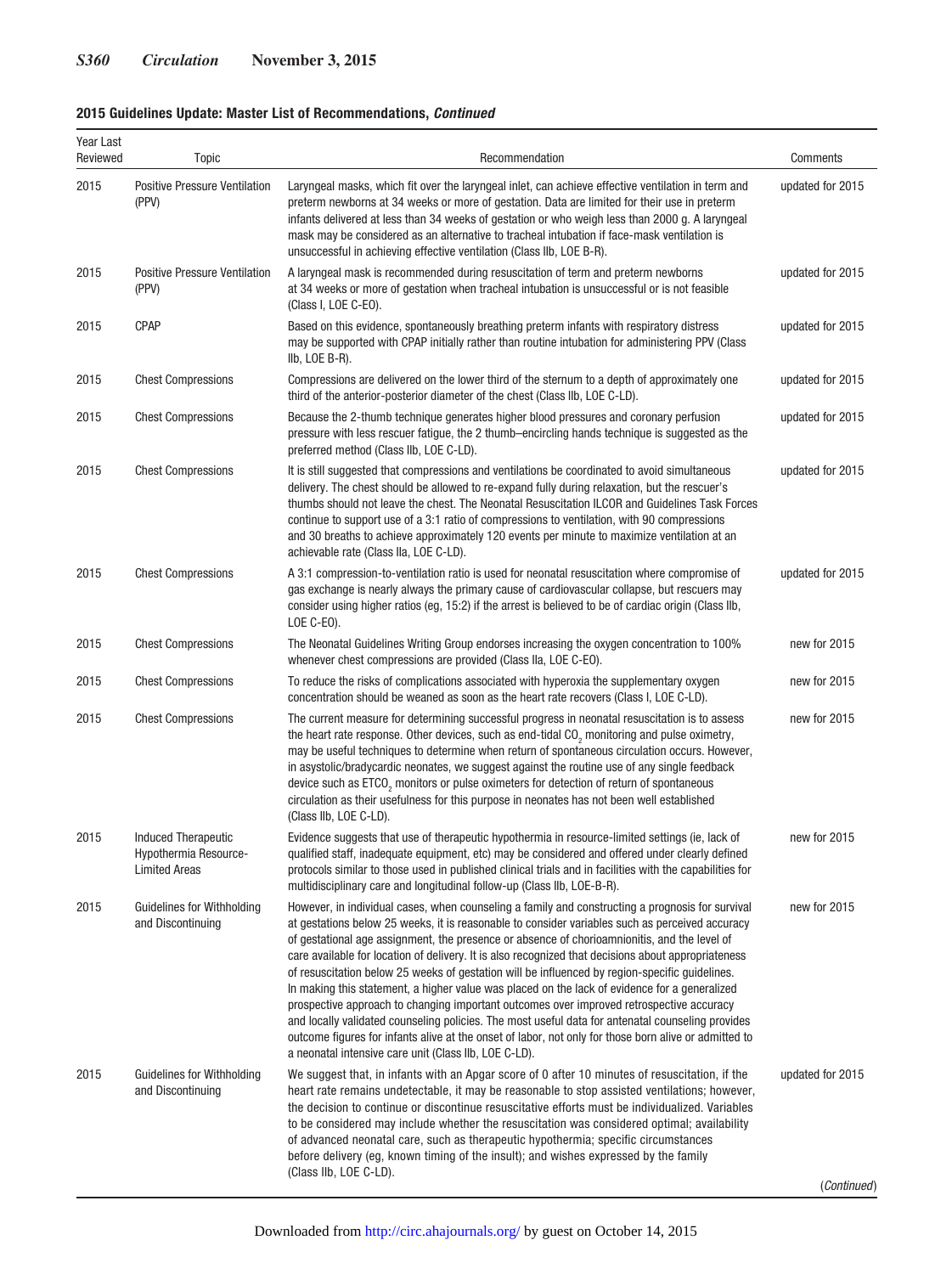| Year Last<br>Reviewed | <b>Topic</b>                                                                                              | Recommendation                                                                                                                                                                                                                                                                                                                                                                                                                                                                                                              | Comments             |
|-----------------------|-----------------------------------------------------------------------------------------------------------|-----------------------------------------------------------------------------------------------------------------------------------------------------------------------------------------------------------------------------------------------------------------------------------------------------------------------------------------------------------------------------------------------------------------------------------------------------------------------------------------------------------------------------|----------------------|
| 2015                  | <b>Structure of Educational</b><br><b>Programs to Teach Neonatal</b><br><b>Resuscitation: Instructors</b> | Until more research is available to clarify the optimal instructor training methodology, it is<br>suggested that neonatal resuscitation instructors be trained using timely, objective, structured,<br>and individually targeted verbal and/or written feedback (Class IIb, LOE C-EO).                                                                                                                                                                                                                                      | new for 2015         |
| 2015                  | <b>Structure of Educational</b><br>Programs to Teach Neonatal<br><b>Resuscitation: Providers</b>          | Studies that explored how frequently healthcare providers or healthcare students should train<br>showed no differences in patient outcomes (LOE C-EO) but were able to show some advantages<br>in psychomotor performance (LOE B-R) and knowledge and confidence (LOE C-LD) when focused<br>training occurred every 6 months or more frequently. It is therefore suggested that neonatal<br>resuscitation task training occur more frequently than the current 2-year interval (Class IIb, LOE<br>B-R, LOE C-EO, LOE C-LD). | new for 2015         |
|                       |                                                                                                           | The following recommendations were not reviewed in 2015. For more information, see the 2010 AHA Guidelines for CPR and ECC, "Part 15: Neonatal Resuscitation."                                                                                                                                                                                                                                                                                                                                                              |                      |
| 2010                  | <b>Temperature Control</b>                                                                                | All resuscitation procedures, including endotracheal intubation, chest compression, and insertion<br>of intravenous lines, can be performed with these temperature-controlling interventions in place<br>(Class IIb, LOE C).                                                                                                                                                                                                                                                                                                | not reviewed in 2015 |
| 2010                  | Clearing the Airway When<br>Amniotic Fluid Is Clear                                                       | Suctioning immediately after birth, whether with a bulb syringe or suction catheter, may be<br>considered only if the airway appears obstructed or if PPV is required (Class IIb, LOE C).                                                                                                                                                                                                                                                                                                                                   | not reviewed in 2015 |
| 2010                  | Assessment of Oxygen Need<br>and Administration<br>of Oxygen                                              | It is recommended that oximetry be used when resuscitation can be anticipated, when PPV is<br>administered, when central cyanosis persists beyond the first 5 to 10 minutes of life, or when<br>supplementary oxygen is administered (Class I, LOE B).                                                                                                                                                                                                                                                                      | not reviewed in 2015 |
| 2010                  | Administration of Oxygen<br>in Term Infants                                                               | It is reasonable to initiate resuscitation with air (21% oxygen at sea level; Class IIb, LOE C).                                                                                                                                                                                                                                                                                                                                                                                                                            | not reviewed in 2015 |
| 2010                  | Administration of Oxygen<br>in Term Infants                                                               | Supplementary oxygen may be administered and titrated to achieve a preductal oxygen saturation<br>approximating the interquartile range measured in healthy term infants after vaginal birth at sea<br>level (Class IIb, LOE B).                                                                                                                                                                                                                                                                                            | not reviewed in 2015 |
| 2010                  | Initial Breaths and Assisted<br>Ventilation                                                               | Inflation pressure should be monitored; an initial inflation pressure of 20 cm H <sub>2</sub> O may be effective,<br>but $\geq$ 30 to 40 cm H <sub>2</sub> 0 may be required in some term babies without spontaneous ventilation<br>(Class IIb, LOE C).                                                                                                                                                                                                                                                                     | not reviewed in 2015 |
| 2010                  | Initial Breaths and Assisted<br>Ventilation                                                               | In summary, assisted ventilation should be delivered at a rate of 40 to 60 breaths per minute to<br>promptly achieve or maintain a heart rate 100 per minute (Class IIb, LOE C).                                                                                                                                                                                                                                                                                                                                            | not reviewed in 2015 |
| 2010                  | <b>Assisted-Ventilation Devices</b>                                                                       | Target inflation pressures and long inspiratory times are more consistently achieved in<br>mechanical models when T-piece devices are used rather than bags, although the clinical<br>implications of these findings are not clear (Class IIb, LOE C).                                                                                                                                                                                                                                                                      | not reviewed in 2015 |
| 2010                  | <b>Assisted-Ventilation Devices</b>                                                                       | Resuscitators are insensitive to changes in lung compliance, regardless of the device being used<br>(Class IIb, LOE C).                                                                                                                                                                                                                                                                                                                                                                                                     | not reviewed in 2015 |
| 2010                  | <b>Endotracheal Tube Placement</b>                                                                        | Although last reviewed in 2010, exhaled CO <sub>2</sub> detection remains the most reliable method of<br>confirmation of endotracheal tube placement (Class IIa, LOE B).                                                                                                                                                                                                                                                                                                                                                    | not reviewed in 2015 |
| 2010                  | <b>Chest Compressions</b>                                                                                 | Respirations, heart rate, and oxygenation should be reassessed periodically, and coordinated<br>chest compressions and ventilations should continue until the spontaneous heart rate is 60 per<br>minute (Class IIb, LOE C).                                                                                                                                                                                                                                                                                                | not reviewed in 2015 |
| 2010                  | Epinephrine                                                                                               | Dosing recommendations remain unchanged from 2010. Intravenous administration of<br>epinephrine may be considered at a dose of 0.01 to 0.03 mg/kg of 1:10 000 epinephrine. If an<br>endotracheal administration route is attempted while intravenous access is being established,<br>higher dosing will be needed at 0.05 to 0.1 mg/kg. (Class IIb, LOE C).                                                                                                                                                                 | not reviewed in 2015 |
| 2010                  | Epinephrine                                                                                               | Given the lack of supportive data for endotracheal epinephrine, it is reasonable to provide drugs<br>by the intravenous route as soon as venous access is established (Class IIb, LOE C).                                                                                                                                                                                                                                                                                                                                   | not reviewed in 2015 |
| 2010                  | <b>Volume Expansion</b>                                                                                   | Volume expansion may be considered when blood loss is known or suspected (pale skin,<br>poor perfusion, weak pulse) and the infant's heart rate has not responded adequately to other<br>resuscitative measures (Class IIb, LOE C).                                                                                                                                                                                                                                                                                         | not reviewed in 2015 |
| 2010                  | <b>Volume Expansion</b>                                                                                   | An isotonic crystalloid solution or blood may be useful for volume expansion in the delivery room<br>(Class IIb, LOE C).                                                                                                                                                                                                                                                                                                                                                                                                    | not reviewed in 2015 |
| 2010                  | <b>Volume Expansion</b>                                                                                   | The recommended dose is 10 mL/kg, which may need to be repeated. When resuscitating<br>premature infants, care should be taken to avoid giving volume expanders rapidly, because rapid<br>infusions of large volumes have been associated with IVH (Class IIb, LOE C).                                                                                                                                                                                                                                                      | not reviewed in 2015 |
| 2010                  | <b>Induced Therapeutic</b><br>Hypothermia Resource-<br><b>Abundant Areas</b>                              | Induced therapeutic hypothermia was last reviewed in 2010; at that time it was recommended<br>that infants born at more than 36 weeks of gestation with evolving moderate-to-severe hypoxic-<br>ischemic encephalopathy should be offered therapeutic hypothermia under clearly defined<br>protocols similar to those used in published clinical trials and in facilities with the capabilities for                                                                                                                         | not reviewed in 2015 |
|                       |                                                                                                           | multidisciplinary care and longitudinal follow-up (Class IIa, LOE A).                                                                                                                                                                                                                                                                                                                                                                                                                                                       | (Continued)          |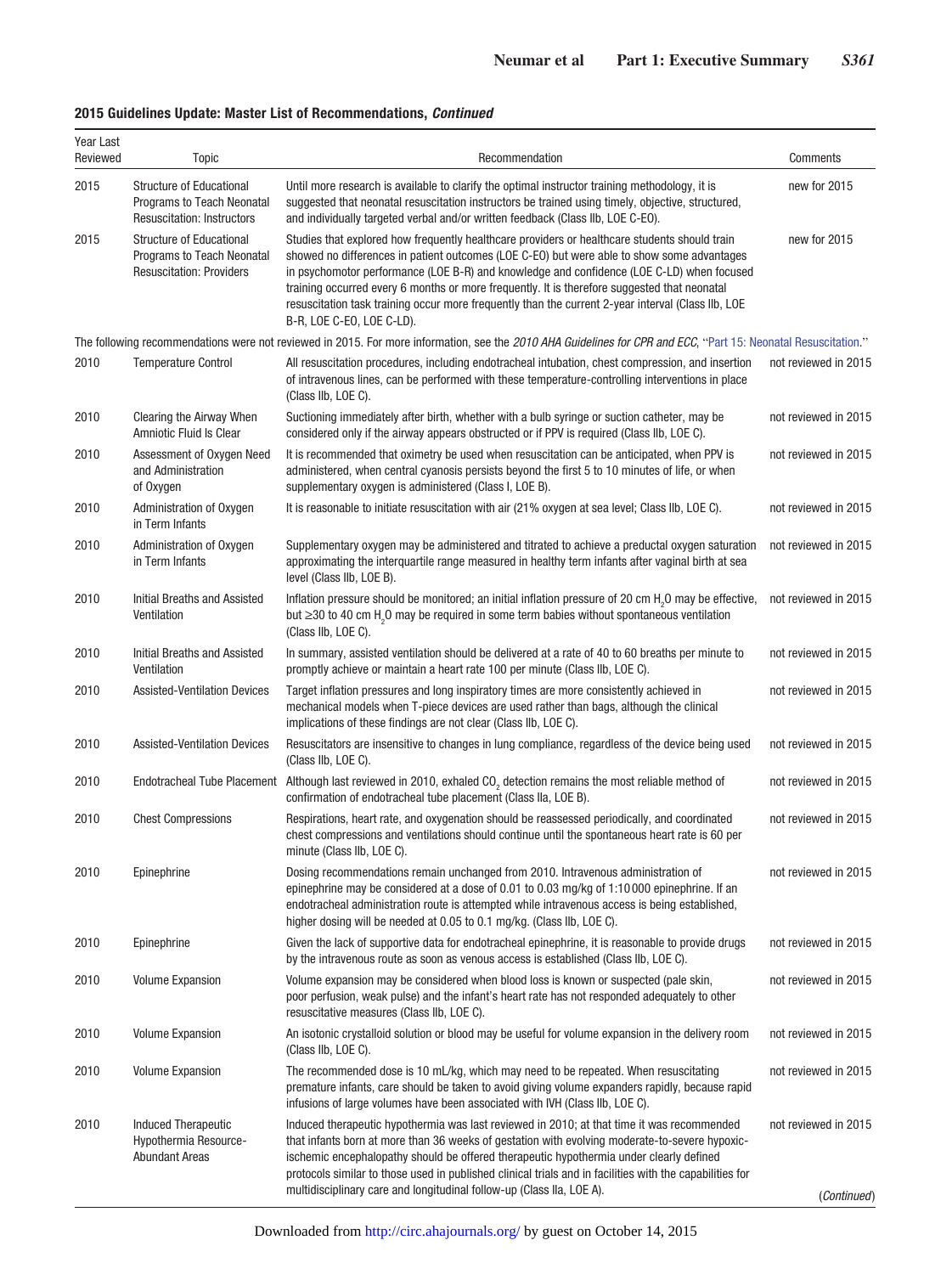| Year Last<br>Reviewed     | <b>Topic</b>                                               | Recommendation                                                                                                                                                                                                                                                                                                                                                                                                    | Comments             |
|---------------------------|------------------------------------------------------------|-------------------------------------------------------------------------------------------------------------------------------------------------------------------------------------------------------------------------------------------------------------------------------------------------------------------------------------------------------------------------------------------------------------------|----------------------|
| 2010                      | Guidelines for Withholding<br>and Discontinuing            | The 2010 Guidelines provide suggestions for when resuscitation is not indicated, when it is<br>nearly always indicated, and that under circumstances when outcome remains unclear,<br>that the desires of the parents should be supported (Class IIb, LOE C).                                                                                                                                                     | not reviewed in 2015 |
| 2010                      | Briefing/Debriefing                                        | It is still suggested that briefing and debriefing techniques be used whenever possible for<br>neonatal resuscitation (Class IIb, LOE C).                                                                                                                                                                                                                                                                         | not reviewed in 2015 |
| <b>Part 14: Education</b> |                                                            |                                                                                                                                                                                                                                                                                                                                                                                                                   |                      |
| 2015                      | <b>Basic Life Support Training</b>                         | CPR self-instruction through video- and/or computer-based modules paired with hands-on<br>practice may be a reasonable alternative to instructor-led courses (Class IIb, LOE C-LD).                                                                                                                                                                                                                               | updated for 2015     |
| 2015                      | <b>Basic Life Support Training</b>                         | A combination of self-instruction and instructor-led teaching with hands-on training can be<br>considered as an alternative to traditional instructor-led courses for lay providers. If instructor-led<br>training is not available, self-directed training may be considered for lay providers learning AED<br>skills (Class IIb, LOE C-EO).                                                                     | new for 2015         |
| 2015                      | <b>Basic Life Support Training</b>                         | Self-directed methods can be considered for healthcare professionals learning AED skills (Class<br>IIb, LOE C-EO).                                                                                                                                                                                                                                                                                                | new for 2015         |
| 2015                      | <b>Basic Life Support Training</b>                         | Use of feedback devices can be effective in improving CPR performance during training<br>(Class IIa, LOE A).                                                                                                                                                                                                                                                                                                      | updated for 2015     |
| 2015                      | <b>Basic Life Support Training</b>                         | If feedback devices are not available, auditory guidance (eg, metronome, music) may be<br>considered to improve adherence to recommendations for chest compression rate only<br>(Class IIb, LOE B-R).                                                                                                                                                                                                             | updated for 2015     |
| 2015                      | <b>Basic Life Support Training</b>                         | Given the rapidity with which BLS skills decay after training, coupled with the observed<br>improvement in skill and confidence among students who train more frequently, it may be<br>reasonable for BLS retraining to be completed more often by individuals who are likely to<br>encounter cardiac arrest (Class IIb, LOE C-LD).                                                                               | updated for 2015     |
| 2015                      | <b>Advanced Life Support</b><br>Training                   | Precourse preparation, including review of appropriate content information, online/precourse<br>testing, and practice of pertinent technical skills are reasonable before attending ALS training<br>programs (Class IIa, LOE C-EO).                                                                                                                                                                               | updated for 2015     |
| 2015                      | <b>Advanced Life Support</b><br>Training                   | Given very small risk for harm and the potential benefit of team and leadership training, the<br>inclusion of team and leadership training as part of ALS training is reasonable (Class IIa,<br>LOE C-LD).                                                                                                                                                                                                        | updated for 2015     |
| 2015                      | <b>Advanced Life Support</b><br>Training                   | The use of high-fidelity manikins for ALS training can be beneficial for improving skills<br>performance at course conclusion (Class IIa, LOE B-R).                                                                                                                                                                                                                                                               | updated for 2015     |
| 2015                      | <b>Advanced Life Support</b><br>Training                   | Given the potential educational benefits of short, frequent retraining sessions coupled with<br>the potential for cost savings from reduced training time and removal of staff from the clinical<br>environment for standard refresher training, it is reasonable that individuals who are likely<br>to encounter a cardiac arrest victim perform more frequent manikin-based retraining<br>(Class IIa, LOE C-LD) | updated for 2015     |
| 2015                      | <b>Special Considerations</b>                              | Communities may consider training bystanders in compression-only CPR for adult out-of-hospital<br>cardiac arrest as an alternative to training in conventional CPR (Class IIb, LOE C-LD).                                                                                                                                                                                                                         | new for 2015         |
| 2015                      | <b>Special Considerations</b>                              | It may be reasonable to use alternative instructional modalities for BLS and/or ALS teaching in<br>resource-limited environments (Class IIb, LOE C-LD).                                                                                                                                                                                                                                                           | new for 2015         |
| 2015                      | <b>Special Considerations</b>                              | Training primary caregivers and/or family members of high-risk patients may be reasonable<br>(Class IIb, LOE C-LD), although further work needs to help define which groups to<br>preferentially target.                                                                                                                                                                                                          | new for 2015         |
|                           | Implementation, and Teams."                                | The following recommendations were not reviewed in 2015. For more information, see the 2010 AHA Guidelines for CPR and ECC, "Part 16: Education,                                                                                                                                                                                                                                                                  |                      |
| 2010                      | Barriers to Recognition of<br><b>Cardiac Arrest</b>        | Rescuers should be taught to initiate CPR if the adult victim is unresponsive and is not breathing<br>or not breathing normally (eg, only gasping) (Class I, LOE B).                                                                                                                                                                                                                                              | not reviewed in 2015 |
| 2010                      | Physical and Psychological<br><b>Concerns for Rescuers</b> | It is reasonable that participants undertaking CPR training be advised of the vigorous physical<br>activity required during the skills portion of the training program (Class IIa, LOE B).                                                                                                                                                                                                                        | not reviewed in 2015 |
| 2010                      | Barriers to AED Use                                        | To maximize willingness to use an AED, public access defibrillation training should continue<br>to be encouraged for the lay public (Class I, LOE B).                                                                                                                                                                                                                                                             | not reviewed in 2015 |
| 2010                      | <b>Course Design</b>                                       | Consistent with established methodologies for program evaluation, the effectiveness of<br>resuscitation courses should be evaluated (Class I, LOE C).                                                                                                                                                                                                                                                             | not reviewed in 2015 |
| 2010                      | <b>AED Training Requirement</b>                            | Allowing the use of AEDs by untrained bystanders can be beneficial and may be lifesaving<br>(Class IIa, LOE B).                                                                                                                                                                                                                                                                                                   | not reviewed in 2015 |
|                           |                                                            |                                                                                                                                                                                                                                                                                                                                                                                                                   | (Continued)          |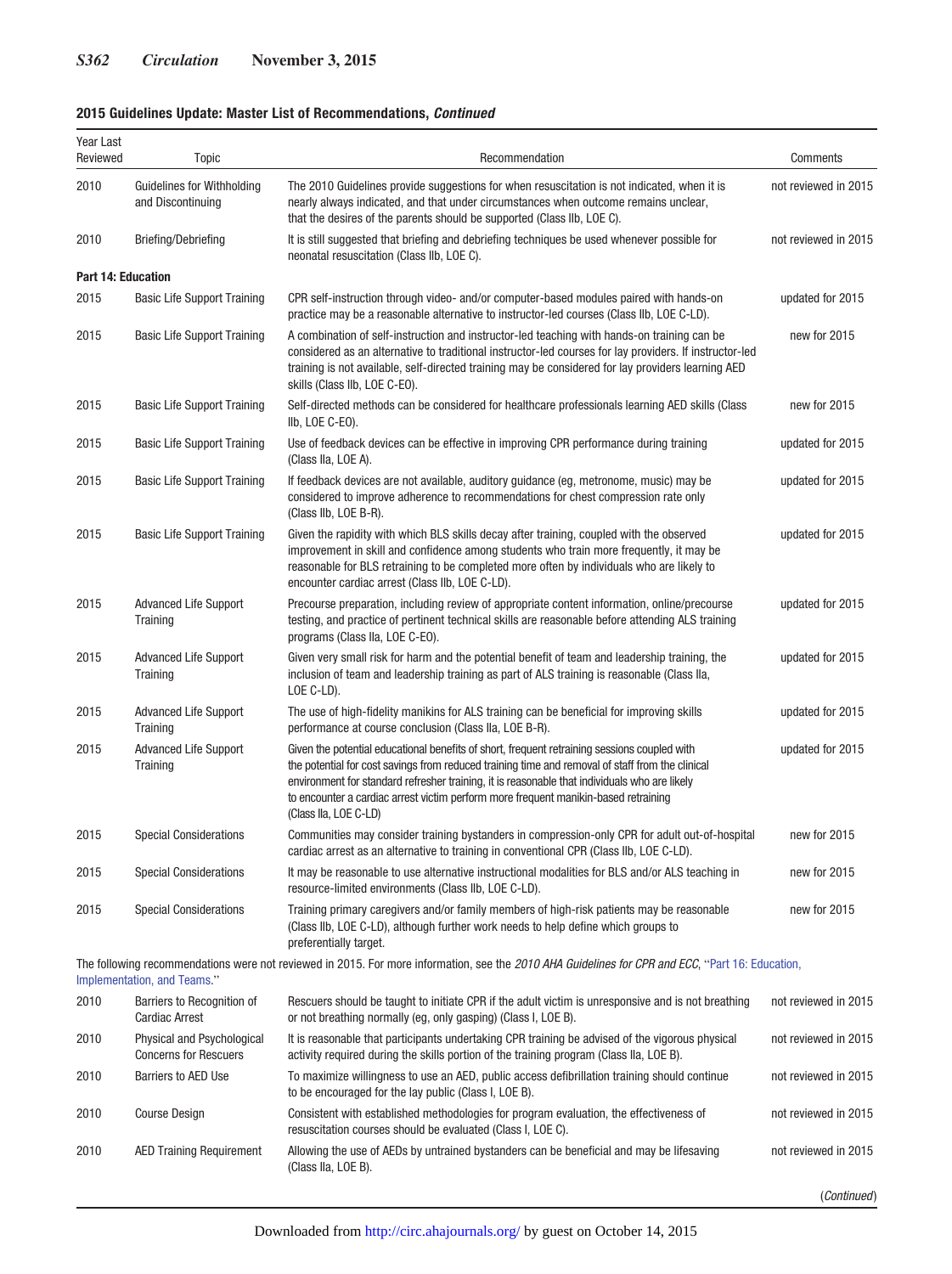|  |  |  | 2015 Guidelines Update: Master List of Recommendations, <i>Continued</i> |  |  |
|--|--|--|--------------------------------------------------------------------------|--|--|
|--|--|--|--------------------------------------------------------------------------|--|--|

| Year Last<br>Reviewed | Topic                                                            | Recommendation                                                                                                                                                                                                                                                                                                                  | Comments             |
|-----------------------|------------------------------------------------------------------|---------------------------------------------------------------------------------------------------------------------------------------------------------------------------------------------------------------------------------------------------------------------------------------------------------------------------------|----------------------|
| 2010                  | <b>AED Training Requirement</b>                                  | Because even minimal training has been shown to improve performance in simulated cardiac arrests,<br>training opportunities should be made available and promoted for the lay rescuer (Class I, LOE B).                                                                                                                         | not reviewed in 2015 |
| 2010                  | <b>Course Delivery Formats</b>                                   | It is reasonable to consider alternative course scheduling formats for advanced life support<br>courses (eg, ACLS or PALS), provided acceptable programmatic evaluation is conducted and<br>learners meet course objectives (Class IIa, LOE B).                                                                                 | not reviewed in 2015 |
| 2010                  | <b>Checklists/Cognitive Aids</b>                                 | Checklists or cognitive aids, such as the AHA algorithms, may be considered for use during actual<br>resuscitation (Class IIb, LOE C).                                                                                                                                                                                          | not reviewed in 2015 |
| 2010                  | Debriefing                                                       | Debriefing as a technique to facilitate learning should be included in all advanced life support<br>courses (Class I, LOE B).                                                                                                                                                                                                   | not reviewed in 2015 |
| 2010                  | <b>Regional Systems of</b><br>(Emergency) Cardiovascular<br>Care | It is reasonable that regional systems of care be considered as part of an overall approach to<br>improve survival from cardiac arrest (Class IIa, LOE C).                                                                                                                                                                      | not reviewed in 2015 |
| 2010                  | Barriers to Bystander CPR                                        | Because panic can significantly impair a bystander's ability to perform in an emergency, it may be<br>reasonable for CPR training to address the possibility of panic and encourage learners to consider<br>how they will overcome it (Class IIb LOE C).                                                                        | not reviewed in 2015 |
| 2010                  | <b>Barriers to Bystander CPR</b>                                 | Despite the low risk of infections, it is reasonable to teach rescuers about the use of barrier<br>devices emphasizing that CPR should not be delayed for their use (Class IIa, LOE C).                                                                                                                                         | not reviewed in 2015 |
| 2010                  | Post-Course Assessment                                           | A written test should not be used exclusively to assess learner competence following an advanced<br>life support course (Class I, LOE B).                                                                                                                                                                                       | not reviewed in 2015 |
| 2010                  | Post-Course Assessment                                           | End-of-course assessment may be useful in helping learners retain skills (Class IIb, LOE C).                                                                                                                                                                                                                                    | not reviewed in 2015 |
| 2010                  | <b>Training Intervals</b>                                        | Skill performance should be assessed during the 2-year certification with reinforcement provided<br>as needed (Class I, LOE B).                                                                                                                                                                                                 | not reviewed in 2015 |
| Part 15: First Aid    |                                                                  |                                                                                                                                                                                                                                                                                                                                 |                      |
| 2015                  | <b>First Aid Education</b>                                       | Education and training in first aid can be useful to decrease morbidity and mortality from injury<br>and illness (Class IIa, LOE C-LD).                                                                                                                                                                                         | new for 2015         |
| 2015                  | <b>First Aid Education</b>                                       | We recommend that first aid education be universally available (Class I, LOE C-EO).                                                                                                                                                                                                                                             | new for 2015         |
| 2015                  | Positioning the III or Injured<br>Person                         | If the area is unsafe for the first aid provider or the person, move to a safe location if possible<br>(Class I, LOE C-EO).                                                                                                                                                                                                     | updated for 2015     |
| 2015                  | Positioning the III or Injured<br>Person                         | If a person is unresponsive and breathing normally, it may be reasonable to place him or her in a<br>lateral side-lying recovery position (Class IIb, LOE C-LD).                                                                                                                                                                | updated for 2015     |
| 2015                  | Positioning the III or Injured<br>Person                         | If a person has been injured and the nature of the injury suggests a neck, back, hip, or pelvic<br>injury, the person should not be rolled onto his or her side and instead should be left in the<br>position in which they were found, to avoid potential further injury (Class I, LOE C-EO).                                  | updated for 2015     |
| 2015                  | Positioning the III or Injured<br>Person                         | If leaving the person in the position found is causing the person's airway to be blocked, or if the<br>area is unsafe, move the person only as needed to open the airway and to reach a safe location<br>(Class I, LOE C-EO).                                                                                                   | updated for 2015     |
| 2015                  | Position for Shock                                               | If a person shows evidence of shock and is responsive and breathing normally, it is reasonable to<br>place or maintain the person in a supine position (Class IIa, LOE C-LD).                                                                                                                                                   | updated for 2015     |
| 2015                  | Position for Shock                                               | If there is no evidence of trauma or injury (eg, simple fainting, shock from nontraumatic bleeding,<br>sepsis, dehydration), raising the feet about 6 to 12 inches (about 30 $^{\circ}$ to 60 $^{\circ}$ ) from the supine<br>position is an option that may be considered while awaiting arrival of EMS (Class IIb, LOE C-LD). | updated for 2015     |
| 2015                  | <b>Position for Shock</b>                                        | Do not raise the feet of a person in shock if the movement or the position causes pain<br>(Class III: Harm, LOE C-EO).                                                                                                                                                                                                          | new for 2015         |
| 2015                  | Oxygen Use in First Aid                                          | The use of supplementary oxygen by first aid providers with specific training is reasonable for<br>cases of decompression sickness (Class IIa, LOE C-LD).                                                                                                                                                                       | updated for 2015     |
| 2015                  | Oxygen Use in First Aid                                          | For first aid providers with specific training in the use of oxygen, the administration of<br>supplementary oxygen to persons with known advanced cancer with dyspnea and hypoxemia<br>may be reasonable (Class IIb, LOE B-R).                                                                                                  | new for 2015         |
| 2015                  | Oxygen Use in First Aid                                          | Although no evidence was identified to support the use of oxygen, it might be reasonable to<br>provide oxygen to spontaneously breathing persons who are exposed to carbon monoxide while<br>waiting for advanced medical care (Class IIb, LOE C-EO).                                                                           | new for 2015         |
| 2015                  | <b>Medical Emergencies:</b><br>Asthma                            | It is reasonable for first aid providers to be familiar with the available inhaled bronchodilator<br>devices and to assist as needed with the administration of prescribed bronchodilators when a<br>person with asthma is having difficulty breathing (Class IIa, LOE B-R).                                                    | updated for 2015     |
| 2015                  | <b>Medical Emergencies: Stroke</b>                               | The use of a stroke assessment system by first aid providers is recommended (Class I, LOE B-NR).                                                                                                                                                                                                                                | new for 2015         |
|                       |                                                                  |                                                                                                                                                                                                                                                                                                                                 | (Continued)          |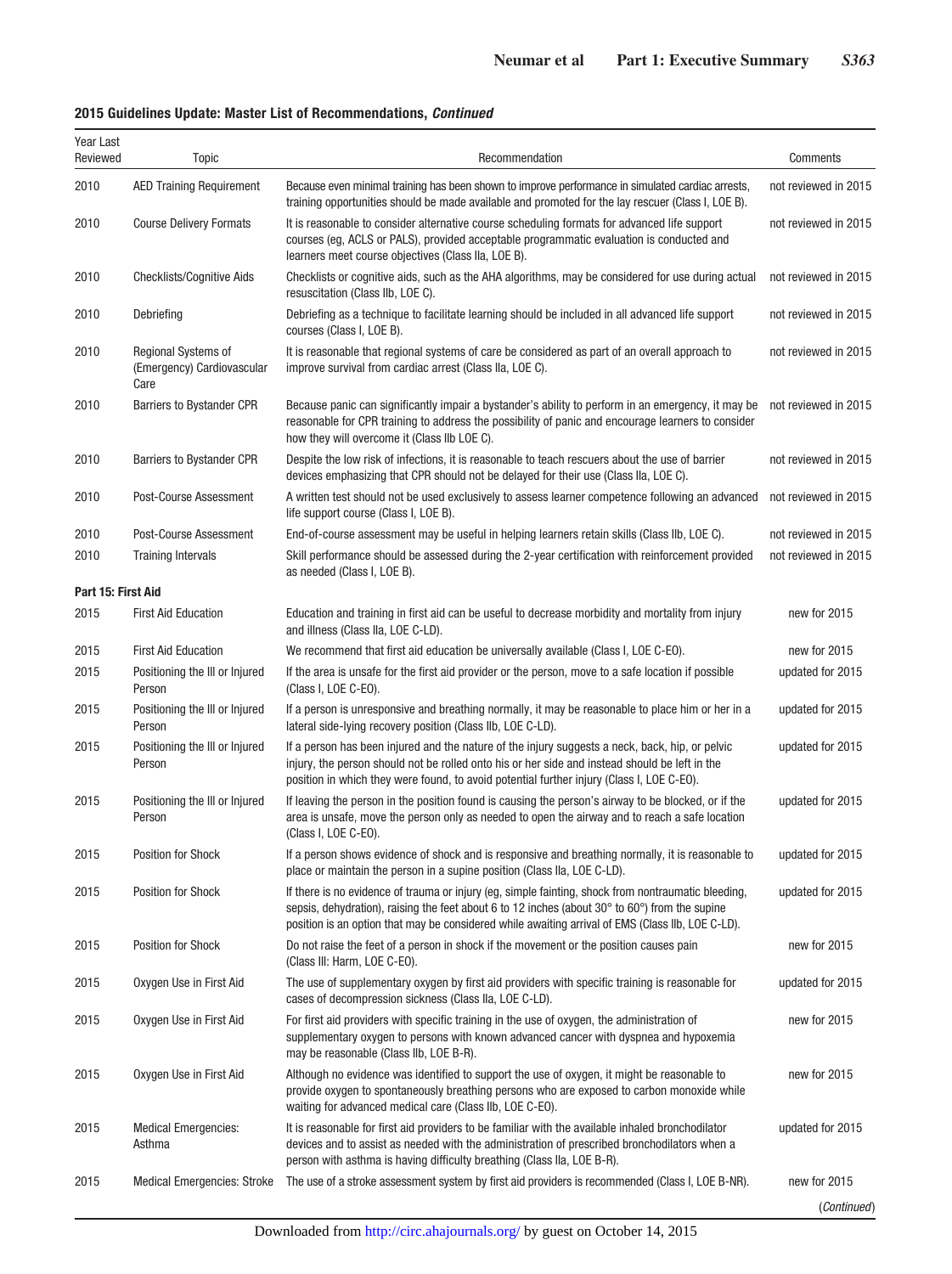| Year Last<br>Reviewed | Topic                                              | Recommendation                                                                                                                                                                                                                                                                                                                                                               | Comments         |
|-----------------------|----------------------------------------------------|------------------------------------------------------------------------------------------------------------------------------------------------------------------------------------------------------------------------------------------------------------------------------------------------------------------------------------------------------------------------------|------------------|
| 2015                  | <b>Medical Emergencies: Chest</b><br>Pain          | Aspirin has been found to significantly decrease mortality due to myocardial infarction in several<br>large studies and is therefore recommended for persons with chest pain due to suspected<br>myocardial infarction (Class I, LOE B-R).                                                                                                                                   | updated for 2015 |
| 2015                  | <b>Medical Emergencies: Chest</b><br>Pain          | Call EMS immediately for anyone with chest pain or other signs of heart attack, rather than trying<br>to transport the person to a healthcare facility yourself (Class I, LOE C-EO).                                                                                                                                                                                         | new for 2015     |
| 2015                  | <b>Medical Emergencies: Chest</b><br>Pain          | While waiting for EMS to arrive, the first aid provider may encourage a person with chest<br>pain to take aspirin if the signs and symptoms suggest that the person is having a heart<br>attack and the person has no allergy or contraindication to aspirin, such as recent bleeding<br>(Class IIa, LOE B-NR).                                                              | updated for 2015 |
| 2015                  | <b>Medical Emergencies: Chest</b><br>Pain          | If a person has chest pain that does not suggest that the cause is cardiac in origin, or if the first<br>aid provider is uncertain or uncomfortable with administration of aspirin, then the first aid provider<br>should not encourage the person to take aspirin (Class III: Harm, LOE C-EO).                                                                              | new for 2015     |
| 2015                  | <b>Medical Emergencies:</b><br>Anaphylaxis         | The recommended dose of epinephrine is 0.3 mg intramuscularly for adults and children greater<br>than 30 kg, 0.15 mg intramuscularly for children 15 to 30 kg, or as prescribed by the person's<br>physician. First aid providers should call 9-1-1 immediately when caring for a person with<br>suspected anaphylaxis or a severe allergic reaction (Class I, LOE C-EO).    | new for 2015     |
| 2015                  | <b>Medical Emergencies:</b><br>Anaphylaxis         | When a person with anaphylaxis does not respond to the initial dose, and arrival of advanced care<br>will exceed 5 to 10 minutes, a repeat dose may be considered (Class IIb, LOE C-LD).                                                                                                                                                                                     | updated for 2015 |
| 2015                  | <b>Medical Emergencies:</b><br>Hypoglycemia        | If the person is unconscious, exhibits seizures, or is unable to follow simple commands or<br>swallow safely, the first aid provider should call for EMS immediately (Class I, LOE C-EO).                                                                                                                                                                                    | new for 2015     |
| 2015                  | <b>Medical Emergencies:</b><br>Hypoglycemia        | If a person with diabetes reports low blood sugar or exhibits signs or symptoms of mild<br>hypoglycemia and is able to follow simple commands and swallow, oral glucose should be given<br>to attempt to resolve the hypoglycemia. Glucose tablets, if available, should be used to reverse<br>hypoglycemia in a person who is able to take these orally (Class I, LOE B-R). | new for 2015     |
| 2015                  | <b>Medical Emergencies:</b><br>Hypoglycemia        | It is reasonable to use these dietary sugars as an alternative to glucose tablets (when not<br>available) for reversal of mild symptomatic hypoglycemia (Class IIa, LOE B-R).                                                                                                                                                                                                | new for 2015     |
| 2015                  | <b>Medical Emergencies:</b><br>Hypoglycemia        | First aid providers should therefore wait at least 10 to 15 minutes before calling EMS and re-treating<br>a diabetic with mild symptomatic hypoglycemia with additional oral sugars (Class I, LOE B-R).                                                                                                                                                                      | new for 2015     |
| 2015                  | <b>Medical Emergencies:</b><br>Hypoglycemia        | If the person's status deteriorates during that time or does not improve, the first aid provider<br>should call EMS (Class I, LOE C-EO).                                                                                                                                                                                                                                     | new for 2015     |
| 2015                  | <b>Medical Emergencies:</b><br>Dehydration         | In the absence of shock, confusion, or inability to swallow, it is reasonable for first aid providers<br>to assist or encourage individuals with exertional dehydration to orally rehydrate with CE drinks<br>(Class IIa, LOE B-R)                                                                                                                                           | new for 2015     |
| 2015                  | <b>Medical Emergencies:</b><br>Dehydration         | If these alternative beverages are not available, potable water may be used (Class IIb, LOE B-R).                                                                                                                                                                                                                                                                            | new for 2015     |
| 2015                  | <b>Medical Emergencies: Toxic</b><br>Eye Injury    | It can be beneficial to rinse eyes exposed to toxic chemicals immediately and with a copious amount<br>of tap water for at least 15 minutes or until advanced medical care arrives (Class IIa, LOE C-LD).                                                                                                                                                                    | updated for 2015 |
| 2015                  | <b>Medical Emergencies: Toxic</b><br>Eye Injury    | If tap water is not available, normal saline or another commercially available eye irrigation<br>solution may be reasonable (Class IIb, LOE C-LD).                                                                                                                                                                                                                           | new for 2015     |
| 2015                  | <b>Medical Emergencies:</b><br>Chemical Eye Injury | First aid providers caring for individuals with chemical eye injury should contact their local poison<br>control center or, if a poison control center is not available, seek help from a medical provider or<br>9-1-1 (Class I, LOE C-EO).                                                                                                                                  | new for 2015     |
| 2015                  | Trauma Emergencies: Control<br>of Bleeding         | There continues to be no evidence to support the use of pressure points or elevation of an injury<br>to control external bleeding. The use of pressure points or elevation of an extremity to control<br>external bleeding is not indicated (Class III: No Benefit, LOE C-EO).                                                                                               | updated for 2015 |
| 2015                  | Trauma Emergencies: Control<br>of Bleeding         | The standard method for first aid providers to control open bleeding is to apply direct pressure to<br>the bleeding site until it stops. Control open bleeding by applying direct pressure to the bleeding<br>site (Class I, LOE B-NR).                                                                                                                                      | updated for 2015 |
| 2015                  | Trauma Emergencies: Control<br>of Bleeding         | Local cold therapy, such as an instant cold pack, can be useful for these types of injuries to the<br>extremity or scalp (Class IIa, LOE C-LD).                                                                                                                                                                                                                              | new for 2015     |
| 2015                  | Trauma Emergencies: Control<br>of Bleeding         | Cold therapy should be used with caution in children because of the risk of hypothermia in this<br>population (Class I, LOE C-EO).                                                                                                                                                                                                                                           | new for 2015     |
| 2015                  | Trauma Emergencies: Control<br>of Bleeding         | Because the rate of complications is low and the rate of hemostasis is high, first aid providers<br>may consider the use of a tourniquet when standard first aid hemorrhage control does not control<br>severe external limb bleeding (Class IIb, LOE C-LD).                                                                                                                 | updated for 2015 |
|                       |                                                    |                                                                                                                                                                                                                                                                                                                                                                              | (Continued)      |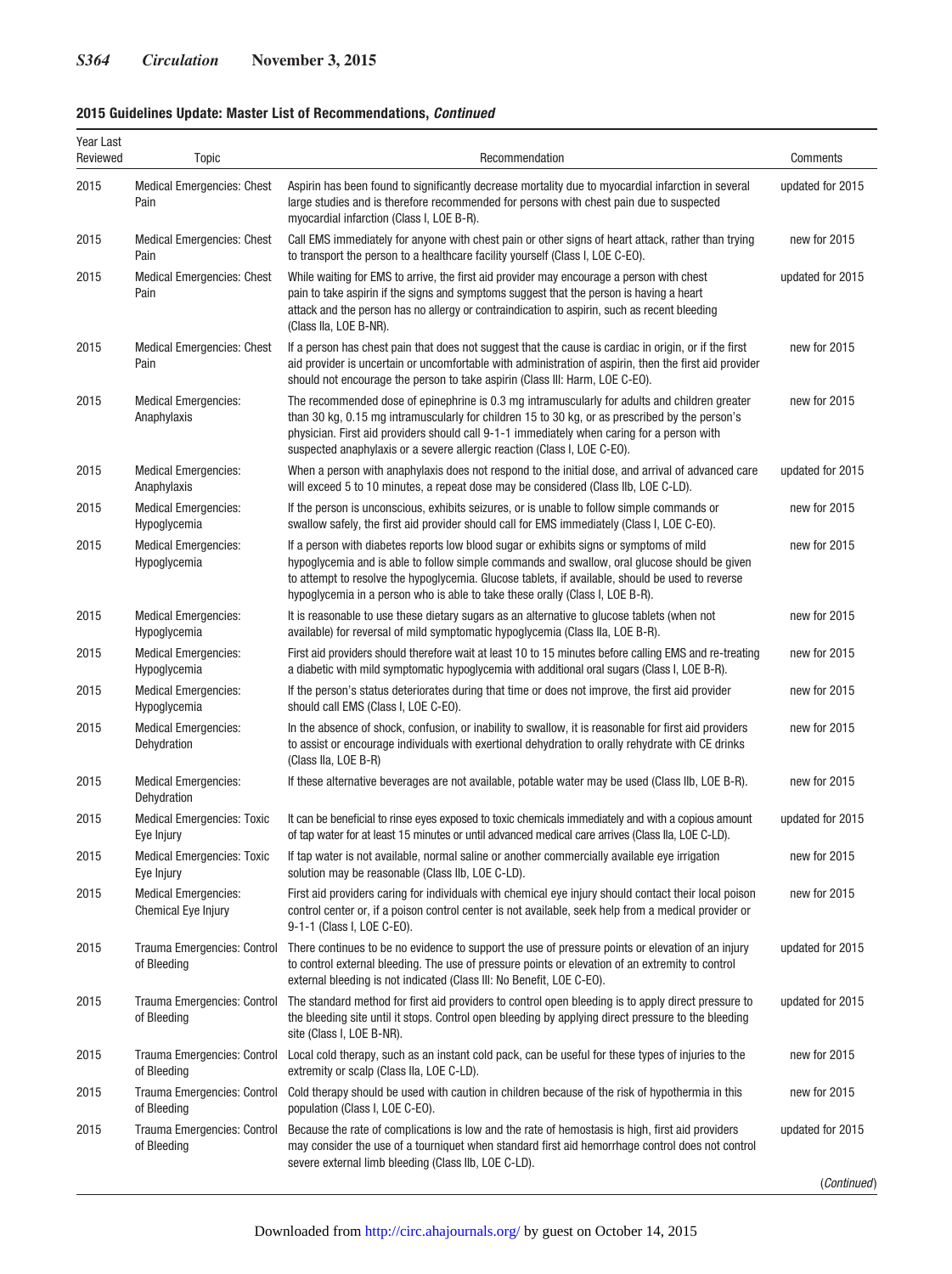|  |  | 2015 Guidelines Update: Master List of Recommendations, <i>Continued</i> |  |
|--|--|--------------------------------------------------------------------------|--|
|--|--|--------------------------------------------------------------------------|--|

| Year Last<br>Reviewed | Topic                                                   | Recommendation                                                                                                                                                                                                                                                                                                                                                                                                           | Comments         |
|-----------------------|---------------------------------------------------------|--------------------------------------------------------------------------------------------------------------------------------------------------------------------------------------------------------------------------------------------------------------------------------------------------------------------------------------------------------------------------------------------------------------------------|------------------|
| 2015                  | of Bleeding                                             | Trauma Emergencies: Control A tourniquet may be considered for initial care when a first aid provider is unable to use standard<br>first aid hemorrhage control, such as during a mass casualty incident, with a person who has<br>multisystem trauma, in an unsafe environment, or with a wound that cannot be accessed (Class<br>IIb, LOE C-EO).                                                                       | new for 2015     |
| 2015                  | Trauma Emergencies: Control<br>of Bleeding              | Although maximum time for tourniquet use was not reviewed by a 2015 ILCOR systematic review, it<br>has been recommended that the first aid provider note the time that a tourniquet is first applied and<br>communicate this information with EMS providers. It is reasonable for first aid providers to be trained<br>in the proper application of tourniquets, both manufactured and improvised (Class IIa, LOE C-EO). | new for 2015     |
| 2015                  | Trauma Emergencies: Control<br>of Bleeding              | Hemostatic dressings may be considered by first aid providers when standard bleeding control<br>(direct pressure with or without gauze or cloth dressing) is not effective for severe or life-<br>threatening bleeding (Class IIb, LOE C-LD).                                                                                                                                                                            | updated for 2015 |
| 2015                  | Trauma Emergencies: Control<br>of Bleeding              | Proper application of hemostatic dressings requires training (Class I, LOE C-EO).                                                                                                                                                                                                                                                                                                                                        | updated for 2015 |
| 2015                  | Trauma Emergencies:<br>Open Chest Wounds                | We recommend against the application of an occlusive dressing or device by first aid providers for<br>individuals with an open chest wound (Class III: Harm, LOE C-EO).                                                                                                                                                                                                                                                  | new for 2015     |
| 2015                  | Trauma Emergencies:<br>Open Chest Wounds                | In the first aid situation, it is reasonable to leave an open chest wound exposed to ambient air<br>without a dressing or seal (Class IIa, LOE C-EO).                                                                                                                                                                                                                                                                    | new for 2015     |
| 2015                  | Trauma Emergencies:<br>Concussion                       | Any person with a head injury that has resulted in a change in level of consciousness, has<br>progressive development of signs or symptoms as described above, or is otherwise a cause for<br>concern should be evaluated by a healthcare provider or EMS personnel as soon as possible<br>(Class I, LOE C-EO).                                                                                                          | new for 2015     |
| 2015                  | Trauma Emergencies:<br>Concussion                       | Using any mechanical machinery, driving, cycling, or continuing to participate in sports after<br>a head injury should be deferred by these individuals until they are assessed by a healthcare<br>provider and cleared to participate in those activities (Class I, LOE C-EO).                                                                                                                                          | new for 2015     |
| 2015                  | Trauma Emergencies: Spinal<br><b>Motion Restriction</b> | With a growing body of evidence showing more actual harm and no good evidence showing clear<br>benefit, we recommend against routine application of cervical collars by first aid providers (Class<br>III: Harm, LOE C-LD).                                                                                                                                                                                              | updated for 2015 |
| 2015                  | Trauma Emergencies: Spinal<br><b>Motion Restriction</b> | If a first aid provider suspects a spinal injury, he or she should have the person remain as still as<br>possible and await the arrival of EMS providers (Class I, LOE C-EO).                                                                                                                                                                                                                                            | new for 2015     |
| 2015                  | Musculoskeletal Trauma                                  | In general, first aid providers should not move or try to straighten an injured extremity<br>(Class III: Harm, LOE C-EO).                                                                                                                                                                                                                                                                                                | updated for 2015 |
| 2015                  | Musculoskeletal Trauma                                  | In such situations, providers should protect the injured person, including splinting in a way that<br>limits pain, reduces the chance for further injury, and facilitates safe and prompt transport (Class<br>I, LOE $C$ -EO).                                                                                                                                                                                           | updated for 2015 |
| 2015                  | Musculoskeletal Trauma                                  | If an injured extremity is blue or extremely pale, activate EMS immediately (Class I, LOE C-EO).                                                                                                                                                                                                                                                                                                                         | new for 2015     |
| 2015                  | <b>Burns</b>                                            | Cool thermal burns with cool or cold potable water as soon as possible and for at least 10<br>minutes (Class I, LOE B-NR).                                                                                                                                                                                                                                                                                               | updated for 2015 |
| 2015                  | Burns                                                   | If cool or cold water is not available, a clean cool or cold, but not freezing, compress can be<br>useful as a substitute for cooling thermal burns (Class IIa, LOE B-NR).                                                                                                                                                                                                                                               | new for 2015     |
| 2015                  | <b>Burns</b>                                            | Care should be taken to monitor for hypothermia when cooling large burns (Class I, LOE C-EO).                                                                                                                                                                                                                                                                                                                            | new for 2015     |
| 2015                  | <b>Burns</b>                                            | After cooling of a burn, it may be reasonable to loosely cover the burn with a sterile, dry dressing<br>(Class IIb, LOE C-LD).                                                                                                                                                                                                                                                                                           | updated for 2015 |
| 2015                  | <b>Burns</b>                                            | In general, it may be reasonable to avoid natural remedies, such as honey or potato peel<br>dressings (Class IIb, LOE C-LD).                                                                                                                                                                                                                                                                                             | new for 2015     |
| 2015                  | <b>Burns</b>                                            | However, in remote or wilderness settings where commercially made topical antibiotics are not<br>available, it may be reasonable to consider applying honey topically as an antimicrobial agent<br>(Class IIb, LOE C-LD).                                                                                                                                                                                                | new for 2015     |
| 2015                  | <b>Burns</b>                                            | Burns associated with or involving (1) blistering or broken skin; (2) difficulty breathing; (3) the<br>face, neck, hands, or genitals; (4) a larger surface area, such as trunk or extremities; or (5) other<br>cause for concern should be evaluated by a healthcare provider (Class I, LOE C-EO).                                                                                                                      | new for 2015     |
| 2015                  | Dental Injury                                           | In situations that do not allow for immediate reimplantation, it can be beneficial to temporarily<br>store an avulsed tooth in a variety of solutions shown to prolong viability of dental cells (Class IIa,<br>LOE C-LD).                                                                                                                                                                                               | updated for 2015 |
| 2015                  | Dental Injury                                           | If none of these solutions are available, it may be reasonable to store an avulsed tooth in the<br>injured persons saliva (not in the mouth) pending reimplantation (Class IIb, LOE C-LD).                                                                                                                                                                                                                               | new for 2015     |
|                       |                                                         |                                                                                                                                                                                                                                                                                                                                                                                                                          | (Continued)      |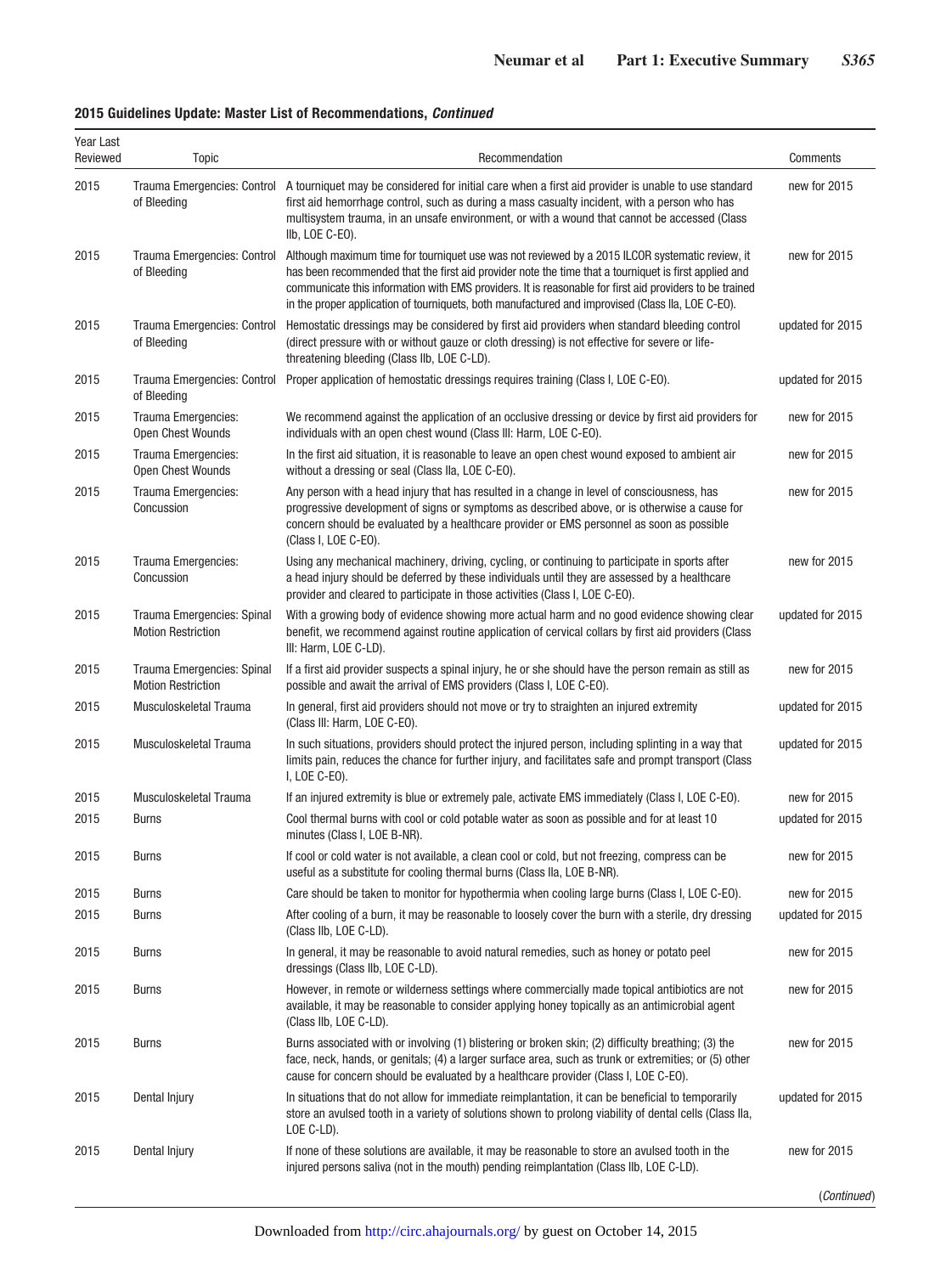| Year Last<br>Reviewed | Topic                       | Recommendation                                                                                                                                                                                                                                                                                                                   | Comments             |
|-----------------------|-----------------------------|----------------------------------------------------------------------------------------------------------------------------------------------------------------------------------------------------------------------------------------------------------------------------------------------------------------------------------|----------------------|
| 2015                  | Dental Injury               | Following dental avulsion, it is essential to seek rapid assistance with reimplantation (Class I, LOE<br>$C-EO$ ).                                                                                                                                                                                                               | new for 2015         |
|                       |                             | The following recommendations were not reviewed in 2015. For more information, see the 2010 AHA and American Red Cross Guidelines for First Aid, "Part 17: First Aid."                                                                                                                                                           |                      |
| 2010                  | Oxygen                      | There is insufficient evidence to recommend routine use of supplementary oxygen by a first aid<br>provider for victims complaining of chest discomfort or shortness of breath (Class IIb, LOE C).                                                                                                                                | not reviewed in 2015 |
| 2010                  | Anaphylaxis                 | First aid providers should also know how to administer the auto-injector if the victim is unable to<br>do so, provided that the medication has been prescribed by a physician and state law permits it<br>(Class IIb, LOE B).                                                                                                    | not reviewed in 2015 |
| 2010                  | Tourniquets                 | Specifically designed tourniquets appear to be better than ones that are improvised, but<br>tourniquets should only be used with proper training (Class IIa, LOE B).                                                                                                                                                             | not reviewed in 2015 |
| 2010                  | <b>Thermal Burns</b>        | Don't apply ice directly to a burn; it can produce tissue ischemia (Class III, LOE B).                                                                                                                                                                                                                                           | not reviewed in 2015 |
| 2010                  | <b>Spine Stabilization</b>  | Because of the dire consequences if secondary injury does occur, maintain spinal motion<br>restriction by manually stabilizing the head so that the motion of head, neck, and spine is<br>minimized (Class IIb, LOE C).                                                                                                          | not reviewed in 2015 |
| 2010                  | Sprains and Strains         | Place a barrier, such as a thin towel, between the cold container and the skin (Class IIb, LOE C).                                                                                                                                                                                                                               | not reviewed in 2015 |
| 2010                  | Hypothermia                 | If the hypothermia victim is far from definitive health care, begin active rewarming (Class IIa, LOE<br>B) although the effectiveness of active rewarming has not been evaluated.                                                                                                                                                | not reviewed in 2015 |
| 2010                  | <b>Seizures</b>             | Placing an object in the victim's mouth may cause dental damage or aspiration (Class IIa, LOE C).                                                                                                                                                                                                                                | not reviewed in 2015 |
| 2010                  | <b>Wounds and Abrasions</b> | Superficial wounds and abrasions should be thoroughly irrigated with a large volume of warm or<br>room temperature potable water with or without soap until there is no foreign matter in the wound<br>(Class I, LOE A).                                                                                                         | not reviewed in 2015 |
| 2010                  | <b>Wounds and Abrasions</b> | Wounds heal better with less infection if they are covered with an antibiotic ointment or cream<br>and a clean occlusive dressing (Class IIa, LOE A).                                                                                                                                                                            | not reviewed in 2015 |
| 2010                  | <b>Burn Blisters</b>        | Loosely cover burn blisters with a sterile dressing, but leave blisters intact because this improves<br>healing and reduces pain (Class IIa, LOE B).                                                                                                                                                                             | not reviewed in 2015 |
| 2010                  | <b>Electric Injuries</b>    | Do not place yourself in danger by touching an electrocuted victim while the power is on (Class<br>III, LOE C).                                                                                                                                                                                                                  | not reviewed in 2015 |
| 2010                  | Human and Animal Bites      | Irrigate human and animal bites with copious amounts of water (Class I, LOE B).                                                                                                                                                                                                                                                  | not reviewed in 2015 |
| 2010                  | <b>Snakebites</b>           | Do not apply suction as first aid for snakebites (Class III, LOE C).                                                                                                                                                                                                                                                             | not reviewed in 2015 |
| 2010                  | <b>Snakebites</b>           | Applying a pressure immobilization bandage with a pressure between 40 and 70 mm Hg in the<br>upper extremity and between 55 and 70 mm Hg in the lower extremity around the entire length of<br>the bitten extremity is an effective and safe way to slow the dissemination of venom by slowing<br>lymph flow (Class IIa, LOE C). | not reviewed in 2015 |
| 2010                  | Jellyfish Stings            | To inactivate venom load and prevent further envenomation, jellyfish stings should be liberally<br>washed with vinegar (4% to 6% acetic acid solution) as soon as possible for at least 30 seconds<br>(Class IIa, LOE B).                                                                                                        | not reviewed in 2015 |
| 2010                  | <b>Jellyfish Stings</b>     | For the treatment of pain, after the nematocysts are removed or deactivated, jellyfish stings<br>should be treated with hot-water immersion when possible (Class IIa, LOE B).                                                                                                                                                    | not reviewed in 2015 |
| 2010                  | <b>Jellyfish Stings</b>     | If hot water is not available, dry hot packs or, as a second choice, dry cold packs may be helpful<br>in decreasing pain but these are not as effective as hot water (Class IIb, LOE B).                                                                                                                                         | not reviewed in 2015 |
| 2010                  | Jellyfish Stings            | Topical application of aluminum sulfate or meat tenderizer, commercially available aerosol<br>products, fresh water wash, and papain, an enzyme derived from papaya used as a local<br>medicine, are even less effective in relieving pain (Class IIb, LOE B).                                                                   | not reviewed in 2015 |
| 2010                  | Jellyfish Stings            | Pressure immobilization bandages are not recommended for the treatment of jellyfish stings<br>because animal studies show that pressure with an immobilization bandage causes further<br>release of venom, even from already fired nematocysts (Class III, LOE C).                                                               | not reviewed in 2015 |
| 2010                  | Frostbite                   | Do not try to rewarm the frostbite if there is any chance that it might refreeze or if you are close to<br>a medical facility (Class III, LOE C).                                                                                                                                                                                | not reviewed in 2015 |
| 2010                  | Frostbite                   | Severe or deep frostbite should be rewarmed within 24 hours of injury and this is best<br>accomplished by immersing the frostbitten part in warm (37 $\degree$ to 40 $\degree$ C or approximately body<br>temperature) water for 20 to 30 minutes (Class IIb, LOE C).                                                            | not reviewed in 2015 |
| 2010                  | Frostbite                   | Chemical warmers should not be placed directly on frostbitten tissue because they can reach<br>temperatures that can cause burns (Class III, LOE C).                                                                                                                                                                             | not reviewed in 2015 |
| 2010                  | <b>Chemical Burns</b>       | In case of exposure to an acid or alkali on the skin or eye, immediately irrigate the affected area<br>with copious amounts of water (Class I, LOE B).                                                                                                                                                                           | not reviewed in 2015 |
|                       |                             |                                                                                                                                                                                                                                                                                                                                  | (Continued)          |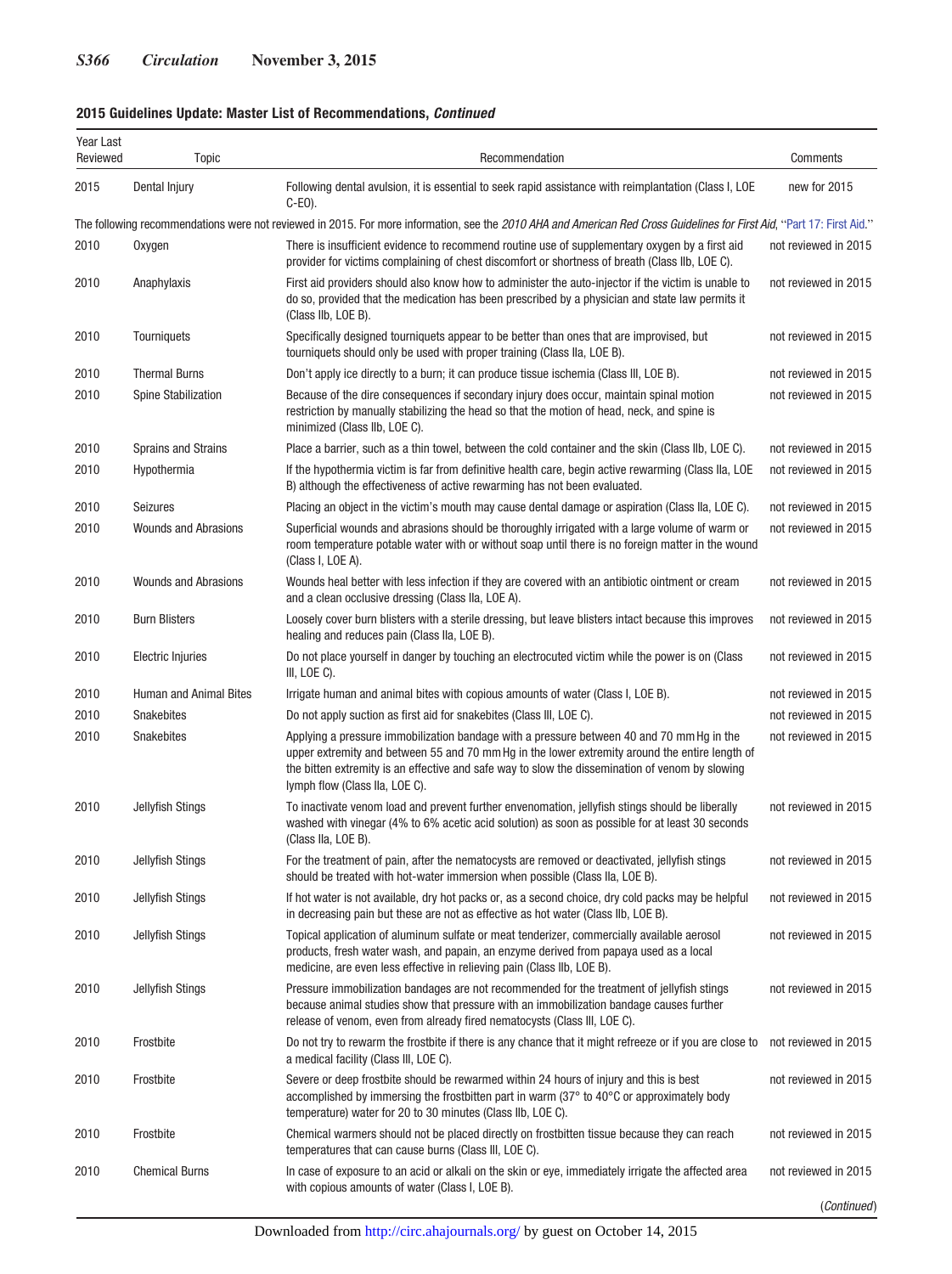| Year Last<br>Reviewed | Topic                               | Recommendation                                                                                                                                                                                         | Comments             |
|-----------------------|-------------------------------------|--------------------------------------------------------------------------------------------------------------------------------------------------------------------------------------------------------|----------------------|
| 2010                  | <b>Treatment With Milk or Water</b> | Do not administer anything by mouth for any poison ingestion unless advised to do so by a poison<br>control center or emergency medical personnel because it may be harmful (Class III, LOE C).        | not reviewed in 2015 |
| 2010                  | <b>Activated Charcoal</b>           | Do not administer activated charcoal to a victim who has ingested a poisonous substance unless you<br>are advised to do so by poison control center or emergency medical personnel (Class IIb, LOE C). | not reviewed in 2015 |
| 2010                  | Ipecac                              | Do not administer syrup of ipecac for ingestions of toxins (Class III, LOE B).                                                                                                                         | not reviewed in 2015 |

#### **References**

- 1. Cardiopulmonary resuscitation. *JAMA*. 1966;198:372–379.
- 2. Standards for cardiopulmonary resuscitation (CPR) and emergency cardiac care (ECC). 3. Advanced life support. *JAMA*. 1974;227:suppl:852–860.
- 3. Standards and guidelines for cardiopulmonary resuscitation (CPR) and emergency cardiac care (ECC). *JAMA*. 1980;244:453–509.
- 4. Standards and guidelines for Cardiopulmonary Resuscitation (CPR) and Emergency Cardiac Care (ECC). National Academy of Sciences - National Research Council. *JAMA*. 1986;255:2905–2989.
- 5. Guidelines for cardiopulmonary resuscitation and emergency cardiac care. Emergency Cardiac Care Committee and Subcommittees, American Heart Association. *JAMA*. 1992;268:2135–2302.
- 6. American Heart Association in collaboration with International Liaison Committee on Resuscitation. Guidelines 2000 for Cardiopulmonary Resuscitation and Emergency Cardiovascular Care: International Consensus on Science. *Circulation*. 2000;102(suppl):I1–I384.
- 7. 2005 American Heart Association Guidelines for Cardiopulmonary Resuscitation and Emergency Cardiovascular Care. *Circulation*. 2005; 112:IV1–203.
- 8. Field JM, Hazinski MF, Sayre MR, Chameides L, Schexnayder SM, Hemphill R, Samson RA, Kattwinkel J, Berg RA, Bhanji F, Cave DM, Jauch EC, Kudenchuk PJ, Neumar RW, Peberdy MA, Perlman JM, Sinz E, Travers AH, Berg MD, Billi JE, Eigel B, Hickey RW, Kleinman ME, Link MS, Morrison LJ, O'Connor RE, Shuster M, Callaway CW, Cucchiara B, Ferguson JD, Rea TD, Vanden Hoek TL. Part 1: executive summary: 2010 American Heart Association Guidelines for Cardiopulmonary Resuscitation and Emergency Cardiovascular Care. *Circulation*. 2010;122(suppl 3):S640–S656. doi: 10.1161/CIRCULATIONAHA.110.970889.
- 9. Jauch EC, Saver JL, Adams HP Jr, Bruno A, Connors JJ, Demaerschalk BM, Khatri P, McMullan PW Jr, Qureshi AI, Rosenfield K, Scott PA, Summers DR, Wang DZ, Wintermark M, Yonas H; American Heart Association Stroke Council; Council on Cardiovascular Nursing; Council on Peripheral Vascular Disease; Council on Clinical Cardiology. Guidelines for the early management of patients with acute ischemic stroke: a guideline for healthcare professionals from the American Heart Association/American Stroke Association. *Stroke*. 2013;44:870–947. doi: 10.1161/STR.0b013e318284056a.
- 10. Powers WJ, Derdeyn CP, Biller J, Coffey CS, Hoh BL, Jauch EC, Johnston KC, Johnston SC, Khalessi AA, Kidwell CS, Meschia JF, Ovbiagele B, Yavagal DR; on behalf of the American Heart Association Stroke Council. 2015 American Heart Association/American Stroke Association focused update of the 2013 guidelines for the early management of patients with acute ischemic stroke regarding endovascular treatment: a guideline for healthcare professionals from the American Heart Association/ American Stroke Association. *Stroke*. 2015;46:3024–3039. doi: 10.1161/ STR.0000000000000074.
- 11. Hazinski MF, Nolan JP, Aickin R, Bhanji F, Billi JE, Callaway CW, Castren M, de Caen AR, Ferrer JME, Finn JC, Gent LM, Griffin RE, Iverson S, Lang E, Lim SH, Maconochie IK, Montgomery WH, Morley PT, Nadkarni VM, Neumar RW, Nikolaou NI, Perkins GD, Perlman JM, Singletary EM, Soar J, Travers AH, Welsford M, Wylie J, Zideman DA. Part 1: executive summary: 2015 International Consensus on Cardiopulmonary Resuscitation and Emergency Cardiovascular Care Science With Treatment Recommendations. *Circulation*. 2015;132(suppl 1):S2–S39. doi: 10.1161/ CIR.0000000000000270.
- 12. Nolan JP, Hazinski MF, Aickin R, Bhanji F, Billi JE, Callaway CW, Castren M, de Caen AR, Ferrer JME, Finn JC, Gent LM, Griffin RE, Iverson S,

Lang E, Lim SH, Maconochie IK, Montgomery WH, Morley PT, Nadkarni VM, Neumar RW, Nikolaou NI, Perkins GD, Perlman JM, Singletary EM, Soar J, Travers AH, Welsford M, Wyllie J, Zideman DA. Part 1: executive summary: 2015 International Consensus on Cardiopulmonary Resuscitation and Emergency Cardiovascular Care Science With Treatment Recommendations. *Resuscitation*. 2015. In press.

- 13. Ringh M, Rosenqvist M, Hollenberg J, Jonsson M, Fredman D, Nordberg P, Järnbert-Pettersson H, Hasselqvist-Ax I, Riva G, Svensson L. Mobilephone dispatch of laypersons for CPR in out-of-hospital cardiac arrest. *N Engl J Med*. 2015;372:2316–2325. doi: 10.1056/NEJMoa1406038.
- 14. Aufderheide TP, Nichol G, Rea TD, Brown SP, Leroux BG, Pepe PE, Kudenchuk PJ, Christenson J, Daya MR, Dorian P, Callaway CW, Idris AH, Andrusiek D, Stephens SW, Hostler D, Davis DP, Dunford JV, Pirrallo RG, Stiell IG, Clement CM, Craig A, Van Ottingham L, Schmidt TA, Wang HE, Weisfeldt ML, Ornato JP, Sopko G; Resuscitation Outcomes Consortium (ROC) Investigators. A trial of an impedance threshold device in out-of-hospital cardiac arrest. *N Engl J Med*. 2011;365:798–806. doi: 10.1056/NEJMoa1010821.
- 15. Frascone RJ, Wayne MA, Swor RA, Mahoney BD, Domeier RM, Olinger ML, Tupper DE, Setum CM, Burkhart N, Klann L, Salzman JG, Wewerka SS, Yannopoulos D, Lurie KG, O'Neil BJ, Holcomb RG, Aufderheide TP. Treatment of non-traumatic out-of-hospital cardiac arrest with active compression decompression cardiopulmonary resuscitation plus an impedance threshold device. *Resuscitation*. 2013;84:1214–1222. doi: 10.1016/j. resuscitation.2013.05.002.
- 16. Mentzelopoulos SD, Malachias S, Chamos C, Konstantopoulos D, Ntaidou T, Papastylianou A, Kolliantzaki I, Theodoridi M, Ischaki H, Makris D, Zakynthinos E, Zintzaras E, Sourlas S, Aloizos S, Zakynthinos SG. Vasopressin, steroids, and epinephrine and neurologically favorable survival after in-hospital cardiac arrest: a randomized clinical trial. *JAMA*. 2013;310:270–279. doi: 10.1001/jama.2013.7832.
- 17. Perlman JM, Wyllie J, Kattwinkel J, Wyckoff MH, Aziz K, Guinsburg R, Kim HS, Liley HG, Mildenhall L, Simon WM, Szyld E, Tamura M, Velaphi S; on behalf of the Neonatal Resuscitation Chapter Collaborators. Part 7: neonatal resuscitation: 2015 International Consensus on Cardiopulmonary Resuscitation and Emergency Cardiovascular Care Science With Treatment Recommendations. *Circulation*. 2015;132(suppl 1):S204–S241. doi: 10.1161/ CIR.0000000000000276.
- 18. Wyllie J, Perlman JM, Kattwinkel J, Wyckoff MH, Aziz K, Guinsburg R, Kim HS, Liley HG, Mildenhall L, Simon WM, Szyld E, Tamura M, Velaphi S; on behalf of the Neonatal Resuscitation Chapter Collaborators. Part 7: neonatal resuscitation: 2015 International Consensus on Cardiopulmonary Resuscitation and Emergency Cardiovascular Care Science With Treatment Recommendations. *Resuscitation*. 2015. In press.
- 19. Søreide E, Morrison L, Hillman K, Monsieurs K, Sunde K, Zideman D, Eisenberg M, Sterz F, Nadkarni VM, Soar J, Nolan JP; Utstein Formula for Survival Collaborators. The formula for survival in resuscitation. *Resuscitation*. 2013;84:1487–1493. doi: 10.1016/j.resuscitation. 2013.07.020.
- 20. Markenson D, Ferguson JD, Chameides L, Cassan P, Chung KL, Epstein J, Gonzales L, Herrington RA, Pellegrino JL, Ratcliff N, Singer A. Part 17: first aid: 2010 American Heart Association and American Red Cross Guidelines for First Aid. *Circulation*. 2010;122(suppl 3):S934–S946. doi: 10.1161/CIRCULATIONAHA.110.971150.

KEY WORDS: cardiac arrest ■ cardiopulmonary resuscitation ■ emergency ■ resuscitation